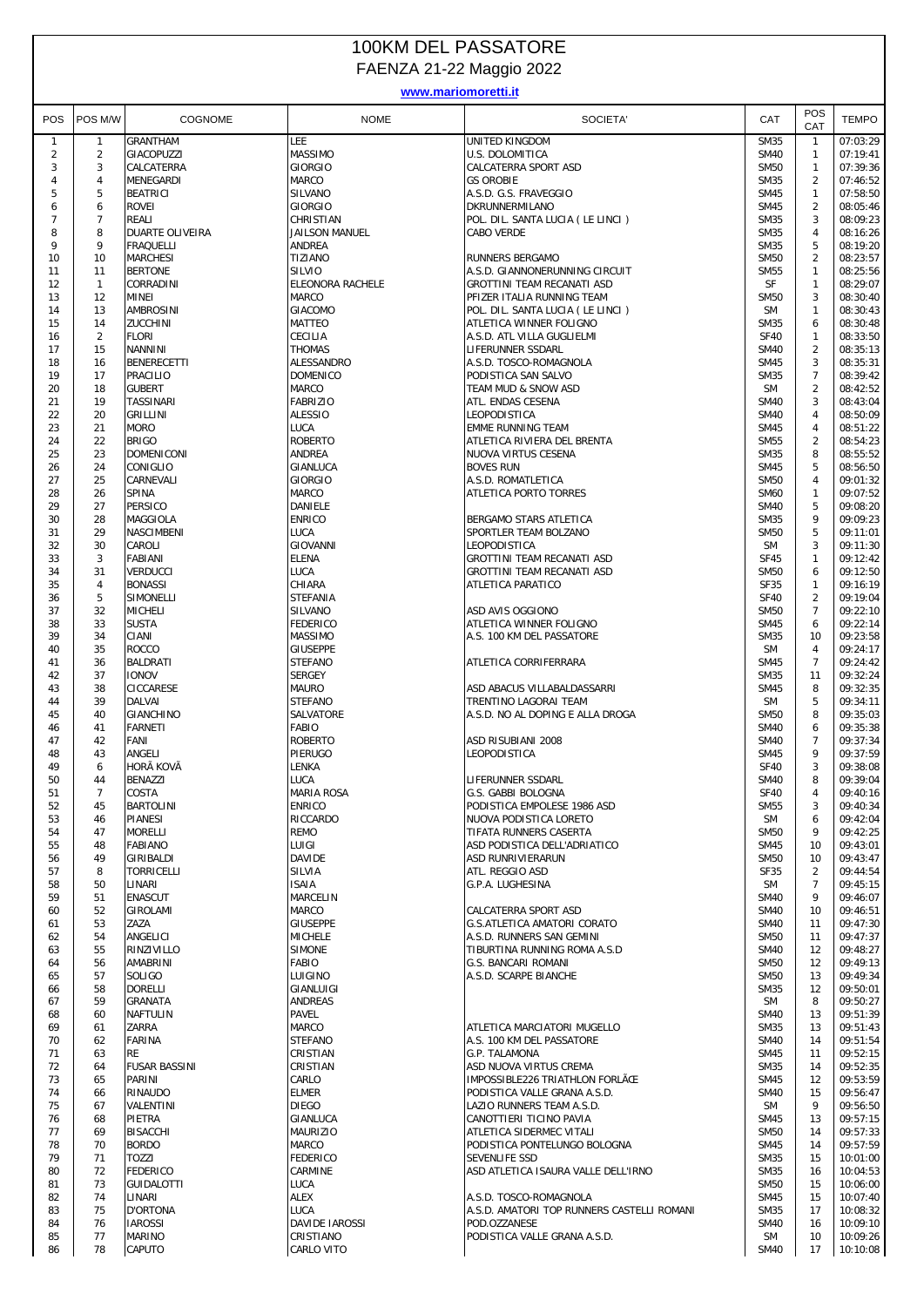| 87         | 9          | KINSELLA                         |
|------------|------------|----------------------------------|
| 88         | 79         | torri                            |
| 89<br>90   | 80<br>81   | VIVANI<br>PISTELLA               |
| 91         | 82         | PENNISI                          |
| 92         | 83         | EVANGELISTI                      |
| 93         | 84         | ALLETTI                          |
| 94<br>95   | 10<br>85   | <b>GRAFFIEDI</b><br>BOZZOLI      |
| 96         | 86         | ANGELINO                         |
| 97         | 87         | <b>MAGRI</b>                     |
| 98         | 88         | ORSOLINI                         |
| 99<br>100  | 89<br>11   | MOCAVINI<br>ZACCO                |
| 101        | 90         | NARDELLA                         |
| 102        | 91         | <b>ROBUSTO</b>                   |
| 103<br>104 | 92<br>93   | CALVANICO<br><b>ROS</b>          |
| 105        | 94         | GALEGATI                         |
| 106        | 95         | MORSTABILINI                     |
| 107<br>108 | 96<br>97   | SILVA<br><b>BARZIO</b>           |
| 109        | 98         | <b>FUSCONI</b>                   |
| 110        | 99         | VIOLA                            |
| 111<br>112 | 100<br>12  | TAVERNA<br>CUPI                  |
| 113        | 101        | <b>SIMI</b>                      |
| 114        | 102        | MARTORELL SUAF                   |
| 115        | 103        | ZEBRI                            |
| 116<br>117 | 104<br>105 | <b>BENETTI</b><br>MOLARO         |
| 118        | 106        | CRESCENZI                        |
| 119        | 107        | ABBATE                           |
| 120<br>121 | 108<br>109 | LUCCHI<br>VASCHETTO              |
| 122        | 110        | CARDANA                          |
| 123        | 111        | AMELIO                           |
| 124<br>125 | 112<br>113 | MIGLIORELLI<br>BERLONGHI         |
| 126        | 114        | FELICE                           |
| 127        | 115        | <b>IACONO</b>                    |
| 128<br>129 | 116<br>117 | ARBASI<br>CASTRIOTTA             |
| 130        | 118        | ROVERSI                          |
| 131        | 119        | CIANTRA                          |
| 132<br>133 | 120<br>121 | COLLINI<br>PAPINI                |
| 134        | 122        | GUARIGLIA                        |
| 135        | 123        | TRANI                            |
| 136        | 124        | BECHI                            |
| 137<br>138 | 125<br>126 | BECCHI<br>CECCONI                |
| 139        | 127        | ASSIRELLI                        |
| 140        | 128        | FALCO                            |
| 141<br>142 | 129<br>130 | MANGANO<br>MENARDI               |
| 143        | 13         | <b>BONCI</b>                     |
| 144        | 131        | PICCININI                        |
| 145<br>146 | 132<br>133 | <b>FORTINI</b><br><b>STIACCI</b> |
| 147        | 134        | RAFFALDI                         |
| 148        | 135        | GRAVILI                          |
| 149<br>150 | 136<br>137 | <b>BORGHESI</b><br>CENTONZE      |
| 151        | 138        | SPATARO                          |
| 152        | 139        | TAGLIAFERRI                      |
| 153<br>154 | 140<br>141 | SACCHI<br>CARANTI                |
| 155        | 142        | MADRASSI                         |
| 156        | 143        | FORMOSA                          |
| 157        | 144        | GIANSANTE                        |
| 158<br>159 | 145<br>14  | MAURI<br>BATTISTI                |
| 160        | 146        | SANGIORGI                        |
| 161        | 147        | BANCHI                           |
| 162<br>163 | 148<br>149 | <b>TRAVERSO</b><br>BIANCHI       |
| 164        | 150        | PEREGO                           |
| 165        | 151        | PAGANI                           |
| 166<br>167 | 152<br>153 | ROSSI<br>FORNERONE               |
| 168        | 154        | DONNINI                          |
| 169        | 155        | TARONI                           |
| 170<br>171 | 156<br>157 | TACCHI<br>OLDANI                 |
| 172        | 15         | AFFATICATI                       |
| 173        | 158        | VALLE                            |
| 174<br>175 | 159<br>160 | COMINETTI<br>MAGLIONI            |
| 176        | 161        | ALBERTINI                        |
| 177        | 162        | BIGGI                            |
| 178<br>179 | 163<br>164 | BUGATTI<br><b>TORGHELE</b>       |
|            |            |                                  |

| <b>HRISTINE</b>                      |
|--------------------------------------|
|                                      |
| <b>AICHELE</b><br>)ANIELE            |
| /ANNI                                |
| <b>ILBERTO</b>                       |
| <b>AICHELE</b>                       |
| ORENZO.                              |
| <b>AMANTHA</b>                       |
| <b>ACOPO</b>                         |
| <b>INTONIO</b>                       |
| <b>IICOLA</b>                        |
| <b>ILESSANDRO</b>                    |
| AARCO                                |
| <b>DENISE</b>                        |
| )TIS                                 |
| <b>OTANO</b>                         |
| <b>INCENZO</b>                       |
| AOLO <sup>,</sup>                    |
| <b>INDREA</b>                        |
| .UCA                                 |
| <b>AOLO</b>                          |
| <b>DIEGO</b>                         |
| <b>LAUDIO</b><br><b>ARLO ALBERTO</b> |
|                                      |
| LAVIO<br>LENA                        |
| <b>LAUDIO</b>                        |
| <b>ILBERTO</b>                       |
| RO                                   |
| AAIK                                 |
| <b>GIANNI</b>                        |
| AARCO                                |
| aauro                                |
| <b>ILESSANDRO</b>                    |
| <b>ILBERTO</b>                       |
| <b>IICCOLO'</b>                      |
| AATTEO                               |
| <b>INDREA</b>                        |
| <b>ILESSANDRO</b>                    |
| .UCA                                 |
| <b>SUSTAVO</b>                       |
| <b>RISTIAN</b>                       |
| <b>ILIPPO</b>                        |
| <b>INDREA</b>                        |
| AAURIZIO                             |
| AASSIMO                              |
| <b>AVIDE</b>                         |
| <b>INGELO</b>                        |
| <b>GIUSEPPE</b><br><b>TEFANO</b>     |
| <b>ARCO</b>                          |
| <b>AOLO</b>                          |
| <b>IMONE</b>                         |
| Aauro                                |
|                                      |
|                                      |
| )ANIELE                              |
| RANCESCO                             |
| <b>GIORGIA</b>                       |
| ORENZO.<br><b>ILESSANDRO</b>         |
| <b>TEFANO</b>                        |
| <b>RISTIAN</b>                       |
| <b>SAETANO</b>                       |
| <b>AVIDE</b>                         |
| AARCO                                |
| /INCENZO                             |
| )ANILO                               |
| <b>IICCOLO</b>                       |
| <b>UCA</b>                           |
| 6ANDRO                               |
| ?OBERT                               |
| <b>SIANNI</b>                        |
| <b>ESARE</b>                         |
| )ANIELA                              |
| <b>AARCO</b>                         |
| ABRIZIO                              |
| AATTEO                               |
| <b>ARCO</b>                          |
| AAURIZIO                             |
| <b>INDREA</b>                        |
| MANUELE                              |
| <b>TEFANO</b>                        |
| <b>DIMARO</b><br>)Mar                |
| <b>ILESSANDRO</b>                    |
| aauro                                |
| <b>MONICA</b>                        |
| <b>AOLO</b>                          |
| JICOLA                               |
| <b>AOLO</b>                          |
| AATTIA                               |
| <b>ILESSIO</b><br><b>ARCO</b>        |

| 87         | 9          | KINSELLA                        | <b>CHRISTINE</b>                | <b>BROTHERS PEARSE</b>                                | <b>SF45</b>                | 2                 | 10:10:25             |
|------------|------------|---------------------------------|---------------------------------|-------------------------------------------------------|----------------------------|-------------------|----------------------|
| 88         | 79         | <b>TORRI</b>                    | <b>MICHELE</b>                  | VENUS TRIATHLON ACADEMY                               | <b>SM35</b>                | 18                | 10:11:51             |
| 89         | 80         | <b>VIVANI</b>                   | DANIELE                         | RIMINI MARATHON                                       | <b>SM35</b>                | 19                | 10:12:06             |
| 90         | 81         | PISTELLA                        | VANNI                           | ASD GENZANO MARATHON                                  | <b>SM</b>                  | 11                | 10:12:35             |
| 91         | 82         | <b>PENNISI</b>                  | <b>ALBERTO</b>                  |                                                       | <b>SM40</b>                | 18                | 10:14:16             |
| 92         | 83         | <b>EVANGELISTI</b>              | <b>MICHELE</b>                  | ASD TRAILLAB - UTA5T                                  | <b>SM40</b>                | 19                | 10:14:30             |
| 93         | 84         | <b>ALLETTI</b>                  | LORENZO                         | G.P.A. SAN MARINO                                     | <b>SM45</b>                | 16                | 10:14:37             |
| 94         | 10         | <b>GRAFFIEDI</b>                | SAMANTHA                        | S.P. SEVEN                                            | <b>SF45</b>                | 3                 | 10:14:56             |
| 95         | 85         | <b>BOZZOLI</b>                  | <b>JACOPO</b>                   | TEAM MUD & SNOW ASD                                   | <b>SM45</b>                | 17                | 10:16:07             |
| 96         | 86         | ANGELINO                        | <b>ANTONIO</b>                  | LEOPODISTICA                                          | <b>SM40</b>                | 20                | 10:16:54             |
| 97         | 87         | <b>MAGRI</b>                    | <b>NICOLA</b>                   |                                                       | <b>SM40</b>                | 21                | 10:17:52             |
| 98         | 88         | <b>ORSOLINI</b>                 | ALESSANDRO                      | A.S.D. MARCIATORI ANTRACCOLI                          | <b>SM50</b>                | 16                | 10:18:23             |
| 99         | 89         | <b>MOCAVINI</b>                 | <b>MARCO</b>                    | CALCATERRA SPORT ASD                                  | <b>SM50</b>                | 17                | 10:18:24             |
| 100        | 11         | ZACCO                           | <b>DENISE</b>                   | A.S.D. MOHARDA TRAIL                                  | SF                         | $\overline{2}$    | 10:18:28             |
| 101        | 90         | NARDELLA                        | <b>OTIS</b>                     | AMATORI ATLETICA CASORATE SEMPIONE                    | <b>SM40</b>                | 22                | 10:18:42             |
| 102        | 91         | <b>ROBUSTO</b>                  | <b>DONATO</b>                   | G.S. ZELOFORAMAGNO                                    | <b>SM45</b>                | 18                | 10:18:55             |
| 103        | 92         | CALVANICO                       | <b>VINCENZO</b>                 | A.R.C.U.S.                                            | <b>SM50</b>                | 18                | 10:19:14             |
| 104        | 93         | <b>ROS</b>                      | PAOLO                           |                                                       | <b>SM45</b>                | 19                | 10:19:30             |
| 105        | 94         | <b>GALEGATI</b>                 | <b>ANDREA</b>                   | G.P.A. LUGHESINA                                      | <b>SM55</b>                | 4                 | 10:20:40             |
| 106        | 95         | <b>MORSTABILINI</b>             | LUCA                            | SORESINA RUNNING CLUB                                 | <b>SM50</b>                | 19                | 10:21:18             |
| 107        | 96         | <b>SILVA</b>                    | PAOLO                           | A.S.D. FO' DI PE                                      | <b>SM45</b>                | 20                | 10:21:25             |
| 108        | 97         | <b>BARZIO</b>                   | <b>DIEGO</b>                    | POL LIBERTAS CERNUSCHESE                              | <b>SM45</b>                | 21                | 10:22:20             |
| 109        | 98         | <b>FUSCONI</b>                  | CLAUDIO                         |                                                       | <b>SM40</b>                | 23                | 10:23:56             |
| 110        | 99         | <b>VIOLA</b>                    | CARLO ALBERTO                   | A.S. 100 KM DEL PASSATORE                             | <b>SM40</b>                | 24                | 10:24:47             |
| 111        | 100        | <b>TAVERNA</b>                  | <b>FLAVIO</b>                   | JUNIOR ATLETICA A.S.D.                                | <b>SM75</b>                | $\mathbf{1}$      | 10:25:25<br>10:25:47 |
| 112        | 12         | <b>CUPI</b><br><b>SIMI</b>      | <b>ELENA</b>                    | OLIMPUS SAN MARINO ATLETICA<br>G.P. PARCO ALPI APUANE | <b>SF45</b>                | 4<br>$\mathbf{1}$ | 10:26:26             |
| 113        | 101        | <b>MARTORELL SUAREZ</b>         | CLAUDIO<br><b>ALBERTO</b>       |                                                       | SM65                       |                   | 10:26:28             |
| 114        | 102        |                                 |                                 | MONZA MARATHON TEAM - A.S.D.                          | <b>SM60</b>                | $\overline{2}$    |                      |
| 115        | 103<br>104 | ZEBRI<br><b>BENETTI</b>         | IRO<br>MAIK                     | <b>SALCUS</b>                                         | <b>SM45</b><br><b>SM50</b> | 22<br>20          | 10:27:18<br>10:27:43 |
| 116<br>117 | 105        | <b>MOLARO</b>                   | <b>GIANNI</b>                   | ATLETICA 2000 CODROIPO                                | <b>SM55</b>                | 5                 | 10:28:47             |
| 118        | 106        | <b>CRESCENZI</b>                | <b>MARCO</b>                    |                                                       | <b>SM40</b>                | 25                | 10:28:49             |
| 119        | 107        | ABBATE                          | <b>MAURO</b>                    | LEOPODISTICA                                          | <b>SM55</b>                | 6                 | 10:28:50             |
| 120        | 108        | <b>LUCCHI</b>                   | ALESSANDRO                      | G.P. AVIS FORLI'                                      | <b>SM45</b>                | 23                | 10:29:15             |
| 121        | 109        | <b>VASCHETTO</b>                | <b>ALBERTO</b>                  | ATLETICA VERBANO                                      | <b>SM60</b>                | $\mathbf{3}$      | 10:30:20             |
| 122        | 110        | CARDANA                         | NICCOLO'                        | PERFORMANCE RUNNING                                   | <b>SM35</b>                | 20                | 10:30:58             |
| 123        | 111        | AMELIO                          | MATTEO                          | PODISTICA PONTELUNGO BOLOGNA                          | <b>SM35</b>                | 21                | 10:31:27             |
| 124        | 112        | MIGLIORELLI                     | <b>ANDREA</b>                   | ATLETICA CINGOLI                                      | <b>SM45</b>                | 24                | 10:31:50             |
| 125        | 113        | <b>BERLONGHI</b>                | ALESSANDRO                      | SORESINA RUNNING CLUB                                 | <b>SM45</b>                | 25                | 10:31:53             |
| 126        | 114        | <b>FELICE</b>                   | LUCA                            | PODISTICA SAN SALVO                                   | <b>SM40</b>                | 26                | 10:32:00             |
| 127        | 115        | <b>IACONO</b>                   | <b>GUSTAVO</b>                  |                                                       | <b>SM45</b>                | 26                | 10:32:46             |
| 128        | 116        | <b>ARBASI</b>                   | CRISTIAN                        | SSD RCS ACTIVE TEAM A R. L.                           | <b>SM45</b>                | 27                | 10:32:46             |
| 129        | 117        | CASTRIOTTA                      | <b>FILIPPO</b>                  | ASS.GARGANO 2000 ONLUS MANFRE                         | <b>SM55</b>                | $\overline{7}$    | 10:33:45             |
| 130        | 118        | <b>ROVERSI</b>                  | <b>ANDREA</b>                   | A.S.D. PODISTICA VOLTANA                              | <b>SM35</b>                | 22                | 10:34:02             |
| 131        | 119        | <b>CIANTRA</b>                  | <b>MAURIZIO</b>                 | ALTITUDE RACE                                         | <b>SM50</b>                | 21                | 10:35:01             |
| 132        | 120        | <b>COLLINI</b>                  | <b>MASSIMO</b>                  |                                                       | <b>SM45</b>                | 28                | 10:35:07             |
| 133        | 121        | <b>PAPINI</b>                   | <b>DAVIDE</b>                   | PT SKYRUNNING                                         | <b>SM35</b>                | 23                | 10:36:30             |
| 134        | 122        | <b>GUARIGLIA</b>                | ANGELO                          | ASD ATLETICA CASTELLABATE                             | <b>SM45</b>                | 29                | 10:37:01             |
| 135        | 123        | <b>TRANI</b>                    | <b>GIUSEPPE</b>                 | ATLETICA SILCA CONEGLIANO                             | <b>SM55</b>                | 8                 | 10:37:43             |
| 136        | 124        | <b>BECHI</b>                    | <b>STEFANO</b>                  | LA FONTANINA A.S.D.                                   | <b>SM50</b>                | 22                | 10:38:40             |
| 137        | 125        | <b>BECCHI</b>                   | <b>MARCO</b>                    |                                                       | <b>SM35</b>                | 24                | 10:39:41             |
| 138        | 126        | <b>CECCONI</b>                  | PAOLO                           | MUGELLO SEXY RUNNERS                                  | <b>SM45</b>                | 30                | 10:40:07             |
| 139        | 127        | <b>ASSIRELLI</b>                | <b>SIMONE</b>                   | A.S. 100 KM DEL PASSATORE                             | <b>SM</b>                  | 12                | 10:41:17             |
| 140        | 128        | <b>FALCO</b>                    | <b>MAURO</b>                    | ATLETICA VALPELLICE                                   | <b>SM60</b>                | $\overline{4}$    | 10:41:30             |
| 141        | 129        | <b>MANGANO</b>                  | <b>DANIELE</b>                  | POLISPORTIVA PORTA SARAGOZZA                          | <b>SM45</b>                | 31                | 10:41:58             |
| 142        | 130        | <b>MENARDI</b>                  | FRANCESCO                       | PODISTICA VALLE GRANA A.S.D.                          | <b>SM</b>                  | 13                | 10:41:59             |
| 143        | 13         | <b>BONCI</b>                    | <b>GIORGIA</b>                  | G.S. LAMONE                                           | <b>SF45</b>                | 5                 | 10:42:14             |
| 144        | 131        | <b>PICCININI</b>                | LORENZO                         | RIMINI MARATHON                                       | <b>SM45</b>                | 32                | 10:43:15             |
| 145        | 132        | <b>FORTINI</b>                  | ALESSANDRO                      | CAMISANO RUNNING A.S.D.                               | <b>SM40</b>                | 27                | 10:43:55             |
| 146        | 133        | <b>STIACCI</b>                  | <b>STEFANO</b>                  | G.S. IL FIORINO                                       | <b>SM50</b>                | 23                | 10:44:30             |
| 147        | 134        | <b>RAFFALDI</b>                 | CRISTIAN                        | G.P. ARCI GOODWIN LIBIOLA                             | <b>SM45</b>                | 33                | 10:44:31             |
| 148        | 135        | <b>GRAVILI</b>                  | GAETANO                         | <b>GPDM</b>                                           | <b>SM50</b>                | 24                | 10:45:31             |
| 149        | 136        | <b>BORGHESI</b>                 | <b>DAVIDE</b>                   | SETTE LAGHI RUNNERS                                   | <b>SM55</b>                | 9                 | 10:46:22             |
| 150        | 137        | <b>CENTONZE</b>                 | <b>MARCO</b>                    | EMME RUNNING TEAM                                     | <b>SM45</b>                | 34                | 10:46:57             |
| 151        | 138        | <b>SPATARO</b>                  | VINCENZO                        | A.S.D. NO AL DOPING E ALLA DROGA                      | <b>SM45</b>                | 35                | 10:47:28             |
| 152        | 139        | <b>TAGLIAFERRI</b>              | <b>DANILO</b>                   | SABINA MARATHON CLUB                                  | <b>SM40</b>                | 28                | 10:47:33             |
| 153        | 140        | <b>SACCHI</b>                   | NICCOLO'                        | ASD TOP RUN                                           | <b>SM50</b>                | 25                | 10:48:39             |
| 154        | 141        | CARANTI                         | <b>LUCA</b>                     |                                                       | <b>SM45</b>                | 36                | 10:49:43             |
| 155        | 142        | <b>MADRASSI</b>                 | SANDRO                          | <b>EMME RUNNING TEAM</b>                              | <b>SM35</b>                | 25                | 10:49:50             |
| 156        | 143        | <b>FORMOSA</b>                  | <b>ROBERT</b>                   |                                                       | <b>SM35</b>                | 26                | 10:50:13             |
| 157        | 144        | GIANSANTE                       | GIANNI                          | A.S.D. AMATORI TOP RUNNERS CASTELLI ROMANI            | <b>SM50</b>                | 26                | 10:50:15             |
| 158        | 145        | <b>MAURI</b>                    | CESARE                          | POL. DIMICA POTENTER                                  | <b>SM45</b>                | 37                | 10:50:20             |
| 159        | 14         | <b>BATTISTI</b>                 | DANIELA                         | ATLETICA AVIANO                                       | <b>SF40</b>                | 5                 | 10:50:26             |
| 160        | 146        | SANGIORGI                       | MARCO                           | LEOPODISTICA                                          | <b>SM40</b>                | 29                | 10:51:09             |
| 161        | 147        | <b>BANCHI</b>                   | <b>FABRIZIO</b>                 | PASSO CAPPONI ASD                                     | <b>SM50</b>                | 27                | 10:51:11             |
| 162        | 148        | <b>TRAVERSO</b>                 | <b>MATTEO</b>                   | ATLETICA VALLE SCRIVIA                                | <b>SM50</b>                | 28                | 10:51:26             |
| 163        | 149<br>150 | <b>BIANCHI</b><br><b>PEREGO</b> | <b>MARCO</b><br><b>MAURIZIO</b> | LEOPODISTICA                                          | <b>SM40</b><br><b>SM50</b> | 30<br>29          | 10:51:41<br>10:52:00 |
| 164<br>165 | 151        | PAGANI                          | ANDREA                          | <b>ALTITUDE RACE</b><br>LIFERUNNER SSDARL             | <b>SM</b>                  | 14                | 10:52:17             |
| 166        | 152        | <b>ROSSI</b>                    | <b>EMANUELE</b>                 | POD. MISERICORDIA AGLIANESE 19                        | <b>SM</b>                  | 15                | 10:52:37             |
| 167        | 153        | <b>FORNERONE</b>                | <b>STEFANO</b>                  | VIGONECHECORRE                                        | <b>SM40</b>                | 31                | 10:52:56             |
| 168        | 154        | <b>DONNINI</b>                  | <b>EDIMARO</b>                  | PODISTICA IL CAMPINO                                  | <b>SM45</b>                | 38                | 10:52:58             |
| 169        | 155        | <b>TARONI</b>                   | OMAR                            | G.S. LAMONE                                           | <b>SM50</b>                | 30                | 10:53:14             |
| 170        | 156        | <b>TACCHI</b>                   | ALESSANDRO                      | BIKE ZONE A.S.D.                                      | <b>SM40</b>                | 32                | 10:53:31             |
| 171        | 157        | <b>OLDANI</b>                   | <b>MAURO</b>                    | <b>BIPEDI</b>                                         | <b>SM45</b>                | 39                | 10:54:38             |
| 172        | 15         | AFFATICATI                      | <b>MONICA</b>                   |                                                       | <b>SF45</b>                | 6                 | 10:54:39             |
| 173        | 158        | VALLE                           | PAOLO                           | A.S.D. TO021                                          | <b>SM50</b>                | 31                | 10:54:44             |
| 174        | 159        | <b>COMINETTI</b>                | <b>NICOLA</b>                   | PODISTICA PONTELUNGO BOLOGNA                          | <b>SM35</b>                | 27                | 10:54:49             |
| 175        | 160        | <b>MAGLIONI</b>                 | PAOLO                           | A.S.D. TOSCO-ROMAGNOLA                                | <b>SM40</b>                | 33                | 10:55:24             |
| 176        | 161        | <b>ALBERTINI</b>                | <b>MATTIA</b>                   | A.S.D. OSTERIA DEI PODISTI                            | <b>SM</b>                  | 16                | 10:55:43             |
| 177        | 162        | <b>BIGGI</b>                    | <b>ALESSIO</b>                  | RUNNING STATION TEAM ASD                              | <b>SM35</b>                | 28                | 10:55:58             |
| 178        | 163        | <b>BUGATTI</b>                  | <b>MARCO</b>                    | BERGAMO STARS ATLETICA                                | <b>SM60</b>                | 5                 | 10:55:58             |
| 179        | 164        | <b>TORGHELE</b>                 | GABRIELE                        | TRENTINO LAGORAI TEAM                                 | <b>SM45</b>                | 40                | 10:56:28             |
|            |            |                                 |                                 |                                                       |                            |                   |                      |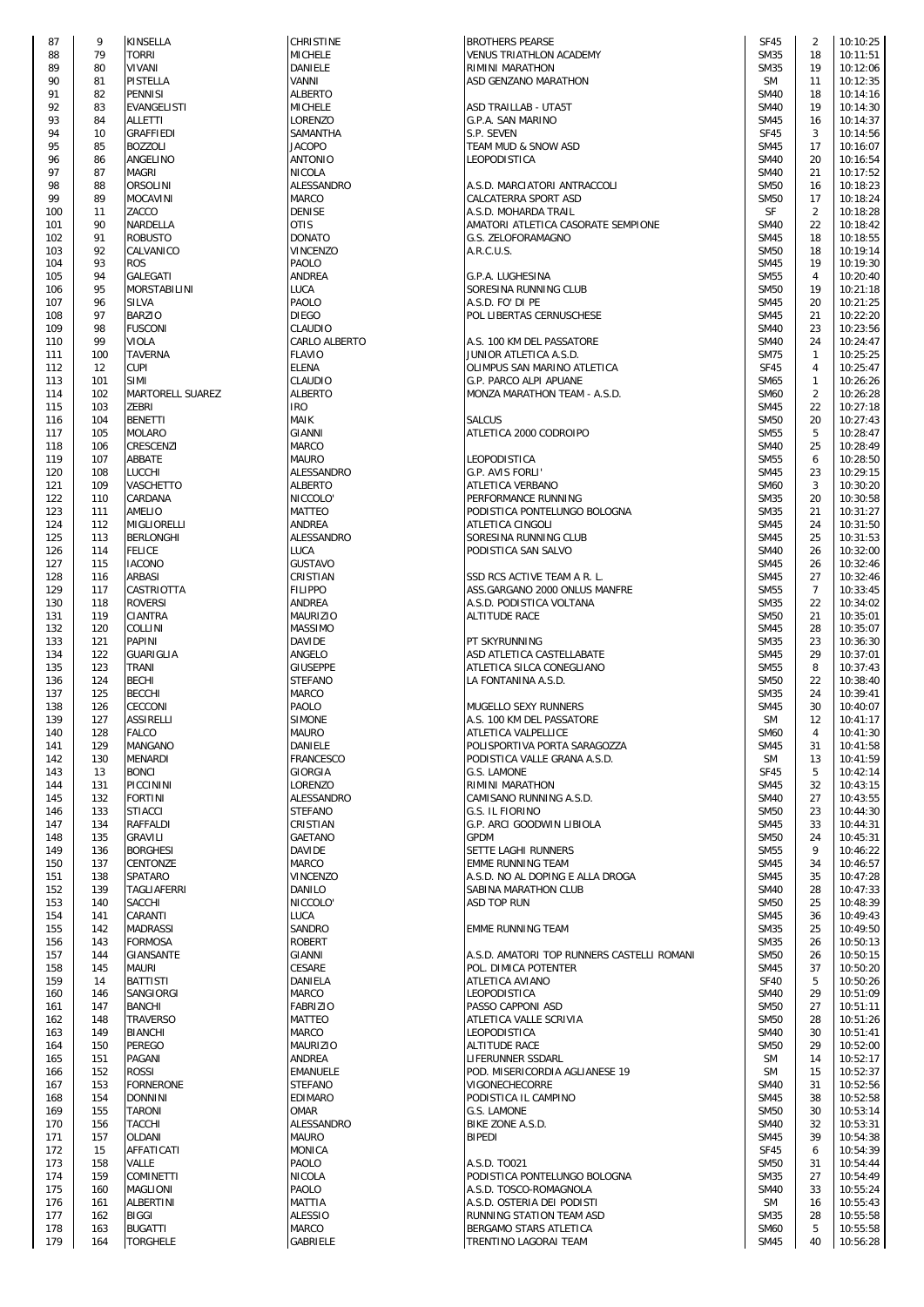| 180 | 165 | <b>VALENTI</b>    |
|-----|-----|-------------------|
| 181 | 166 | CAPELLARO SILETTI |
| 182 |     | CORRADIN          |
|     | 167 |                   |
| 183 | 168 | CONTI             |
| 184 | 169 | PETROLATI         |
| 185 | 170 | DELVECCHIO        |
| 186 | 171 | MASTRANGELO       |
| 187 | 172 | DICORATO          |
| 188 | 16  | ROSSI             |
| 189 | 173 | <b>GOI</b>        |
|     |     |                   |
| 190 | 17  | BELLAGAMBA        |
| 191 | 174 | <b>MONTORSI</b>   |
| 192 | 175 | GAZZANIGA         |
| 193 | 176 | SCHIAVONE         |
| 194 | 177 | SIMONETTA         |
| 195 | 178 | <b>CARP AUR</b>   |
| 196 | 179 | <b>GERI</b>       |
|     |     |                   |
| 197 | 180 | MONTANINI         |
| 198 | 181 | PIRONI            |
| 199 | 182 | VALBONESI         |
| 200 | 183 | REA               |
| 201 | 184 | ANGELICCHIO       |
| 202 | 185 | AGIUS             |
| 203 | 186 | BASSETTI          |
|     | 18  |                   |
| 204 |     | FINOTELLO         |
| 205 | 19  | PAVANELLO         |
| 206 | 187 | <b>BOSIO</b>      |
| 207 | 20  | FERRARINI         |
| 208 | 21  | TRONCONI          |
| 209 | 188 | <b>TESTA</b>      |
| 210 | 189 | PETROLLINI        |
| 211 | 190 | CALDARONI         |
|     |     |                   |
| 212 | 191 | <b>GORGAINI</b>   |
| 213 | 192 | GRECO             |
| 214 | 22  | PASCALI           |
| 215 | 193 | RIMENSI           |
| 216 | 194 | RIZZI             |
| 217 | 195 | <b>FRISIERO</b>   |
| 218 | 196 | BILA'             |
|     |     |                   |
| 219 | 197 | GASCHINO          |
| 220 | 23  | SCRIBANI          |
| 221 | 198 | ATTUCCI           |
| 222 | 199 | GUANDALINI        |
| 223 | 200 | COLUCCI           |
| 224 | 201 | LEONELLI          |
| 225 | 202 | SGARBOSSA         |
| 226 | 203 | CONVERSANO        |
|     |     | <b>FORTUNATO</b>  |
| 227 | 204 |                   |
| 228 | 205 | DI MASCIO         |
| 229 | 206 | Ferro             |
| 230 | 207 | OLDANI            |
| 231 | 208 | <b>GORNATI</b>    |
| 232 | 209 | POLITI            |
| 233 | 210 | FILOMENA          |
| 234 | 211 | <b>RISSO</b>      |
|     |     |                   |
| 235 | 24  | MAZZARELLO        |
| 236 | 212 | PANCHENKO         |
| 237 | 213 | PELLEGRINI        |
| 238 | 214 | SASSETTI          |
| 239 | 215 | <b>TOGNON</b>     |
| 240 | 216 | D'AMARIO          |
| 241 | 217 | CANZIANI          |
| 242 | 25  | FLACCAVENTO       |
| 243 | 218 | SBRIZZA           |
| 244 | 219 | DE ROSE           |
|     |     |                   |
| 245 | 26  | CIARAMELLA        |
| 246 | 220 | <b>FABBRI</b>     |
| 247 | 27  | DI VITTORIO       |
| 248 | 221 | MANGANINI         |
| 249 | 28  | GARGANI           |
| 250 | 29  | FOSSATI           |
| 251 | 222 | DI VIZIO          |
| 252 | 223 | <b>FALLERI</b>    |
| 253 | 224 | <b>BUCRA</b>      |
|     |     |                   |
| 254 | 30  | BAZZANO           |
| 255 | 225 | DI STEFANO        |
| 256 | 226 | GIACHI            |
| 257 | 227 | LANCELLOTTI       |
| 258 | 228 | DI GIAMBERARDINO  |
| 259 | 229 | DEMURU            |
| 260 | 230 | ROSSI             |
| 261 | 231 | GARBARINO         |
| 262 | 232 | FIORENZANO        |
|     |     |                   |
| 263 | 31  | TABET             |
| 264 | 233 | CAVALLINI         |
| 265 | 234 | <b>ION</b>        |
| 266 | 235 | FAELLA            |
| 267 | 236 | ZIVERI            |
| 268 | 237 | DI BARTOLOMEO     |
| 269 | 238 | DI MAIO           |
| 270 | 239 | RIVOSECCHI        |
| 271 | 240 | DE RINALDIS       |
| 272 | 241 | <b>MARGIOTTA</b>  |

| 180 | 165 | VALENTI            | <b>GUIDO</b>            | RAVENNA RUNNERS ASD                        | <b>SM50</b> | 32             | 10:57:01 |
|-----|-----|--------------------|-------------------------|--------------------------------------------|-------------|----------------|----------|
| 181 | 166 | CAPELLARO SILETTI  | <b>FABIO</b>            | APD PIETRO MICCA BELLA RUNNING             | <b>SM50</b> | 33             | 10:57:04 |
| 182 | 167 | CORRADIN           | <b>FABIO</b>            |                                            | <b>SM35</b> | 29             | 10:57:10 |
|     |     |                    |                         |                                            |             |                |          |
| 183 | 168 | <b>CONTI</b>       | LORIS                   | LEOPODISTICA                               | <b>SM40</b> | 34             | 10:57:11 |
| 184 | 169 | <b>PETROLATI</b>   | VALENTINO               | ATLETICA FALCONARA                         | <b>SM35</b> | 30             | 10:57:42 |
| 185 | 170 | <b>DELVECCHIO</b>  | <b>ENRICO</b>           | G.P. FANO CORRE L.TONELLI                  | <b>SM40</b> | 35             | 10:57:45 |
| 186 | 171 | MASTRANGELO        | <b>GIOVANNI STEFANO</b> | G.P. LIVENZA SACILE                        | <b>SM55</b> | 10             | 10:57:52 |
|     |     |                    |                         | RUNNERS PESCARA                            |             |                |          |
| 187 | 172 | <b>DICORATO</b>    | <b>MICHELE</b>          |                                            | <b>SM45</b> | 41             | 10:58:34 |
| 188 | 16  | <b>ROSSI</b>       | <b>VERENA</b>           | BERGAMO STARS ATLETICA                     | SF          | 3              | 10:58:54 |
| 189 | 173 | GOI                | GABRIELE                | URBAN RUNNERS                              | <b>SM40</b> | 36             | 10:59:51 |
| 190 | 17  | BELLAGAMBA         | <b>ELISA</b>            | BERGAMO STARS ATLETICA                     | <b>SF</b>   | $\overline{4}$ | 11:01:52 |
| 191 | 174 | <b>MONTORSI</b>    | <b>MARCO</b>            |                                            | <b>SM40</b> | 37             | 11:01:53 |
|     |     |                    |                         | AS LA FRATELLANZA 1874                     |             |                |          |
| 192 | 175 | GAZZANIGA          | <b>ANDREA</b>           | <b>ATLETICA VERBANO</b>                    | <b>SM45</b> | 42             | 11:02:26 |
| 193 | 176 | <b>SCHIAVONE</b>   | <b>NICOLA</b>           | A.S.D. FO' DI PE                           | <b>SM50</b> | 34             | 11:02:39 |
| 194 | 177 | SIMONETTA          | <b>ILARIO</b>           | ASD RUNRIVIERARUN                          | <b>SM55</b> | 11             | 11:02:43 |
|     |     |                    |                         |                                            |             |                |          |
| 195 | 178 | <b>CARP AUR</b>    | <b>IONUT</b>            | PODISTICA SAN VITTORE                      | <b>SM35</b> | 31             | 11:04:12 |
| 196 | 179 | <b>GERI</b>        | MARCO                   | BERGAMO STARS ATLETICA                     | <b>SM40</b> | 38             | 11:06:28 |
| 197 | 180 | <b>MONTANINI</b>   | <b>IVANO</b>            | A.S.D. G.P. CORNO GIOVINE                  | <b>SM40</b> | 39             | 11:06:44 |
|     |     |                    |                         |                                            |             |                |          |
| 198 | 181 | <b>PIRONI</b>      | <b>FABIO</b>            | <b>ENDURANCE TRAINING</b>                  | <b>SM40</b> | 40             | 11:07:23 |
| 199 | 182 | VALBONESI          | SANDRO                  | CORRI FORREST A.S.D.                       | <b>SM40</b> | 41             | 11:07:27 |
| 200 | 183 | <b>REA</b>         | <b>MAURO</b>            | POL.CIOCIARA A.FAVA                        | <b>SM55</b> | 12             | 11:07:37 |
| 201 | 184 | ANGELICCHIO        | <b>GIUSEPPE</b>         | ASD TRAIL LAGHI                            | <b>SM45</b> | 43             | 11:07:46 |
|     |     |                    |                         |                                            |             |                |          |
| 202 | 185 | <b>AGIUS</b>       | MARIO                   | MELLIEHA AC                                | <b>SM50</b> | 35             | 11:08:05 |
| 203 | 186 | <b>BASSETTI</b>    | DANIELE                 | ATLETICA 85 FAENZA                         | <b>SM45</b> | 44             | 11:09:09 |
| 204 | 18  | <b>FINOTELLO</b>   | CARLOTTA                | AMATORI ATLETICA CHIRIGNAGO                | <b>SF50</b> | $\mathbf{1}$   | 11:09:22 |
|     | 19  |                    |                         |                                            | <b>SF50</b> | 2              |          |
| 205 |     | PAVANELLO          | VALENTINA               | AMATORI ATLETICA CHIRIGNAGO                |             |                | 11:09:23 |
| 206 | 187 | <b>BOSIO</b>       | <b>WALTER</b>           | ATLETICA VALLE SCRIVIA                     | <b>SM45</b> | 45             | 11:10:29 |
| 207 | 20  | <b>FERRARINI</b>   | GIOVANNA                | <b>BIPEDI</b>                              | SF65        | $\mathbf{1}$   | 11:10:44 |
| 208 | 21  | <b>TRONCONI</b>    | <b>ELENA</b>            | ATLETICA VALLE SCRIVIA                     | <b>SF35</b> | 3              | 11:10:51 |
|     |     |                    |                         |                                            |             |                |          |
| 209 | 188 | TESTA              | <b>ANTONIO</b>          | A.S.D. AMATORI TOP RUNNERS CASTELLI ROMANI | <b>SM50</b> | 36             | 11:11:07 |
| 210 | 189 | <b>PETROLLINI</b>  | <b>IVAN</b>             | ASSOCIAZIONE RONDINELLA DEL TORRINO        | <b>SM45</b> | 46             | 11:11:15 |
| 211 | 190 | CALDARONI          | VALENTINO               | A.S.D. LIRI RUNNERS                        | <b>SM50</b> | 37             | 11:11:56 |
|     | 191 | <b>GORGAINI</b>    | CRISTIANO               | ATLETICA E PODISMO CASTEL GOFFREDO         | <b>SM50</b> | 38             | 11:12:07 |
| 212 |     |                    |                         |                                            |             |                |          |
| 213 | 192 | <b>GRECO</b>       | MASSIMILIANO            | ASD ATLETICA LEVERANO                      | <b>SM45</b> | 47             | 11:12:49 |
| 214 | 22  | <b>PASCALI</b>     | SONIA                   | TRE CASALI                                 | <b>SF55</b> | $\mathbf{1}$   | 11:12:58 |
| 215 | 193 | <b>RIMENSI</b>     | <b>MICHELE</b>          | POL. QUADRILATERO                          | <b>SM50</b> | 39             | 11:13:00 |
|     |     |                    |                         |                                            |             |                |          |
| 216 | 194 | RIZZI              | <b>GIAN LUCA</b>        |                                            | <b>SM35</b> | 32             | 11:13:12 |
| 217 | 195 | <b>FRISIERO</b>    | PAOLO                   | ATHLETIC CLUB APICILIA                     | <b>SM50</b> | 40             | 11:13:26 |
| 218 | 196 | BILA'              | <b>ANDREA</b>           | A.S. DILETT. G.S.ATL.MAZARA                | <b>SM</b>   | 17             | 11:13:42 |
| 219 | 197 | <b>GASCHINO</b>    | <b>OSCAR</b>            | SPORTIFICATION                             | <b>SM45</b> | 48             | 11:14:21 |
|     |     |                    |                         |                                            |             |                |          |
| 220 | 23  | SCRIBANI           | FRANCESCA               | ATLETICA CORTINA                           | <b>SF50</b> | 3              | 11:14:42 |
| 221 | 198 | <b>ATTUCCI</b>     | <b>ARMANDO</b>          | PODISTICA QUARRATA                         | <b>SM50</b> | 41             | 11:14:54 |
| 222 | 199 | <b>GUANDALINI</b>  | MATTIA                  |                                            | <b>SM40</b> | 42             | 11:15:12 |
| 223 | 200 | <b>COLUCCI</b>     | <b>GIOVANNI</b>         | ATLETICA IMOLA SACMI AVIS                  | <b>SM45</b> | 49             | 11:15:21 |
|     |     |                    |                         |                                            |             |                |          |
| 224 | 201 | LEONELLI           | GIACOMO                 | <b>G.P.PIOMBINO AVIS</b>                   | <b>SM45</b> | 50             | 11:15:50 |
| 225 | 202 | SGARBOSSA          | <b>MARCO</b>            | <b>EMME RUNNING TEAM</b>                   | <b>SM45</b> | 51             | 11:15:54 |
| 226 | 203 | CONVERSANO         | RICCARDO                | ASSOCIAZIONE MARATONETI ANDRIESI           | <b>SM45</b> | 52             | 11:16:00 |
|     |     |                    |                         |                                            |             |                |          |
| 227 | 204 | <b>FORTUNATO</b>   | <b>FRANCESCO</b>        | ASSOCIAZIONE MARATONETI ANDRIESI           | <b>SM50</b> | 42             | 11:16:01 |
| 228 | 205 | DI MASCIO          | DANIELE                 |                                            | <b>SM45</b> | 53             | 11:16:06 |
| 229 | 206 | <b>FERRO</b>       | DANIELE                 | A-LC KALTERN                               | <b>SM35</b> | 33             | 11:16:09 |
| 230 | 207 | OLDANI             | SAMUEL                  | <b>ATLETICA 99 VITTUONE</b>                | <b>SM</b>   | 18             | 11:16:17 |
|     |     |                    |                         |                                            |             |                |          |
| 231 | 208 | <b>GORNATI</b>     | GIACOMO                 | ATLETICA CASOREZZO                         | <b>SM</b>   | 19             | 11:16:18 |
| 232 | 209 | POLITI             | <b>NICOLA</b>           | <b>G.P.PIOMBINO AVIS</b>                   | <b>SM40</b> | 43             | 11:16:21 |
| 233 | 210 | <b>FILOMENA</b>    | <b>ANDREA</b>           | <b>GPDM</b>                                | <b>SM35</b> | 34             | 11:17:25 |
|     |     |                    |                         |                                            |             |                |          |
| 234 | 211 | <b>RISSO</b>       | <b>IVAN DOMENICO</b>    | A.S.D. EQUILIBRA RUNNING TEAM              | <b>SM50</b> | 43             | 11:17:29 |
| 235 | 24  | MAZZARELLO         | VERA                    | ATL. OVADESE ORMIG                         | <b>SF45</b> | $\overline{7}$ | 11:17:52 |
| 236 | 212 | <b>PANCHENKO</b>   | <b>SERHII</b>           |                                            | <b>SM60</b> | 6              | 11:18:25 |
| 237 | 213 | PELLEGRINI         | <b>ALBERTO</b>          | POL.UNICREDIT CIRCOLO MILANO               | <b>SM50</b> | 44             | 11:18:44 |
|     |     |                    |                         |                                            |             |                |          |
| 238 | 214 | SASSETTI           | <b>ROBERTO</b>          | ATLETICA CAMPI ASD                         | <b>SM40</b> | 44             | 11:19:18 |
| 239 | 215 | <b>TOGNON</b>      | ALESSANDRO              | ATLETICA AVIS CASTEL SAN PIETRO            | <b>SM</b>   | 20             | 11:20:22 |
| 240 | 216 | D'AMARIO           | <b>GIANLUCA</b>         | M.C. MANOPPELLO SOGEDA                     | <b>SM45</b> | 54             | 11:21:29 |
|     |     | CANZIANI           |                         |                                            |             |                |          |
| 241 | 217 |                    | <b>STEFANO</b>          | GRUPPO MARCIATORI TEENAGER                 | <b>SM55</b> | 13             | 11:21:34 |
| 242 | 25  | <b>FLACCAVENTO</b> | TIZIANA                 | A.S.D. ESCAPE TEAM VIGEVANO                | SF45        | 8              | 11:22:11 |
| 243 | 218 | SBRIZZA            | PAOLO                   | ATLETICA AUDACE NOALE                      | <b>SM50</b> | 45             | 11:22:16 |
| 244 | 219 | DE ROSE            | <b>MATTEO</b>           | LBM SPORT TEAM                             | <b>SM45</b> | 55             | 11:22:36 |
| 245 | 26  | CIARAMELLA         | <b>ANTONELLA</b>        | ATLETICA VENAFRO                           | SF          | 5              | 11:22:41 |
|     |     |                    |                         |                                            |             |                |          |
| 246 | 220 | <b>FABBRI</b>      | <b>DANILO</b>           | CORRI FORREST A.S.D.                       | <b>SM60</b> | $\overline{7}$ | 11:22:57 |
| 247 | 27  | DI VITTORIO        | ELENA                   | C.U.S. PARMA                               | SF45        | 9              | 11:22:58 |
| 248 | 221 | <b>MANGANINI</b>   | <b>MASSIMILIANO</b>     | DE RAN CLAB                                | <b>SM35</b> | 35             | 11:23:57 |
| 249 | 28  | GARGANI            | SABRINA                 | ATLETICA MARCIATORI MUGELLO                | <b>SF50</b> | $\overline{4}$ | 11:23:57 |
|     |     |                    |                         |                                            |             |                |          |
| 250 | 29  | <b>FOSSATI</b>     | MARIA ILARIA            | ASD IMPOSSIBLE TARGET                      | <b>SF50</b> | 5              | 11:23:58 |
| 251 | 222 | DI VIZIO           | <b>MAURIZIO</b>         |                                            | <b>SM55</b> | 14             | 11:24:31 |
| 252 | 223 | <b>FALLERI</b>     | MASSIMILIANO            | MARATHON CLUB CDC                          | <b>SM55</b> | 15             | 11:24:51 |
|     | 224 | <b>BUCRA</b>       | ANDREA                  |                                            | <b>SM45</b> | 56             | 11:24:56 |
| 253 |     |                    |                         | A.S.D. PIANO MA ARRIVIAMO                  |             |                |          |
| 254 | 30  | <b>BAZZANO</b>     | PAOLA                   | ATLETICA VALPELLICE                        | <b>SF45</b> | 10             | 11:25:17 |
| 255 | 225 | DI STEFANO         | MARCELLO                | ASD PODISTICA MONTENERO                    | <b>SM40</b> | 45             | 11:25:48 |
| 256 | 226 | <b>GIACHI</b>      | GABRIELE                | ASD ATLETICA PRATO                         | <b>SM45</b> | 57             | 11:26:05 |
|     |     |                    |                         |                                            |             |                |          |
| 257 | 227 | LANCELLOTTI        | CARLO                   | ATLETICA CECCANO                           | <b>SM50</b> | 46             | 11:26:05 |
| 258 | 228 | DI GIAMBERARDINO   | DARIO                   | ASD PODISTICA LUCO DEI MARSI               | <b>SM35</b> | 36             | 11:26:05 |
| 259 | 229 | <b>DEMURU</b>      | <b>MARIO</b>            | POLISPORTIVA RUNNERS ORISTANO              | <b>SM50</b> | 47             | 11:26:08 |
|     | 230 | <b>ROSSI</b>       | <b>RENATO</b>           | A.S.D. TOSCO-ROMAGNOLA                     | <b>SM45</b> | 58             | 11:26:26 |
| 260 |     |                    |                         |                                            |             |                |          |
| 261 | 231 | GARBARINO          | ALESSANDRO              | ATLETICA VALLE SCRIVIA                     | <b>SM45</b> | 59             | 11:26:47 |
| 262 | 232 | FIORENZANO         | <b>FABIO</b>            | A.S.D. EQUILIBRA RUNNING TEAM              | <b>SM35</b> | 37             | 11:27:09 |
| 263 | 31  | <b>TABET</b>       | <b>ROBERTA</b>          |                                            | <b>SF45</b> | 11             | 11:27:46 |
|     |     |                    |                         |                                            |             |                |          |
| 264 | 233 | CAVALLINI          | SIMONLUCA               |                                            | <b>SM40</b> | 46             | 11:27:57 |
| 265 | 234 | <b>ION</b>         | <b>MARIUS</b>           | A.S.D. BOOMERANG RUNNERS                   | <b>SM40</b> | 47             | 11:28:32 |
| 266 | 235 | <b>FAELLA</b>      | SAMUEL                  | APD PIETRO MICCA BELLA RUNNING             | <b>SM45</b> | 60             | 11:28:43 |
|     | 236 | <b>ZIVERI</b>      | ETELBERTO               | OPLONTI TRECASE RUN                        | <b>SM60</b> | 8              | 11:29:46 |
| 267 |     |                    |                         |                                            |             |                |          |
| 268 | 237 | DI BARTOLOMEO      | <b>DAVIDE</b>           | ATLETICA 85 FAENZA                         | <b>SM40</b> | 48             | 11:29:58 |
| 269 | 238 | DI MAIO            | <b>GIUSEPPE</b>         | ILPRA ATL.VIGEVANO PARCO ACQU              | <b>SM55</b> | 16             | 11:30:16 |
| 270 | 239 | RIVOSECCHI         | ALESSANDRO              | ATLETICA VALLE SCRIVIA                     | <b>SM35</b> | 38             | 11:30:33 |
|     |     |                    |                         |                                            |             | 48             |          |
| 271 | 240 | <b>DE RINALDIS</b> | ANDREA                  | PARMARATHON                                | <b>SM50</b> |                | 11:30:49 |
| 272 | 241 | <b>MARGIOTTA</b>   | <b>SECONDO</b>          | ESERCITO 62 REGGIMENTO FANTERIA            | <b>SM50</b> | 49             | 11:30:54 |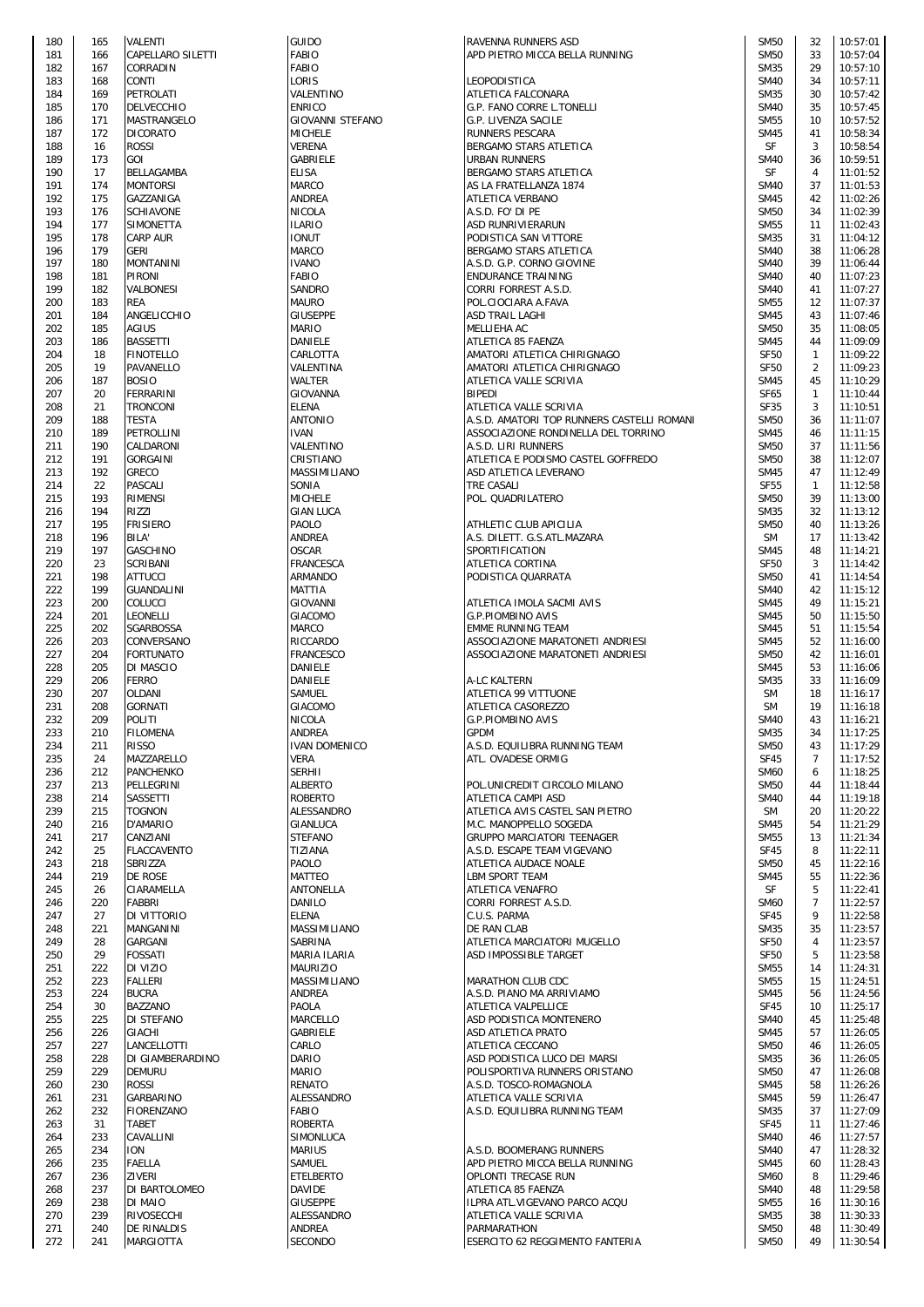| 273        | 242 | <b>D'ERRICO</b>    |
|------------|-----|--------------------|
| 274        | 243 | DONA'              |
| 275        | 244 | DE CANDIDO         |
| 276        | 245 | <b>BRACCESI</b>    |
| 277        | 246 | LANZINI            |
| 278        | 247 | CHEMELLO           |
|            |     | MENESATTI          |
| 279        | 248 |                    |
| 280        | 249 | MONTAGNA           |
| 281        | 250 | ABRAMI             |
| 282        | 251 | RIGANTE            |
| 283        | 32  | <b>FALZONE</b>     |
| 284        | 252 | PETRELLA           |
| 285        | 253 | <b>BOWSHER</b>     |
| 286        | 254 | FIORUCCI           |
|            |     |                    |
| 287        | 255 | POSSAMAI           |
| 288        | 256 | MONTI              |
| 289        | 33  | PELLICONI          |
| 290        | 257 | VIGNATI            |
| 291        | 258 | ZACCHINI           |
| 292        | 259 | DI PIERRO          |
| 293        | 260 | <b>D'APICE</b>     |
|            |     |                    |
| 294        | 261 | DI LELLA           |
| 295        | 262 | CARBONI            |
| 296        | 34  | CHIARADIA          |
| 297        | 263 | PIETRANTONI        |
| 298        | 264 | MAGGI              |
| 299        | 265 | FERRARINI          |
| 300        | 266 | ABBONDANZA         |
| 301        | 267 | SCATOLINI          |
|            |     | QUARTA             |
| 302        | 268 |                    |
| 303        | 269 | SALVAN             |
| 304        | 35  | CERCHIARI          |
| 305        | 36  | <b>BERTOZZI</b>    |
| 306        | 270 | <b>BIANCO</b>      |
| 307        | 271 | MARAZZI            |
| 308        | 272 | MONEGATO           |
| 309        | 37  | TOMASELLO          |
| 310        | 273 | <b>BONERBA</b>     |
| 311        | 38  | FAGGIANO           |
| 312        | 274 | SCALERCIO          |
| 313        | 275 | FRANCIAMORE        |
|            |     |                    |
| 314        | 276 | PERETTI            |
| 315        | 277 | NALDI              |
| 316        | 278 | CRAPANZANO         |
| 317        | 279 | MONTIXI            |
| 318        | 280 | MORANDIN           |
| 319        | 281 | VIGLIATURO         |
| 320        | 282 | MALVONI            |
| 321        | 283 | D'AMBROSIO         |
| 322        | 284 | ZAGO               |
| 323        | 285 | <b>MASTRONARDI</b> |
| 324        | 286 | BONGIOVANNI        |
| 325        | 39  | <b>BUCELLA</b>     |
| 326        | 287 | BARTOLACCI         |
| 327        | 288 | <b>BORRELLI</b>    |
| 328        |     |                    |
|            | 289 | CHECCHI            |
| 329        | 290 | VAIRANI            |
| 330        | 291 | MENEGATTI          |
| 331        | 292 | <b>INNOCENTI</b>   |
| 332        | 293 | SPIRI              |
| 333        | 294 | <b>FORTUNA</b>     |
| 334        | 295 | DE CHIGI           |
| 335        | 296 | ERMINI             |
| 336        | 297 | BARTOLINI          |
| 337        | 298 | FARI               |
| 338        | 299 | VOLPINO            |
|            |     | <b>BARBARO</b>     |
| 339        | 300 |                    |
| 340        | 301 | MINEO              |
| 341        | 302 | VALDINOSI          |
| 342        | 40  | <b>POGGESI</b>     |
| 343        | 41  | <b>BARDELLE</b>    |
| 344        | 303 | CECCONI            |
| 345        | 304 | VANNINI            |
| 346        | 305 | GADDONI            |
| 347        | 306 | GIANELLA           |
| 348        | 307 | TODINI             |
| 349        | 308 | TOMMASI            |
| 350        | 309 | PAOLUCCI           |
| 351        | 310 | <b>ALBANI</b>      |
|            |     |                    |
| 352        | 311 | NAWRATIL           |
| 353        | 312 | ALBERTINI          |
| 354        | 313 | <b>FILIPPINI</b>   |
| 355        | 314 | DI IORIO           |
| 356        | 42  | QUERZĂ^            |
| 357        | 315 | <b>GIURI</b>       |
| 358        | 316 | D'ANNA             |
| 359        | 317 | ALESSI             |
| 360        | 318 | CALLINI            |
| 361        | 319 | DEGANI             |
| 362        | 320 | DI PRIMA           |
|            |     |                    |
| 363<br>364 | 43  | JOLY               |
|            | 321 | DATTARO            |

| 273 | 242 | <b>D'ERRICO</b>     | <b>VITO</b>            | A.S. DILETT. POL. MARSALA DOC       | <b>SM40</b> | 49             | 11:31:00 |
|-----|-----|---------------------|------------------------|-------------------------------------|-------------|----------------|----------|
| 274 | 243 | DONA'               | <b>DANIELE</b>         | ASD GRUPPO PODISTI PORTO TOLLE      | <b>SM50</b> | 50             | 11:31:08 |
| 275 | 244 | DE CANDIDO          | VALTER                 |                                     | <b>SM50</b> | 51             | 11:31:37 |
| 276 | 245 | <b>BRACCESI</b>     | <b>LEONARDO</b>        | IL PONTE SCANDICCI A.S.D. PODISTICA | <b>SM45</b> | 61             | 11:31:46 |
| 277 | 246 | LANZINI             | <b>MAURIZIO</b>        | ATLETICA VIRTUS SENAGO              | <b>SM40</b> | 50             | 11:32:12 |
| 278 | 247 | CHEMELLO            | CORRADO                | <b>EMME RUNNING TEAM</b>            | <b>SM50</b> | 52             | 11:32:30 |
| 279 | 248 | <b>MENESATTI</b>    | <b>ANTONIO</b>         | <b>RUNCARD</b>                      | <b>SM50</b> | 53             | 11:32:37 |
|     |     |                     |                        |                                     |             |                |          |
| 280 | 249 | <b>MONTAGNA</b>     | PAOLO                  | <b>EMME RUNNING TEAM</b>            | <b>SM40</b> | 51             | 11:32:52 |
| 281 | 250 | ABRAMI              | <b>FRANCESCO</b>       | CAMISANO RUNNING A.S.D.             | <b>SM40</b> | 52             | 11:33:11 |
| 282 | 251 | <b>RIGANTE</b>      | <b>GIUSEPPE</b>        | ASD NEWFITCENTER2.0                 | <b>SM45</b> | 62             | 11:33:14 |
| 283 | 32  | <b>FALZONE</b>      | DANIELA SIMONA         |                                     | <b>SF40</b> | 6              | 11:33:19 |
| 284 | 252 | PETRELLA            | <b>SIMONE</b>          | POD.OZZANESE                        | <b>SM</b>   | 21             | 11:33:39 |
| 285 | 253 | <b>BOWSHER</b>      | <b>DEREK</b>           | G.S. IL FIORINO                     | <b>SM</b>   | 22             | 11:34:12 |
|     |     |                     |                        |                                     |             |                |          |
| 286 | 254 | <b>FIORUCCI</b>     | <b>FABRIZIO</b>        | ATLETICA WINNER FOLIGNO             | <b>SM50</b> | 54             | 11:34:23 |
| 287 | 255 | <b>POSSAMAI</b>     | LOUIS                  | <b>G.S. MERCURYUS</b>               | <b>SM50</b> | 55             | 11:34:31 |
| 288 | 256 | <b>MONTI</b>        | PAOLO                  | LEOPODISTICA                        | <b>SM50</b> | 56             | 11:34:39 |
| 289 | 33  | PELLICONI           | <b>ELIANA</b>          | A.S. 100 KM DEL PASSATORE           | <b>SF45</b> | 12             | 11:34:47 |
| 290 | 257 | <b>VIGNATI</b>      | <b>ANTONIO</b>         | POD. MISERICORDIA AGLIANESE 19      | <b>SM45</b> | 63             | 11:36:23 |
| 291 | 258 | ZACCHINI            | LUCA                   |                                     | <b>SM45</b> | 64             | 11:36:46 |
| 292 | 259 | <b>DI PIERRO</b>    | <b>FRANCESCO</b>       | <b>BISCEGLIE RUNNING</b>            | <b>SM40</b> | 53             | 11:37:00 |
|     |     |                     |                        |                                     |             |                |          |
| 293 | 260 | <b>D'APICE</b>      | <b>GIAMMARCO</b>       |                                     | <b>SM45</b> | 65             | 11:37:14 |
| 294 | 261 | <b>DI LELLA</b>     | GIANLUCA               |                                     | <b>SM50</b> | 57             | 11:37:21 |
| 295 | 262 | CARBONI             | <b>LUCA</b>            |                                     | <b>SM55</b> | 17             | 11:37:22 |
| 296 | 34  | CHIARADIA           | CATERINA               | <b>RIDE YOUR DREAMS TREVISO</b>     | <b>SF45</b> | 13             | 11:37:29 |
| 297 | 263 | PIETRANTONI         | <b>DOMENICO</b>        | RUNAWAY MILANO A.S.D.               | <b>SM35</b> | 39             | 11:37:57 |
|     |     |                     |                        |                                     |             |                |          |
| 298 | 264 | <b>MAGGI</b>        | <b>FRANCESCO</b>       | UISP ABBADIA SAN SALVATORE          | <b>SM40</b> | 54             | 11:38:10 |
| 299 | 265 | <b>FERRARINI</b>    | DANIELE                | CIRCOLO RICREATIVO CITTANOVA        | <b>SM50</b> | 58             | 11:38:18 |
| 300 | 266 | ABBONDANZA          | <b>FILIPPO</b>         |                                     | <b>SM45</b> | 66             | 11:38:28 |
| 301 | 267 | <b>SCATOLINI</b>    | PAOLO                  | <b>ATLETICA MALNATE</b>             | <b>SM50</b> | 59             | 11:38:43 |
| 302 | 268 | <b>QUARTA</b>       | <b>MASSIMO</b>         |                                     | <b>SM50</b> | 60             | 11:38:49 |
| 303 | 269 | SALVAN              | PAOLO                  | I SARMATI                           | <b>SM50</b> | 61             | 11:39:07 |
|     |     |                     | <b>MORENA</b>          |                                     |             |                |          |
| 304 | 35  | <b>CERCHIARI</b>    |                        | PICO RUNNERS                        | <b>SF50</b> | 6              | 11:39:18 |
| 305 | 36  | <b>BERTOZZI</b>     | <b>ELISA NATHALIE</b>  |                                     | <b>SF35</b> | 4              | 11:39:45 |
| 306 | 270 | <b>BIANCO</b>       | <b>ANTONIO</b>         | POLISPORTIVA TORRILE                | <b>SM45</b> | 67             | 11:40:43 |
| 307 | 271 | <b>MARAZZI</b>      | <b>MASSIMO</b>         | VERDE PISELLO GROUP MILANO          | <b>SM60</b> | 9              | 11:41:10 |
| 308 | 272 | <b>MONEGATO</b>     | PIERGIUSEPPE           | ATLETICA VIRTUS SENAGO              | <b>SM55</b> | 18             | 11:41:11 |
| 309 | 37  |                     | VALENTINA              |                                     | <b>SF40</b> | $\overline{7}$ | 11:41:32 |
|     |     | <b>TOMASELLO</b>    |                        | A.S. DIL. MARATHON MISILMERI        |             |                |          |
| 310 | 273 | <b>BONERBA</b>      | <b>VINCENZO</b>        | <b>BIO AMBRA NEW AGE</b>            | <b>SM45</b> | 68             | 11:41:43 |
| 311 | 38  | <b>FAGGIANO</b>     | PAOLA                  | A.S.D NOCERA RUNNERS FOLGORE        | <b>SF45</b> | 14             | 11:42:10 |
| 312 | 274 | <b>SCALERCIO</b>    | <b>MASSIMO</b>         | SETTE LAGHI RUNNERS                 | <b>SM45</b> | 69             | 11:42:25 |
| 313 | 275 | <b>FRANCIAMORE</b>  | <b>FRANCESCO</b>       |                                     | <b>SM55</b> | 19             | 11:42:28 |
| 314 | 276 | <b>PERETTI</b>      | <b>DAVIDE</b>          | ASD MICHELIN SPORT CUNEO            | <b>SM</b>   | 23             | 11:42:41 |
|     |     |                     |                        |                                     |             |                |          |
| 315 | 277 | <b>NALDI</b>        | <b>BRUNO</b>           | A.S.D. TOSCO-ROMAGNOLA              | <b>SM50</b> | 62             | 11:43:08 |
| 316 | 278 | CRAPANZANO          | <b>GIOVANNI</b>        | <b>ATLETICA LEONIAS</b>             | <b>SM50</b> | 63             | 11:43:11 |
| 317 | 279 | <b>MONTIXI</b>      | <b>MICHELE</b>         | POLISPORTIVA RUNNERS ORISTANO       | <b>SM45</b> | 70             | 11:43:21 |
| 318 | 280 | <b>MORANDIN</b>     | LUCIANO                | <b>G.S. MERCURYUS</b>               | <b>SM45</b> | 71             | 11:43:49 |
| 319 | 281 | VIGLIATURO          | <b>GIANNI</b>          | ATLETICA CAMPI ASD                  | <b>SM40</b> | 55             | 11:44:06 |
|     |     |                     |                        |                                     |             |                |          |
| 320 | 282 | <b>MALVONI</b>      | <b>VENCESLAO</b>       | <b>ATLETICA PIETRASANTA</b>         | <b>SM45</b> | 72             | 11:44:30 |
| 321 | 283 | D'AMBROSIO          | <b>FRANCESCO</b>       | SPORTLER TEAM BOLZANO               | <b>SM70</b> | $\mathbf{1}$   | 11:44:41 |
| 322 | 284 | ZAGO                | <b>EUGENIO</b>         | <b>JESOLO TRIATHLON</b>             | <b>SM60</b> | 10             | 11:44:48 |
| 323 | 285 | <b>MASTRONARDI</b>  | <b>FABIO</b>           | ASD ATL.CITTA' DEI PAPI ANAGNI      | <b>SM40</b> | 56             | 11:44:49 |
| 324 | 286 | <b>BONGIOVANNI</b>  | <b>STEFANO</b>         | ITALIANA AZZANO RUNNERS             | <b>SM45</b> | 73             | 11:44:59 |
| 325 | 39  | <b>BUCELLA</b>      | <b>MARTA</b>           | ASD TRAILLAB - UTA5T                | SF40        | 8              | 11:45:50 |
|     |     |                     |                        |                                     |             |                |          |
| 326 | 287 | <b>BARTOLACCI</b>   | <b>CRISTIAN</b>        |                                     | <b>SM45</b> | 74             | 11:45:55 |
| 327 | 288 | <b>BORRELLI</b>     | LUIGI                  | TRICOLORE SPORT MARATHON ASD        | <b>SM50</b> | 64             | 11:46:33 |
| 328 | 289 | CHECCHI             | <b>ANTONIO</b>         | ASD TRAIL DEI MONTI SINBRUINI       | <b>SM50</b> | 65             | 11:46:46 |
| 329 | 290 | VAIRANI             | ARMANDO MARIO          | CAMISANO RUNNING A.S.D.             | <b>SM45</b> | 75             | 11:46:58 |
| 330 | 291 | <b>MENEGATTI</b>    | <b>MAURO</b>           | PODISTI CORDENONS                   | <b>SM55</b> | 20             | 11:47:14 |
| 331 | 292 | <b>INNOCENTI</b>    | <b>SIMONE</b>          | A.S.D. PRATO PROMOZIONE             | <b>SM50</b> | 66             | 11:47:26 |
|     |     |                     |                        |                                     |             |                |          |
| 332 | 293 | <b>SPIRI</b>        | <b>ANTONIO CARMINE</b> | <b>ASD CASARUN</b>                  | <b>SM40</b> | 57             | 11:47:32 |
| 333 | 294 | <b>FORTUNA</b>      | <b>DAMIANO</b>         | A.A.A. MALO                         | <b>SM50</b> | 67             | 11:47:58 |
| 334 | 295 | DE CHIGI            | LUCIO                  | G.P. CAI PISTOIA                    | <b>SM55</b> | 21             | 11:48:44 |
| 335 | 296 | <b>ERMINI</b>       | <b>FILIPPO</b>         | <b>GRUPPO PODISTI RESCO 1909</b>    | <b>SM35</b> | 40             | 11:48:45 |
| 336 | 297 | <b>BARTOLINI</b>    | <b>ROBERTO</b>         |                                     | <b>SM55</b> | 22             | 11:49:11 |
| 337 | 298 | <b>FARI</b>         | ALESSANDRO             | <b>ASD FARO FORMIGNANA</b>          | <b>SM50</b> | 68             | 11:49:16 |
| 338 | 299 | <b>VOLPINO</b>      | LORENZO                |                                     | <b>SM50</b> | 69             | 11:49:18 |
|     | 300 |                     |                        |                                     |             |                |          |
| 339 |     | <b>BARBARO</b>      | <b>ANTONIO</b>         |                                     | <b>SM50</b> | 70             | 11:49:47 |
| 340 | 301 | <b>MINEO</b>        | <b>GIUSEPPE</b>        | <b>ATLETICA LEVANTE</b>             | <b>SM40</b> | 58             | 11:49:48 |
| 341 | 302 | VALDINOSI           | ALESSANDRO             | NUOVA VIRTUS CESENA                 | <b>SM50</b> | 71             | 11:49:49 |
| 342 | 40  | <b>POGGESI</b>      | <b>FARIDA</b>          | FIRENZE SOCIAL RUNNER A, S, D,      | <b>SF50</b> | $\overline{7}$ | 11:49:54 |
| 343 | 41  | <b>BARDELLE</b>     | LIVIA                  | <b>FIAMMA TRIESTE</b>               | <b>SF40</b> | 9              | 11:50:10 |
| 344 | 303 | <b>CECCONI</b>      | MARINO MICHELE         | A.S.D. TRIIRON                      | <b>SM45</b> | 76             | 11:50:14 |
| 345 | 304 | VANNINI             | <b>GOFFREDO</b>        | <b>RUNNERS BARBERINO</b>            | <b>SM55</b> | 23             | 11:50:17 |
|     |     |                     |                        |                                     |             |                |          |
| 346 | 305 | <b>GADDONI</b>      | ALESSANDRO             | LEOPODISTICA                        | <b>SM50</b> | 72             | 11:50:33 |
| 347 | 306 | <b>GIANELLA</b>     | <b>FERNANDO</b>        | <b>SALCUS</b>                       | <b>SM50</b> | 73             | 11:50:45 |
| 348 | 307 | <b>TODINI</b>       | ANDREA                 | A.S.D. FREAKS ALL AROUND            | <b>SM40</b> | 59             | 11:51:23 |
| 349 | 308 | <b>TOMMASI</b>      | <b>ALAN</b>            | <b>RIDE YOUR DREAMS TREVISO</b>     | <b>SM45</b> | 77             | 11:51:46 |
| 350 | 309 | <b>PAOLUCCI</b>     | <b>FRANCESCO</b>       | S.P. SEVEN                          | <b>SM40</b> | 60             | 11:52:04 |
| 351 | 310 | ALBANI              | <b>DAVIDE</b>          | RUNNING STATION TEAM ASD            | <b>SM50</b> | 74             | 11:52:08 |
| 352 | 311 | NAWRATIL            | MORITZ SIMON           | <b>ATLETICA 3V</b>                  | <b>SM40</b> |                | 11:52:12 |
|     |     |                     |                        |                                     |             | 61             |          |
| 353 | 312 | ALBERTINI           | <b>ROBERTO</b>         | A.S.D. PODISTI COTIGNOLA            | <b>SM55</b> | 24             | 11:52:32 |
| 354 | 313 | <b>FILIPPINI</b>    | <b>ALESSIO</b>         | ATLETICA E PODISMO CASTEL GOFFREDO  | <b>SM50</b> | 75             | 11:52:41 |
| 355 | 314 | DI IORIO            | <b>DOMENICO</b>        |                                     | <b>SM</b>   | 24             | 11:53:47 |
| 356 | 42  | QUERZÃ <sup>^</sup> | SILVIA                 | 9,92 RUNNING A.S.D                  | <b>SF45</b> | 15             | 11:54:14 |
| 357 | 315 | <b>GIURI</b>        | <b>GAETANO</b>         |                                     | <b>SM45</b> | 78             | 11:54:19 |
|     |     |                     |                        |                                     |             |                |          |
| 358 | 316 | D'ANNA              | <b>DOMENICO</b>        | SARACENATLETICA                     | <b>SM50</b> | 76             | 11:54:37 |
| 359 | 317 | <b>ALESSI</b>       | <b>GIACOMO</b>         | MACIANO TEAM RUNNERS                | <b>SM50</b> | 77             | 11:54:38 |
| 360 | 318 | CALLINI             | LEONARDO               | <b>LEOPODISTICA</b>                 | <b>SM60</b> | 11             | 11:54:43 |
| 361 | 319 | <b>DEGANI</b>       | LORENZO                | CAMISANO RUNNING A.S.D.             | <b>SM55</b> | 25             | 11:54:48 |
| 362 | 320 | <b>DI PRIMA</b>     | <b>DOMENICO</b>        | ASD MARATHON TEAM CANICATTÃŒ        | <b>SM40</b> | 62             | 11:54:55 |
| 363 | 43  | JOLY                | ALESSANDRA             | ATLETICA COGNE                      | <b>SF45</b> | 16             | 11:54:57 |
|     |     |                     |                        | G.P. QUADRIFOGLIO                   |             |                |          |
| 364 | 321 | <b>DATTARO</b>      | <b>GIACOMO</b>         |                                     | <b>SM40</b> | 63             | 11:55:06 |
| 365 | 322 | <b>MANDELLI</b>     | DARIO MARIA            | PASSO CAPPONI ASD                   | <b>SM55</b> | 26             | 11:55:31 |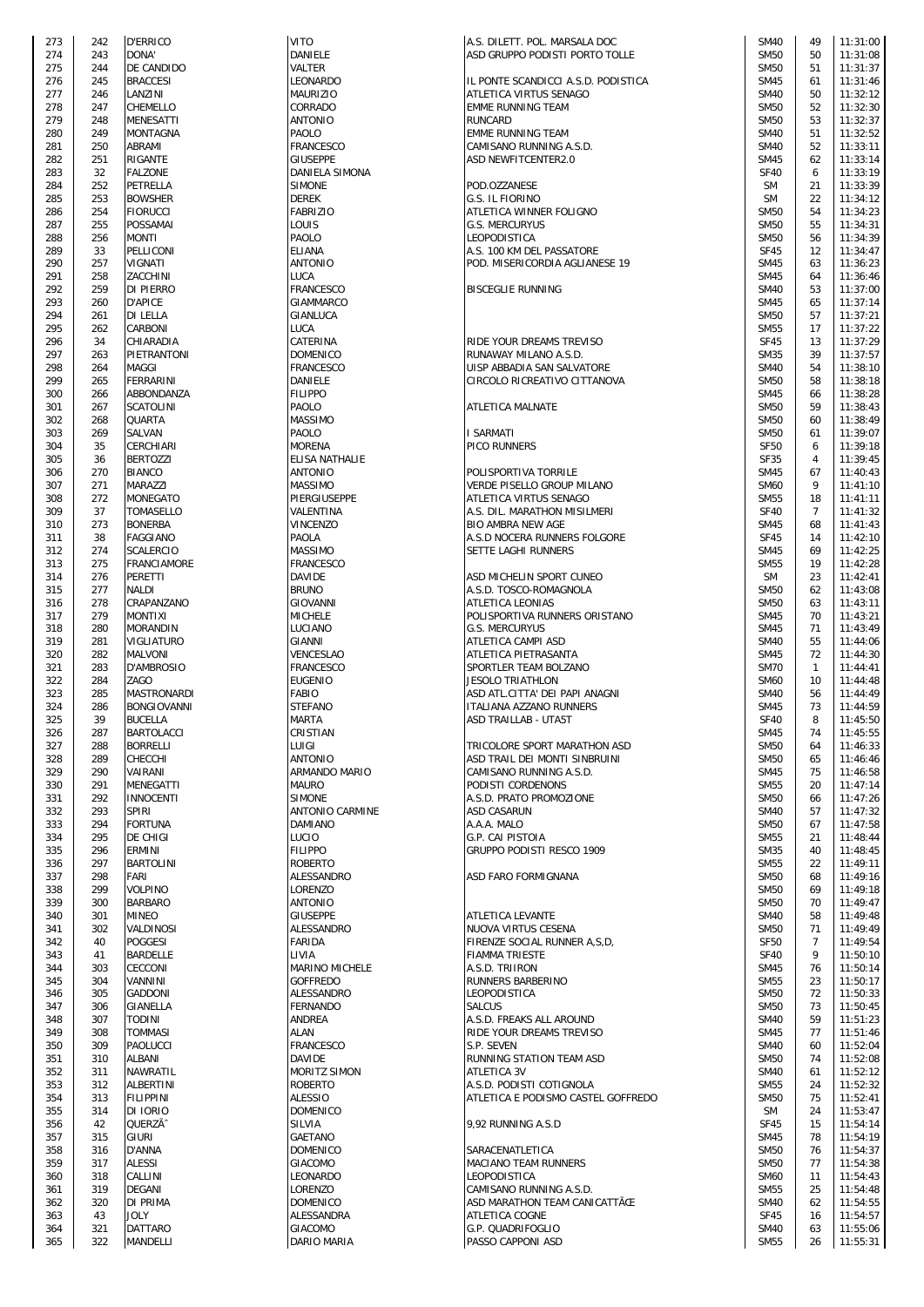| 366        | 323        | <b>BONIFACI</b>        | <b>ALESSIO</b>                    |
|------------|------------|------------------------|-----------------------------------|
| 367        | 324        | GELAO                  | <b>GIUSEPPE</b>                   |
| 368        | 44         | CHIAPPA                | SABRINA                           |
| 369        | 325        | <b>IERVOLINO</b>       | <b>ALFONSO</b>                    |
| 370        | 326        | <b>GUIDETTI</b>        | SAMUEL                            |
| 371        | 327        | RONCONI                | PIETRO                            |
| 372        | 328        | LEONE                  | GIOVANNI                          |
| 373        | 329        | <b>DEGLI INNOCENTI</b> | ANDREA                            |
| 374        | 330        | VENTURINO              | MARIO                             |
| 375        | 331        | BENELLI                | <b>FRANCESC</b>                   |
| 376        | 332        | <b>BESANA</b>          | <b>DINO</b>                       |
| 377        | 45         | <b>GOUTHIER</b>        | <b>ENRICA</b>                     |
| 378        | 46         | MORESCO                | <b>ALICE</b>                      |
| 379        | 333        | ALEMANNO               | ALESSAND                          |
| 380        | 334        | TOZZI                  | OSCAR                             |
| 381        | 335        | <b>FRATTI</b>          | <b>FABIO CAI</b>                  |
| 382        | 336        | RAFFUCCI               | LUCA                              |
| 383        | 337        | PAGAZZI                | GIANLUCA                          |
| 384        | 338        | CONTI                  | MARCO                             |
| 385        | 47         | CARAMIA                | COSIMA                            |
| 386        | 339        | PONGOLINI              | MATTEO                            |
| 387        | 340        | PANCALDI               | PAOLO                             |
| 388        | 341        | <b>DONNINI</b>         | <b>LEONARD</b>                    |
| 389        | 342        | <b>DAVIDE</b>          | <b>IVAN</b>                       |
| 390        | 48         | BARBIERI               | SILVIA                            |
| 391        | 343        | LANDI                  | <b>THOMAS</b>                     |
| 392        | 344        | SCARDIGLI              | <b>FILIPPO</b>                    |
| 393        | 345        | MARTELLI               | SIMONE                            |
| 394        | 346        | CHIRONNA               | GIANGRAZ                          |
| 395        | 49         | LORATI                 | ELENA GIO                         |
| 396        | 347        | VECCHIA                | LUCA                              |
| 397        | 348        | GIUOCO                 | MARCO                             |
| 398        | 50         | BERNARDO               | STEFANIA                          |
| 399        | 349        | <b>TORELLI</b>         | <b>GIOVANNI</b>                   |
| 400        | 350        | PAZZELLI               | LORENZO                           |
| 401        | 351        | AGOSTINI               | JACOPO                            |
| 402        | 352        | Lorusso                | NICOLA M                          |
| 403        | 51         | FERRARONI              | <b>SARA</b>                       |
| 404        | 353        | <b>BONANNI</b>         | ANTONIO                           |
| 405        | 354        | TRINCHESE              | GIUSEPPE                          |
| 406        | 355        | ARCI                   | ANDREA                            |
| 407        | 52         | DE ANGELIS             | CRISTINA                          |
| 408        | 356        | NICOLOSI               | MASSIMO                           |
| 409        | 53         | AMODEO                 | SABRINA                           |
| 410        | 357        | PACCAGNELLA            | <b>FRANCESC</b>                   |
| 411        | 358        | PETRUCCI               | ANTONIO                           |
| 412        | 54         | FAZIO                  | SANDRA                            |
| 413        | 55         | DOKO                   | <b>MARTA</b>                      |
| 414        | 359        | <b>BRISOT</b>          | <b>SANDRO</b>                     |
|            |            | <b>GIACOMUZZI</b>      | <b>MICHELA</b>                    |
| 415        | 56         |                        | <b>DANIELA E</b>                  |
| 416<br>417 | 57         | DADDA                  |                                   |
|            | 360        | GUZZON                 | RAFFAELE                          |
| 418        | 58         | CHIEPPA                | <b>TERESA</b>                     |
| 419        | 361        | QUAGLIARELLA           | ANTONIO                           |
| 420        | 362        | SOFFIANTINI            | LORENZO                           |
| 421        | 363        | <b>BIANCHI</b>         | <b>GIANPIER</b>                   |
| 422        | 364        | <b>MANSERVISI</b>      | <b>MICHELE</b>                    |
| 423        | 365        | <b>MONTUORI</b>        | DAVIDE                            |
| 424        | 59         | <b>EVANGELISTI</b>     | CHIARA                            |
| 425        | 60         | TARONI                 | <b>STEFANIA</b><br><b>MARTINO</b> |
| 426        | 366        | MINTO                  |                                   |
| 427        | 367        | SANGIOVANNI            | <b>FABIO</b>                      |
| 428        | 368        | MAZZARA                | <b>ALBERTO</b>                    |
| 429        | 61<br>369  | CARROTTA               | RITA                              |
| 430<br>431 |            | <b>MONACO</b>          | SANTO<br>MATTEO                   |
|            | 370        | ORAZI                  |                                   |
| 432        | 371        | LAURENTI               | PIETRO<br>ALESSAND                |
| 433<br>434 | 372<br>373 | GRANDI<br>ASCIOLLA     |                                   |
|            |            | CELATI                 | <b>FRANCESC</b>                   |
| 435        | 374        | DELEDDA                | ANDREA<br>DANIELE                 |
| 436        | 375        |                        |                                   |
| 437        | 376        | <b>INCERTI</b>         | <b>ELVIO</b>                      |
| 438        | 377        | GRAZIANI               | <b>ALESSIO</b>                    |
| 439        | 378        | MARIO                  | <b>FABRIZIO</b>                   |
| 440        | 379        | COMMODO                | <b>ANTONIO</b>                    |
| 441        | 380        | MENINI                 | DANIEL                            |
| 442        | 381        | <b>MASOTTI</b>         | FABIO                             |
| 443        | 382        | PETRUZZELLI            | MATTEO                            |
| 444        | 383        | CELLA                  | <b>ROBERTO</b>                    |
| 445        | 384        | TODOVERTO              | STEFANO                           |
| 446        | 62         | BALDO                  | ALESSAND                          |
| 447        | 63         | CRESCENTINI            | <b>ELISA</b>                      |
| 448        | 385        | FERRETTI               | GABRIELE                          |
| 449        | 386        | CHITI                  | <b>JACOPO</b>                     |
| 450        | 387        | <b>MORI</b>            | PAOLO                             |
| 451        | 388        | BATTELLI               | SAMUELE                           |
| 452        | 389        | CARBONARO              | MATTEO                            |
| 453        | 390        | MINGARELLI             | DAVIDE                            |
| 454        | 391        | DAMIANO                | RAFFAELE                          |
| 455        | 392        | <b>RE</b>              | GABRIELE                          |
| 456        | 393        | CAPASSO                | SALVATOR                          |
| 457        | 394        | ERCOLANI               | <b>EDUARDO</b>                    |
| 458        | 395        | <b>FILONZI</b>         | GABRIELE                          |

| 366 | 323 | <b>BONIFACI</b>        | <b>ALESSIO</b>           | <b>TIVOLI MARATHON</b>                     | <b>SM50</b> | 78             | 11:55:32 |
|-----|-----|------------------------|--------------------------|--------------------------------------------|-------------|----------------|----------|
| 367 | 324 | <b>GELAO</b>           | <b>GIUSEPPE</b>          | G.P. I CAGNON                              | <b>SM50</b> | 79             | 11:55:43 |
| 368 | 44  | CHIAPPA                | SABRINA                  | RUNNING STATION TEAM ASD                   | <b>SF40</b> | 10             | 11:56:06 |
| 369 | 325 | <b>IERVOLINO</b>       | <b>ALFONSO</b>           | PASSO CAPPONI ASD                          | <b>SM50</b> | 80             | 11:56:16 |
| 370 | 326 | <b>GUIDETTI</b>        | SAMUEL                   |                                            | <b>SM40</b> | 64             | 11:56:42 |
| 371 | 327 | <b>RONCONI</b>         | PIETRO                   | ASD AVIS OGGIONO                           | SM65        | $\overline{2}$ | 11:56:45 |
| 372 | 328 | <b>LEONE</b>           | <b>GIOVANNI</b>          | A.S.D. CAVALLI DI RAZZA                    | <b>SM45</b> | 79             | 11:56:47 |
|     |     |                        |                          |                                            |             |                |          |
| 373 | 329 | <b>DEGLI INNOCENTI</b> | ANDREA                   | MONTECATINI MARATHON A.S.D.                | <b>SM35</b> | 41             | 11:57:03 |
| 374 | 330 | <b>VENTURINO</b>       | <b>MARIO</b>             | <b>CUS CASSINO</b>                         | <b>SM70</b> | 2              | 11:57:17 |
| 375 | 331 | <b>BENELLI</b>         | <b>FRANCESCO</b>         | POL. DIL. SANTA LUCIA (LE LINCI)           | <b>SM35</b> | 42             | 11:57:51 |
| 376 | 332 | <b>BESANA</b>          | <b>DINO</b>              | <b>GRUPPO ETHOS RUNNING TEAM</b>           | <b>SM50</b> | 81             | 11:57:55 |
| 377 | 45  | <b>GOUTHIER</b>        | <b>ENRICA</b>            | TORINO ROAD RUNNERS A.S.D.                 | SF          | 6              | 11:58:00 |
| 378 | 46  | <b>MORESCO</b>         | <b>ALICE</b>             |                                            | <b>SF45</b> | 17             | 11:58:01 |
|     |     |                        |                          |                                            |             |                |          |
| 379 | 333 | <b>ALEMANNO</b>        | ALESSANDRO               | TRE CASALI                                 | <b>SM45</b> | 80             | 11:58:01 |
| 380 | 334 | TOZZI                  | <b>OSCAR</b>             | SPACE RUNNING                              | <b>SM40</b> | 65             | 11:58:01 |
| 381 | 335 | <b>FRATTI</b>          | FABIO CARLO              | VERDE PISELLO GROUP MILANO                 | <b>SM55</b> | 27             | 11:58:02 |
| 382 | 336 | <b>RAFFUCCI</b>        | LUCA                     | POL. DIL. SANTA LUCIA (LE LINCI )          | <b>SM</b>   | 25             | 11:58:05 |
| 383 | 337 | PAGAZZI                | GIANLUCA                 | ITALIANA AZZANO RUNNERS                    | <b>SM55</b> | 28             | 11:58:17 |
| 384 | 338 | <b>CONTI</b>           | <b>MARCO</b>             | LA CHIANINA                                | <b>SM50</b> | 82             | 11:58:35 |
| 385 | 47  | CARAMIA                | COSIMA                   | ASD CORRICASTROVILLARI                     | <b>SF40</b> | 11             | 11:58:47 |
|     |     |                        |                          |                                            |             |                |          |
| 386 | 339 | <b>PONGOLINI</b>       | MATTEO                   | LIFERUNNER SSDARL                          | <b>SM40</b> | 66             | 11:59:05 |
| 387 | 340 | PANCALDI               | PAOLO                    | PASSO CAPPONI ASD                          | <b>SM45</b> | 81             | 11:59:27 |
| 388 | 341 | <b>DONNINI</b>         | LEONARDO                 | G.S.D. LIBERTAS LA TORRE PONTASSIEVE       | <b>SM45</b> | 82             | 11:59:35 |
| 389 | 342 | <b>DAVIDE</b>          | <b>IVAN</b>              | <b>RUN&amp;SMILE ASD</b>                   | <b>SM50</b> | 83             | 11:59:45 |
| 390 | 48  | <b>BARBIERI</b>        | SILVIA                   | RUN&SMILE ASD                              | <b>SF45</b> | 18             | 11:59:46 |
| 391 | 343 | LANDI                  | <b>THOMAS</b>            | <b>LEOPODISTICA</b>                        | <b>SM50</b> | 84             | 11:59:59 |
|     |     | SCARDIGLI              | <b>FILIPPO</b>           |                                            | <b>SM45</b> | 83             |          |
| 392 | 344 |                        |                          | AVIS ZERO POSITIVO APD                     |             |                | 12:00:06 |
| 393 | 345 | MARTELLI               | <b>SIMONE</b>            | POLISPORTIVA TE' BOTA                      | <b>SM50</b> | 85             | 12:00:22 |
| 394 | 346 | CHIRONNA               | GIANGRAZIO               | PODISTICA PRATESE A.S.D.                   | <b>SM60</b> | 12             | 12:00:24 |
| 395 | 49  | LORATI                 | ELENA GIOVANNA           | A.S.D. PIANO MA ARRIVIAMO                  | <b>SF55</b> | 2              | 12:00:28 |
| 396 | 347 | <b>VECCHIA</b>         | LUCA                     | <b>VIRTUS VILLA ADA</b>                    | <b>SM45</b> | 84             | 12:00:32 |
| 397 | 348 | GIUOCO                 | <b>MARCO</b>             |                                            | <b>SM55</b> | 29             | 12:00:33 |
| 398 | 50  | <b>BERNARDO</b>        | STEFANIA                 | <b>C.S CORTENOVA</b>                       | <b>SF45</b> | 19             | 12:00:58 |
|     |     |                        |                          |                                            |             |                |          |
| 399 | 349 | <b>TORELLI</b>         | <b>GIOVANNI BATTISTA</b> | PODISTICA SOLIDARIETÀ                      | SM65        | 3              | 12:01:16 |
| 400 | 350 | PAZZELLI               | LORENZO                  |                                            | <b>SM35</b> | 43             | 12:02:20 |
| 401 | 351 | <b>AGOSTINI</b>        | <b>JACOPO</b>            | ASD ATLETICA CESENATICO                    | <b>SM45</b> | 85             | 12:02:23 |
| 402 | 352 | <b>LORUSSO</b>         | NICOLA MICHELE           |                                            | <b>SM40</b> | 67             | 12:02:27 |
| 403 | 51  | FERRARONI              | <b>SARA</b>              | SORESINA RUNNING CLUB                      | <b>SF40</b> | 12             | 12:02:38 |
| 404 | 353 | <b>BONANNI</b>         | <b>ANTONIO</b>           | A.S.D. PIANO MA ARRIVIAMO                  | SM65        | 4              | 12:02:51 |
|     |     |                        |                          |                                            | <b>SM40</b> |                |          |
| 405 | 354 | <b>TRINCHESE</b>       | <b>GIUSEPPE</b>          | ASD INTERNATIONAL SECURITY SERVICE         |             | 68             | 12:03:23 |
| 406 | 355 | ARCI                   | ANDREA                   | A.S.D. GRUPPO MARCIATORI SIMBRUINI SUBIACO | <b>SM45</b> | 86             | 12:03:30 |
| 407 | 52  | <b>DE ANGELIS</b>      | CRISTINA                 | A.S.D. GRUPPO MARCIATORI SIMBRUINI SUBIACO | <b>SF45</b> | 20             | 12:03:31 |
| 408 | 356 | <b>NICOLOSI</b>        | <b>MASSIMO</b>           | <b>ALBENGARUNNERS</b>                      | <b>SM</b>   | 26             | 12:03:50 |
| 409 | 53  | AMODEO                 | SABRINA                  | G.S.D. LIBERTAS LA TORRE PONTASSIEVE       | <b>SF45</b> | 21             | 12:04:09 |
| 410 | 357 | PACCAGNELLA            | <b>FRANCESCO</b>         | A.S.D. BOOMERANG RUNNERS                   | <b>SM45</b> | 87             | 12:04:44 |
| 411 | 358 | <b>PETRUCCI</b>        | <b>ANTONIO</b>           | ATL SAN NICANDRO                           | <b>SM50</b> | 86             | 12:04:46 |
| 412 | 54  | <b>FAZIO</b>           | SANDRA                   | ATLETICA CORTINA                           | <b>SF50</b> | 8              | 12:05:05 |
|     |     |                        |                          |                                            |             |                |          |
| 413 | 55  | <b>DOKO</b>            | <b>MARTA</b>             | G.S. LAMONE                                | <b>SF45</b> | 22             | 12:05:06 |
| 414 | 359 | <b>BRISOT</b>          | SANDRO                   | SCUOLA DI MARATONA VITTORIO VENETO         | <b>SM50</b> | 87             | 12:05:09 |
| 415 | 56  | GIACOMUZZI             | <b>MICHELA</b>           | <b>ATLETICO BASTIA</b>                     | SF45        | 23             | 12:05:20 |
| 416 | 57  | <b>DADDA</b>           | DANIELA ELENA            | ATLETICA VALLE BREMBANA                    | <b>SF50</b> | 9              | 12:05:21 |
| 417 | 360 | <b>GUZZON</b>          | <b>RAFFAELE</b>          | U.S. 5 STELLE SEREGNANO A.S.D.             | <b>SM40</b> | 69             | 12:05:27 |
| 418 | 58  | CHIEPPA                | <b>TERESA</b>            | A.S.D. ANDRIA RUNS                         | <b>SF50</b> | 10             | 12:05:35 |
| 419 | 361 | QUAGLIARELLA           | <b>ANTONIO</b>           | ASSOCIAZIONE MARATONETI ANDRIESI           | <b>SM45</b> | 88             | 12:05:36 |
|     |     |                        |                          |                                            |             |                |          |
| 420 | 362 | SOFFIANTINI            | LORENZO                  | A.S.D. G.P. CORNO GIOVINE                  | <b>SM50</b> | 88             | 12:05:41 |
| 421 | 363 | <b>BIANCHI</b>         | <b>GIANPIERO</b>         | A.S.D. G.P. CORNO GIOVINE                  | <b>SM55</b> | 30             | 12:05:43 |
| 422 | 364 | <b>MANSERVISI</b>      | <b>MICHELE</b>           | G.P. I CAGNON                              | <b>SM60</b> | 13             | 12:05:44 |
| 423 | 365 | <b>MONTUORI</b>        | <b>DAVIDE</b>            | AMICA ASD I SSSIAN                         | <b>SM50</b> | 89             | 12:05:50 |
| 424 | 59  | <b>EVANGELISTI</b>     | CHIARA                   |                                            | <b>SF35</b> | 5              | 12:05:55 |
| 425 | 60  | <b>TARONI</b>          | <b>STEFANIA</b>          |                                            | SF35        | 6              | 12:05:56 |
|     | 366 | <b>MINTO</b>           | <b>MARTINO</b>           | AMATORI ATLETICA CHIRIGNAGO                | <b>SM50</b> | 90             | 12:06:19 |
| 426 |     |                        |                          |                                            |             |                |          |
| 427 | 367 | SANGIOVANNI            | <b>FABIO</b>             | PFIZER ITALIA RUNNING TEAM                 | <b>SM50</b> | 91             | 12:06:38 |
| 428 | 368 | <b>MAZZARA</b>         | <b>ALBERTO</b>           | ASD TRINACRIA PALERMO                      | <b>SM60</b> | 14             | 12:06:45 |
| 429 | 61  | CARROTTA               | RITA                     | A.S. DIL. MARATHON MISILMERI               | <b>SF50</b> | 11             | 12:06:46 |
| 430 | 369 | MONACO                 | SANTO                    | A.P.D. ULTRARUNNING RAGUSA                 | <b>SM55</b> | 31             | 12:06:50 |
| 431 | 370 | ORAZI                  | <b>MATTEO</b>            | SPACE RUNNING                              | <b>SM40</b> | 70             | 12:07:02 |
| 432 | 371 | LAURENTI               | PIETRO                   | A.S.D. PIANO MA ARRIVIAMO                  | <b>SM50</b> | 92             | 12:07:10 |
| 433 | 372 | <b>GRANDI</b>          | ALESSANDRO               | 9.92 RUNNING A.S.D                         | SM          | 27             | 12:07:26 |
| 434 | 373 | ASCIOLLA               | <b>FRANCESCO</b>         | A.S.D. PODISTICA NORMANNA                  | <b>SM45</b> | 89             | 12:07:36 |
| 435 | 374 | CELATI                 | ANDREA                   | ASD GS BELLAVISTA                          | <b>SM45</b> | 90             | 12:07:41 |
|     |     |                        |                          |                                            |             |                |          |
| 436 | 375 | <b>DELEDDA</b>         | DANIELE                  | G.S. INTERFORZE TORINO                     | <b>SM45</b> | 91             | 12:07:42 |
| 437 | 376 | <b>INCERTI</b>         | <b>ELVIO</b>             | ATLETICA CASTELNUOVO MONTI                 | <b>SM60</b> | 15             | 12:08:06 |
| 438 | 377 | GRAZIANI               | <b>ALESSIO</b>           | AVIS ZERO POSITIVO APD                     | <b>SM40</b> | 71             | 12:08:15 |
| 439 | 378 | <b>MARIO</b>           | <b>FABRIZIO</b>          | ATL. VIGHENZI PADENGHE                     | <b>SM50</b> | 93             | 12:08:25 |
| 440 | 379 | COMMODO                | <b>ANTONIO</b>           | RUNNING CLUB CESANESE                      | <b>SM60</b> | 16             | 12:09:16 |
| 441 | 380 | MENINI                 | DANIEL                   | A.S.D. OSTERIA DEI PODISTI                 | <b>SM40</b> | 72             | 12:10:24 |
| 442 | 381 | <b>MASOTTI</b>         | <b>FABIO</b>             | A.S.D. MONTELUPO RUNNERS                   | <b>SM55</b> | 32             | 12:10:40 |
|     |     | PETRUZZELLI            |                          |                                            |             |                |          |
| 443 | 382 |                        | MATTEO                   | NONSOLOTRAIL.IT                            | <b>SM35</b> | 44             | 12:10:56 |
| 444 | 383 | CELLA                  | <b>ROBERTO</b>           |                                            | SM65        | 5              | 12:11:05 |
| 445 | 384 | <b>TODOVERTO</b>       | <b>STEFANO</b>           | ATLETICA VALDOBBIADENE G.S.A.              | <b>SM50</b> | 94             | 12:11:10 |
| 446 | 62  | <b>BALDO</b>           | ALESSANDRA               | ATLETICA VALDOBBIADENE G.S.A.              | <b>SF50</b> | 12             | 12:11:11 |
| 447 | 63  | CRESCENTINI            | <b>ELISA</b>             | A.R.C.U.S.                                 | <b>SF40</b> | 13             | 12:12:02 |
| 448 | 385 | FERRETTI               | GABRIELE                 |                                            | SM          | 28             | 12:12:22 |
| 449 | 386 | CHITI                  | <b>JACOPO</b>            | POL. FIRENZE TRIATHLON ASD                 | <b>SM40</b> | 73             | 12:12:26 |
|     |     | <b>MORI</b>            | PAOLO                    | G.S. CAT SPORT ROMA                        | <b>SM45</b> | 92             |          |
| 450 | 387 |                        |                          |                                            |             |                | 12:12:26 |
| 451 | 388 | <b>BATTELLI</b>        | SAMUELE                  | RAVENNA RUNNERS ASD                        | <b>SM45</b> | 93             | 12:12:48 |
| 452 | 389 | CARBONARO              | MATTEO                   | <b>ATLETICA LEVANTE</b>                    | <b>SM45</b> | 94             | 12:12:51 |
| 453 | 390 | MINGARELLI             | <b>DAVIDE</b>            |                                            | <b>SM55</b> | 33             | 12:12:58 |
| 454 | 391 | <b>DAMIANO</b>         | <b>RAFFAELE</b>          | RUN FOR LOVE                               | <b>SM55</b> | 34             | 12:12:58 |
| 455 | 392 | <b>RE</b>              | GABRIELE                 | ASD ATLETICA LEVERANO                      | <b>SM35</b> | 45             | 12:13:06 |
| 456 | 393 | CAPASSO                | SALVATORE                | MONZA MARATHON TEAM - A.S.D.               | <b>SM60</b> | 17             | 12:13:43 |
| 457 | 394 | <b>ERCOLANI</b>        | <b>EDUARDO</b>           |                                            | <b>SM35</b> | 46             | 12:14:05 |
|     |     |                        |                          |                                            |             |                |          |
| 458 | 395 | <b>FILONZI</b>         | GABRIELE                 | <b>URBAN RUNNERS</b>                       | SM55        | 35             | 12:14:20 |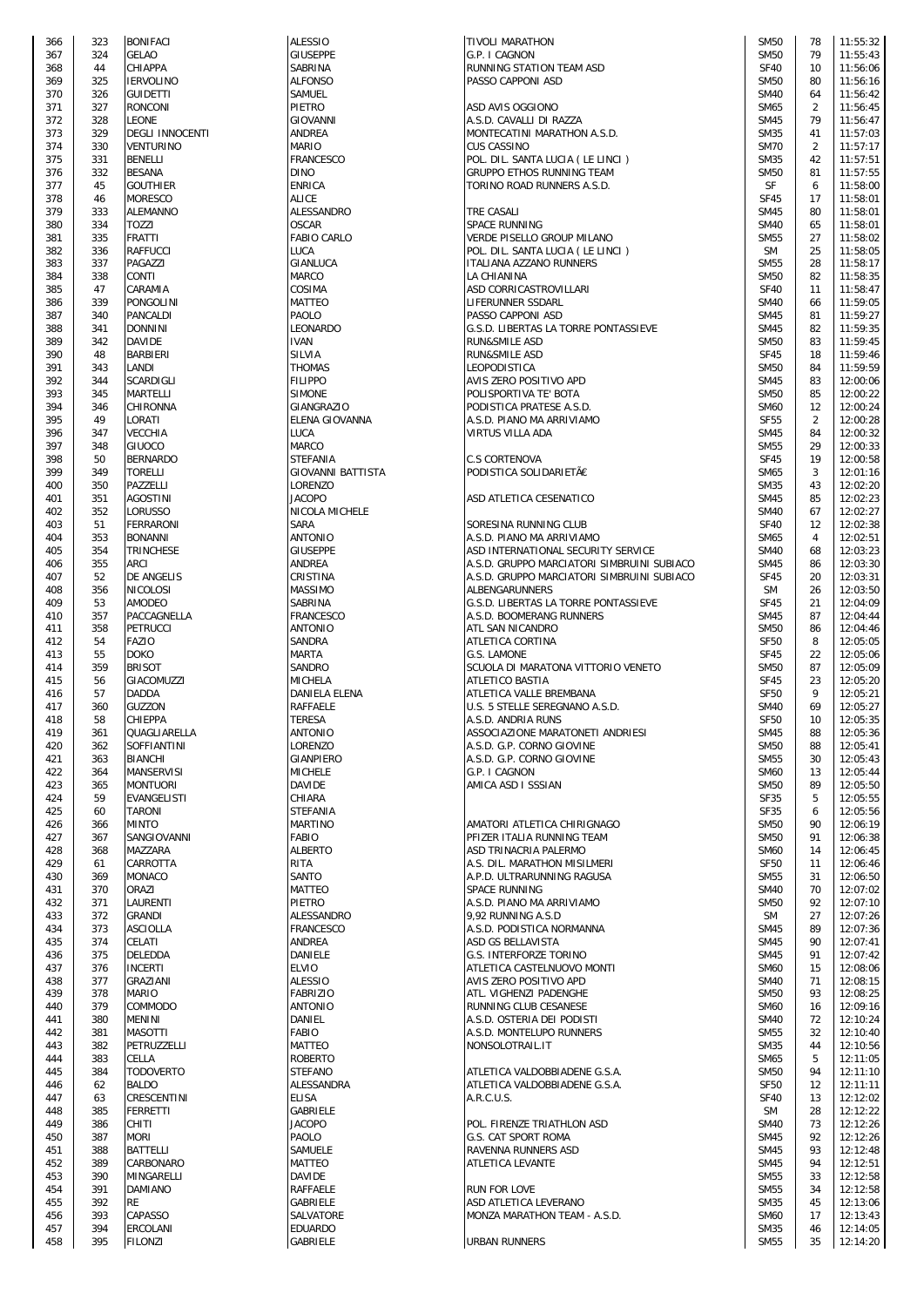| 459        | 396        | <b>RIGACCI</b>                 | GIANNI                           | A.S.D. VEGANSPORT                                         | <b>SM55</b>                | 36             | 12:14:25             |
|------------|------------|--------------------------------|----------------------------------|-----------------------------------------------------------|----------------------------|----------------|----------------------|
| 460        | 64         | <b>AGOSTI</b>                  | <b>AZZURRA</b>                   |                                                           | <b>SF45</b>                | 24             | 12:14:25             |
| 461        | 397<br>398 | PASTRELLO<br><b>BARICHELLO</b> | WALTER                           | ATLETICA FOREDIL MACCHINE PADOVA                          | <b>SM40</b><br><b>SM50</b> | 74<br>95       | 12:14:40             |
| 462<br>463 | 65         | BARIZZA                        | WALTER<br>ANGELA                 | ATLETICA AUDACE NOALE<br>ATLETICA AUDACE NOALE            | SF                         | $\overline{7}$ | 12:14:49<br>12:14:49 |
| 464        | 399        | ORRIGO                         | <b>MAURIZIO</b>                  | <b>US NAVE ASD</b>                                        | <b>SM55</b>                | 37             | 12:14:56             |
| 465        | 400        | PARRAVICINI                    | ANDREA GIUSEPPE                  | G.A.P. SARONNO                                            | <b>SM50</b>                | 96             | 12:15:02             |
| 466        | 401        | <b>PINTUS</b>                  | <b>PATRIZIO</b>                  | G.A.P. SARONNO                                            | <b>SM50</b>                | 97             | 12:15:02             |
| 467        | 402        | TRABANELLI                     | <b>MICHELE</b>                   |                                                           | <b>SM35</b>                | 47             | 12:15:09             |
| 468        | 403        | <b>OLIVONI</b>                 | ENEA                             | POL. DIL. SANTA LUCIA (LE LINCI)                          | <b>SM</b>                  | 29             | 12:15:18             |
| 469        | 404        | <b>BORG</b>                    | JULIAN                           | MELLIEHA AC                                               | <b>SM45</b>                | 95             | 12:15:33             |
| 470        | 405        | CERVO                          | <b>ALBERTO</b>                   | PODISTICA CASORIA                                         | <b>SM50</b>                | 98             | 12:15:35             |
| 471        | 406        | OLEARO                         | MASSIMILIANO                     | C.C.R.SPORT. ALPINI TROFARELLO                            | <b>SM45</b>                | 96             | 12:15:45             |
| 472        | 407        | <b>RUSCI</b>                   | DANIELE                          | G.S. POLI-PODI A. S. D.                                   | <b>SM40</b>                | 75             | 12:15:58             |
| 473        | 408        | <b>VIGNOLI</b>                 | ADRIANO                          | LEOPODISTICA                                              | <b>SM55</b>                | 38             | 12:17:18             |
| 474        | 66         | <b>BAZZANA</b>                 | SILVIA                           | S.G EISACKTAL RAIFFEISEN ASV                              | <b>SF40</b>                | 14             | 12:17:27             |
| 475        | 409        | VAZ CABRAL                     | JOSE' DANIEL                     | CABO VERDE                                                | <b>SM40</b>                | 76             | 12:17:32             |
| 476        | 410        | CATUCCIO                       | <b>MARIO</b>                     | RANA RUNNER VILLASTELLONE A.S.D.                          | <b>SM60</b>                | 18             | 12:17:40             |
| 477        | 411        | CHIARADONNA                    | GIANLUCA                         |                                                           | <b>SM40</b>                | 77             | 12:17:45             |
| 478<br>479 | 412<br>413 | LAGRUTTA<br><b>BONINI</b>      | <b>FRANCESCO</b><br>PIERGIORGIO  |                                                           | <b>SM45</b><br><b>SM55</b> | 97<br>39       | 12:18:07             |
| 480        | 414        | PETTINARI                      | GIUSEPPE LUCA                    | S.CLUB LIB. SESTO<br>ATLETICA GAVARDO 90 LIBERTAS         | <b>SM50</b>                | 99             | 12:18:26<br>12:18:44 |
| 481        | 415        | <b>BALLINI</b>                 | <b>MARCO</b>                     | US NAVE ASD                                               | <b>SM45</b>                | 98             | 12:18:52             |
| 482        | 67         | ALBERTINI                      | GIORGIA                          | A.S.D. OSTERIA DEI PODISTI                                | <b>SF35</b>                | $\overline{7}$ | 12:19:33             |
| 483        | 416        | <b>FRANCESCHI</b>              | LORENZO                          | ACSI ATL. SPORT TOSCANA                                   | <b>SM</b>                  | 30             | 12:19:33             |
| 484        | 417        | ORIOLI                         | GEO                              | G.S. LAMONE                                               | <b>SM50</b>                | 100            | 12:19:35             |
| 485        | 68         | VASCHIERI                      | SARA                             | 9,92 RUNNING A.S.D                                        | <b>SF40</b>                | 15             | 12:19:39             |
| 486        | 418        | <b>MULTINEDDU</b>              | <b>MICHELE</b>                   | <b>EMME RUNNING TEAM</b>                                  | <b>SM50</b>                | 101            | 12:21:01             |
| 487        | 419        | PAOLI                          | MASSIMILIANO                     | LEOPODISTICA                                              | <b>SM50</b>                | 102            | 12:21:06             |
| 488        | 420        | CIVITELLA                      | GIULIO                           | A.S.D. GOLFO DEI POETI                                    | <b>SM50</b>                | 103            | 12:21:23             |
| 489        | 421        | <b>CORSINI</b>                 | <b>DARIO</b>                     | PODISTICA MAGLIESE                                        | <b>SM60</b>                | 19             | 12:21:29             |
| 490        | 422        | SICILIANO                      | <b>STEFANO</b>                   | PODISTICA MAGLIESE                                        | <b>SM45</b>                | 99             | 12:21:29             |
| 491        | 69         | SOLANO                         | CRISTINA CARMELA                 |                                                           | <b>SF35</b>                | 8              | 12:21:30             |
| 492        | 423        | STANGHELLINI                   | <b>ENRICO</b>                    | ATLETICA CRAL BANCO POPOLARE                              | <b>SM55</b>                | 40             | 12:21:35             |
| 493        | 424        | <b>ARCIERI</b>                 | CARMELO                          | G.S. ZELOFORAMAGNO                                        | <b>SM50</b>                | 104            | 12:21:37             |
| 494        | 425        | <b>FEDELE</b>                  | ALBERTO                          | RUNNES TEAM COLLEFERRO                                    | <b>SM60</b>                | 20             | 12:21:50             |
| 495        | 426        | CECCHELANI                     | OMAR DAVIDE                      | TEAM MARATHON S.S.D.                                      | <b>SM45</b>                | 100            | 12:21:55             |
| 496        | 427        | <b>FOGLIA</b>                  | PAOLO                            | RUNNERS BERGAMO                                           | <b>SM50</b>                | 105            | 12:21:57             |
| 497        | 428        | <b>TAGLIENTI</b>               | <b>EROS</b>                      | S.S.D.S. MENS SANA 1871                                   | <b>SM40</b>                | 78             | 12:22:22             |
| 498        | 429        | <b>SCIURTI</b>                 | FRANCESCO                        | <b>GPDM</b>                                               | <b>SM45</b>                | 101            | 12:23:26             |
| 499<br>500 | 430<br>431 | PEZZOTTI<br><b>BATTELLO</b>    | <b>NICOLA</b><br><b>MAURO</b>    | CLUB SUPER MARATHON ITALIA                                | <b>SM35</b><br><b>SM45</b> | 48<br>102      | 12:23:31<br>12:23:31 |
| 501        | 432        | <b>MANNO</b>                   | <b>ANDREA</b>                    | ASD LIPA ATLETICA ALCAMO                                  | <b>SM50</b>                | 106            | 12:24:20             |
| 502        | 433        | RAINIERI                       | <b>LUCA</b>                      | <b>KOS RUNNING</b>                                        | <b>SM45</b>                | 103            | 12:24:22             |
| 503        | 434        | <b>MARANI</b>                  | <b>ROBERTO</b>                   |                                                           | <b>SM50</b>                | 107            | 12:24:26             |
| 504        | 435        | KLABALZAN                      | <b>FABRICE</b>                   |                                                           | <b>SM50</b>                | 108            | 12:25:14             |
| 505        | 436        | <b>REVELLO</b>                 | <b>ALESSIO</b>                   | GOLFODIANESE ULTRA RUNNERS                                | <b>SM40</b>                | 79             | 12:25:43             |
| 506        | 437        | <b>BAZZI</b>                   | <b>GIACOMO</b>                   | G.S.D. LIBERTAS LA TORRE PONTASSIEVE                      | <b>SM45</b>                | 104            | 12:25:49             |
| 507        | 438        | <b>CECI</b>                    | <b>GIAN MARIA</b>                | <b>3T VALTARO</b>                                         | <b>SM35</b>                | 49             | 12:26:05             |
| 508        | 439        | <b>MARTELLI</b>                | <b>ANTONIO</b>                   | RUNNERS LANCIANO ASD                                      | <b>SM40</b>                | 80             | 12:26:06             |
| 509        | 70         | COMPAGNUCCI                    | <b>NATASCIA</b>                  | POL ACLI MACERATA                                         | <b>SF50</b>                | 13             | 12:26:22             |
| 510        | 440        | <b>FARINI</b>                  | ANDREA                           | CRAL NUOVO PIGNONE                                        | <b>SM40</b>                | 81             | 12:26:44             |
| 511        | 71         | <b>OBERTI</b>                  | <b>MICHELA</b>                   | ALZAIA NAVIGLIO RUNNERS                                   | <b>SF50</b>                | 14             | 12:26:48             |
| 512        | 72         | MURILLO PEREZ                  | <b>UNICE</b>                     | A.S.D. PODISTICA VEIO                                     | <b>SF45</b>                | 25             | 12:26:55             |
| 513        | 441        | <b>NICASSIO</b>                | <b>ANTONIO</b>                   | G.S. ATHLOS MARATONETI MATERA                             | <b>SM55</b>                | 41             | 12:26:57             |
| 514        | 442        | <b>D'AMICIS</b>                | <b>ANDREA</b>                    | VERDE PISELLO GROUP MILANO                                | <b>SM45</b>                | 105            | 12:27:05             |
| 515        | 443        | COLZANI                        | GIANLUCA                         | <b>MARCIACARATESI</b>                                     | <b>SM55</b>                | 42             | 12:27:22             |
| 516        | 444        | <b>MOSCHINI</b>                | <b>MIRKO</b>                     | 9,92 RUNNING A.S.D                                        | <b>SM45</b>                | 106            | 12:27:36             |
| 517        | 445        | FIALE                          | <b>MICHELE</b>                   | ASS.GARGANO 2000 ONLUS MANFRE                             | <b>SM45</b>                | 107            | 12:27:44<br>12:27:50 |
| 518<br>519 | 446<br>447 | <b>BONSANGUE</b><br>SANTORI    | <b>STEFANO</b><br><b>ALESSIO</b> | SILVANO FEDI A.S.D.<br>ASD TEAM CAMELOT                   | <b>SM55</b><br><b>SM</b>   | 43<br>31       | 12:27:57             |
| 520        | 448        | PELLEGRINO                     | ANDREA                           | ASD TEAM CAMELOT                                          | <b>SM35</b>                | 50             | 12:28:00             |
| 521        | 449        | <b>RICCIOTTI</b>               | PAOLO                            | ASD TEAM CAMELOT                                          | <b>SM40</b>                | 82             | 12:28:00             |
| 522        | 450        | DANIELE                        | <b>GIUSEPPE</b>                  | ASD TEAM CAMELOT                                          | <b>SM50</b>                | 109            | 12:28:01             |
| 523        | 451        | LANZA                          | DAMIANO                          | MARATHON LEGNAGO                                          | <b>SM40</b>                | 83             | 12:28:11             |
| 524        | 452        | GRILLO                         | <b>ALFREDO</b>                   | GRUPPO PODISTICO MELZO A.S.D.                             | <b>SM40</b>                | 84             | 12:28:27             |
| 525        | 453        | MARI                           | <b>ROBERTO</b>                   | CIRCOLO MINERVA ASD                                       | <b>SM50</b>                | 110            | 12:28:41             |
| 526        | 454        | CARNOVALI                      | <b>EMILIO</b>                    | A.S. CANTURINA POL. S.MARCO                               | <b>SM40</b>                | 85             | 12:28:50             |
| 527        | 455        | BERLANDA                       | GIORGIO                          | S.S.D. TREMALZO                                           | <b>SM45</b>                | 108            | 12:28:54             |
| 528        | 456        | DI MAIO                        | LUIGI                            | ILPRA ATL.VIGEVANO PARCO ACQU                             | <b>SM50</b>                | 111            | 12:29:17             |
| 529        | 457        | <b>BONOMO</b>                  | ROSARIO                          | A.S.D. GR. SP. POLISPORTIVA CASTELBUONESE                 | <b>SM40</b>                | 86             | 12:29:21             |
| 530        | 458        | PELLEGRINESCHI                 | GABRIELE                         | GRUPPO PODISTI RESCO 1909                                 | <b>SM45</b>                | 109            | 12:29:39             |
| 531        | 73         | <b>WOJTAL</b>                  | AGNIESZKA MALGORZATA             | A.S.D. CENTRO FITNESS MONTELLO                            | <b>SF40</b>                | 16             | 12:29:43             |
| 532        | 74         | <b>FERRARI</b>                 | FRANCESCA                        | ATLETICA FRANCIACORTA                                     | SF35                       | 9              | 12:30:02             |
| 533<br>534 | 459<br>75  | MAIOLINI<br>PETRUZZELLI        | <b>DAVIDE</b><br><b>EUSAPIA</b>  | ATLETICA FRANCIACORTA<br>ASSOCIAZIONE MARATONETI ANDRIESI | <b>SM35</b><br><b>SF50</b> | 51<br>15       | 12:30:04<br>12:30:06 |
| 535        | 460        | <b>FALZEI</b>                  | PIERO ANTONIO                    | ASD AVIS OGGIONO                                          | <b>SM55</b>                | 44             | 12:31:01             |
| 536        | 461        | <b>VOLPE</b>                   | ANTONELLO                        | A.S.D. CASTELLABATE RUNNERS                               | <b>SM50</b>                | 112            | 12:31:23             |
| 537        | 462        | <b>FILIPPELLI</b>              | <b>ANTONIO</b>                   |                                                           | <b>SM40</b>                | 87             | 12:31:38             |
| 538        | 463        | CARLESCHI                      | PIETRO BENEDETTO                 | ATLETICA FRANCIACORTA                                     | <b>SM55</b>                | 45             | 12:32:07             |
| 539        | 464        | ANGELES                        | <b>RODERICK</b>                  | PODISMO MUGGIANO                                          | <b>SM50</b>                | 113            | 12:32:26             |
| 540        | 465        | <b>SCIORTINO</b>               | ALESSANDRO                       | LBM SPORT TEAM                                            | <b>SM50</b>                | 114            | 12:32:32             |
| 541        | 466        | <b>BARETTA</b>                 | PAOLO                            |                                                           | <b>SM50</b>                | 115            | 12:32:44             |
| 542        | 467        | RAZZINI                        | <b>DAVIDE</b>                    | DOCTOR BIKE TRIATHLON TEAM                                | <b>SM35</b>                | 52             | 12:32:51             |
| 543        | 468        | RIPAMONTI                      | LUCA                             | ATLETICA CASOREZZO                                        | <b>SM45</b>                | 110            | 12:32:55             |
| 544        | 469        | SGRO'                          | ANTONELLO                        | G.S. AVIS SEREGNO                                         | <b>SM50</b>                | 116            | 12:33:01             |
| 545        | 470        | <b>STEFANO</b>                 | <b>ELISEO</b>                    | A.S. ATLET. TAVIANO 97 ONLUS                              | <b>SM45</b>                | 111            | 12:33:12             |
| 546        | 471        | <b>PANNONE</b>                 | <b>FABIO</b>                     | POL.CIOCIARA A.FAVA                                       | <b>SM55</b>                | 46             | 12:33:51             |
| 547<br>548 | 472<br>473 | <b>STATUTO</b>                 | <b>ROCCO</b><br>PAOLO            | LEOPODISTICA                                              | <b>SM60</b><br><b>SM55</b> | 21<br>47       | 12:33:56<br>12:34:13 |
| 549        | 474        | <b>GUERRINI</b><br>BARZAGHI    | <b>ROBERTO</b>                   | DKRUNNERMILANO                                            | <b>SM45</b>                | 112            | 12:34:20             |
| 550        | 475        | <b>TEDONE</b>                  | MARCELLO                         | G.S.ATLETICA AMATORI CORATO                               | <b>SM40</b>                | 88             | 12:34:42             |
| 551        | 476        | MARANO                         | <b>EMANUELE</b>                  | X-SOLID SPORT LAB                                         | <b>SM45</b>                | 113            | 12:34:58             |
|            |            |                                |                                  |                                                           |                            |                |                      |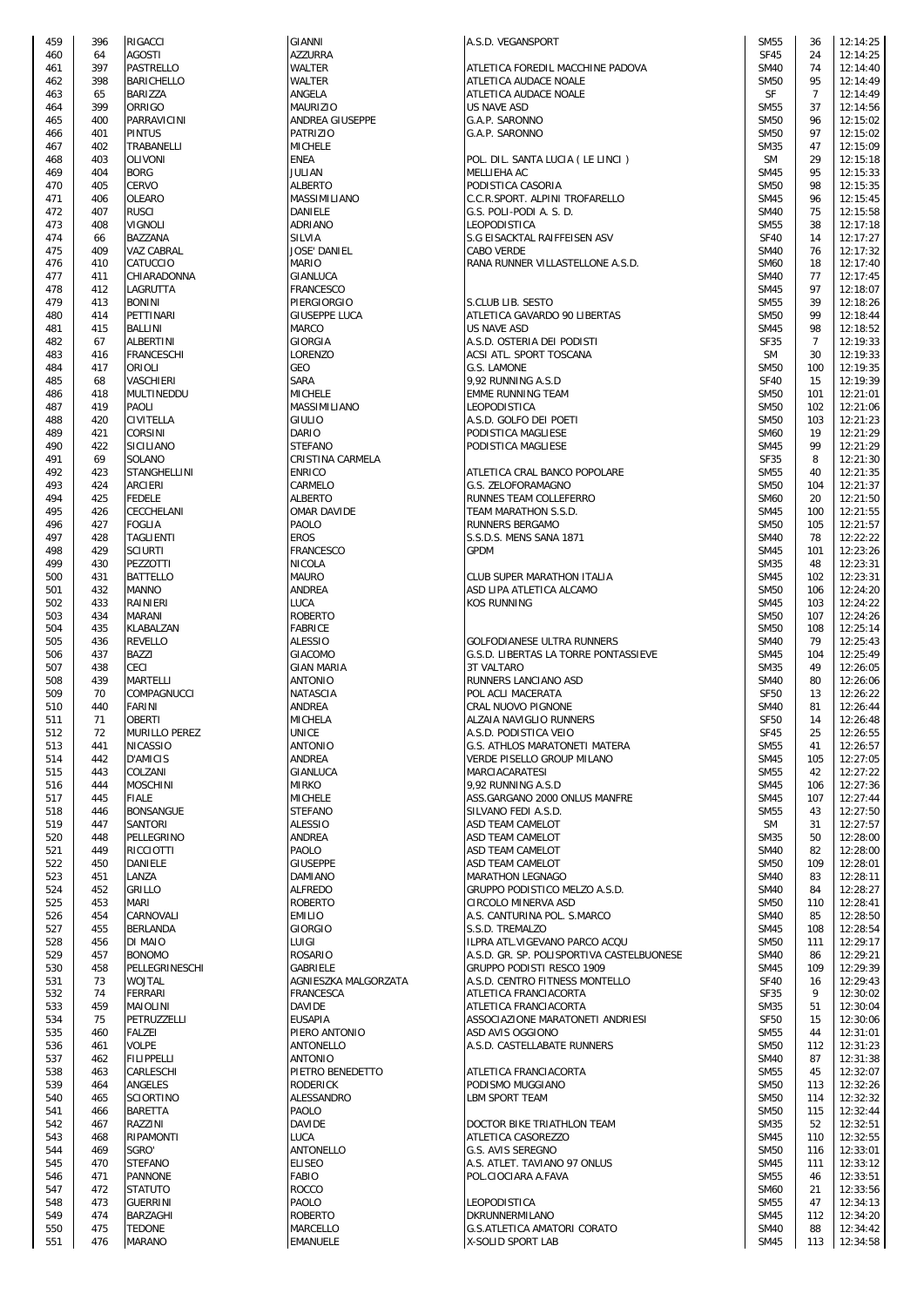| 552        | 477       | BELLETICH                    |
|------------|-----------|------------------------------|
| 553        | 478       | GAROFALO                     |
| 554        | 479       | fuson                        |
| 555        | 480       | GRYNBERG                     |
| 556        | 481       | ZANFINI                      |
| 557        | 482       | MELLONI                      |
| 558        | 483       | LISSONI                      |
| 559        | 484       | <b>RUSSO</b>                 |
| 560        | 485       | <b>FANELLA</b>               |
| 561        | 486       | MARABINI                     |
| 562        | 487       | VITELLARO                    |
| 563        | 488       | CAMBIO                       |
| 564        | 489       | PRATESI                      |
| 565        | 490       | GENTILE                      |
| 566        | 491       | MIRABELLI                    |
| 567        | 492       | CATARINO771                  |
| 568        | 493       | GIORDANO                     |
| 569        | 76        | MOSELE                       |
| 570        | 494       | <b>BALLATORI</b>             |
| 571        | 495       | <b>BEFANI</b>                |
| 572        | 496       | CAPASSO                      |
| 573        | 497       | CHINCHIO                     |
| 574        | 498       | ROSSOLATO                    |
| 575        | 499       | PERACCHIA                    |
|            | 500       | <b>RESTIVO</b>               |
| 576<br>577 | 501       | CASELLA                      |
| 578        | 502       | GRAZIANI                     |
| 579        | 77        |                              |
|            | 503       | TARANI                       |
| 580        | 78        | ALOIA<br><b>MENARDI</b>      |
| 581        | 504       |                              |
| 582        |           | CAFFINI                      |
| 583        | 79        | SPADA                        |
| 584        | 80        | SANTI                        |
| 585        | 81        | MARZOLI                      |
| 586        | 505       | MUSCATELLO                   |
| 587        | 82        | STAINKO                      |
| 588        | 506       | REMONDINO                    |
| 589        | 507       | ZUNINO                       |
| 590        | 508       | SCALFI                       |
| 591        | 509       | DI MATTEO                    |
| 592        | 510       | GRECO                        |
| 593        | 83        | DOZIO                        |
| 594        | 84        | WANIA                        |
| 595        | 511       | MEROLA                       |
| 596        | 85        | <b>BIFFONI</b>               |
| 597        | 512       | ZIBONI                       |
| 598        | 513       | TRAGELLA                     |
| 599        | 514       | NOZZA                        |
| 600        | 86        | FABBRI                       |
| 601        | 515       | <b>PONTI</b>                 |
| 602        | 516       | GIACOMINI                    |
| 603        | 87        | <b>POPA</b>                  |
| 604        | 517       | PULVIRENTI                   |
| 605        | 518       | CAMBRIGLIA                   |
| 606        | 519       | DE STEFANO                   |
| 607        | 520       | CELLA                        |
| 608        | 521       | CERVI                        |
| 609        | 522       | ZAMPETTI                     |
| 610        | 523       | TREVIA                       |
| 611        | 88        | <b>BENEDETTI</b>             |
| 612        | 524       | CALANCA                      |
| 613        | 525       | CAVINA                       |
| 614        | 526       | DI GIORGIO                   |
| 615        | 89        | PIAZZA                       |
| 616        | 527       | <b>ALPINI</b><br>PRINCIGALLI |
| 617        | 528<br>90 | GNANI                        |
| 618<br>619 | 529       | MORI                         |
| 620        | 530       | CARLOS CLEMENTE DOS SA       |
| 621        | 91        | <b>BUGATTI</b>               |
| 622        | 92        | CECCHINI                     |
| 623        | 531       | <b>BOERI</b>                 |
| 624        | 532       | TRAINI                       |
| 625        | 533       | DOSSENA                      |
| 626        | 534       | CIRCHETTA                    |
| 627        | 535       | AVAGNINA                     |
| 628        | 536       | TIRELLI                      |
| 629        | 537       | PERRONE                      |
| 630        | 538       | PLACCI                       |
| 631        | 539       | COMETTO                      |
| 632        | 540       | LOMBARDI                     |
| 633        | 541       | AMIGHETTI                    |
| 634        | 542       | IANNETTI                     |
| 635        | 543       | <b>PROSPERI</b>              |
| 636        | 544       | CARBONETTA                   |
| 637        | 545       | <b>GUARINO</b>               |
| 638        | 546       | BORZACCHIELLO                |
| 639        | 547       | GASTALDI                     |
| 640        | 548       | MIANI                        |
| 641        | 549       | FERRAMONDO                   |
| 642        | 550       | IANNETTA                     |
|            |           |                              |
| 643        | 551       | CECCHINI                     |

| 552 | 477 | <b>BELLETICH</b>           | <b>FABIO</b>             | A.S. ATL. VINCI                                | <b>SM60</b> | 22  | 12:35:03 |
|-----|-----|----------------------------|--------------------------|------------------------------------------------|-------------|-----|----------|
| 553 | 478 | <b>GAROFALO</b>            | <b>ANDREA</b>            | A.P.D. ULTRARUNNING RAGUSA                     | <b>SM40</b> | 89  | 12:35:04 |
|     |     |                            |                          |                                                |             |     |          |
| 554 | 479 | <b>FUSON</b>               | <b>MARINO</b>            | ATLETICA VALDOBBIADENE G.S.A.                  | SM65        | 6   | 12:35:11 |
| 555 | 480 | <b>GRYNBERG</b>            | <b>NOAH</b>              | <b>RUNCAD</b>                                  | <b>SM35</b> | 53  | 12:35:47 |
| 556 | 481 | ZANFINI                    | MANUEL                   | POL. DIL. SANTA LUCIA (LE LINCI)               | <b>SM45</b> | 114 | 12:35:55 |
| 557 | 482 | <b>MELLONI</b>             | CRISTIAN                 | A.S.D. VEGANSPORT                              | <b>SM50</b> | 117 | 12:35:57 |
| 558 | 483 | <b>LISSONI</b>             | <b>DANIELE</b>           | G.S. AVIS SEREGNO                              | <b>SM35</b> | 54  | 12:36:35 |
|     |     |                            |                          |                                                |             |     |          |
| 559 | 484 | <b>RUSSO</b>               | MAX                      | G.S. OREZZO                                    | <b>SM50</b> | 118 | 12:36:56 |
| 560 | 485 | <b>FANELLA</b>             | <b>STEFANO</b>           | PODISTICA SOLIDARIETÃE                         | <b>SM55</b> | 48  | 12:37:26 |
| 561 | 486 | MARABINI                   | <b>MIRCO</b>             | ATLETICA IMOLA SACMI AVIS                      | <b>SM45</b> | 115 | 12:37:26 |
| 562 | 487 | <b>VITELLARO</b>           | MASSIMILIANO             | A.S.D. MARCIATORI ANTRACCOLI                   | <b>SM</b>   | 32  | 12:37:38 |
| 563 | 488 | CAMBIO                     | <b>ALBERTO</b>           | S.E.F. MACERATA                                | <b>SM50</b> | 119 | 12:38:09 |
|     |     |                            |                          |                                                |             |     |          |
| 564 | 489 | <b>PRATESI</b>             | <b>GIANLUCA</b>          | A.S.D. PIANO MA ARRIVIAMO                      | <b>SM50</b> | 120 | 12:38:32 |
| 565 | 490 | <b>GENTILE</b>             | SANTINO                  | <b>LBM SPORT TEAM</b>                          | <b>SM55</b> | 49  | 12:38:40 |
| 566 | 491 | MIRABELLI                  | LEANDRO                  | A.S.D. ESCAPE TEAM VIGEVANO                    | <b>SM40</b> | 90  | 12:38:57 |
| 567 | 492 | CATARINOZZI                | <b>AUGUSTO</b>           | <b>LBM SPORT TEAM</b>                          | <b>SM55</b> | 50  | 12:39:08 |
| 568 | 493 | <b>GIORDANO</b>            | CARMINE                  | ATLETICA 42195 BLU FRIDA                       | <b>SM60</b> | 23  | 12:39:09 |
|     |     |                            |                          |                                                |             |     |          |
| 569 | 76  | <b>MOSELE</b>              | <b>ALESSIA</b>           | NOVARA CHE CORRE                               | <b>SF35</b> | 10  | 12:39:13 |
| 570 | 494 | <b>BALLATORI</b>           | <b>FRANCESCO</b>         |                                                | <b>SM45</b> | 116 | 12:39:29 |
| 571 | 495 | <b>BEFANI</b>              | <b>GIULIO</b>            |                                                | <b>SM35</b> | 55  | 12:39:34 |
| 572 | 496 | <b>CAPASSO</b>             | <b>ANTONIO</b>           | <b>RUN FOR LOVE</b>                            | <b>SM55</b> | 51  | 12:39:36 |
| 573 | 497 | <b>CHINCHIO</b>            | GIANCARLO                | A.S.D. G.P.D.S. DONATORE DI SANGUE ALBIGNASEGO | <b>SM55</b> | 52  | 12:39:40 |
|     |     |                            |                          |                                                |             |     |          |
| 574 | 498 | <b>ROSSOLATO</b>           | PAOLO                    | POLISPORTIVA MONTEREALE                        | <b>SM40</b> | 91  | 12:39:45 |
| 575 | 499 | PERACCHIA                  | GIANCARLO                | <b>ATLETICA CIBENO</b>                         | <b>SM55</b> | 53  | 12:39:53 |
| 576 | 500 | <b>RESTIVO</b>             | <b>VITTORIO</b>          | <b>ASD BVKTEAM</b>                             | <b>SM45</b> | 117 | 12:40:03 |
| 577 | 501 | CASELLA                    | LUCA                     | <b>ASD RUNRIVIERARUN</b>                       | SM35        | 56  | 12:40:31 |
|     |     |                            |                          |                                                |             |     |          |
| 578 | 502 | <b>GRAZIANI</b>            | <b>DAVIDE</b>            | G.S. POLI - PODI A.S.D.                        | <b>SM40</b> | 92  | 12:40:36 |
| 579 | 77  | <b>TARANI</b>              | <b>SERENA</b>            | G.S. POLI - PODI A.S.D.                        | <b>SF40</b> | 17  | 12:40:37 |
| 580 | 503 | <b>ALOIA</b>               | <b>ELIO</b>              | S.S.D.S. MENS SANA 1871                        | <b>SM</b>   | 33  | 12:41:01 |
| 581 | 78  | <b>MENARDI</b>             | <b>MARINA</b>            | <b>ATLETICA CORTINA</b>                        | <b>SF50</b> | 16  | 12:41:03 |
| 582 | 504 | CAFFINI                    | <b>FRANCESCO</b>         | <b>ATLETICA BANCOLE</b>                        | <b>SM45</b> | 118 | 12:41:07 |
|     |     |                            |                          |                                                |             |     |          |
| 583 | 79  | <b>SPADA</b>               | ANGELA                   | U.S. LA SPORTIVA                               | <b>SF45</b> | 26  | 12:41:11 |
| 584 | 80  | SANTI                      | CHIARA                   |                                                | <b>SF40</b> | 18  | 12:41:14 |
| 585 | 81  | <b>MARZOLI</b>             | RITA MARIA               |                                                | <b>SF50</b> | 17  | 12:41:20 |
| 586 | 505 | <b>MUSCATELLO</b>          | <b>ANTONIO</b>           | PODISTICA TUGLIE                               | <b>SM45</b> | 119 | 12:41:23 |
|     |     |                            |                          |                                                |             |     |          |
| 587 | 82  | <b>STAINKO</b>             | <b>REBECCA</b>           | LA CHIANINA                                    | SF          | 8   | 12:41:24 |
| 588 | 506 | <b>REMONDINO</b>           | <b>MARCO</b>             | A.S.D. GATE-CRAL INPS                          | <b>SM50</b> | 121 | 12:41:31 |
| 589 | 507 | ZUNINO                     | <b>DAVIDE</b>            | <b>ASD RUNRIVIERARUN</b>                       | <b>SM45</b> | 120 | 12:41:31 |
| 590 | 508 | <b>SCALFI</b>              | <b>FABIO</b>             | TEAM OTC SSD ARL                               | <b>SM35</b> | 57  | 12:42:21 |
| 591 | 509 | DI MATTEO                  | SALVATORE                |                                                | <b>SM55</b> | 54  | 12:42:25 |
|     |     |                            |                          |                                                |             |     |          |
| 592 | 510 | <b>GRECO</b>               | <b>GIOVANNI PASQUALE</b> | ASD ATLETICA LEVERANO                          | <b>SM55</b> | 55  | 12:42:34 |
| 593 | 83  | <b>DOZIO</b>               | <b>LUCIA</b>             | G.S. AVIS TREVIGLIO GIGI BUSAFERRI             | <b>SF50</b> | 18  | 12:42:45 |
| 594 | 84  | <b>WANIA</b>               | <b>BARBARA</b>           | CSI ATLETICA CAMPANIA                          | <b>SF45</b> | 27  | 12:42:56 |
| 595 | 511 | <b>MEROLA</b>              | <b>ENNIO</b>             |                                                | <b>SM55</b> | 56  | 12:43:09 |
| 596 | 85  | <b>BIFFONI</b>             | <b>RAFFAELLA</b>         | <b>LA FONTANINA</b>                            | <b>SF50</b> | 19  | 12:43:23 |
|     |     |                            |                          |                                                |             |     |          |
| 597 | 512 | <b>ZIBONI</b>              | <b>BRUNO</b>             |                                                | <b>SM55</b> | 57  | 12:43:31 |
| 598 | 513 | TRAGELLA                   | <b>CLAUDIO</b>           | G.A.P. SARONNO                                 | <b>SM60</b> | 24  | 12:43:31 |
| 599 | 514 | <b>NOZZA</b>               | LUCIANO                  | <b>RUNNERS BERGAMO</b>                         | <b>SM55</b> | 58  | 12:44:24 |
| 600 | 86  | <b>FABBRI</b>              | VALENTINA                | POL. DIL. SANTA LUCIA (LE LINCI)               | <b>SF40</b> | 19  | 12:44:53 |
|     |     |                            |                          |                                                |             |     |          |
| 601 | 515 | <b>PONTI</b>               | <b>MATTIA</b>            | POL. DIL. SANTA LUCIA (LE LINCI)               | <b>SM35</b> | 58  | 12:44:55 |
| 602 | 516 | <b>GIACOMINI</b>           | <b>GIORGIO</b>           |                                                | <b>SM</b>   | 34  | 12:45:08 |
| 603 | 87  | <b>POPA</b>                | <b>ELENA</b>             | A.S.D. RUNNING SAVIANO                         | <b>SF35</b> | 11  | 12:45:15 |
| 604 | 517 | <b>PULVIRENTI</b>          | <b>GIUSEPPE</b>          | ATLETICA ISOLA D'ELBA                          | <b>SM50</b> | 122 | 12:45:27 |
| 605 | 518 | CAMBRIGLIA                 | LIVIO                    |                                                | <b>SM55</b> | 59  | 12:45:37 |
|     |     |                            |                          |                                                |             |     |          |
| 606 | 519 | <b>DE STEFANO</b>          | <b>PIETRO</b>            | PODISTICA AMATORI POTENZA                      | <b>SM45</b> | 121 | 12:45:58 |
| 607 | 520 | CELLA                      | LUIGI                    | 9,92 RUNNING A.S.D                             | <b>SM55</b> | 60  | 12:46:15 |
| 608 | 521 | <b>CERVI</b>               | <b>JACOPO</b>            |                                                | <b>SM</b>   | 35  | 12:46:40 |
| 609 | 522 | <b>ZAMPETTI</b>            | <b>FRANCESCO</b>         |                                                | <b>SM45</b> | 122 | 12:47:04 |
|     | 523 | <b>TREVIA</b>              |                          | <b>ALBENGARUNNERS</b>                          | <b>SM40</b> | 93  |          |
| 610 |     |                            | LUCA                     |                                                |             |     | 12:47:14 |
| 611 | 88  | <b>BENEDETTI</b>           | <b>ELISA</b>             | POL. DIL. SANTA LUCIA (LE LINCI)               | <b>SF40</b> | 20  | 12:47:21 |
| 612 | 524 | CALANCA                    | MANUEL                   | RICCIONE PODISMO                               | SM35        | 59  | 12:47:27 |
| 613 | 525 | CAVINA                     | <b>MATTEO</b>            | POL. DIL. SANTA LUCIA (LE LINCI)               | <b>SM35</b> | 60  | 12:47:33 |
| 614 | 526 | DI GIORGIO                 | <b>MICHELE</b>           | G.S. GABBI BOLOGNA                             | <b>SM40</b> | 94  | 12:47:41 |
|     |     |                            |                          |                                                |             |     |          |
| 615 | 89  | PIAZZA                     | PAOLA                    | LEOPODISTICA                                   | <b>SF50</b> | 20  | 12:47:52 |
| 616 | 527 | <b>ALPINI</b>              | <b>LEONARDO</b>          | G.S. LAMONE                                    | <b>SM45</b> | 123 | 12:48:12 |
| 617 | 528 | PRINCIGALLI                | <b>MARCO</b>             | ATLETICA BRESCIA MARATHON                      | <b>SM40</b> | 95  | 12:48:15 |
| 618 | 90  | <b>GNANI</b>               | <b>ELENA</b>             | G.S. GABBI BOLOGNA                             | <b>SF45</b> | 28  | 12:48:19 |
| 619 | 529 | <b>MORI</b>                | <b>MARCO</b>             |                                                | <b>SM45</b> | 124 | 12:48:31 |
|     | 530 | CARLOS CLEMENTE DOS SANTOS |                          |                                                | <b>SM55</b> |     |          |
| 620 |     |                            | LUIZ                     | PALMEIRAS / LUIZ CLEMENTE                      |             | 61  | 12:48:36 |
| 621 | 91  | <b>BUGATTI</b>             | ALESSANDRA               | <b>RUNNING SARONNO</b>                         | <b>SF50</b> | 21  | 12:48:37 |
| 622 | 92  | <b>CECCHINI</b>            | CLAUDIA                  | G.A.P. SARONNO                                 | <b>SF50</b> | 22  | 12:48:38 |
| 623 | 531 | <b>BOERI</b>               | <b>DARIO</b>             | <b>EDEN SPORT SCSD</b>                         | <b>SM45</b> | 125 | 12:49:12 |
| 624 | 532 | TRAINI                     | GABRIELE                 | ATLETICA AVIS S.BENEDETTO DEL TR.              | <b>SM55</b> | 62  | 12:49:33 |
|     |     |                            |                          |                                                |             |     |          |
| 625 | 533 | <b>DOSSENA</b>             | PAOLO                    | <b>ALTITUDE RACE</b>                           | <b>SM50</b> | 123 | 12:49:37 |
| 626 | 534 | <b>CIRCHETTA</b>           | ANDREA                   | ATLETICA TOP RUNNERS LECCE                     | <b>SM45</b> | 126 | 12:50:20 |
| 627 | 535 | AVAGNINA                   | <b>GIOVANNI</b>          |                                                | <b>SM45</b> | 127 | 12:50:38 |
| 628 | 536 | <b>TIRELLI</b>             | <b>FRANCO</b>            | A.S.D. NUOVA PODISTICA LATINA                  | <b>SM55</b> | 63  | 12:50:41 |
|     | 537 | <b>PERRONE</b>             | <b>STEFANO</b>           |                                                | <b>SM40</b> | 96  |          |
| 629 |     |                            |                          | A.S.D. GOLFO DEI POETI                         |             |     | 12:51:05 |
| 630 | 538 | <b>PLACCI</b>              | <b>MATTEO</b>            |                                                | <b>SM</b>   | 36  | 12:51:19 |
| 631 | 539 | COMETTO                    | ADRIANO                  |                                                | <b>SM45</b> | 128 | 12:51:33 |
| 632 | 540 | <b>LOMBARDI</b>            | PAOLO                    | G.S. LE PANCHE CASTELQUARTO                    | <b>SM50</b> | 124 | 12:51:46 |
| 633 | 541 | <b>AMIGHETTI</b>           | <b>FLAVIO</b>            | GRUPPO SPORTIVO ALPINI SOVERE                  | <b>SM55</b> | 64  | 12:51:54 |
|     |     |                            |                          |                                                |             |     |          |
| 634 | 542 | <b>IANNETTI</b>            | <b>VITTORIO</b>          | PODISTICA AMATORI POTENZA                      | <b>SM50</b> | 125 | 12:51:58 |
| 635 | 543 | <b>PROSPERI</b>            | DANIELE                  | PODISTICA SOLIDARIETÃE                         | <b>SM35</b> | 61  | 12:52:01 |
| 636 | 544 | CARBONETTA                 | <b>VINCENZO</b>          | ASD I LUPI D'ABRUZZO                           | <b>SM50</b> | 126 | 12:52:16 |
| 637 | 545 | <b>GUARINO</b>             | <b>VINCENZO</b>          | CAMISANO RUNNING A.S.D.                        | <b>SM40</b> | 97  | 12:52:38 |
|     |     | BORZACCHIELLO              | <b>VINCENZO</b>          | RUN FOR LOVE                                   | <b>SM70</b> | 3   | 12:52:38 |
| 638 | 546 |                            |                          |                                                |             |     |          |
| 639 | 547 | <b>GASTALDI</b>            | <b>FILIPPO</b>           |                                                | <b>SM45</b> | 129 | 12:52:45 |
| 640 | 548 | MIANI                      | <b>MICHELE</b>           | ATLETICA FRANCIACORTA                          | <b>SM55</b> | 65  | 12:52:53 |
| 641 | 549 | <b>FERRAMONDO</b>          | DANIELE                  | TERNANA MARATHON CLUB A.S.D.                   | <b>SM40</b> | 98  | 12:52:56 |
| 642 | 550 | <b>IANNETTA</b>            | <b>FABIO</b>             | A.S.D. ATINA TRAI RUNNING                      | <b>SM55</b> | 66  | 12:52:58 |
|     |     |                            |                          |                                                |             |     |          |
| 643 | 551 | <b>CECCHINI</b>            | <b>GIACOMO</b>           | RUNNING CLUB VENEZIA A.S.D.                    | <b>SM40</b> | 99  | 12:53:02 |
| 644 | 552 | <b>FANTECHI</b>            | <b>SIMONE</b>            | <b>US NAVE ASD</b>                             | <b>SM45</b> | 130 | 12:53:15 |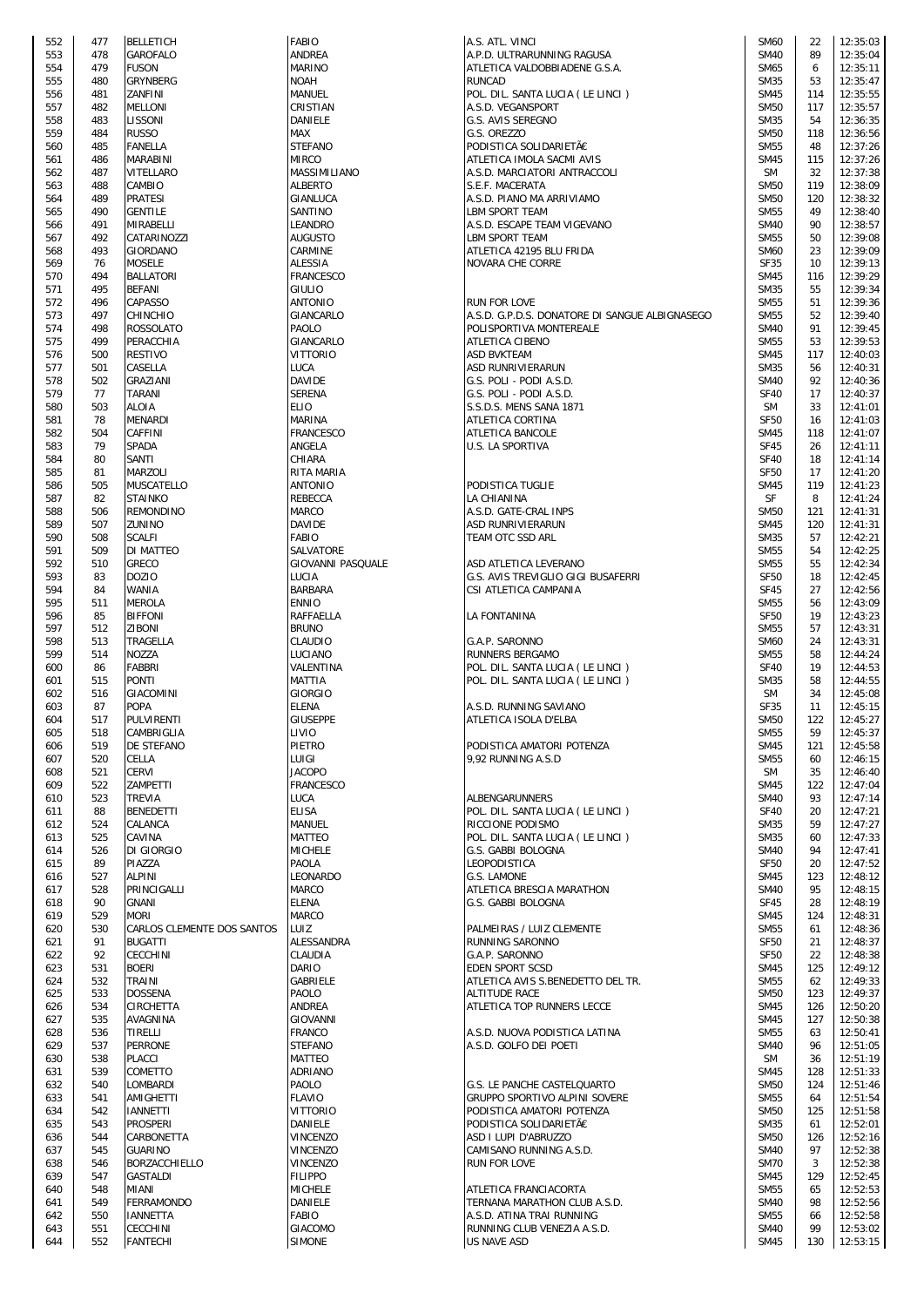| 645 | 93  | <b>BUFFOLINO</b> |
|-----|-----|------------------|
| 646 | 553 | CASABLANCA       |
| 647 | 554 | <b>IZZO</b>      |
| 648 | 555 | <b>BENOZZI</b>   |
| 649 | 556 | CADEDDU          |
| 650 | 557 | VINCIO           |
| 651 | 558 | MILAN            |
|     |     |                  |
| 652 | 559 | PONZIO           |
| 653 | 560 | <b>BRIGO</b>     |
| 654 | 561 | CIOCCIA          |
| 655 | 562 | CATTANEO         |
| 656 | 563 | LAGHI            |
| 657 | 564 | usuelli          |
| 658 | 94  | SPANO            |
| 659 | 565 | CASALI           |
|     |     |                  |
| 660 | 566 | RUBINO           |
| 661 | 567 | SIMONE           |
| 662 | 95  | <b>BULZACCA</b>  |
| 663 | 568 | STUCCHI          |
| 664 | 569 | PRETALLI         |
| 665 | 570 | <b>BERARDI</b>   |
| 666 | 571 | SOSTEGNI         |
| 667 | 572 | TORRESIN         |
| 668 | 573 | <b>MASARIN</b>   |
| 669 | 574 | DEL VESCOVO      |
|     |     |                  |
| 670 | 575 | PAPADIA          |
| 671 | 576 | CARROZZO         |
| 672 | 96  | SGANZERLA        |
| 673 | 97  | D'ASTUTO         |
| 674 | 577 | TURATO           |
| 675 | 578 | PETRONI          |
| 676 | 579 | SOLFRIZZO        |
| 677 | 580 | TURRINI          |
| 678 | 581 | ASSOGNA          |
| 679 | 582 | CANTELE          |
| 680 | 583 | AMICIZIA         |
| 681 | 584 | <b>BOTTINO</b>   |
|     |     | <b>MORELLI</b>   |
| 682 | 585 |                  |
| 683 | 586 | DI VITO          |
| 684 | 587 | FASANO           |
| 685 | 588 | ZANCHINI         |
| 686 | 589 | FABBRI           |
| 687 | 98  | ANTONUCCI        |
| 688 | 590 | CHEMELLO         |
| 689 | 591 | ZANCHI           |
| 690 | 592 | LIBERTONE        |
| 691 | 593 | SPINIELLO        |
| 692 | 99  | LAZAR            |
| 693 | 594 | <b>RONZONI</b>   |
| 694 | 595 | COGLIANDRO       |
| 695 | 596 | <b>BRUNELLI</b>  |
| 696 | 597 | CORELLI          |
| 697 | 100 | CORRIERO         |
| 698 | 598 | <b>GENCA</b>     |
|     | 599 |                  |
| 699 | 101 | TUMMINIA         |
| 700 |     | PALENZONA        |
| 701 | 600 | MANDARA          |
| 702 | 601 | TEMPERATO        |
| 703 | 602 | MANNINI          |
| 704 | 603 | <b>BONETTI</b>   |
| 705 | 604 | CALDONE          |
| 706 | 605 | MACCIONE         |
| 707 | 606 | CASTRO           |
| 708 | 102 | MONTICCIOLO      |
| 709 | 607 | <b>BURZACCA</b>  |
| 710 | 608 | LUCHI            |
| 711 | 609 | DI MAURO         |
| 712 | 610 | NOBILI           |
| 713 | 611 | MANIELLO         |
| 714 | 612 | MELON            |
| 715 | 613 | CALCHERA         |
| 716 | 103 | <b>GUIDO</b>     |
| 717 | 104 | FESTI            |
| 718 | 614 | VERGARA          |
|     |     |                  |
| 719 | 615 | BACCHINI         |
| 720 | 616 | BARBIERI         |
| 721 | 617 | ANTONUCCI        |
| 722 | 618 | <b>CURIONI</b>   |
| 723 | 619 | LANARO           |
| 724 | 620 | DI BARTOLO       |
| 725 | 621 | MELANDRI         |
| 726 | 622 | CRAPAROTTA       |
| 727 | 623 | PRINI            |
| 728 | 624 | <b>AUGUSTONI</b> |
| 729 | 625 | MOROSINI         |
| 730 | 626 | BALLABIO         |
| 731 | 627 | <b>REMONATO</b>  |
| 732 | 628 | LODI             |
| 733 | 629 | CAROPPO          |
| 734 | 630 | CIANCIOSI        |
| 735 | 631 | MERCURI          |
|     |     |                  |
| 736 | 632 | BARBERA          |
| 737 | 633 | CAPPANNELLI      |

| 645 | 93  | <b>BUFFOLINO</b> | <b>DEBORA</b>           | <b>US NAVE ASD</b>                 | <b>SF50</b> | 23             | 12:53:16 |
|-----|-----|------------------|-------------------------|------------------------------------|-------------|----------------|----------|
|     | 553 |                  |                         |                                    | <b>SM55</b> | 67             |          |
| 646 |     | CASABLANCA       | ANTONIO                 | G.P. CASALESE                      |             |                | 12:53:41 |
| 647 | 554 | <b>IZZO</b>      | <b>GIUSEPPE</b>         | GRUPPO PODISTI CIARLASCHI          | <b>SM45</b> | 131            | 12:53:48 |
| 648 | 555 | <b>BENOZZI</b>   | GABRIELE                | LYBERTAS PIOMBINO DESE             | <b>SM40</b> | 100            | 12:53:54 |
| 649 | 556 | CADEDDU          | MATTEO                  | POLISPORTIVA RUNNERS ORISTANO      | <b>SM</b>   | 37             | 12:54:00 |
| 650 | 557 | <b>VINCIO</b>    | NICCOLO'                |                                    | <b>SM</b>   | 38             | 12:54:09 |
|     |     |                  |                         |                                    |             |                |          |
| 651 | 558 | <b>MILAN</b>     | <b>MORENO</b>           | GRUPPO PODISTICO ARSAGHESE         | <b>SM45</b> | 132            | 12:54:19 |
| 652 | 559 | <b>PONZIO</b>    | <b>GIOVANNI</b>         | CLUB SPORTIVO FIRENZE 1870 P.D.    | <b>SM50</b> | 127            | 12:54:44 |
| 653 | 560 | <b>BRIGO</b>     | MARCO                   | ASSINDUSTRIA SPORT PADOVA          | <b>SM45</b> | 133            | 12:54:46 |
| 654 | 561 | CIOCCIA          | PASQUALINO              | ATLETICA VENAFRO                   | <b>SM55</b> | 68             | 12:54:55 |
|     |     |                  |                         |                                    |             |                |          |
| 655 | 562 | CATTANEO         | GIOVANNI                | G.P. CASALESE                      | <b>SM60</b> | 25             | 12:54:59 |
| 656 | 563 | LAGHI            | <b>LUCA</b>             | A.S.D. TOSCO-ROMAGNOLA             | <b>SM40</b> | 101            | 12:55:03 |
| 657 | 564 | <b>USUELLI</b>   | PIETRO EUGENIO ANGELO   | POL. DIMICA POTENTER               | <b>SM45</b> | 134            | 12:55:21 |
| 658 | 94  | SPANO            | VALENTINA               | BERGAMO STARS ATLETICA             | <b>SF45</b> | 29             | 12:55:51 |
|     |     |                  |                         |                                    |             |                |          |
| 659 | 565 | CASALI           | <b>ROBERTO</b>          | PASSO CAPPONI ASD                  | <b>SM55</b> | 69             | 12:55:58 |
| 660 | 566 | <b>RUBINO</b>    | <b>ROBERTO</b>          | 9,92 RUNNING A.S.D                 | <b>SM40</b> | 102            | 12:56:01 |
| 661 | 567 | <b>SIMONE</b>    | MATTEO                  | ATLETICA LA SBARRA                 | <b>SM55</b> | 70             | 12:56:42 |
|     | 95  |                  | <b>SOFIA</b>            |                                    | SF          | 9              | 12:57:10 |
| 662 |     | <b>BULZACCA</b>  |                         | POL. DIL. SANTA LUCIA ( LE LINCI ) |             |                |          |
| 663 | 568 | <b>STUCCHI</b>   | <b>SIMONE</b>           | RUNNING TORRE DE ROVERI            | <b>SM35</b> | 62             | 12:57:11 |
| 664 | 569 | PRETALLI         | SAMUELE                 |                                    | <b>SM</b>   | 39             | 12:57:20 |
| 665 | 570 | <b>BERARDI</b>   | LUCA                    | GOLFODIANESE ULTRA RUNNERS         | <b>SM40</b> | 103            | 12:58:03 |
| 666 | 571 | SOSTEGNI         | <b>SIMONE</b>           |                                    | <b>SM35</b> | 63             | 12:58:14 |
|     |     |                  |                         |                                    |             |                |          |
| 667 | 572 | <b>TORRESIN</b>  | <b>DIEGO</b>            | A.A.A. MALO                        | <b>SM50</b> | 128            | 12:58:26 |
| 668 | 573 | <b>MASARIN</b>   | MARLON                  | <b>GPDM</b>                        | <b>SM35</b> | 64             | 12:58:41 |
| 669 | 574 | DEL VESCOVO      | <b>GAETANO</b>          | <b>GPDM</b>                        | <b>SM50</b> | 129            | 12:58:41 |
|     | 575 |                  |                         | <b>GPDM</b>                        | <b>SM50</b> |                | 12:58:42 |
| 670 |     | PAPADIA          | <b>GIUSEPPE</b>         |                                    |             | 130            |          |
| 671 | 576 | CARROZZO         | <b>STEFANO</b>          | <b>GPDM</b>                        | <b>SM40</b> | 104            | 12:58:43 |
| 672 | 96  | SGANZERLA        | BARBARA                 |                                    | <b>SF45</b> | 30             | 12:58:45 |
| 673 | 97  | <b>D'ASTUTO</b>  | <b>MAGDA</b>            | ASD TRAILLAB - UTA5T               | <b>SF50</b> | 24             | 12:59:04 |
|     |     |                  | <b>SANDRO</b>           |                                    |             |                |          |
| 674 | 577 | <b>TURATO</b>    |                         | <b>SALCUS</b>                      | <b>SM55</b> | 71             | 12:59:06 |
| 675 | 578 | <b>PETRONI</b>   | <b>MICHELE</b>          | ASD ATLETICA AMARANTO              | <b>SM50</b> | 131            | 12:59:24 |
| 676 | 579 | <b>SOLFRIZZO</b> | PAOLO                   | G.P. I GAMBER DE CUNCURESS         | <b>SM60</b> | 26             | 12:59:46 |
| 677 | 580 | <b>TURRINI</b>   | <b>FRANCESCO</b>        |                                    | <b>SM50</b> | 132            | 13:00:35 |
|     |     |                  |                         |                                    |             |                |          |
| 678 | 581 | <b>ASSOGNA</b>   | <b>STEFANO</b>          | ADRIATICO TEAM POLISPORTIVA        | <b>SM35</b> | 65             | 13:00:41 |
| 679 | 582 | CANTELE          | <b>UMBERTO</b>          | ASD ABACUS VILLABALDASSARRI        | <b>SM50</b> | 133            | 13:00:59 |
| 680 | 583 | AMICIZIA         | <b>ENRICO</b>           | ATLETICA TUSCULUM                  | <b>SM55</b> | 72             | 13:01:24 |
| 681 | 584 | <b>BOTTINO</b>   | PAOLO                   | <b>GOLFODIANESE ULTRA RUNNERS</b>  | <b>SM55</b> | 73             | 13:01:36 |
|     |     |                  |                         |                                    |             |                |          |
| 682 | 585 | <b>MORELLI</b>   | FRANCESCO               | RUNNING CLUB CESANESE              | <b>SM55</b> | 74             | 13:01:40 |
| 683 | 586 | <b>DI VITO</b>   | RAFFAELE                | RUNNING CLUB CESANESE              | <b>SM55</b> | 75             | 13:01:43 |
| 684 | 587 | <b>FASANO</b>    | ELIA                    | G.S. DES AMIS                      | <b>SM45</b> | 135            | 13:01:47 |
| 685 | 588 | ZANCHINI         | MASSIMILIANO            | POL. DIL. SANTA LUCIA (LE LINCI)   | <b>SM55</b> | 76             | 13:02:08 |
|     |     |                  |                         |                                    |             |                |          |
| 686 | 589 | <b>FABBRI</b>    | DAVIDE                  | POL. DIL. SANTA LUCIA (LE LINCI)   | <b>SM40</b> | 105            | 13:02:08 |
| 687 | 98  | <b>ANTONUCCI</b> | TIZIANA                 | BERGAMO STARS ATLETICA             | <b>SF50</b> | 25             | 13:02:20 |
| 688 | 590 | CHEMELLO         | <b>MIRKO</b>            | <b>EMME RUNNING TEAM</b>           | <b>SM55</b> | 77             | 13:02:31 |
| 689 | 591 | ZANCHI           | SEBASTIANO              | VERDE PISELLO GROUP MILANO         | <b>SM40</b> | 106            | 13:02:34 |
|     |     |                  |                         |                                    |             |                |          |
| 690 | 592 | <b>LIBERTONE</b> | <b>MICHELE</b>          | ATLETICA MOLISE AMATORI            | SM65        | $\overline{7}$ | 13:02:53 |
| 691 | 593 | SPINIELLO        | MARCO                   | ASD SAN NICOLA                     | <b>SM40</b> | 107            | 13:02:55 |
| 692 | 99  | LAZAR            | LOREDANA                | VIGONECHECORRE                     | <b>SF40</b> | 21             | 13:03:23 |
| 693 | 594 | <b>RONZONI</b>   | ALBERTO                 | TRICOLORE SPORT MARATHON ASD       | <b>SM35</b> | 66             | 13:03:28 |
|     |     |                  |                         |                                    |             |                |          |
| 694 | 595 | COGLIANDRO       | <b>DEMETRIO</b>         | <b>ASD RUN LIFE</b>                | <b>SM50</b> | 134            | 13:03:40 |
| 695 | 596 | <b>BRUNELLI</b>  | <b>GABRIELE</b>         | POL. DIL. SANTA LUCIA (LE LINCI)   | <b>SM</b>   | 40             | 13:03:50 |
| 696 | 597 | CORELLI          | LUCA                    | GRUPPO PODISTICO CERVESE           | <b>SM45</b> | 136            | 13:04:03 |
| 697 | 100 | <b>CORRIERO</b>  | <b>AURORA</b>           | ATLETICA VICENTINA                 | <b>SF50</b> | 26             | 13:04:08 |
| 698 | 598 |                  |                         | A.S.D. AVIS FOIANO                 | <b>SM40</b> | 108            |          |
|     |     | <b>GENCA</b>     | <b>ROBERTO</b>          |                                    |             |                | 13:04:39 |
| 699 | 599 | <b>TUMMINIA</b>  | <b>ROBERTO</b>          | 9.92 RUNNING A.S.D                 | <b>SM50</b> | 135            | 13:04:45 |
| 700 | 101 | PALENZONA        | ELENA GIOVANNA          | TORINO ROAD RUNNERS A.S.D.         | SF45        | 31             | 13:05:03 |
| 701 | 600 | <b>MANDARA</b>   | PIETRO                  |                                    | <b>SM45</b> | 137            | 13:05:25 |
|     |     | <b>TEMPERATO</b> | <b>FRANCESCO</b>        |                                    |             |                | 13:05:39 |
| 702 | 601 |                  |                         | <b>EMME RUNNING TEAM</b>           | <b>SM55</b> | 78             |          |
| 703 | 602 | <b>MANNINI</b>   | <b>MAURIZIO</b>         | G.S. LE PANCHE CASTELQUARTO        | <b>SM55</b> | 79             | 13:05:44 |
| 704 | 603 | <b>BONETTI</b>   | <b>MARCO</b>            | ASD ORTICA TEAM MILANO             | <b>SM55</b> | 80             | 13:05:52 |
| 705 | 604 | CALDONE          | <b>DONATO</b>           | GRUPPO PODISTICO AMATORI TERAMO    | <b>SM45</b> | 138            | 13:06:02 |
|     | 605 | <b>MACCIONE</b>  | <b>ASCANIO</b>          | GRUPPO PODISTICO AMATORI TERAMO    | <b>SM50</b> | 136            | 13:06:02 |
| 706 |     |                  |                         |                                    |             |                |          |
| 707 | 606 | <b>CASTRO</b>    | LEONARDO                |                                    | <b>SM40</b> | 109            | 13:06:19 |
| 708 | 102 | MONTICCIOLO      | MIRELLA                 | APD PIETRO MICCA BELLA RUNNING     | <b>SF45</b> | 32             | 13:06:26 |
| 709 | 607 | <b>BURZACCA</b>  | GIULIO                  | A.S.D. ATLETICA TAINO              | <b>SM45</b> | 139            | 13:06:33 |
| 710 | 608 | LUCHI            | <b>NICOLA</b>           | MISERICORDIA DI GRIGNANO           | <b>SM55</b> | 81             | 13:07:09 |
|     |     | <b>DI MAURO</b>  |                         |                                    |             | 82             | 13:07:16 |
| 711 | 609 |                  | <b>GENNARO GIUSEPPE</b> | A.S.D NOCERA RUNNERS FOLGORE       | <b>SM55</b> |                |          |
| 712 | 610 | <b>NOBILI</b>    | <b>ALESSIO</b>          | <b>ATLETICA INPS</b>               | <b>SM45</b> | 140            | 13:07:45 |
| 713 | 611 | MANIELLO         | CHRISTIAN               | +KUOTA                             | <b>SM55</b> | 83             | 13:07:49 |
| 714 | 612 | <b>MELON</b>     | <b>FLAVIANO</b>         | ASSINDUSTRIA SPORT PADOVA          | <b>SM50</b> | 137            | 13:08:02 |
| 715 | 613 | CALCHERA         | <b>MAURIZIO</b>         | A.S.D. MARATONELLA                 | <b>SM45</b> | 141            | 13:08:09 |
|     |     |                  |                         |                                    |             |                |          |
| 716 | 103 | <b>GUIDO</b>     | <b>SILVIA</b>           | <b>G.S. MERCURYUS</b>              | <b>SF45</b> | 33             | 13:08:22 |
| 717 | 104 | <b>FESTI</b>     | <b>GIOVANNA</b>         | AMICA ASD I SSSIAN                 | <b>SF60</b> | $\mathbf{1}$   | 13:08:26 |
| 718 | 614 | <b>VERGARA</b>   | GIOVANNI                | PODISTICA FRATTESE                 | <b>SM60</b> | 27             | 13:08:26 |
| 719 | 615 | <b>BACCHINI</b>  | <b>GIAN PAOLO</b>       | G.P. QUADRIFOGLIO                  | <b>SM40</b> | 110            | 13:09:24 |
|     |     |                  |                         |                                    |             |                |          |
| 720 | 616 | <b>BARBIERI</b>  | MARCO                   | SPIRITO TRAIL ASD                  | <b>SM45</b> | 142            | 13:09:29 |
| 721 | 617 | <b>ANTONUCCI</b> | FABIO                   | G.P. LE SBARRE                     | <b>SM45</b> | 143            | 13:09:40 |
| 722 | 618 | <b>CURIONI</b>   | <b>EMILIO</b>           | G.P. CASALESE                      | <b>SM55</b> | 84             | 13:09:41 |
| 723 | 619 | LANARO           | <b>ENRICO</b>           | A.S.D. CASTELLABATE RUNNERS        | <b>SM45</b> | 144            | 13:09:43 |
|     |     |                  |                         |                                    |             |                |          |
| 724 | 620 | DI BARTOLO       | <b>FILIPPO</b>          | POLISPORTIVA SALUS GERENZANO       | <b>SM50</b> | 138            | 13:10:07 |
| 725 | 621 | <b>MELANDRI</b>  | LUCA                    | POL. DIL. SANTA LUCIA (LE LINCI)   | <b>SM50</b> | 139            | 13:10:22 |
| 726 | 622 | CRAPAROTTA       | SAMUELE                 | LIBERO MOVIMENTO PO RIVER          | <b>SM45</b> | 145            | 13:10:46 |
| 727 | 623 | PRINI            | SANDRO                  | ATLETICA CORRIFERRARA              | <b>SM55</b> | 85             | 13:10:47 |
|     |     |                  |                         |                                    |             |                |          |
| 728 | 624 | <b>AUGUSTONI</b> | DANIELE                 | <b>ASD RUNRIVIERARUN</b>           | <b>SM50</b> | 140            | 13:10:59 |
| 729 | 625 | <b>MOROSINI</b>  | <b>EMANUELE</b>         | ATLETICA 75 CATTOLICA              | <b>SM45</b> | 146            | 13:11:01 |
| 730 | 626 | <b>BALLABIO</b>  | MATTEO                  | ASD TRAILLAB - UTA5T               | <b>SM</b>   | 41             | 13:11:07 |
| 731 | 627 | <b>REMONATO</b>  | CARLO                   | ATLETICA FRANCIACORTA              | <b>SM65</b> | 8              | 13:11:31 |
|     |     |                  |                         |                                    |             |                |          |
| 732 | 628 | LODI             | LODOVICO                | PASSO CAPPONI ASD                  | <b>SM50</b> | 141            | 13:11:43 |
| 733 | 629 | <b>CAROPPO</b>   | MARCO                   | <b>RUN LIKE US</b>                 | <b>SM45</b> | 147            | 13:11:44 |
| 734 | 630 | <b>CIANCIOSI</b> | ANDREA                  | ATL. OVADESE ORMIG                 | <b>SM55</b> | 86             | 13:11:45 |
| 735 | 631 | <b>MERCURI</b>   | MARCO                   | A.S.D. PIANO MA ARRIVIAMO          | <b>SM55</b> | 87             | 13:12:13 |
|     |     |                  |                         | A.S.D. GOLFO DEI POETI             |             |                |          |
| 736 | 632 | <b>BARBERA</b>   | MATTEO                  |                                    | <b>SM40</b> | 111            | 13:12:35 |
| 737 | 633 | CAPPANNELLI      | ALESSANDRO              | PASSO CAPPONI ASD                  | <b>SM50</b> | 142            | 13:12:39 |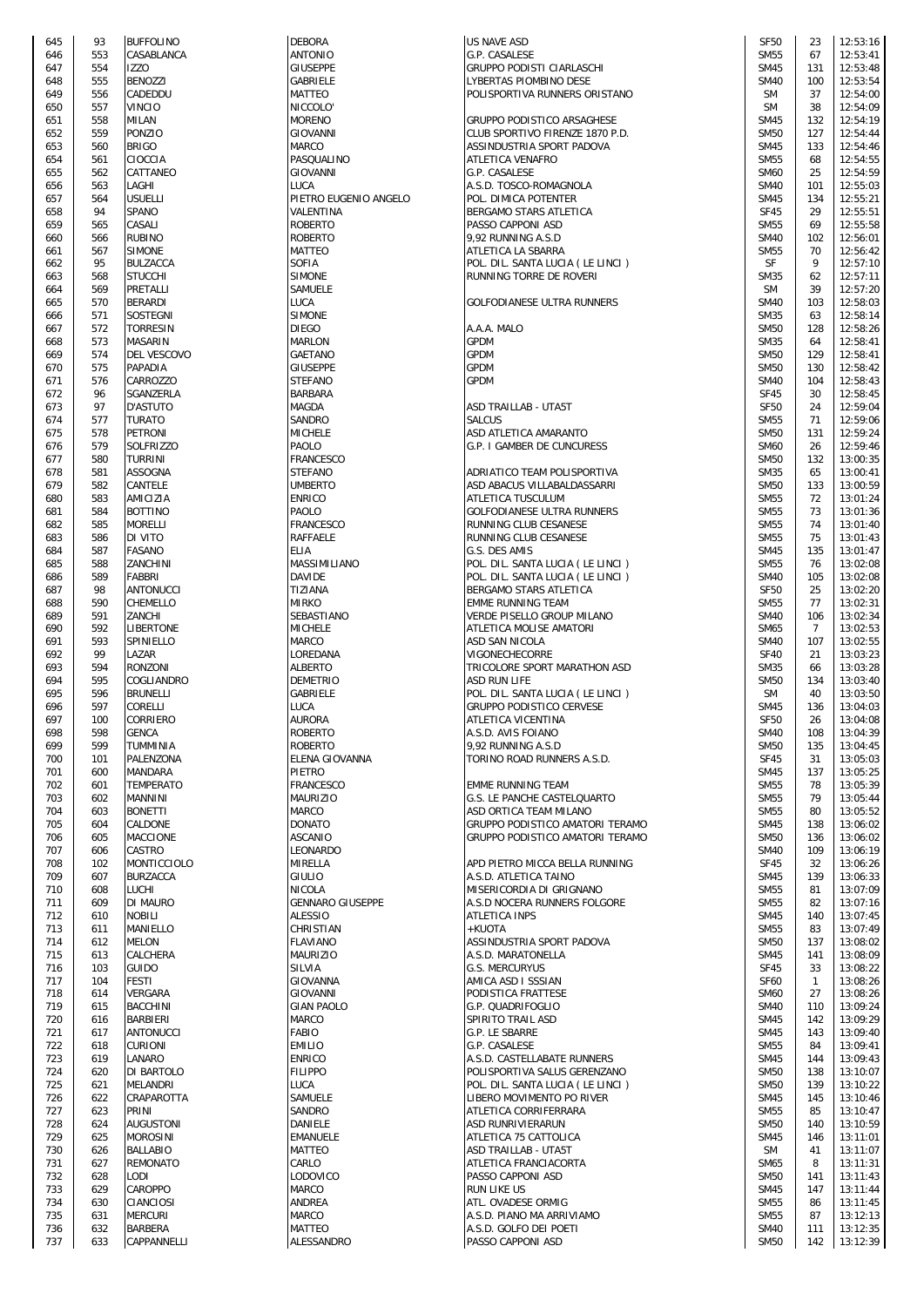| 738 | 634 | <b>BELLONI</b>                 |
|-----|-----|--------------------------------|
| 739 | 635 | FREGNANI                       |
| 740 | 636 | BACCIARINI                     |
| 741 | 105 | ALVISI                         |
| 742 | 637 | PIZZATI                        |
|     |     |                                |
| 743 | 638 | VINCENT                        |
| 744 | 639 | ZAMBONI                        |
| 745 | 640 | MAZZANTI                       |
| 746 | 641 | DOTTI                          |
| 747 | 642 | GARIANO                        |
| 748 | 643 | <b>BOCCIA</b>                  |
| 749 | 644 | TRACOLLI                       |
| 750 | 645 | MERLI                          |
| 751 | 646 | FERRARIO                       |
| 752 | 106 | MAGNAGO                        |
| 753 | 647 | <b>TOMASI</b>                  |
| 754 | 648 | <b>AGNOLETTI</b>               |
| 755 | 649 | FRASSONI                       |
| 756 | 107 | SCHIAFFONATI                   |
| 757 | 650 | CRUCIANELLI                    |
| 758 | 651 | FABBRI                         |
| 759 | 652 | RONDININI                      |
| 760 | 653 | DE VIVO                        |
| 761 | 654 | <b>BOVOLATO</b>                |
| 762 | 655 | <b>BIOSA</b>                   |
| 763 | 656 | BRIGHI                         |
| 764 | 108 | CARNEVALI                      |
|     |     | LUCHINO                        |
| 765 | 657 |                                |
| 766 | 658 | DE NICOLĂ'                     |
| 767 | 659 | GROMETTO                       |
| 768 | 660 | CAVALDORO                      |
| 769 | 661 | RAPAGNA'                       |
| 770 | 662 | PAOLETTI                       |
| 771 | 663 | DE AMICI                       |
| 772 | 664 | PAVAN                          |
| 773 | 665 | PROVATO                        |
| 774 | 666 | VENTURINI                      |
| 775 | 667 | MASALA                         |
| 776 | 668 | RIGALDI                        |
| 777 | 669 | CONSIGLIO                      |
| 778 | 670 | COTZA                          |
| 779 | 671 | CARAMELLA                      |
| 780 | 672 | CECCATO                        |
| 781 | 673 | CAVEDON                        |
| 782 | 109 | SANVITO                        |
| 783 | 674 | GAROLLA                        |
| 784 | 675 | VOLPE                          |
| 785 | 676 | CAZZOLA                        |
| 786 | 677 | MUNAR                          |
| 787 | 678 | <b>NIRO</b>                    |
| 788 | 679 | VINCIGUERRA                    |
| 789 | 680 | ALESA                          |
| 790 | 681 | <b>RUFFINI</b>                 |
| 791 |     | VIIALI                         |
| 792 | 682 | VALERI                         |
| 793 | 683 |                                |
|     | 110 | <b>ALEOTTI</b>                 |
| 794 | 684 | PASSIGLI                       |
| 795 | 685 | <b>BOIANO</b><br><b>PURITA</b> |
| 796 | 686 |                                |
| 797 | 687 | <b>TOALDO</b>                  |
| 798 | 688 | MATTIUZ                        |
| 799 | 689 | OGNIBENE                       |
| 800 | 690 | GALLI                          |
| 801 | 111 | MOROZZI                        |
| 802 | 691 | SIRIGATTI                      |
| 803 | 692 | CASADIO                        |
| 804 | 693 | <b>BORTOLETTO</b>              |
| 805 | 694 | COSTI                          |
| 806 | 695 | TEDESI                         |
| 807 | 696 | CLERICI                        |
| 808 | 112 | ZANELLA                        |
| 809 | 697 | AIRAUDO                        |
| 810 | 698 | PEQINI                         |
| 811 | 699 | FARINA                         |
| 812 | 700 | FILIPPI                        |
| 813 | 701 | PAPURELLO                      |
| 814 | 702 | MASCARINO                      |
| 815 | 703 | TAZIOLI                        |
| 816 | 704 | CARNEVALI                      |
| 817 | 705 | TORRICELLI                     |
| 818 | 706 | CUNANAN                        |
| 819 | 113 | SPADA                          |
| 820 | 707 | <b>BOTTER</b>                  |
| 821 | 708 | BARNI                          |
| 822 | 709 | FOLLIGNO                       |
| 823 | 710 | RAMUNDO                        |
| 824 | 711 | CAGGIANO                       |
| 825 | 114 | RIZZETTO                       |
| 826 | 712 | FACCO                          |
| 827 | 713 | SALAMON                        |
| 828 | 714 | CARICATI                       |
| 829 | 715 | CATTANEO                       |
|     |     | <b>PANAPELIO</b>               |

| <b>FABRIZIO</b>                                                                            |  |
|--------------------------------------------------------------------------------------------|--|
| CRISTIANO                                                                                  |  |
| <b>YURI</b>                                                                                |  |
| SUSANNA                                                                                    |  |
| VALENTINO                                                                                  |  |
| MISTRAL                                                                                    |  |
| MICHELE                                                                                    |  |
| PIETRO                                                                                     |  |
| FRANCESCO                                                                                  |  |
| Sandro                                                                                     |  |
| CRISTIANO                                                                                  |  |
| EUGENIO                                                                                    |  |
| LORENZO                                                                                    |  |
| ROBERTO                                                                                    |  |
| <b>LISA</b>                                                                                |  |
| ROBERTO                                                                                    |  |
| LAMBERTO                                                                                   |  |
| PAOLO                                                                                      |  |
| EMANUELA                                                                                   |  |
| GIAMPIETRO                                                                                 |  |
| <b>MARCO</b>                                                                               |  |
| PAOLO                                                                                      |  |
| true                                                                                       |  |
| DIEGO                                                                                      |  |
| PIETRO PAOLO                                                                               |  |
| MARCO                                                                                      |  |
| MONICA                                                                                     |  |
| FABRIZIO                                                                                   |  |
| <b>SIMONE</b>                                                                              |  |
| LUCA                                                                                       |  |
| FLAVIO                                                                                     |  |
| ARMANDO                                                                                    |  |
| PAOLO                                                                                      |  |
|                                                                                            |  |
| CARLO<br>RICCARDO                                                                          |  |
| GIUSEPPE                                                                                   |  |
| ALBERTO                                                                                    |  |
| SALVATORE                                                                                  |  |
|                                                                                            |  |
| DOMENICO                                                                                   |  |
| NICOLO'                                                                                    |  |
| FEDERICO                                                                                   |  |
| MARCO                                                                                      |  |
| GIORGIO                                                                                    |  |
| MATTEO                                                                                     |  |
| EMI RITA<br>NICOLA                                                                         |  |
|                                                                                            |  |
|                                                                                            |  |
| GABRIELE                                                                                   |  |
| SIMONE                                                                                     |  |
| SYLVAIN                                                                                    |  |
| FORTUNATO                                                                                  |  |
| GIUSEPPE                                                                                   |  |
| SALVATORE                                                                                  |  |
|                                                                                            |  |
| MARCO<br>ALESSANDRO                                                                        |  |
| <b>ALESSIO</b>                                                                             |  |
| ERIKA                                                                                      |  |
| SAMUELE                                                                                    |  |
| ROBERTO                                                                                    |  |
| DOMENICO                                                                                   |  |
| <b>GIAN PAOLO</b>                                                                          |  |
| LORENZO                                                                                    |  |
|                                                                                            |  |
|                                                                                            |  |
|                                                                                            |  |
|                                                                                            |  |
| FABRIZIO<br>ROBERTO<br>LETIZIA<br>FRANCESCO<br>GUIDO<br>PAOLO                              |  |
|                                                                                            |  |
|                                                                                            |  |
| PAOLO<br>ANGELO                                                                            |  |
| FRANCESCO                                                                                  |  |
| CHIARA                                                                                     |  |
| FABIO<br>EDMOND                                                                            |  |
|                                                                                            |  |
| GIUSEPPE<br>FABIO                                                                          |  |
| GIORGIO                                                                                    |  |
| MATTEO                                                                                     |  |
| DIEGO                                                                                      |  |
| LUCA                                                                                       |  |
| WERTHER                                                                                    |  |
| GENESIS                                                                                    |  |
| LAURA                                                                                      |  |
| PIER ENRICO                                                                                |  |
| STEFANO                                                                                    |  |
|                                                                                            |  |
|                                                                                            |  |
|                                                                                            |  |
|                                                                                            |  |
|                                                                                            |  |
|                                                                                            |  |
| MAURO<br>FEDERICO<br>STEFANO<br>RAFFAELLA<br><b>MICHELE</b><br>MANUEL<br>DAVIDE<br>MASSIMO |  |

| 738 | 634 | <b>BELLONI</b>     | <b>FABRIZIO</b>   | G.P.A. LUGHESINA                   | <b>SM35</b>      | 67  | 13:13:03 |
|-----|-----|--------------------|-------------------|------------------------------------|------------------|-----|----------|
| 739 | 635 | <b>FREGNANI</b>    | CRISTIANO         | A.S. 100 KM DEL PASSATORE          | <b>SM50</b>      | 143 | 13:13:19 |
|     |     |                    |                   |                                    |                  |     |          |
| 740 | 636 | <b>BACCIARINI</b>  | <b>YURI</b>       | GRUPPO PODISTI RESCO 1909          | <b>SM</b>        | 42  | 13:13:50 |
| 741 | 105 | <b>ALVISI</b>      | SUSANNA           | A.S.D. SECONDO CASADEI             | <b>SF50</b>      | 27  | 13:13:55 |
| 742 | 637 | PIZZATI            | VALENTINO         | ATLETICA SCAFATI                   | <b>SM50</b>      | 144 | 13:13:59 |
| 743 | 638 | <b>VINCENT</b>     | <b>MISTRAL</b>    |                                    | <b>SM60</b>      | 28  | 13:14:01 |
| 744 | 639 | <b>ZAMBONI</b>     | <b>MICHELE</b>    | ATLETICA CORRIFERRARA              | <b>SM45</b>      | 148 | 13:14:15 |
| 745 | 640 | MAZZANTI           | PIETRO            | G.S. LAMONE                        | <b>SM55</b>      | 88  | 13:15:13 |
|     |     |                    |                   |                                    |                  |     |          |
| 746 | 641 | <b>DOTTI</b>       | <b>FRANCESCO</b>  |                                    | <b>SM55</b>      | 89  | 13:15:19 |
| 747 | 642 | <b>GARIANO</b>     | SANDRO            | RUNNING PREALPINO                  | <b>SM45</b>      | 149 | 13:16:00 |
| 748 | 643 | <b>BOCCIA</b>      | CRISTIANO         | IL CORRIDORE RUNNING CLUB ASD      | <b>SM50</b>      | 145 | 13:16:11 |
| 749 | 644 | TRACOLLI           | EUGENIO           | G.E.F.O. K-TEAM                    | <b>SM60</b>      | 29  | 13:16:24 |
|     |     |                    |                   |                                    |                  |     |          |
| 750 | 645 | MERLI              | LORENZO           | SETTE LAGHI RUNNERS                | <b>SM60</b>      | 30  | 13:16:28 |
| 751 | 646 | <b>FERRARIO</b>    | ROBERTO           | SETTE LAGHI RUNNERS                | <b>SM55</b>      | 90  | 13:16:29 |
| 752 | 106 | <b>MAGNAGO</b>     | LISA              | A.S.D. PIANO MA ARRIVIAMO          | <b>SF45</b>      | 34  | 13:16:33 |
| 753 | 647 | <b>TOMASI</b>      | ROBERTO           | SCUOLA DI MARATONA VITTORIO VENETO | <b>SM60</b>      | 31  | 13:16:50 |
| 754 | 648 | <b>AGNOLETTI</b>   | <b>LAMBERTO</b>   | G.P. AVIS FORLI'                   | <b>SM65</b>      | 9   | 13:16:51 |
|     |     |                    |                   |                                    |                  |     |          |
| 755 | 649 | <b>FRASSONI</b>    | PAOLO             | ATLETICA PRESEZZO                  | <b>SM55</b>      | 91  | 13:16:54 |
| 756 | 107 | SCHIAFFONATI       | <b>EMANUELA</b>   | A.S. GINNIC-CLUB PIACENZA          | <b>SF50</b>      | 28  | 13:17:07 |
| 757 | 650 | CRUCIANELLI        | <b>GIAMPIETRO</b> | A. ATL. TRODICA                    | <b>SM55</b>      | 92  | 13:17:07 |
| 758 | 651 | <b>FABBRI</b>      | MARCO             | C.E. MONTGAT CORRE                 | <b>SM35</b>      | 68  | 13:17:18 |
|     |     |                    |                   |                                    |                  |     |          |
| 759 | 652 | RONDININI          | PAOLO             |                                    | <b>SM40</b>      | 112 | 13:17:21 |
| 760 | 653 | DE VIVO            | true              | A.S.D. RUNNING SAVIANO             | <b>SM45</b>      | 150 | 13:17:23 |
| 761 | 654 | <b>BOVOLATO</b>    | <b>DIEGO</b>      | ATLETICA FOREDIL MACCHINE PADOVA   | <b>SM65</b>      | 10  | 13:17:27 |
| 762 | 655 | <b>BIOSA</b>       | PIETRO PAOLO      | ATLETICA FOLLONICA                 | <b>SM65</b>      | 11  | 13:17:53 |
| 763 | 656 | BRIGHI             | <b>MARCO</b>      | APD FIORENZUOLA                    | <b>SM40</b>      | 113 | 13:18:58 |
|     |     |                    |                   |                                    |                  |     |          |
| 764 | 108 | CARNEVALI          | MONICA            |                                    | <b>SF50</b>      | 29  | 13:19:01 |
| 765 | 657 | <b>LUCHINO</b>     | <b>FABRIZIO</b>   | ASD MICHELIN SPORT CUNEO           | <b>SM50</b>      | 146 | 13:19:08 |
| 766 | 658 | DE NICOLÃ'         | <b>SIMONE</b>     | ASD IMPRUNETA RUNNING              | <b>SM35</b>      | 69  | 13:19:12 |
| 767 | 659 | <b>GROMETTO</b>    | LUCA              | <b>CLIMB RUNNERS</b>               | <b>SM35</b>      | 70  | 13:19:37 |
|     |     |                    |                   |                                    |                  |     |          |
| 768 | 660 | CAVALDORO          | <b>FLAVIO</b>     | RUNNING CLUB VENEZIA A.S.D.        | <b>SM55</b>      | 93  | 13:19:55 |
| 769 | 661 | RAPAGNA'           | ARMANDO           | ATLETICA LIDO DELLE ROSE           | <b>SM45</b>      | 151 | 13:19:59 |
| 770 | 662 | <b>PAOLETTI</b>    | PAOLO             | CAPRAIA RUN                        | <b>SM50</b>      | 147 | 13:20:05 |
| 771 | 663 | <b>DE AMICI</b>    | CARLO             | TEAM 3 ESSE                        | <b>SM55</b>      | 94  | 13:20:08 |
|     |     |                    |                   |                                    |                  |     |          |
| 772 | 664 | PAVAN              | RICCARDO          | <b>ASD NICO RUNNERS</b>            | <b>SM40</b>      | 114 | 13:20:12 |
| 773 | 665 | <b>PROVATO</b>     | <b>GIUSEPPE</b>   | <b>EMOZIONI SPORT ASD</b>          | <b>SM50</b>      | 148 | 13:20:16 |
| 774 | 666 | <b>VENTURINI</b>   | ALBERTO           | G.P. AVIS TAGLIO DI PO             | <b>SM40</b>      | 115 | 13:20:22 |
| 775 | 667 | MASALA             | SALVATORE         |                                    | <b>SM40</b>      | 116 | 13:20:30 |
| 776 | 668 | RIGALDI            | <b>DOMENICO</b>   | <b>U.S. OLTRONESE</b>              | <b>SM50</b>      | 149 | 13:20:36 |
|     |     |                    |                   |                                    |                  |     |          |
| 777 | 669 | CONSIGLIO          | NICOLO'           | A.S. DILETT. G.S.ATL.MAZARA        | <b>SM50</b>      | 150 | 13:21:00 |
| 778 | 670 | COTZA              | FEDERICO          | PASSO CAPPONI ASD                  | <b>SM</b>        | 43  | 13:21:11 |
| 779 | 671 | CARAMELLA          | MARCO             | <b>RUNCARD</b>                     | <b>SM45</b>      | 152 | 13:22:15 |
| 780 | 672 | CECCATO            | GIORGIO           |                                    | <b>SM</b>        | 44  | 13:22:17 |
| 781 | 673 | CAVEDON            | MATTEO            | <b>VICENZA MARATHON</b>            | <b>SM</b>        | 45  | 13:22:18 |
|     |     |                    |                   |                                    |                  |     |          |
| 782 | 109 | SANVITO            | EMI RITA          |                                    | <b>SF45</b>      | 35  | 13:22:19 |
| 783 | 674 | <b>GAROLLA</b>     | NICOLA            | <b>CORRI NOVENTA</b>               | <b>SM50</b>      | 151 | 13:22:20 |
| 784 | 675 | <b>VOLPE</b>       | GABRIELE          | OLIMPIA NUOVA RUNNING A.S.D.       | <b>SM55</b>      | 95  | 13:22:30 |
| 785 | 676 | CAZZOLA            | <b>SIMONE</b>     | A.A.A. MALO                        | <b>SM50</b>      | 152 | 13:22:43 |
|     |     |                    |                   |                                    |                  |     |          |
| 786 | 677 | <b>MUNAR</b>       | SYLVAIN           |                                    | <b>SM45</b>      | 153 | 13:22:51 |
| 787 | 678 | <b>NIRO</b>        | <b>FORTUNATO</b>  | <b>KEEP MOVING</b>                 | <b>SM55</b>      | 96  | 13:23:20 |
| 788 | 679 | <b>VINCIGUERRA</b> | GIUSEPPE          | ATLETICA GALLARATESE               | <b>SM50</b>      | 153 | 13:23:36 |
| 789 | 680 | ALESA              | SALVATORE         | CORRERE OLTRE                      | <b>SM45</b>      | 154 | 13:23:37 |
|     |     |                    |                   |                                    |                  |     |          |
| 790 | 681 | <b>RUFFINI</b>     | MARCO             | ATLETICA FRANCIACORTA              | <b>SM50</b>      | 154 | 13:23:57 |
| 791 | 682 | VITALI             | ALESSANDRO        | G.P. LUCREZIA                      | <b>SM45</b>      | 155 | 13:24:00 |
| 792 | 683 | VALERI             | ALESSIO           |                                    | <b>SM45</b>      | 156 | 13:24:01 |
| 793 | 110 | <b>ALEOTTI</b>     | ERIKA             | PROGETTO CROSSFIT                  | <b>SF40</b>      | 22  | 13:24:04 |
| 794 | 684 | PASSIGLI           | <b>SAMUELE</b>    | G.P. I CAGNON                      | <b>SM45</b>      | 157 | 13:24:42 |
|     |     |                    |                   |                                    |                  |     |          |
| 795 | 685 | <b>BOIANO</b>      | ROBERTO           | <b>MATESE RUNNING</b>              | <b>SM50</b>      | 155 | 13:24:44 |
| 796 | 686 | <b>PURITA</b>      | <b>DOMENICO</b>   | GSO S.GIUSEPPE OLGINATE            | <b>SM55</b>      | 97  | 13:24:47 |
| 797 | 687 | <b>TOALDO</b>      | <b>GIAN PAOLO</b> | DELTA SPEDIZIONI GENOVA            | <b>SM50</b>      | 156 | 13:24:55 |
| 798 | 688 | <b>MATTIUZ</b>     | LORENZO           |                                    | <b>SM50</b>      | 157 | 13:24:58 |
|     |     |                    |                   |                                    |                  |     |          |
| 799 | 689 | <b>OGNIBENE</b>    | <b>FABRIZIO</b>   | PODISTICA PERSICETANA              | <b>SM45</b>      | 158 | 13:25:08 |
| 800 | 690 | GALLI              | ROBERTO           | PODISTICA FARESI                   | <b>SM50</b>      | 158 | 13:25:17 |
| 801 | 111 | <b>MOROZZI</b>     | LETIZIA           | <b>US NAVE ASD</b>                 | <b>SF45</b>      | 36  | 13:25:58 |
| 802 | 691 | SIRIGATTI          | FRANCESCO         | US NAVE ASD                        | <b>SM45</b>      | 159 | 13:25:59 |
| 803 | 692 | CASADIO            | <b>GUIDO</b>      |                                    | <b>SM</b>        | 46  | 13:26:06 |
|     |     |                    |                   |                                    |                  |     |          |
| 804 | 693 | <b>BORTOLETTO</b>  | PAOLO             |                                    | <b>SM35</b>      | 71  | 13:26:36 |
| 805 | 694 | COSTI              | PAOLO             | PODISTICA AMATORI OLBIA            | <b>SM50</b>      | 159 | 13:26:42 |
| 806 | 695 | <b>TEDESI</b>      | ANGELO            |                                    | <b>SM50</b>      | 160 | 13:26:50 |
| 807 | 696 | <b>CLERICI</b>     | FRANCESCO         |                                    | <b>SM50</b>      | 161 | 13:27:12 |
| 808 | 112 | ZANELLA            | CHIARA            | PASSO CAPPONI ASD                  | <b>SF40</b>      | 23  | 13:27:19 |
|     |     |                    |                   |                                    |                  |     |          |
| 809 | 697 | <b>AIRAUDO</b>     | FABIO             | VIGONECHECORRE                     | <b>SM50</b>      | 162 | 13:27:19 |
| 810 | 698 | <b>PEQINI</b>      | EDMOND            | PASSO CAPPONI ASD                  | <b>SM55</b>      | 98  | 13:27:19 |
| 811 | 699 | <b>FARINA</b>      | <b>GIUSEPPE</b>   | ROAD RUNNERS MADDALONI             | <b>SM60</b>      | 32  | 13:27:20 |
| 812 | 700 | <b>FILIPPI</b>     | FABIO             | <b>SPORT RACE</b>                  | <b>SM50</b>      | 163 | 13:27:26 |
|     |     |                    |                   |                                    |                  | 164 |          |
| 813 | 701 | <b>PAPURELLO</b>   | GIORGIO           | 9,92 RUNNING A.S.D                 | <b>SM50</b>      |     | 13:27:35 |
| 814 | 702 | MASCARINO          | MATTEO            | GP LA RUSTICA PESCANTINA           | <b>SM55</b>      | 99  | 13:27:41 |
| 815 | 703 | <b>TAZIOLI</b>     | <b>DIEGO</b>      | POD. MISERICORDIA AGLIANESE 19     | <b>SM35</b>      | 72  | 13:27:46 |
| 816 | 704 | CARNEVALI          | LUCA              |                                    | <b>SM50</b>      | 165 | 13:27:53 |
| 817 | 705 | <b>TORRICELLI</b>  | WERTHER           | CIRCOLO RICREATIVO CITTANOVA       | <b>SM65</b>      | 12  | 13:27:54 |
|     |     |                    |                   |                                    |                  |     |          |
| 818 | 706 | CUNANAN            | GENESIS           |                                    | <b>SM35</b>      | 73  | 13:27:58 |
| 819 | 113 | <b>SPADA</b>       | LAURA             | RAVENNA RUNNERS ASD                | <b>SF45</b>      | 37  | 13:28:48 |
| 820 | 707 | <b>BOTTER</b>      | PIER ENRICO       | PASSO CAPPONI ASD                  | <b>SM50</b>      | 166 | 13:28:51 |
| 821 | 708 | <b>BARNI</b>       | <b>STEFANO</b>    | MONZA MARATHON TEAM - A.S.D.       | <b>SM45</b>      | 160 | 13:29:06 |
|     | 709 | <b>FOLLIGNO</b>    |                   |                                    | <b>SM50</b>      | 167 | 13:29:25 |
| 822 |     |                    | MAURO             | PERCORRERE IL SILE                 |                  |     |          |
| 823 | 710 | <b>RAMUNDO</b>     | FEDERICO          | ASD ATLETICA PRATO                 | <b>SM40</b>      | 117 | 13:29:27 |
| 824 | 711 | CAGGIANO           | <b>STEFANO</b>    |                                    | <b>SM45</b>      | 161 | 13:29:43 |
| 825 | 114 | <b>RIZZETTO</b>    | RAFFAELLA         | VENEZIA TRIATHLON                  | SF <sub>55</sub> | 3   | 13:29:45 |
| 826 | 712 | <b>FACCO</b>       | <b>MICHELE</b>    | ATLETICA FOREDIL MACCHINE PADOVA   | <b>SM55</b>      | 100 | 13:29:50 |
|     |     |                    |                   |                                    |                  |     |          |
| 827 | 713 | SALAMON            | MANUEL            | C.C.R.SPORT. ALPINI TROFARELLO     | <b>SM55</b>      | 101 | 13:29:56 |
| 828 | 714 | CARICATI           | DAVIDE            |                                    | <b>SM45</b>      | 162 | 13:31:01 |
| 829 | 715 | CATTANEO           | MASSIMO           | A.S. CANTURINA POL. S.MARCO        | <b>SM45</b>      | 163 | 13:31:07 |
| 830 | 115 | PANARELLO          | STEFANIA          |                                    | SF45             | 38  | 13:31:09 |
|     |     |                    |                   |                                    |                  |     |          |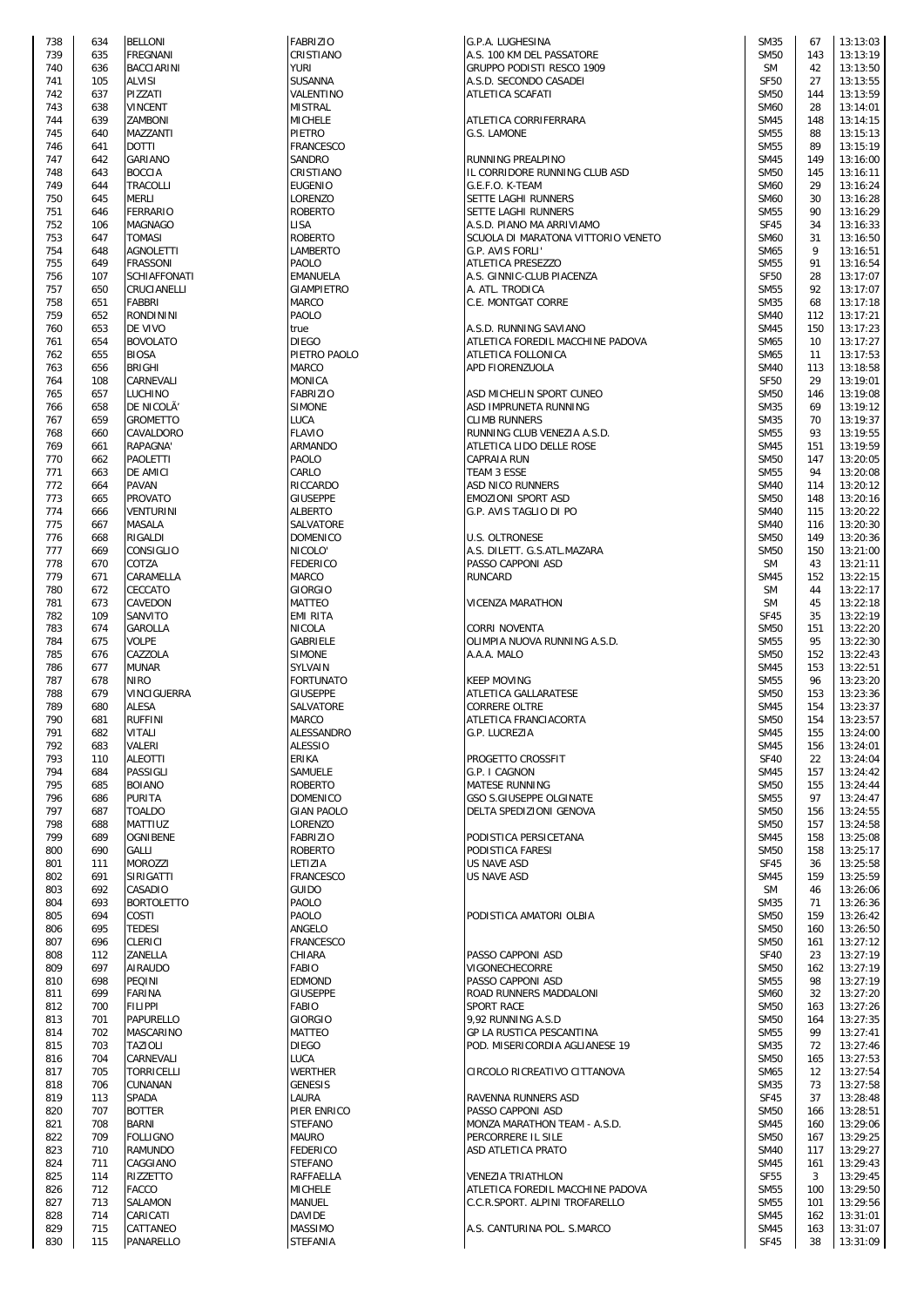| 831        | 716        | <b>BONANNO</b>                      |
|------------|------------|-------------------------------------|
| 832<br>833 | 717<br>718 | PAGANONI<br>PAGOTTO                 |
| 834        | 719        | <b>CIUCCI MONTEFOR</b>              |
| 835        | 720        | ANDREETTA                           |
| 836<br>837 | 721<br>722 | SANTACHIARA<br>STANCAMPIANO         |
| 838        | 723        | CALLAIOLI                           |
| 839        | 724        | GAMBAIANI                           |
| 840<br>841 | 725<br>116 | MARZOLESI<br>FASOLO                 |
| 842        | 726        | DAVALLE                             |
| 843        | 727        | CIPOLLA                             |
| 844<br>845 | 728<br>729 | <b>BESCHI</b><br>ANNIBALE           |
| 846        | 730        | BERVEGLIERI                         |
| 847        | 731        | COLELLA                             |
| 848<br>849 | 732<br>733 | MORETTI<br>GABBINI                  |
| 850        | 117        | GIUDICE                             |
| 851        | 734        | VISANI                              |
| 852<br>853 | 118<br>735 | CANDIOTTO<br>CARNEVALINI            |
| 854        | 736        | CINDRELLINI                         |
| 855        | 737        | VEDILEI                             |
| 856<br>857 | 738<br>739 | CAMPANELLI<br>COSTANTINI            |
| 858        | 740        | <b>D'ERRICO</b>                     |
| 859        | 741        | STOCCO                              |
| 860<br>861 | 742<br>743 | SALTARELLI<br>ALLEGRI               |
| 862        | 744        | MARINO                              |
| 863        | 745        | <b>TROILO</b>                       |
| 864<br>865 | 746<br>747 | CHIOZZA<br>CAVALLO                  |
| 866        | 119        | GUIDOTTI                            |
| 867        | 748        | PAROLOTTO                           |
| 868<br>869 | 749<br>750 | PASQUINI<br>SQUITIERI               |
| 870        | 751        | <b>GOTTARDO</b>                     |
| 871        | 752        | PORCIELLO                           |
| 872<br>873 | 120<br>753 | <b>BERETTA</b><br>GIOFFRE'          |
| 874        | 754        | ANDERINI                            |
| 875        | 755        | VANGI                               |
| 876<br>877 | 121<br>756 | <b>ESPOSITO</b><br><b>GENTILINI</b> |
| 878        | 757        | URBANINI                            |
| 879        | 122        | BALBONI                             |
| 880<br>881 | 758<br>759 | KOSKINIOTIS<br>MIRANDOLA            |
| 882        | 123        | RAGAZZON                            |
| 883<br>884 | 760<br>124 | <b>PASTORE</b><br><b>BARNABE</b>    |
| 885        | 761        | <b>BOSONI</b>                       |
| 886        | 762        | RARES                               |
| 887<br>888 | 763<br>764 | DI LOLLI<br>ZAFFARONI               |
| 889        | 765        | FERRAIOLI                           |
| 890        | 766        | <b>GUERZONI</b>                     |
| 891<br>892 | 125<br>767 | ZAGO<br>MAZZA                       |
| 893        | 126        | ROBUTTI                             |
| 894        | 768        | LAZZERINI                           |
| 895<br>896 | 127<br>769 | <b>DALLA MARTA</b><br>MARIGOLLI     |
| 897        | 128        | PALUMBO                             |
| 898        | 770        | PISANELLI                           |
| 899<br>900 | 771<br>772 | LOSI<br>CASTELLI                    |
| 901        | 129        | LASCARI                             |
| 902        | 773        | MAZZINI                             |
| 903<br>904 | 774<br>775 | FERRARI<br>ANDREANINI               |
| 905        | 776        | CAPEZZERA                           |
| 906<br>907 | 777<br>778 | <b>GRANDI</b><br><b>GAVIOLI</b>     |
| 908        | 130        | CICOGNANI                           |
| 909        | 131        | MELANDRI                            |
| 910<br>911 | 779<br>780 | LORENZONI<br>POLONIOLI              |
| 912        | 781        | CONTU                               |
| 913        | 132        | BINI                                |
| 914<br>915 | 782<br>783 | <b>FORTE</b><br>MATTIELLO           |
| 916        | 784        | ARGENTO                             |
| 917        | 785        | PERRONE CAPANO                      |
| 918<br>919 | 786<br>787 | BAZZANA<br>ZAMUNER                  |
| 920        | 788        | POLCINO                             |
| 921        | 789        | MAZZOLINI                           |
| 922<br>923 | 790<br>791 | GENTILUCCI<br>BISSI                 |
|            |            |                                     |

| 831<br>832<br>833<br>834 | 716        |                                   |                  |                                                     |
|--------------------------|------------|-----------------------------------|------------------|-----------------------------------------------------|
|                          |            | <b>BONANNO</b>                    | <b>FRANCESCO</b> |                                                     |
|                          | 717        | <b>PAGANONI</b>                   | MARCO            | 2002 MARATHON CLUB                                  |
|                          |            |                                   |                  |                                                     |
|                          | 718        | <b>PAGOTTO</b>                    | ANDREA           | <b>OLLSCARS</b>                                     |
|                          | 719        | <b>CIUCCI MONTEFORTE</b>          | <b>MICHELE</b>   | ATLETICA 75 CATTOLICA                               |
|                          |            |                                   |                  |                                                     |
| 835                      | 720        | ANDREETTA                         | <b>IGOR</b>      | <b>OLLSCARS</b>                                     |
| 836                      | 721        | SANTACHIARA                       | SILVIO           | <b>ATLETICA CIBENO</b>                              |
|                          |            |                                   |                  |                                                     |
| 837                      | 722        | STANCAMPIANO                      | <b>GIUSEPPE</b>  | ASD SPORT ETNA OUTDOOR                              |
| 838                      | 723        | CALLAIOLI                         | RICCARDO         | S.S.D.S. MENS SANA 1871                             |
|                          |            |                                   |                  |                                                     |
| 839                      | 724        | <b>GAMBAIANI</b>                  | <b>MAURO</b>     | PICO RUNNERS                                        |
| 840                      | 725        | <b>MARZOLESI</b>                  | <b>ROBERTO</b>   | ASSISI RUNNERS ASD                                  |
|                          |            |                                   |                  |                                                     |
| 841                      | 116        | <b>FASOLO</b>                     | TIZIANA          | ATLETICA FOREDIL MACCHINE PADOVA                    |
|                          | 726        | <b>DAVALLE</b>                    | <b>JERRY</b>     | <b>LEOPODISTICA</b>                                 |
| 842                      |            |                                   |                  |                                                     |
| 843                      | 727        | CIPOLLA                           | PRIMO            | ATL. VIGHENZI PADENGHE                              |
|                          |            |                                   |                  |                                                     |
| 844                      | 728        | <b>BESCHI</b>                     | <b>ROBERTO</b>   | ATL. VIGHENZI PADENGHE                              |
| 845                      | 729        | ANNIBALE                          | ALESSANDRO       | SEMPREDICORSA ASD                                   |
|                          |            |                                   |                  |                                                     |
| 846                      | 730        | BERVEGLIERI                       | FABIO            |                                                     |
| 847                      | 731        | COLELLA                           | <b>FABRIZIO</b>  | MUNFRA'RUNNER ASD                                   |
|                          |            |                                   |                  |                                                     |
| 848                      | 732        | <b>MORETTI</b>                    | ANDREA           |                                                     |
| 849                      | 733        | <b>GABBINI</b>                    | <b>EMANUELE</b>  |                                                     |
|                          |            |                                   |                  |                                                     |
| 850                      | 117        | <b>GIUDICE</b>                    | SILVIA           | ASSI GIGLIO ROSSO FIRENZE                           |
| 851                      | 734        | <b>VISANI</b>                     | LUCA             | POL DIL TE' BOTA TEAM                               |
|                          |            |                                   |                  |                                                     |
| 852                      | 118        | CANDIOTTO                         | LUCIA            | ATLETICA FOREDIL MACCHINE PADOVA                    |
| 853                      | 735        | CARNEVALINI                       | <b>MICHELE</b>   | S.E.F. STAMURA ANCONA                               |
|                          |            |                                   |                  |                                                     |
| 854                      | 736        | CINDRELLINI                       | ALBERTO          | <b>VICENZA RUNNERS</b>                              |
| 855                      | 737        | <b>VEDILEI</b>                    | <b>ENRICO</b>    | G.P.A. LUGHESINA                                    |
|                          |            |                                   |                  |                                                     |
| 856                      | 738        | CAMPANELLI                        | CHRISTIAN        | PODISTICA SOLIDARIETÀ                               |
| 857                      | 739        | <b>COSTANTINI</b>                 | <b>STEFANO</b>   | <b>GSA ASIAGO</b>                                   |
|                          |            |                                   |                  |                                                     |
| 858                      | 740        | <b>D'ERRICO</b>                   | <b>MICHELE</b>   | A.S. DILETT. POL. MARSALA DOC                       |
|                          | 741        | <b>STOCCO</b>                     | <b>VITTORIO</b>  |                                                     |
| 859                      |            |                                   |                  |                                                     |
| 860                      | 742        | SALTARELLI                        | GIACOMO          | A.S.D. G.P. CORNO GIOVINE                           |
|                          |            | <b>ALLEGRI</b>                    |                  |                                                     |
| 861                      | 743        |                                   | ANGELO GIUSEPPE  | A.S.D. G.P. CORNO GIOVINE                           |
| 862                      | 744        | <b>MARINO</b>                     | ALEX             | APD PIETRO MICCA BELLA RUNNING                      |
|                          |            |                                   |                  |                                                     |
| 863                      | 745        | <b>TROILO</b>                     | ANGELO           | A.A.E. MANZARI CASAMASSIMA                          |
| 864                      | 746        | CHIOZZA                           | NICOLA MARIA     | <b>MARATHON CREMONA</b>                             |
|                          |            |                                   |                  |                                                     |
| 865                      | 747        | CAVALLO                           | PIETRO           |                                                     |
| 866                      | 119        | <b>GUIDOTTI</b>                   | PAMELA           | ATLETICA RIMINI NORD SANTARCANGELO                  |
|                          |            |                                   |                  |                                                     |
| 867                      | 748        | PAROLOTTO                         | <b>ALESSIO</b>   | A.D.S LE SGALMARE                                   |
| 868                      | 749        | PASQUINI                          | ANDREA           | G.P. LUCREZIA                                       |
|                          |            |                                   |                  |                                                     |
| 869                      | 750        | <b>SQUITIERI</b>                  | <b>ARTURO</b>    | A.S.D NOCERA RUNNERS FOLGORE                        |
| 870                      | 751        | <b>GOTTARDO</b>                   | <b>STEFANO</b>   | ATL LIB MIRANO                                      |
|                          |            |                                   |                  |                                                     |
| 871                      | 752        | <b>PORCIELLO</b>                  | CARLO            | A.S.D LA CHIOCCIOLA                                 |
| 872                      | 120        | <b>BERETTA</b>                    | SILVIA           | G.S.MARINELLI COMENDUNO                             |
|                          |            |                                   |                  |                                                     |
| 873                      | 753        | <b>GIOFFRE</b>                    | ANTONINO         | POLISPORTIVA TORRILE                                |
| 874                      | 754        | <b>ANDERINI</b>                   | <b>AMOS</b>      | 1°E PIZZA BIKE G.S                                  |
|                          |            |                                   |                  |                                                     |
| 875                      | 755        | VANGI                             | MAURIZIO         | 1°E PIZZA BIKE G.S                                  |
| 876                      | 121        | <b>ESPOSITO</b>                   | RAFFAELLA        | 1ŰE PIZZA BIKE G.S                                  |
|                          |            |                                   |                  |                                                     |
| 877                      | 756        | <b>GENTILINI</b>                  | GIANCARLO        | G.P. AVIS FORLI'                                    |
| 878                      | 757        | <b>URBANINI</b>                   | <b>STEFANO</b>   | A.A.A. MALO                                         |
|                          |            |                                   |                  |                                                     |
|                          |            | <b>BALBONI</b>                    | TIZIANA          | PASSO CAPPONI ASD                                   |
| 879                      | 122        |                                   |                  |                                                     |
|                          |            |                                   |                  |                                                     |
| 880                      | 758        | <b>KOSKINIOTIS</b>                | <b>DIMITRIOS</b> | PODISTICA PERSICETANA                               |
|                          | 759        |                                   | CLAUDIO          | GARDA TRENTINO TRAIL ASD                            |
| 881                      |            | MIRANDOLA                         |                  |                                                     |
| 882                      | 123        | <b>RAGAZZON</b>                   | ELISABETTA       | ATLETICA AUDACE NOALE                               |
|                          |            |                                   | PAOLO            |                                                     |
| 883                      | 760        | <b>PASTORE</b>                    |                  |                                                     |
| 884                      | 124        | <b>BARNABE</b>                    | ELENA            | LIFERUNNER SSDARL                                   |
|                          |            |                                   |                  |                                                     |
| 885                      | 761        | <b>BOSONI</b>                     | MARCO ANGELO     |                                                     |
| 886                      | 762        | <b>RARES</b>                      | VODA             |                                                     |
|                          |            |                                   |                  |                                                     |
| 887                      | 763        | DI LOLLI                          | MARCO            | ATL.ROCCA PRIORA                                    |
| 888                      | 764        | ZAFFARONI                         | GABRIELE         | POLISPORTIVA SALUS GERENZANO                        |
|                          |            |                                   |                  |                                                     |
| 889                      | 765        | <b>FERRAIOLI</b>                  | LORENZO          | ATLETICA VIRTUS SENAGO                              |
| 890                      | 766        | <b>GUERZONI</b>                   | MANUEL           | MODENA RUNNERS CLU ASD                              |
|                          |            |                                   |                  |                                                     |
| 891                      | 125        | ZAGO                              | NICOLETTA        | APD PIETRO MICCA BELLA RUNNING                      |
| 892                      | 767        | MAZZA                             | <b>ALFREDO</b>   | <b>URBAN RUNNERS</b>                                |
|                          |            |                                   |                  |                                                     |
| 893                      | 126        | ROBUTTI                           | ALESSANDRA       | <b>ASD RUNRIVIERARUN</b>                            |
| 894                      | 768        | LAZZERINI                         | <b>FABRIZIO</b>  | <b>LBM SPORT TEAM</b>                               |
|                          |            |                                   |                  |                                                     |
| 895                      | 127        | <b>DALLA MARTA</b>                | ANNA             | POLISPORTIVA ELLERA ASD                             |
| 896                      | 769        | MARIGOLLI                         | NICCOLO'         | POLISPORTIVA ELLERA ASD                             |
|                          | 128        |                                   | <b>GRAZIANA</b>  | SILVANO FEDI A.S.D.                                 |
| 897                      |            | PALUMBO                           |                  |                                                     |
| 898                      | 770        | PISANELLI                         | ROBERTO          |                                                     |
|                          |            |                                   |                  |                                                     |
| 899                      | 771        | LOSI                              | GIANLUCA         | MARCIATORI SAN GIORGIO                              |
| 900                      | 772        | CASTELLI                          | <b>GIUSEPPE</b>  | ASD TRINACRIA PALERMO                               |
|                          |            |                                   |                  |                                                     |
| 901                      | 129        | LASCARI                           | <b>FILIPPA</b>   | ASD TRINACRIA PALERMO                               |
| 902                      | 773        | MAZZINI                           | SAMUELE          | ATLETICA CORRIFERRARA                               |
|                          |            |                                   |                  |                                                     |
| 903                      | 774        | <b>FERRARI</b>                    | <b>ROBERTO</b>   | G.P. CASALESE                                       |
| 904                      | 775        | ANDREANINI                        | NICOLA           |                                                     |
|                          |            |                                   |                  |                                                     |
| 905                      | 776        | CAPEZZERA                         | GIROLAMO         | G.S. ATHLOS MARATONETI MATERA                       |
| 906                      | 777        | <b>GRANDI</b>                     | DENIS            | ATLETICA CORRIFERRARA                               |
|                          |            |                                   |                  |                                                     |
| 907                      | 778        | GAVIOLI                           | MASSIMO          | <b>SALCUS</b>                                       |
| 908                      | 130        | CICOGNANI                         | SILVIA           | LEOPODISTICA                                        |
|                          |            |                                   |                  |                                                     |
| 909                      | 131        | <b>MELANDRI</b>                   | FLAVIA           | LEOPODISTICA                                        |
| 910                      | 779        | LORENZONI                         | CLAUDIO          |                                                     |
|                          |            |                                   |                  |                                                     |
| 911                      | 780        | <b>POLONIOLI</b>                  | <b>STEFANO</b>   | <b>BIONE TRAILERS TEAM</b>                          |
|                          |            |                                   |                  |                                                     |
| 912                      | 781        | CONTU                             | ALESSANDRO       | ASD AMATORI TERRALBA                                |
| 913                      | 132        | BINI                              | TIZIANA          | PODISTICA SOLIDARIETÀ                               |
| 914                      | 782        | <b>FORTE</b>                      | <b>VITTORIO</b>  | PODISTICA SOLIDARIETÀ                               |
|                          |            |                                   |                  |                                                     |
| 915                      | 783        | MATTIELLO                         | GIOVANNI         | A.S.D NOCERA RUNNERS FOLGORE                        |
|                          |            |                                   |                  |                                                     |
| 916                      | 784        | <b>ARGENTO</b>                    | GERLANDO         | PASSO CAPPONI ASD                                   |
| 917                      | 785        | PERRONE CAPANO                    | MARCO            | PODISTICA SOLIDARIETÀ                               |
|                          |            |                                   |                  |                                                     |
| 918                      | 786        | BAZZANA                           | LUCIO            |                                                     |
| 919                      | 787        | ZAMUNER                           | FRANCESCO        | OLLSCARS                                            |
|                          |            |                                   |                  |                                                     |
| 920                      | 788        | <b>POLCINO</b>                    | <b>NICOLA</b>    |                                                     |
| 921                      | 789        | MAZZOLINI                         | FABIO            | A.S. 100 KM DEL PASSATORE                           |
|                          |            |                                   |                  |                                                     |
| 922<br>923               | 790<br>791 | <b>GENTILUCCI</b><br><b>BISSI</b> | FABIO<br>GIANNI  | <b>G.P. AVIS CASTELRAIMONDO</b><br>G.P. AVIS FORLI' |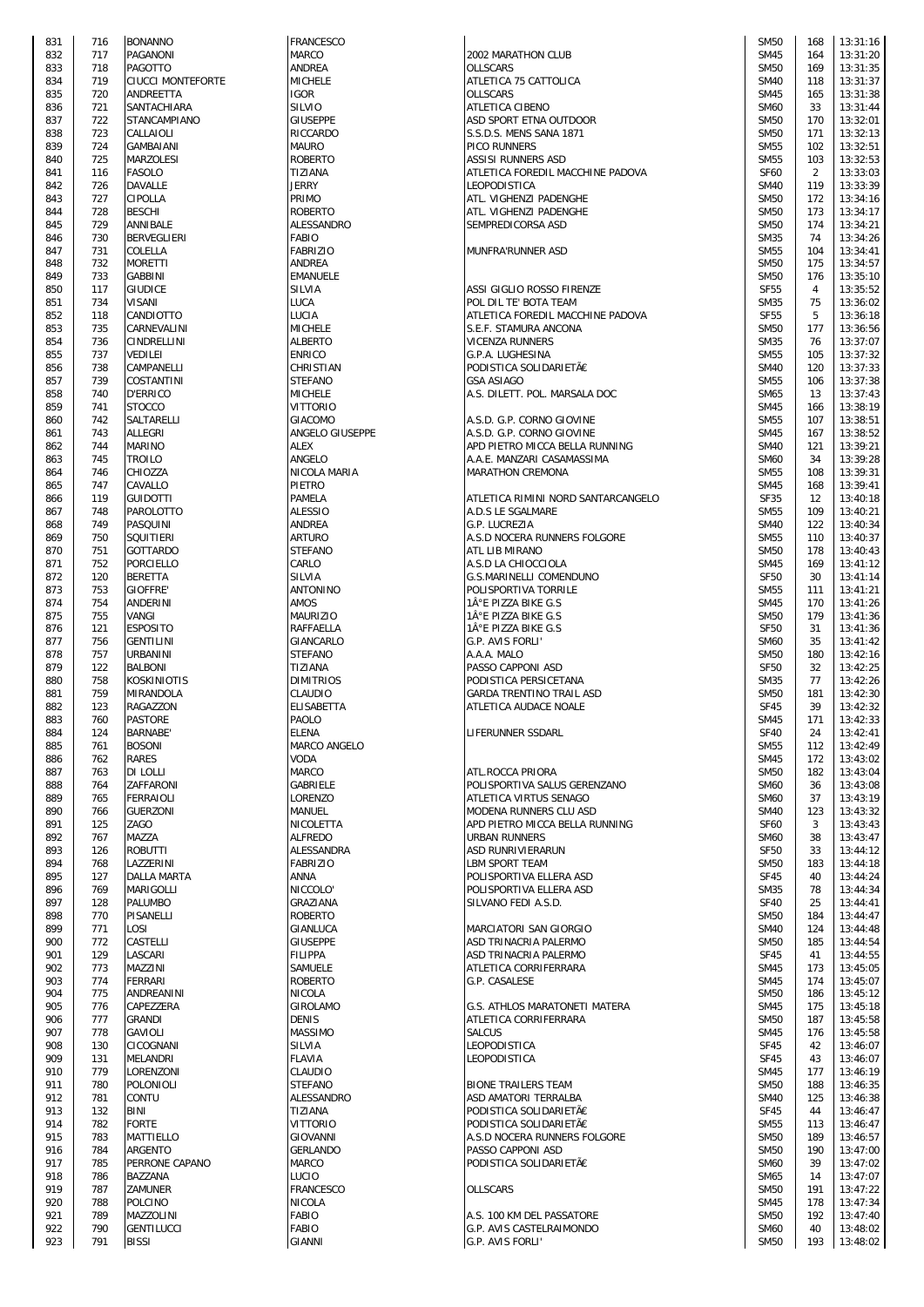| 924          | 792        | BERTAZZOLI                  |
|--------------|------------|-----------------------------|
| 925          | 793        | RONCHI                      |
| 926<br>927   | 794<br>795 | PICCHI                      |
| 928          | 133        | MARTINELLI<br>BERGAMO       |
| 929          | 796        | POLITI                      |
| 930          | 797        | CONTESSI                    |
| 931          | 798        | MERLI                       |
| 932          | 799        | NERI                        |
| 933          | 800        | VAGHETTO                    |
| 934<br>935   | 801<br>802 | VINCIGUERRA<br>CORI         |
| 936          | 803        | MARCON                      |
| 937          | 804        | PIZZINI                     |
| 938          | 134        | <b>EPIS</b>                 |
| 939          | 805        | DE ROSA                     |
| 940          | 806        | PORCELLINI                  |
| 941<br>942   | 807<br>808 | RAVERA<br>SALIMBENE         |
| 943          | 135        | MINGOTTI                    |
| 944          | 136        | RUBBI                       |
| 945          | 809        | CERONE                      |
| 946          | 810        | VENTURINI                   |
| 947          | 137        | CALCAGNILE                  |
| 948<br>949   | 138<br>811 | GRECO<br>URBINATI           |
| 950          | 139        | TOMASSINI                   |
| 951          | 140        | FERRAGINA                   |
| 952          | 812        | VALENTINO                   |
| 953          | 141        | <b>FOTI</b>                 |
| 954          | 813        | PALMA                       |
| 955<br>956   | 142<br>814 | ZAMA<br>PALLI               |
| 957          | 815        | LALLO                       |
| 958          | 816        | URRU                        |
| 959          | 817        | FILIPPELLI                  |
| 960          | 818        | roda                        |
| 961<br>962   | 143<br>819 | FARAGALLI<br>FRIGERI        |
| 963          | 820        | MARTINI                     |
| 964          | 821        | STARACE                     |
| 965          | 144        | EGNI                        |
| 966<br>967   | 822<br>823 | SANTAROSSA<br>REINER        |
| 968          | 824        | BONAFE'                     |
| 969          | 825        | MARAVIGLIA                  |
| 970          | 826<br>145 | POMPEI                      |
| 971<br>972   | 146        | SALVINI<br>BORSELLI         |
| 973          | 827        | <b>MARRETTI</b>             |
| 974          | 828        | LOMBARDINI                  |
| 975          | 829        | de Luca                     |
| 976<br>977   | 830<br>831 | <b>APPIANI</b><br>MATTESINI |
| 978          | 832        | BARBIERI                    |
| 979          | 833        | FORTUNATO                   |
| 980          | 834        | <b>BURDERI</b>              |
| 981<br>982   | 835<br>836 | BOAGLIO<br>SCARPA           |
| 983          | 837        | <b>MARRANI</b>              |
| 984          | 838        | DENTAMARO                   |
| 985          | 839        | TRANCHINA                   |
| 986          | 840        | DELLA MONICA                |
| 987<br>988   | 841<br>147 | BALDAZZI<br>CATANI          |
| 989          | 842        | CALABRETTI                  |
| 990          | 843        | <b>BUGETTI</b>              |
| 991          | 844        | MUSTO                       |
| 992<br>993   | 845<br>846 | RAMOGNINO GEN<br>DI LAUDO   |
| 994          | 847        | GUERRINI                    |
| 995          | 848        | FERRIERO                    |
| 996          | 849        | VIVIANI                     |
| 997<br>998   | 850<br>851 | MORINI<br>MALAVASI          |
| 999          | 852        | rosa                        |
| 1000         | 853        | TINTI                       |
| 1001         | 854        | PIVETTA                     |
| 1002         | 855        | GASPARI                     |
| 1003<br>1004 | 856<br>857 | <b>FLORIO</b><br>FUSINI     |
| 1005         | 858        | CHIAPPARA                   |
| 1006         | 859        | BANCHI                      |
| 1007         | 860        | <b>TORNESE</b>              |
| 1008<br>1009 | 861<br>862 | SIMONETTO<br>BASILI         |
| 1010         | 863        | ALOTTO                      |
| 1011         | 864        | KNIGHT                      |
| 1012         | 865        | <b>SUPPA</b>                |
| 1013<br>1014 | 866<br>867 | CAVINA<br>CASULA            |
| 1015         | 868        | FIGUEROA                    |
| 1016         | 869        | PIAZZALUNGA                 |

| 924  | 792 | <b>BERTAZZOLI</b>   | <b>DIMITRI</b>         |                                         | <b>SM45</b> | 179            | 13:48:05 |
|------|-----|---------------------|------------------------|-----------------------------------------|-------------|----------------|----------|
| 925  | 793 | <b>RONCHI</b>       | DANILO                 | ATHLETIC CLUB VILLASANTA                | SM65        | 15             | 13:48:30 |
| 926  | 794 | PICCHI              | LEONARDO               | GS AVIS PRATOVECCHIO FALTERONARUNNERS   | <b>SM45</b> | 180            | 13:48:33 |
| 927  | 795 | <b>MARTINELLI</b>   |                        | OLGIATA 20.12                           | <b>SM40</b> | 126            |          |
|      |     |                     | <b>ALESSIO</b>         |                                         |             |                | 13:48:44 |
| 928  | 133 | <b>BERGAMO</b>      | CECILIA                | ATLETICA MOTTENSE                       | <b>SF50</b> | 34             | 13:48:54 |
| 929  | 796 | <b>POLITI</b>       | <b>TOMMASO</b>         | <b>G.P.PIOMBINO AVIS</b>                | <b>SM45</b> | 181            | 13:49:07 |
| 930  | 797 | <b>CONTESSI</b>     | <b>MARIO</b>           | ATLETICA AVIS S.BENEDETTO DEL TR.       | <b>SM45</b> | 182            | 13:49:10 |
| 931  | 798 | <b>MERLI</b>        | <b>GIUSEPPE</b>        | G.A.P. SARONNO                          | <b>SM60</b> | 41             | 13:49:11 |
| 932  | 799 | <b>NERI</b>         | <b>EMANUELE</b>        | POLISPORTIVA PORTA SARAGOZZA            | <b>SM50</b> | 194            | 13:49:11 |
| 933  | 800 | VAGHETTO            | <b>ALBERTO</b>         | A.S. DIL. POL. ATL. BAGHERIA            | <b>SM50</b> | 195            | 13:49:15 |
| 934  | 801 | <b>VINCIGUERRA</b>  | <b>VITTORIO</b>        | ASD ATLETICA AMARANTO                   | <b>SM45</b> | 183            | 13:49:17 |
| 935  | 802 | CORI                | <b>ENRICO</b>          | RUNNER BIKE ACUTO                       | <b>SM55</b> | 114            | 13:49:30 |
|      |     |                     |                        |                                         |             |                |          |
| 936  | 803 | <b>MARCON</b>       | LUCA                   | SCUOLA DI MARATONA VITTORIO VENETO      | <b>SM50</b> | 196            | 13:49:50 |
| 937  | 804 | PIZZINI             | <b>FABIO</b>           | <b>VRM TEAM ASD</b>                     | <b>SM50</b> | 197            | 13:50:00 |
| 938  | 134 | <b>EPIS</b>         | <b>ALESSIA</b>         | JALMICCO CORSE ASSOCIAZIONE SP          | <b>SF45</b> | 45             | 13:50:13 |
| 939  | 805 | <b>DE ROSA</b>      | <b>ANDREA</b>          | JALMICCO CORSE ASSOCIAZIONE SP          | <b>SM35</b> | 79             | 13:50:14 |
| 940  | 806 | <b>PORCELLINI</b>   | <b>EMANUELE</b>        | POL. DIL. SANTA LUCIA (LE LINCI)        | <b>SM</b>   | 47             | 13:50:27 |
| 941  | 807 | <b>RAVERA</b>       | PIERMARIO              | EMOZIONI SPORT ASD                      | <b>SM45</b> | 184            | 13:50:44 |
| 942  | 808 |                     | <b>GIORGIO</b>         | ATLETICA FIRENZE MARATHON S.S.          | <b>SM65</b> | 16             | 13:50:51 |
|      |     | SALIMBENE           |                        |                                         |             |                |          |
| 943  | 135 | <b>MINGOTTI</b>     | <b>BARBARA</b>         |                                         | <b>SF50</b> | 35             | 13:50:59 |
| 944  | 136 | <b>RUBBI</b>        | ANGELA                 |                                         | <b>SF55</b> | 6              | 13:51:01 |
| 945  | 809 | <b>CERONE</b>       | <b>ROBERTO</b>         | NAVIGLIO RUNNING TEAM ASD               | <b>SM45</b> | 185            | 13:51:17 |
| 946  | 810 | <b>VENTURINI</b>    | <b>FEDERICO</b>        | PASSO CAPPONI ASD                       | <b>SM35</b> | 80             | 13:51:20 |
| 947  | 137 | CALCAGNILE          | MARIA ELENA            | TRE CASALI                              | <b>SF45</b> | 46             | 13:52:12 |
| 948  | 138 | <b>GRECO</b>        | ROSA MARIA             | GRUPPO PODISTI CIARLASCHI               | <b>SF55</b> | $\overline{7}$ | 13:52:14 |
| 949  | 811 | <b>URBINATI</b>     | <b>MARCO</b>           |                                         | <b>SM55</b> |                | 13:52:25 |
|      |     |                     |                        | ATLETICA BANCA DI PESARO CENTRO STORICO |             | 115            |          |
| 950  | 139 | TOMASSINI           | <b>ALESSIA</b>         | G.S. BANCARI ROMANI                     | <b>SF50</b> | 36             | 13:52:28 |
| 951  | 140 | <b>FERRAGINA</b>    | MARIATERESA            |                                         | <b>SF45</b> | 47             | 13:52:36 |
| 952  | 812 | VALENTINO           | <b>GIUSEPPE FLAVIO</b> | PODISMO MUGGIANO                        | <b>SM50</b> | 198            | 13:52:38 |
| 953  | 141 | <b>FOTI</b>         | <b>ELISA</b>           | <b>SKY LARIO RUNNERS</b>                | <b>SF35</b> | 13             | 13:52:42 |
| 954  | 813 | PALMA               | ANDREA                 | POL.UNICREDIT CIRCOLO MILANO            | <b>SM50</b> | 199            | 13:52:46 |
| 955  | 142 | ZAMA                | <b>STEFANIA</b>        | LEOPODISTICA                            | <b>SF45</b> | 48             | 13:52:50 |
|      |     |                     |                        |                                         |             |                |          |
| 956  | 814 | PALLI               | GIANFRANCO             | POL. DIL. SANTA LUCIA (LE LINCI)        | <b>SM50</b> | 200            | 13:52:50 |
| 957  | 815 | LALLO               | <b>GIUSEPPE</b>        | S.CLUB LIB. SESTO                       | <b>SM50</b> | 201            | 13:53:03 |
| 958  | 816 | <b>URRU</b>         | <b>MASSIMO</b>         | ATL EDOARDO SANNA ELMAS                 | <b>SM55</b> | 116            | 13:54:04 |
| 959  | 817 | <b>FILIPPELLI</b>   | CLAUDIO                | G.S. DILETTANTISTICO RUNDAGI            | <b>SM55</b> | 117            | 13:54:28 |
| 960  | 818 | <b>RODA</b>         | <b>MICHELE</b>         | PASSO CAPPONI ASD                       | <b>SM45</b> | 186            | 13:54:35 |
| 961  | 143 | <b>FARAGALLI</b>    | CHIARA                 |                                         | <b>SF45</b> | 49             | 13:54:50 |
|      |     |                     |                        |                                         |             |                |          |
| 962  | 819 | <b>FRIGERI</b>      | MASSIMO                | PICO RUNNERS                            | <b>SM55</b> | 118            | 13:54:53 |
| 963  | 820 | <b>MARTINI</b>      | <b>FRANCESCO</b>       | <b>BIO CORRENDO AVIS</b>                | <b>SM45</b> | 187            | 13:55:07 |
| 964  | 821 | <b>STARACE</b>      | LUIGI                  | <b>BIO CORRENDO AVIS</b>                | <b>SM40</b> | 127            | 13:55:08 |
| 965  | 144 | <b>EGNI</b>         | <b>FRANCESCA</b>       | A.S.D. MARCIATORI ANTRACCOLI            | <b>SF50</b> | 37             | 13:55:09 |
| 966  | 822 | SANTAROSSA          | CLAUDIO                |                                         | <b>SM55</b> | 119            | 13:55:14 |
| 967  | 823 | <b>REINER</b>       | <b>MARTIN</b>          | LAUFERCLUB BOZEN                        | <b>SM45</b> | 188            | 13:55:15 |
| 968  | 824 | <b>BONAFE</b>       | <b>OSCAR</b>           | ATHLETIC TEAM BRIANZA LISSONE           | <b>SM55</b> | 120            | 13:55:39 |
|      |     |                     |                        |                                         |             |                |          |
| 969  | 825 | MARAVIGLIA          | LUCA                   | ASD TEAM CAMELOT                        | <b>SM50</b> | 202            | 13:55:56 |
| 970  | 826 | <b>POMPEI</b>       | <b>MARCO</b>           | ASD TEAM CAMELOT                        | <b>SM60</b> | 42             | 13:55:57 |
| 971  | 145 | <b>SALVINI</b>      | PAOLA                  | <b>ASS.ATL.LIBERTAS ORVIETO</b>         | <b>SF35</b> | 14             | 13:56:05 |
| 972  | 146 | <b>BORSELLI</b>     | SILVIA                 | LA FONTANINA A.S.D.                     | <b>SF45</b> | 50             | 13:56:22 |
| 973  | 827 | <b>MARRETTI</b>     | MASSIMILIANO           |                                         | <b>SM55</b> | 121            | 13:56:31 |
| 974  | 828 | LOMBARDINI          | PAOLO                  | IL PONTE SCANDICCI A.S.D. PODISTICA     | <b>SM55</b> | 122            | 13:56:33 |
| 975  | 829 | DE LUCA             | <b>BRUNO</b>           | ATLETICA ISOLA D'ELBA                   | <b>SM45</b> | 189            | 13:56:42 |
|      |     |                     |                        |                                         |             |                |          |
| 976  | 830 | <b>APPIANI</b>      | <b>SERGIO</b>          | <b>RUNNERS BERGAMO</b>                  | <b>SM50</b> | 203            | 13:56:43 |
| 977  | 831 | <b>MATTESINI</b>    | LUCA                   |                                         | <b>SM45</b> | 190            | 13:56:50 |
| 978  | 832 | <b>BARBIERI</b>     | GIANLUIGI              |                                         | <b>SM60</b> | 43             | 13:57:02 |
| 979  | 833 | <b>FORTUNATO</b>    | <b>MARIO</b>           | ASSOCIAZIONE MARATONETI ANDRIESI        | <b>SM60</b> | 44             | 13:57:08 |
| 980  | 834 | <b>BURDERI</b>      | <b>EDOARDO</b>         | A.S.D. PLUS ULTRA                       | <b>SM55</b> | 123            | 13:57:15 |
| 981  | 835 | <b>BOAGLIO</b>      | CHIAFFREDO CLAUDIO     | PODISTICA VALLE INFERNOTTO              | <b>SM50</b> | 204            | 13:57:19 |
| 982  | 836 | <b>SCARPA</b>       | <b>FRANCO</b>          | LA FONTANINA                            | SM65        | 17             | 13:57:25 |
|      |     |                     |                        |                                         |             |                |          |
| 983  | 837 | <b>MARRANI</b>      | DANILO                 | LBM SPORT TEAM                          | <b>SM50</b> | 205            | 13:57:33 |
| 984  | 838 | <b>DENTAMARO</b>    | VINCENZO               | LBM SPORT TEAM                          | <b>SM45</b> | 191            | 13:57:34 |
| 985  | 839 | TRANCHINA           | SALVATORE LUIGI        | LBM SPORT TEAM                          | <b>SM40</b> | 128            | 13:57:34 |
| 986  | 840 | <b>DELLA MONICA</b> | VINCENZO               | A.S.D. G.P. CORNO GIOVINE               | <b>SM65</b> | 18             | 13:57:47 |
| 987  | 841 | <b>BALDAZZI</b>     | <b>DAVID</b>           |                                         | <b>SM40</b> | 129            | 13:57:48 |
| 988  | 147 | CATANI              | CARLOTTA               | A.S.D. PRATO PROMOZIONE                 | <b>SF50</b> | 38             | 13:57:51 |
| 989  | 842 | CALABRETTI          | <b>ANTONIO</b>         | TEAM 3 ESSE                             | <b>SM40</b> | 130            | 13:57:56 |
| 990  | 843 | <b>BUGETTI</b>      | <b>FRANCESCO</b>       |                                         | <b>SM40</b> | 131            | 13:58:06 |
|      |     | <b>MUSTO</b>        |                        |                                         | <b>SM35</b> |                |          |
| 991  | 844 |                     | LORENZO                |                                         |             | 81             | 13:58:09 |
| 992  | 845 | RAMOGNINO GENTILE   | CLAUDIO                | A.S.D. ESERCITO CECCHIGNOLA             | <b>SM45</b> | 192            | 13:58:09 |
| 993  | 846 | DI LAUDO            | RIVERA                 | CESARE BATTISTI MISERICORDIA VERNIO     | <b>SM55</b> | 124            | 13:58:28 |
| 994  | 847 | <b>GUERRINI</b>     | GIANCARLO              | A.S.D. VERONA TRAIL RUNNERS             | <b>SM55</b> | 125            | 13:58:35 |
| 995  | 848 | <b>FERRIERO</b>     | <b>FRANCESCO</b>       | ASD AMATORI MARATHON FRATTESE           | <b>SM60</b> | 45             | 13:58:36 |
| 996  | 849 | <b>VIVIANI</b>      | DARIO                  | SPORTING CLUB LIVIGNO                   | <b>SM55</b> | 126            | 13:58:53 |
| 997  | 850 | <b>MORINI</b>       | LUCA                   |                                         | <b>SM55</b> | 127            | 13:59:05 |
| 998  | 851 | MALAVASI            | <b>MAURO</b>           | 3,30 KM ROAD & TRAIL RUNNING T          | <b>SM35</b> | 82             | 13:59:56 |
|      |     |                     |                        |                                         |             |                |          |
| 999  | 852 | <b>ROSA</b>         | <b>FABRIZIO</b>        | TEAM SPORTLER TREVISO                   | <b>SM40</b> | 132            | 14:00:02 |
| 1000 | 853 | <b>TINTI</b>        | <b>FRANCESCO</b>       |                                         | <b>SM45</b> | 193            | 14:00:03 |
| 1001 | 854 | <b>PIVETTA</b>      | <b>FEDERICO</b>        | TEAM SPORTLER TREVISO                   | <b>SM40</b> | 133            | 14:00:05 |
| 1002 | 855 | <b>GASPARI</b>      | <b>ROBERTO</b>         | A.S.D. OSTERIA DEI PODISTI              | <b>SM55</b> | 128            | 14:00:53 |
| 1003 | 856 | <b>FLORIO</b>       | <b>FRANCO</b>          | A.S.D. OSTERIA DEI PODISTI              | <b>SM50</b> | 206            | 14:00:54 |
| 1004 | 857 | <b>FUSINI</b>       | <b>FABRIZIO</b>        | A.S.D. OSTERIA DEI PODISTI              | <b>SM40</b> | 134            | 14:00:54 |
| 1005 | 858 | CHIAPPARA           | <b>FRANCESCO</b>       | <b>U.POL GAVIRATE</b>                   | <b>SM50</b> | 207            | 14:01:25 |
|      | 859 |                     |                        |                                         |             | 194            |          |
| 1006 |     | <b>BANCHI</b>       | <b>ENRICO</b>          | CESARE BATTISTI MISERICORDIA VERNIO     | <b>SM45</b> |                | 14:02:30 |
| 1007 | 860 | <b>TORNESE</b>      | <b>DIEGO</b>           | THE PRISON ASD                          | <b>SM50</b> | 208            | 14:02:30 |
| 1008 | 861 | <b>SIMONETTO</b>    | ADRIANO                | <b>EMME RUNNING TEAM</b>                | <b>SM60</b> | 46             | 14:03:16 |
| 1009 | 862 | BASILI              | <b>GIOVANNI ANDREA</b> |                                         | <b>SM45</b> | 195            | 14:03:21 |
| 1010 | 863 | <b>ALOTTO</b>       | PIERGIORGIO            |                                         | <b>SM50</b> | 209            | 14:04:00 |
| 1011 | 864 | <b>KNIGHT</b>       | LIAM JUDE              |                                         | <b>SM35</b> | 83             | 14:04:03 |
| 1012 | 865 | <b>SUPPA</b>        | PAOLO                  |                                         | <b>SM50</b> | 210            | 14:04:15 |
|      |     |                     | OMAR                   |                                         |             |                |          |
| 1013 | 866 | CAVINA              |                        |                                         | <b>SM40</b> | 135            | 14:05:14 |
| 1014 | 867 | CASULA              | <b>GIORGIO</b>         | GRUPPO POLISPORTIVO ASSEMINI            | <b>SM60</b> | 47             | 14:05:15 |
| 1015 | 868 | <b>FIGUEROA</b>     | WILFREDO AMADOR        | PODISTICA ALSIUM LADISPOLI              | <b>SM60</b> | 48             | 14:05:29 |
| 1016 | 869 | PIAZZALUNGA         | <b>ANDREA</b>          | RUNNERS BERGAMO                         | <b>SM50</b> | 211            | 14:05:39 |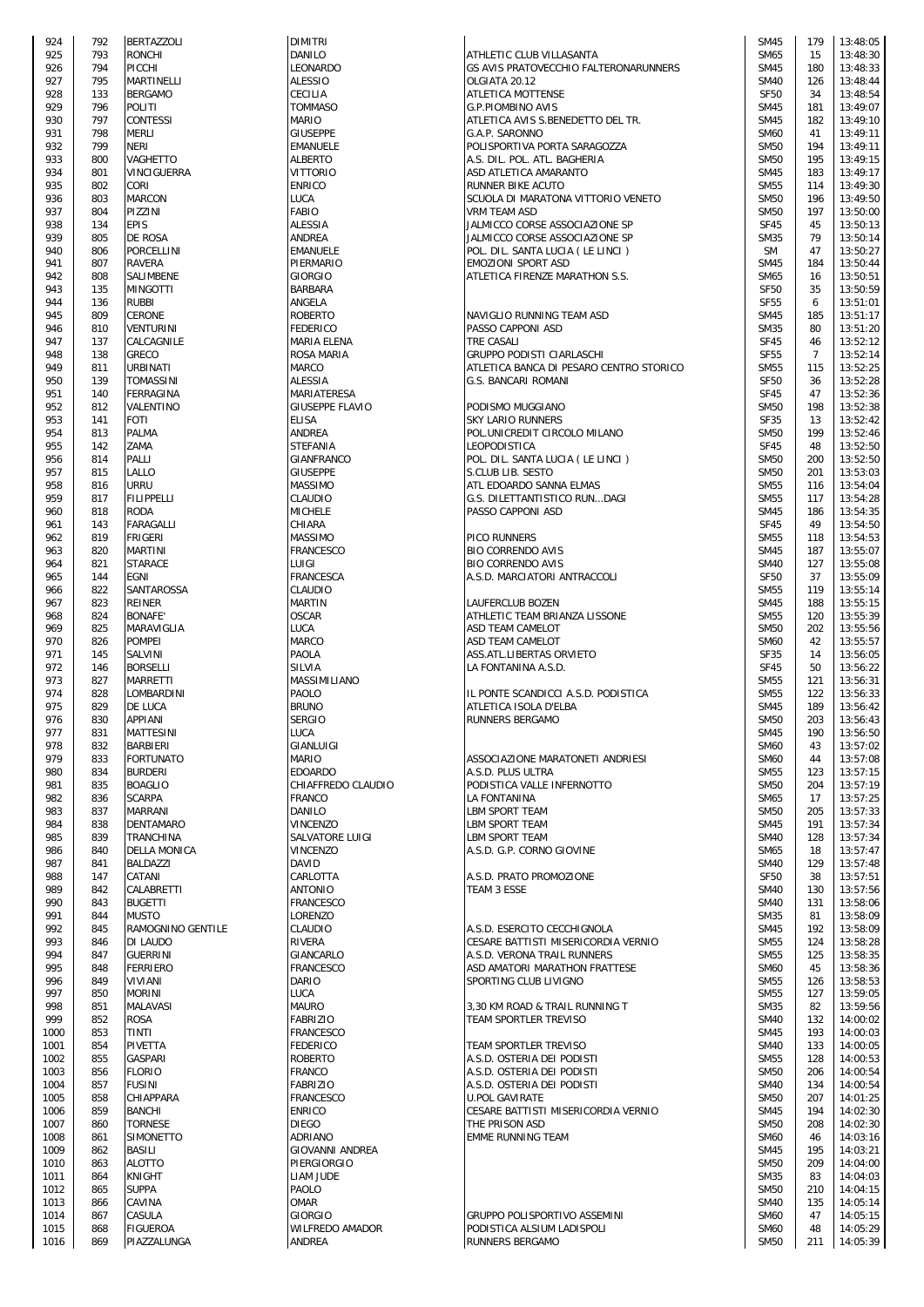| 1017         | 148        | <b>SORTE</b>       |
|--------------|------------|--------------------|
| 1018         | 870        | CENTONZE           |
| 1019         | 149        | CARUSO             |
| 1020         | 871        | <b>BONANNI</b>     |
| 1021         | 150        | <b>GORI</b>        |
| 1022         | 872        | RINGRESSI          |
| 1023         | 151        | FERRABONE          |
| 1024         | 873        | <b>RIGOLDI</b>     |
| 1025         | 874        | CONSARINO          |
| 1026         | 875        | MASA               |
| 1027         | 876        | <b>BAZZO</b>       |
| 1028         | 877        | SARTORI            |
| 1029         | 878        | GARNIGA            |
| 1030         | 879        | MARQUES DOS SANT   |
| 1031         | 880        | BOTTA              |
| 1032         | 881        | CARROCCIO          |
| 1033         | 882        | CHIARELLO          |
| 1034         | 883        | BONCOMPAGNI        |
| 1035<br>1036 | 884<br>885 | PAGNI<br>OLIVA     |
| 1037         | 886        | SIRGHI             |
| 1038         | 887        | <b>GIACHELLE</b>   |
| 1039         | 152        | SALMISTRARO        |
| 1040         | 153        | NEGRI              |
| 1041         | 888        | <b>BARONI</b>      |
| 1042         | 889        | CARMAGNINI         |
| 1043         | 890        | SIGNORINI          |
| 1044         | 891        | ARRIGONI           |
| 1045         | 892        | PAOLETTI           |
| 1046         | 893        | <b>FUSARI</b>      |
| 1047         | 894        | PANZERI            |
| 1048         | 895        | MONTI              |
| 1049         | 896        | RAGGI              |
| 1050         | 897        | PANICO             |
| 1051         | 898        | CONFICCONI         |
| 1052         | 154        | BASILI             |
| 1053         | 155        | VIRLAN             |
| 1054         | 899        | MAUGERI            |
| 1055         | 156        | CARLETTI           |
| 1056         | 900        | <b>BANCHINI</b>    |
| 1057         | 901        | PILEGGIO           |
| 1058         | 902        | MECCARIELLO        |
| 1059         | 903        | DALLATURCA         |
| 1060         | 904        | <b>GULLINO</b>     |
| 1061         | 905        | DE BIASI           |
| 1062<br>1063 | 906<br>907 | COSSU<br>MARINI    |
| 1064         | 908        | D'AULERIO          |
| 1065         | 909        | <b>SERGON</b>      |
| 1066         | 157        | CAZZANIGA          |
| 1067         | 910        | MAGGIONI           |
| 1068         | 911        | <b>ZOPPI</b>       |
| 1069         | 912        | SABBIONI           |
| 1070         | 913        | MIRENDA            |
| 1071         | 914        | GALLO              |
| 1072         | 915        | MARINO             |
| 1073         | 916        | PERUZZI            |
| 1074         | 158        | CILLA              |
| 1075         | 917        | TARQUINIO          |
| 1076         | 918        | <b>IOMMI</b>       |
| 1077         | 919        | <b>FIORENTINO</b>  |
| 1078         | 920        | ROSSI              |
| 1079         | 921        | <b>IACHETTI</b>    |
| 1080         | 922        | <b>GANDOLFI</b>    |
| 1081         | 923        | CRUDO              |
| 1082         | 924        | DALL'OSTO          |
| 1083         | 925        | PAOLACCI           |
| 1084         | 159        | AZZALI             |
| 1085         | 926        | <b>ANCONA</b>      |
| 1086         | 927        | PERGOLESE          |
| 1087<br>1088 | 160<br>161 | CATTANEO<br>NATALI |
| 1089         | 162        | POLEGATO           |
| 1090         | 928        | SPANTI             |
| 1091         | 929        | PICCIONI           |
| 1092         | 930        | NALDONI            |
| 1093         | 931        | <b>BORGHI</b>      |
| 1094         | 932        | <b>PORTA</b>       |
| 1095         | 933        | CLARIONI           |
| 1096         | 934        | PIZZUTI            |
| 1097         | 935        | MARCELLINO         |
| 1098         | 936        | PAZZI              |
| 1099         | 937        | BERGAMINI          |
| 1100         | 163        | DE CAROLIS         |
| 1101         | 938        | CIOPPA             |
| 1102         | 939        | FERRO              |
| 1103         | 940        | SUSINI             |
| 1104         | 941        | SCANTAMBURLO       |
| 1105         | 164        | SARDENA            |
| 1106         | 942        | <b>FULVIO</b>      |
| 1107         | 943        | SABA               |
| 1108         | 944        | CAMPOFREDA         |
| 1109         | 945        | <b>BONNEL</b>      |

| 1017         | 148        | <b>SORTE</b>                  | <b>MANUELA</b>                 | <b>RUNNERS BERGAMO</b>                       | SF45                       | 51           | 14:05:39             |
|--------------|------------|-------------------------------|--------------------------------|----------------------------------------------|----------------------------|--------------|----------------------|
| 1018         | 870        | CENTONZE                      | <b>MARCO</b>                   | PODISTICA FORMIGINESE                        | <b>SM45</b>                | 196          | 14:05:40             |
| 1019         | 149        | CARUSO                        | CATERINA                       |                                              | <b>SF40</b>                | 26           | 14:05:59             |
| 1020         | 871        | <b>BONANNI</b>                | <b>FEDERICO</b>                |                                              | <b>SM40</b>                | 136          | 14:06:12             |
| 1021         | 150        | <b>GORI</b>                   | <b>GIULIA</b>                  | BANDA DEI MALANDRINI A.S.D.                  | <b>SF40</b>                | 27           | 14:06:41             |
| 1022         | 872        | RINGRESSI                     | <b>ROSSANO</b>                 | A.S.D. POLISPORTIVA DICOMANO                 | <b>SM50</b>                | 212          | 14:06:52             |
| 1023         | 151        | <b>FERRABONE</b>              | <b>FERNANDA</b>                | <b>ASD RUNRIVIERARUN</b>                     | <b>SF60</b>                | 4            | 14:06:54             |
| 1024         | 873        | <b>RIGOLDI</b>                | <b>MARCO</b>                   | <b>ALTITUDE RACE</b>                         | <b>SM45</b>                | 197          | 14:08:01             |
| 1025         | 874        | CONSARINO                     | <b>UMBERTO</b>                 | <b>LBM SPORT TEAM</b>                        | <b>SM60</b>                | 49           | 14:08:21             |
| 1026         | 875        | MASA                          | <b>GIUSEPPE</b>                | <b>LBM SPORT TEAM</b>                        | <b>SM55</b>                | 129          | 14:08:24             |
| 1027         | 876        | <b>BAZZO</b>                  | <b>EZIO</b>                    | A.S.D. CARDUCCI                              | <b>SM55</b>                | 130          | 14:08:43             |
| 1028         | 877        | SARTORI                       | <b>GIORGIO</b>                 | LAGARINA CRUS TEAM                           | <b>SM60</b>                | 50           | 14:09:00             |
| 1029         | 878        | <b>GARNIGA</b>                | <b>ALBERTO</b>                 | LAGARINA CRUS TEAM                           | <b>SM50</b>                | 213          | 14:09:00             |
| 1030         | 879        | MARQUES DOS SANTOS            | <b>CARLOS ALBERTO</b>          | G.S. VALSUGANA TRENTINO                      | <b>SM45</b>                | 198          | 14:09:07             |
| 1031         | 880        | <b>BOTTA</b>                  | <b>OMAR</b>                    | RUNNING SARONNO                              | <b>SM45</b>                | 199          | 14:09:08             |
| 1032         | 881        | CARROCCIO                     | <b>FRANCO</b>                  | SPORT'S CLUB MELEGNANO                       | <b>SM50</b>                | 214          | 14:09:09             |
| 1033         | 882        | CHIARELLO                     | <b>CHRISTOPHE</b>              | PODISTICA SAMMAURESE A.S.D.                  | <b>SM45</b>                | 200          | 14:09:17             |
| 1034         | 883        | <b>BONCOMPAGNI</b>            | <b>UGO</b>                     | LA CHIANINA                                  | <b>SM55</b>                | 131          | 14:09:43             |
| 1035         | 884        | PAGNI                         | <b>SIMONE</b>                  |                                              | <b>SM45</b>                | 201          | 14:09:49             |
| 1036         | 885        | <b>OLIVA</b>                  | <b>GENNARO</b>                 | A.S.D. ATLETICA SABAUDIA                     | <b>SM50</b>                | 215          | 14:09:49             |
| 1037         | 886        | <b>SIRGHI</b>                 | <b>DORIN</b>                   | <b>G.S. BANCARI ROMANI</b>                   | <b>SM45</b>                | 202          | 14:09:51             |
| 1038         | 887        | <b>GIACHELLE</b>              | <b>MATTEO</b>                  |                                              | <b>SM40</b>                | 137          | 14:10:03             |
| 1039         | 152        | SALMISTRARO                   | <b>ROMINA</b>                  |                                              | <b>SF45</b>                | 52           | 14:10:03             |
| 1040         | 153        | <b>NEGRI</b>                  | CINZIA                         | ATLETICA 42195 BLU FRIDA                     | <b>SF60</b>                | 5            | 14:10:04             |
| 1041         | 888        | <b>BARONI</b>                 | GABRIELE                       | RISUBBIANI 2008                              | <b>SM45</b>                | 203          | 14:10:21             |
| 1042         | 889        | CARMAGNINI                    | <b>MAURIZIO</b>                | ASD RISUBIANI 2008                           | <b>SM55</b>                | 132          | 14:10:22             |
| 1043         | 890        | SIGNORINI                     | <b>FEDERICO</b>                | SORESINA RUNNING CLUB                        | <b>SM45</b>                | 204          | 14:10:28             |
| 1044         | 891        | ARRIGONI                      | SILVIO                         | PODISTICA POMEZIA                            | <b>SM55</b>                | 133          | 14:10:32             |
| 1045         | 892        | PAOLETTI                      | PAOLO                          | <b>LBM SPORT TEAM</b>                        | <b>SM45</b>                | 205          | 14:10:33             |
| 1046         | 893        | <b>FUSARI</b>                 | PAOLO                          | LBM SPORT TEAM                               | <b>SM40</b>                | 138          | 14:10:33             |
| 1047         | 894        | <b>PANZERI</b>                | <b>GIUSEPPE</b>                | TEAMVALTELLINA                               | <b>SM45</b>                | 206          | 14:10:33             |
| 1048         | 895        | <b>MONTI</b>                  | GABRIELE                       | EDERA ATLETICA FORLÃŒ                        | <b>SM65</b>                | 19           | 14:10:44             |
| 1049         | 896        | RAGGI                         | LORENZO                        | ATLETICA BANCA DI PESARO CENTRO STORICO      | <b>SM45</b>                | 207          | 14:10:50             |
| 1050         | 897        | PANICO                        | <b>SERGIO</b>                  | <b>ATLETICA TRICASE</b>                      | <b>SM50</b>                | 216          | 14:10:55             |
| 1051         | 898        | CONFICCONI                    | <b>DAVIDE</b>                  |                                              | <b>SM40</b>                | 139          | 14:11:21             |
| 1052         | 154        | <b>BASILI</b>                 | VALENTINA                      |                                              | <b>SF40</b>                | 28           | 14:11:28             |
| 1053         | 155        | <b>VIRLAN</b>                 | LILIANA                        | RUNNING TEAM MESTRE                          | <b>SF40</b>                | 29           | 14:11:36             |
| 1054         | 899        | <b>MAUGERI</b>                | ALESSANDRO                     | ASD TRAILLAB - UTA5T                         | <b>SM40</b>                | 140          | 14:11:38             |
| 1055         | 156        | CARLETTI                      | CLAUDIA                        | ATLETICA MARCIATORI MUGELLO                  | <b>SF50</b>                | 39           | 14:11:52             |
| 1056         | 900        | <b>BANCHINI</b>               | <b>MIRKO</b>                   | ATLETICA MARCIATORI MUGELLO                  | <b>SM45</b>                | 208          | 14:11:53             |
| 1057         | 901        | <b>PILEGGIO</b>               | <b>IVANOVIC</b>                | <b>RUNNER VARESE</b>                         | <b>SM40</b>                | 141          | 14:12:00             |
| 1058         | 902        | MECCARIELLO                   | MASSIMILIANO                   | <b>RUNNER VARESE</b>                         | <b>SM45</b>                | 209          | 14:12:00             |
| 1059         | 903        | <b>DALLATURCA</b>             | <b>DIEGO</b>                   |                                              | <b>SM50</b>                | 217          | 14:12:30             |
| 1060         | 904        | <b>GULLINO</b>                | <b>NICOLA</b>                  |                                              | <b>SM55</b>                | 134          | 14:13:00             |
| 1061         | 905        | <b>DE BIASI</b>               | <b>FABIO</b>                   | <b>OLLSCARS</b>                              | <b>SM50</b>                | 218          | 14:13:45             |
| 1062         | 906        | COSSU                         | <b>ANTONELLO</b>               | POLISPORTIVA SANT'ORSO                       | <b>SM40</b>                | 142          | 14:14:06             |
| 1063         | 907        | <b>MARINI</b>                 | <b>MAURIZIO</b>                | ASPA BASTIA                                  | <b>SM45</b>                | 210          | 14:14:12             |
| 1064         | 908        | <b>D'AULERIO</b>              | <b>LORENZO</b>                 |                                              | <b>SM40</b>                | 143          | 14:14:15             |
| 1065         | 909        | <b>SERGON</b>                 | <b>EDI</b>                     | A.S.D. EVINRUDE                              | <b>SM70</b>                | 4            | 14:15:09             |
| 1066         | 157<br>910 | CAZZANIGA                     | ANNA GIULIA                    | PASSO CAPPONI ASD                            | SF45                       | 53           | 14:15:14             |
| 1067         | 911        | <b>MAGGIONI</b>               | <b>MATTEO</b><br><b>TONINO</b> | AMICA ASD I SSSIAN                           | <b>SM45</b><br><b>SM55</b> | 211          | 14:15:16             |
| 1068         | 912        | ZOPPI<br>SABBIONI             |                                |                                              | <b>SM60</b>                | 135<br>51    | 14:15:20             |
|              |            |                               | <b>ARNALDO</b>                 | G.P. VIRGILIANO                              |                            |              | 14:15:21             |
| 1069         |            |                               |                                |                                              |                            |              |                      |
| 1070         | 913        | <b>MIRENDA</b>                | <b>GIUSEPPE</b>                |                                              | <b>SM55</b>                | 136 14:15:25 |                      |
| 1071         | 914        | GALLO                         | <b>ADRIANO</b>                 | <b>EMME RUNNING TEAM</b>                     | <b>SM45</b>                | 212          | 14:15:30             |
| 1072         | 915        | <b>MARINO</b>                 | <b>MARIO</b>                   | <b>DRAGONERO</b>                             | <b>SM70</b>                | 5            | 14:15:37             |
| 1073         | 916        | PERUZZI                       | <b>ANTONIO</b>                 | ASD PORTO SAN GIORGIO RUNNERS                | <b>SM40</b>                | 144          | 14:15:48             |
| 1074         | 158        | CILLA                         | GIORGIA                        | <b>CUS CAMERINO</b>                          | <b>SF45</b>                | 54           | 14:15:50             |
| 1075         | 917        | TARQUINIO                     | <b>FABIO</b>                   | ASD PORTO SAN GIORGIO RUNNERS                | <b>SM45</b>                | 213          | 14:15:51             |
| 1076         | 918        | <b>IOMMI</b>                  | <b>ANDREA</b>                  | ASD PORTO SAN GIORGIO RUNNERS                | <b>SM45</b>                | 214          | 14:15:51             |
| 1077         | 919        | <b>FIORENTINO</b>             | <b>JACOPO</b>                  | ASD PORTO SAN GIORGIO RUNNERS                | <b>SM40</b>                | 145          | 14:15:51             |
| 1078         | 920        | ROSSI                         | <b>RENZO</b>                   | ASD PORTO SAN GIORGIO RUNNERS                | <b>SM40</b>                | 146          | 14:15:53             |
| 1079         | 921        | <b>IACHETTI</b>               | <b>GIULIO</b>                  | A.S.D TRA LE RIGHE                           | <b>SM45</b>                | 215          | 14:15:57             |
| 1080         | 922        | <b>GANDOLFI</b>               | LUIGI                          | G.P.D. AVIS MONTECCHIO                       | <b>SM60</b>                | 52           | 14:16:23             |
| 1081         | 923        | CRUDO                         | SALVATORE                      | ATLETICA V.C.A. MILANO                       | <b>SM55</b>                | 137          | 14:16:51             |
| 1082         | 924        | DALL'OSTO                     | PAOLO                          |                                              | <b>SM40</b>                | 147          | 14:17:06             |
| 1083         | 925        | PAOLACCI                      | <b>CLAUDIO</b>                 | SILVANO FEDI A.S.D.                          | <b>SM40</b>                | 148          | 14:17:14             |
| 1084         | 159        | AZZALI                        | <b>IRENE</b>                   | LEOPODISTICA                                 | SF                         | 10           | 14:17:44             |
| 1085         | 926        | <b>ANCONA</b>                 | <b>ARMANDO</b>                 | GRUPPO MARCIATORI UDINESI UOEI               | <b>SM55</b>                | 138          | 14:19:24             |
| 1086         | 927        | PERGOLESE                     | <b>MICHELE</b>                 | ASS.GARGANO 2000 ONLUS MANFRE                | <b>SM60</b>                | 53           | 14:19:26             |
| 1087         | 160        | CATTANEO                      | CHIARA                         | ATLETICA VALLE BREMBANA                      | <b>SF45</b>                | 55           | 14:19:36             |
| 1088         | 161        | NATALI                        | CECILIA                        | PASSO CAPPONI ASD                            | <b>SF45</b>                | 56           | 14:19:43             |
| 1089         | 162        | <b>POLEGATO</b>               | GIOVANNA                       | LIMENA RUN ASD                               | <b>SF55</b>                | 8            | 14:19:45             |
| 1090         | 928        | SPANTI                        | <b>FABIO</b>                   | ASS.SPORT.DILETTANT.DRIBBLING                | <b>SM55</b>                | 139          | 14:20:03             |
| 1091         | 929        | <b>PICCIONI</b>               | <b>FABIO</b>                   | PASSO CAPPONI ASD                            | <b>SM45</b>                | 216          | 14:20:10             |
| 1092         | 930        | <b>NALDONI</b>                | <b>ALBERTO</b>                 | A.S.D. PODISTI COTIGNOLA                     | <b>SM50</b>                | 219          | 14:20:12             |
| 1093         | 931        | <b>BORGHI</b>                 | LUCIANO                        | ATLETICA BONDENO                             | <b>SM50</b>                | 220<br>48    | 14:20:17             |
| 1094         | 932<br>933 | <b>PORTA</b>                  | <b>ALBERTO</b><br>ANDREA       | <b>VICENZA MARATHON</b>                      | <b>SM</b><br><b>SM50</b>   | 221          | 14:20:22             |
| 1095         |            | CLARIONI                      |                                | ATLETICA MONTE MARIO                         |                            |              | 14:20:27             |
| 1096<br>1097 | 934<br>935 | PIZZUTI<br>MARCELLINO         | ANDREA PAOLO MICHELE<br>SILVIO | ATLETICA MONTE MARIO<br><b>RUNNERS DESIO</b> | <b>SM55</b><br><b>SM40</b> | 140<br>149   | 14:20:31             |
|              |            |                               |                                |                                              |                            | 49           | 14:20:37             |
| 1098         | 936<br>937 | PAZZI                         | LORENZO                        | LEOPODISTICA                                 | <b>SM</b>                  |              | 14:20:49             |
| 1099         |            | BERGAMINI                     | <b>MARCO</b>                   | <b>BIO CORRENDO AVIS</b>                     | <b>SM45</b>                | 217          | 14:21:00             |
| 1100         | 163        | <b>DE CAROLIS</b>             | CRISTINA                       | <b>URBAN RUNNERS</b>                         | <b>SF40</b>                | 30           | 14:21:01             |
| 1101<br>1102 | 938<br>939 | <b>CIOPPA</b><br><b>FERRO</b> | <b>TOMMASO</b>                 | G.S.D. FIAMME ARGENTO                        | <b>SM45</b><br><b>SM45</b> | 218<br>219   | 14:21:02             |
|              |            |                               | <b>GIOVANNI</b>                | PODISTICA PONTELUNGO BOLOGNA                 |                            |              | 14:21:09             |
| 1103         | 940<br>941 | <b>SUSINI</b>                 | LUCIANO<br>ANDREA              | ATLETICA CASCINA                             | <b>SM60</b><br><b>SM</b>   | 54<br>50     | 14:21:10             |
| 1104         |            | SCANTAMBURLO                  |                                |                                              |                            |              | 14:21:16             |
| 1105         | 164<br>942 | SARDENA<br><b>FULVIO</b>      | <b>ILARIA</b><br>PAOLO         | K3                                           | SF<br><b>SM55</b>          | 11<br>141    | 14:21:17             |
| 1106<br>1107 | 943        | SABA                          | <b>IGOR</b>                    | RUNNER TEAM 99 SBV                           | <b>SM50</b>                | 222          | 14:21:41             |
| 1108         | 944        |                               | <b>FABRIZIO</b>                |                                              | <b>SM55</b>                | 142          | 14:21:44             |
| 1109         | 945        | CAMPOFREDA<br><b>BONNEL</b>   | <b>CHRISTOPHE</b>              | ASD SAN NICOLA                               | <b>SM45</b>                | 220          | 14:22:26<br>14:22:30 |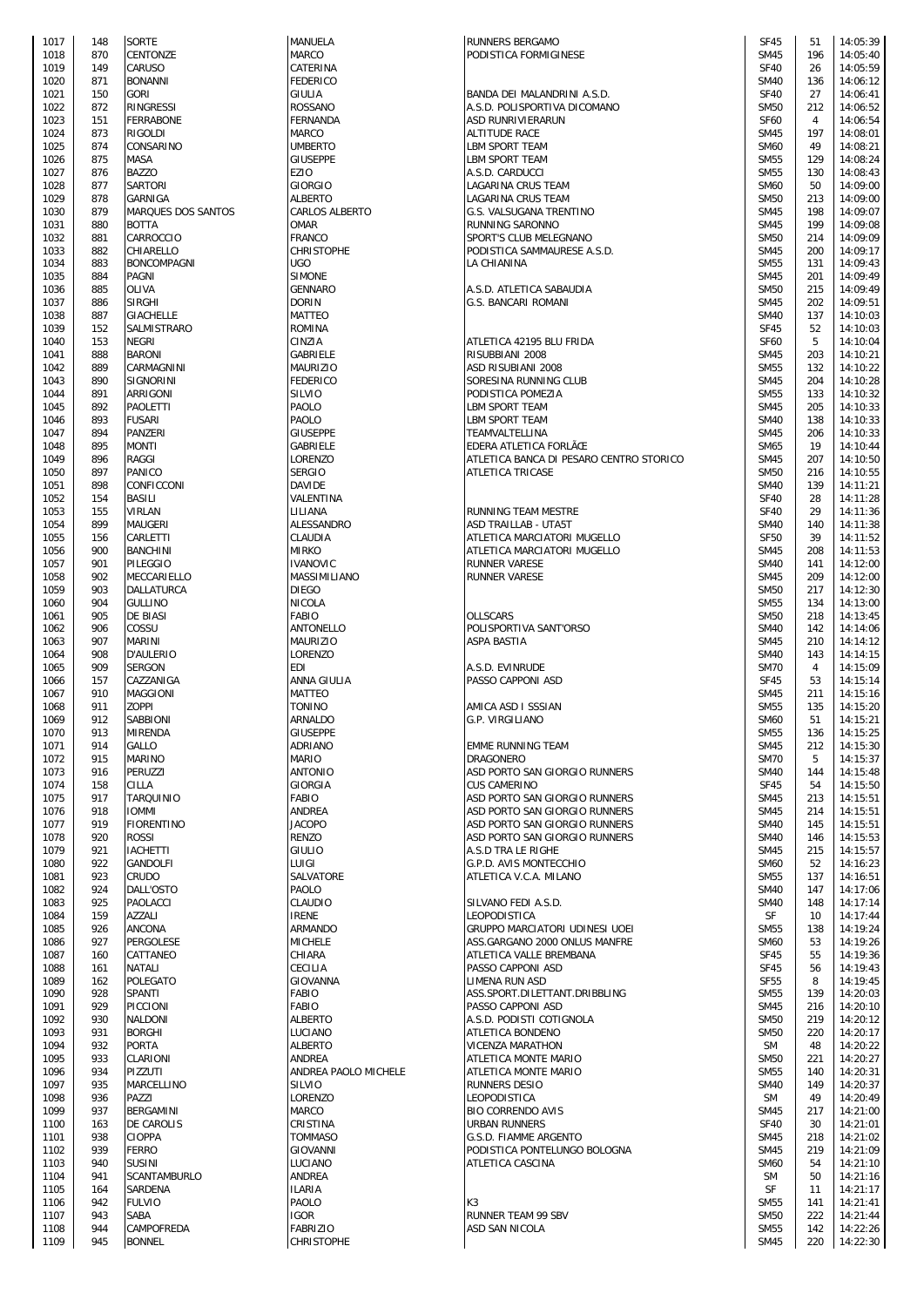| 1110         | 946          | <b>BENZO</b>                   |
|--------------|--------------|--------------------------------|
| 1111         | 947          | PASSIGNANI                     |
| 1112         | 948          | CALABRESE                      |
| 1113         | 165          | <b>MATONE</b>                  |
| 1114         | 949          | <b>BRAMATI</b>                 |
| 1115<br>1116 | 166<br>950   | MATTIOLI<br>MORRONE            |
| 1117         | 951          | <b>BERTI</b>                   |
| 1118         | 952          | LANDI                          |
| 1119         | 953          | CLERICI                        |
| 1120         | 954          | MARAVIGNA                      |
| 1121         | 955          | MELANI                         |
| 1122         | 956          | <b>BIONDI</b>                  |
| 1123         | 167          | PALLA                          |
| 1124         | 957          | <b>BENDINELLI</b>              |
| 1125<br>1126 | 958<br>168   | <b>SERRA</b><br>VILLANOVA      |
| 1127         | 959          | <b>BRUNO</b>                   |
| 1128         | 960          | <b>GUARNIERI</b>               |
| 1129         | 961          | PECCI                          |
| 1130         | 962          | RUOCCO                         |
| 1131         | 963          | <b>FONTANA</b>                 |
| 1132         | 964          | TRONCHIN                       |
| 1133         | 965          | CICCOTOSTO                     |
| 1134         | 966          | PALMISANO                      |
| 1135<br>1136 | 169<br>967   | <b>ROSSETTI</b><br>CANCIAN     |
| 1137         | 968          | VERZENI                        |
| 1138         | 969          | MELLO                          |
| 1139         | 970          | <b>SCALAS</b>                  |
| 1140         | 170          | BARDONIQI                      |
| 1141         | 171          | TOSINI                         |
| 1142         | 971          | BARILI                         |
| 1143         | 972          | GIANNINI                       |
| 1144         | 973          | DAMIATA                        |
| 1145         | 974          | <b>SPERA</b>                   |
| 1146<br>1147 | 975<br>976   | BARBON<br>BIANCHELLA           |
| 1148         | 172          | MYRTO                          |
| 1149         | 977          | <b>FACCIN</b>                  |
| 1150         | 978          | COZZO                          |
| 1151         | 979          | <b>BELLOMI</b>                 |
| 1152         | 980          | FERRARI                        |
| 1153         | 981          | CHESSA                         |
| 1154         | 982          | PILEIO                         |
| 1155         | 983          | CORBELLI                       |
| 1156         | 984          | DONA'                          |
| 1157<br>1158 | 985<br>173   | BILGER<br>COTI ZELATI          |
| 1159         | 986          | <b>MUGELLI</b>                 |
| 1160         | 174          | MENAGRO                        |
| 1161         | 175          | VIGNOLI                        |
| 1162         | 176          | <b>FINESCHI</b>                |
| 1163         | 98 I         | <b>TONET</b>                   |
| 1164         | 988          | VINCENZI                       |
| 1165         | 177          | ORSINI                         |
| 1166<br>1167 | 989<br>990   | ADUSTINI<br>PASSINI            |
| 1168         | 178          | CHERCHI                        |
| 1169         | 991          | FANTASIA                       |
| 1170         | 992          | SARNO                          |
| 1171         | 993          | CALESSO                        |
| 1172         | 994          | <b>ADDATI</b>                  |
| 1173         | 995          | POLVERELLI                     |
| 1174         | 996          | COMPAGNO                       |
| 1175         | 997          | FABBRINI                       |
| 1176<br>1177 | 179<br>998   | VANNOZZI<br><b>VENTRE</b>      |
| 1178         | 999          | LUI                            |
| 1179         | 1000         | FERRARI                        |
| 1180         | 1001         | <b>ROSSI</b>                   |
| 1181         | 1002         | RICCHI                         |
| 1182         | 1003         | SCHIERA                        |
| 1183         | 1004         | GIULIANO                       |
| 1184         | 1005         | <b>GHIELMETTI</b>              |
| 1185         | 1006         | FRENI                          |
| 1186<br>1187 | 1007<br>1008 | CORSARO<br>PAOLETTI            |
| 1188         | 1009         | BILLECI                        |
| 1189         | 1010         | SIANO                          |
| 1190         | 1011         | SANTORO                        |
| 1191         | 1012         | BARBA                          |
| 1192         | 1013         | MASSARO                        |
| 1193         | 1014         | ORLANDI                        |
| 1194         | 1015         | <b>EICHHORN</b>                |
| 1195         | 1016         | EMIL                           |
| 1196         | 1017         | GELLI                          |
| 1197<br>1198 | 1018         | MONTALBANO<br><b>GUBBIOTTO</b> |
| 1199         | 1019<br>1020 | DEL PAPA                       |
| 1200         |              |                                |
|              | 1021         | ROSSETTO                       |
| 1201         | 1022         | TOSI                           |

| 1110         | 946  | <b>BENZO</b>      | <b>ANDREA</b>                    | <b>ASD RUN LIFE</b>                | <b>SM40</b>                | 150 | 14:22:42 |
|--------------|------|-------------------|----------------------------------|------------------------------------|----------------------------|-----|----------|
| 1111         | 947  | PASSIGNANI        | <b>STEFANO</b>                   | ATLETICA CAMPI BISENZIO            | <b>SM50</b>                | 223 | 14:22:56 |
| 1112         | 948  | CALABRESE         | <b>MICHELE</b>                   | MARATHON CLUB MINERVINO            | <b>SM45</b>                | 221 | 14:23:21 |
| 1113         | 165  | <b>MATONE</b>     | ANNA MARIA                       | MARATHON CLUB MINERVINO            | <b>SF40</b>                | 31  | 14:23:23 |
| 1114         | 949  | <b>BRAMATI</b>    | <b>GIORGIO</b>                   |                                    | <b>SM60</b>                | 55  | 14:23:28 |
| 1115         | 166  | <b>MATTIOLI</b>   | VERONICA                         | RUNNERS BARBERINO                  | <b>SF50</b>                | 40  | 14:23:30 |
| 1116         | 950  | <b>MORRONE</b>    | ANDREA                           | <b>LA MANDRA</b>                   | <b>SM50</b>                | 224 | 14:24:27 |
| 1117         | 951  | <b>BERTI</b>      | <b>EMANUELE</b>                  | MONTECATINI MARATHON A.S.D.        | <b>SM45</b>                | 222 | 14:24:31 |
| 1118         | 952  | LANDI             | <b>MARCO</b>                     | LIFERUNNER SSDARL                  | <b>SM55</b>                | 143 | 14:24:37 |
| 1119         | 953  | <b>CLERICI</b>    | <b>MAURIZIO</b>                  | ATLETICA RIMINI NORD SANTARCANGELO | <b>SM65</b>                | 20  | 14:24:44 |
| 1120         | 954  | MARAVIGNA         | LUCA                             | P&C PODISMOECAZZEGGIO              | <b>SM35</b>                | 84  | 14:24:55 |
| 1121         | 955  | <b>MELANI</b>     | <b>STEFANO</b>                   | COMITATO UISP PISTOIA              | <b>SM</b>                  | 51  | 14:25:22 |
| 1122         | 956  | <b>BIONDI</b>     | <b>FRANCESCO</b>                 |                                    | <b>SM50</b>                | 225 | 14:25:26 |
| 1123         | 167  | PALLA             | VERONICA                         | PISA ROAD RUNNERS                  | SF                         | 12  | 14:25:29 |
| 1124         | 957  | <b>BENDINELLI</b> | <b>DAVID</b>                     | PISA ROAD RUNNERS                  | <b>SM35</b>                | 85  | 14:25:30 |
|              |      | <b>SERRA</b>      | GABRIELE                         |                                    |                            |     |          |
| 1125         | 958  |                   |                                  | PASSO CAPPONI ASD                  | <b>SM45</b>                | 223 | 14:25:51 |
| 1126         | 168  | VILLANOVA         | <b>FRANCESCA</b>                 | CIMAVILLA RUNNING TEAM             | <b>SF50</b>                | 41  | 14:26:14 |
| 1127         | 959  | <b>BRUNO</b>      | <b>SERGIO</b>                    | PODISTICA VALLE INFERNOTTO         | <b>SM55</b>                | 144 | 14:26:21 |
| 1128         | 960  | <b>GUARNIERI</b>  | <b>MARCO</b>                     | ATLETICA ROTALIANA                 | <b>SM40</b>                | 151 | 14:26:22 |
| 1129         | 961  | <b>PECCI</b>      | RICCARDO                         | RIMINI MARATHON                    | <b>SM55</b>                | 145 | 14:26:54 |
| 1130         | 962  | <b>RUOCCO</b>     | <b>ROBERTO</b>                   | ATLETICA RIMINI NORD SANTARCANGELO | <b>SM45</b>                | 224 | 14:26:58 |
| 1131         | 963  | <b>FONTANA</b>    | LUCA                             | CAGLIARI MARATHON CLUB             | <b>SM50</b>                | 226 | 14:27:02 |
| 1132         | 964  | <b>TRONCHIN</b>   | <b>ROBERTO</b>                   | DUEROCCHE ASD                      | <b>SM</b>                  | 52  | 14:27:03 |
| 1133         | 965  | <b>CICCOTOSTO</b> | SILVIO                           | ATLETICA AUDACE NOALE              | <b>SM55</b>                | 146 | 14:27:14 |
| 1134         | 966  | PALMISANO         | <b>MARINO</b>                    | A.S.D. MARATHON MASSAFRA           | <b>SM65</b>                | 21  | 14:27:29 |
| 1135         | 169  | <b>ROSSETTI</b>   | <b>ANTONELLA</b>                 | APD PIETRO MICCA BELLA RUNNING     | <b>SF40</b>                | 32  | 14:27:33 |
| 1136         | 967  | CANCIAN           | <b>MIRCO</b>                     | <b>G.S. MERCURYUS</b>              | <b>SM45</b>                | 225 | 14:27:41 |
| 1137         | 968  | <b>VERZENI</b>    | <b>DARIO</b>                     | EUROATLETICA 2002                  | <b>SM50</b>                | 227 | 14:27:59 |
| 1138         | 969  | <b>MELLO</b>      | <b>ROBERTO</b>                   |                                    | <b>SM55</b>                | 147 | 14:28:01 |
| 1139         | 970  | <b>SCALAS</b>     | <b>MARIO SIMONE</b>              | POLISPORTIVA UTA 2000              | <b>SM35</b>                | 86  | 14:28:08 |
| 1140         | 170  | <b>BARDONIQI</b>  | <b>BESARTA</b>                   | 3C (COMP. CREMONESE CORRIDORI)     | <b>SF40</b>                | 33  | 14:28:15 |
| 1141         | 171  | <b>TOSINI</b>     | SARA                             | 3C (COMP. CREMONESE CORRIDORI)     | <b>SF40</b>                | 34  | 14:28:16 |
| 1142         | 971  | BARILI            | PAOLO                            | 3C (COMP. CREMONESE CORRIDORI)     | <b>SM40</b>                | 152 | 14:28:17 |
| 1143         | 972  | <b>GIANNINI</b>   | MAURIZIO LUCIANO                 | MURGIA MARATHON SANTERAMO          | <b>SM50</b>                | 228 | 14:28:27 |
| 1144         | 973  | <b>DAMIATA</b>    | <b>GIOVANNI</b>                  | G.C.E. AVIS GAVARDO                | <b>SM50</b>                | 229 | 14:28:57 |
| 1145         | 974  | <b>SPERA</b>      | PIERLUIGI                        | RINCORRO                           | <b>SM60</b>                | 56  | 14:29:23 |
| 1146         | 975  | <b>BARBON</b>     | <b>MICHELE</b>                   | PERCORRERE IL SILE                 | <b>SM55</b>                | 148 | 14:29:29 |
| 1147         | 976  | <b>BIANCHELLA</b> | <b>STEFANO</b>                   | SPACE RUNNING                      | <b>SM50</b>                | 230 | 14:29:41 |
| 1148         | 172  | <b>MYRTO</b>      | <b>ELSA</b>                      | COLLEMAR-ATHON CLUB                | <b>SF50</b>                | 42  | 14:29:43 |
| 1149         | 977  | <b>FACCIN</b>     | <b>RONNIE</b>                    | PERCORRERE IL SILE                 | <b>SM40</b>                | 153 | 14:29:44 |
| 1150         | 978  | COZZO             | <b>FRANCESCO</b>                 | LIFERUNNER SSDARL                  | <b>SM40</b>                | 154 | 14:29:52 |
| 1151         | 979  | <b>BELLOMI</b>    | <b>RICCARDO</b>                  | <b>RUNNER VARESE</b>               | <b>SM50</b>                | 231 | 14:30:13 |
|              | 980  | <b>FERRARI</b>    | <b>MASSIMO</b>                   |                                    | <b>SM55</b>                | 149 | 14:30:23 |
| 1152         |      |                   |                                  | ANESER QUELLI DI NOVI              |                            |     |          |
| 1153         | 981  | <b>CHESSA</b>     | <b>GIOVANNI LUIGI</b>            | PODISTICA SOLIDARIETÀ              | <b>SM55</b>                | 150 | 14:30:27 |
| 1154         | 982  | PILEIO            | <b>MICHELE</b>                   | RUNNING PALMI                      | <b>SM40</b>                | 155 | 14:30:33 |
| 1155         | 983  | CORBELLI          | <b>ROBERTO</b>                   |                                    | <b>SM55</b>                | 151 | 14:31:10 |
| 1156         | 984  | DONA'             | DANIELE                          |                                    | <b>SM50</b>                | 232 | 14:31:13 |
| 1157         | 985  | <b>BILGER</b>     | <b>ERIC</b>                      |                                    | <b>SM55</b>                | 152 | 14:31:33 |
| 1158         | 173  | COTI ZELATI       | ANNA MARIA                       | CAMISANO RUNNING A.S.D.            | <b>SF55</b>                | 9   | 14:31:46 |
| 1159         | 986  | <b>MUGELLI</b>    | <b>YURI</b>                      | G.S. POLI - PODI A.S.D.            | <b>SM50</b>                | 233 | 14:31:55 |
| 1160         | 174  | <b>MENAGRO</b>    | <b>BARBARA</b>                   | G.S. POLI - PODI A.S.D.            | <b>SF55</b>                | 10  | 14:31:55 |
| 1161         | 175  | <b>VIGNOLI</b>    | CINZIA                           | LE TORRI PODISMO ASD FIRENZE       | <b>SF50</b>                | 43  | 14:31:55 |
| 1162         | 176  | <b>FINESCHI</b>   | <b>MONICA</b>                    | <b>MORELLO RUNNERS ASD</b>         | <b>SF50</b>                | 44  | 14:31:56 |
| 1163         | 987  | TONET             | LUCA                             | G.S. MERCURYUS                     | <b>SM35</b>                | 87  | 14:32:01 |
| 1164         | 988  | <b>VINCENZI</b>   | ALBERTO                          | A.S.D CORRI TREVISO                | <b>SM35</b>                | 88  | 14:32:05 |
| 1165         | 177  | ORSINI            | ILARIA                           | ASD GRUPPO PODISTICO TAVAZZANO     | SF45                       | 57  | 14:32:07 |
| 1166         | 989  | <b>ADUSTINI</b>   | <b>ALBERTO</b>                   |                                    | <b>SM40</b>                | 156 | 14:32:09 |
| 1167         | 990  | <b>PASSINI</b>    | <b>ANDREA</b>                    | PASSO CAPPONI ASD                  | <b>SM45</b>                | 226 | 14:32:09 |
| 1168         | 178  | <b>CHERCHI</b>    | <b>MARINELLA</b>                 | APD PIETRO MICCA BELLA RUNNING     | <b>SF65</b>                | 2   | 14:32:16 |
| 1169         | 991  | <b>FANTASIA</b>   | <b>NICOLA</b>                    | APD PIETRO MICCA BELLA RUNNING     | <b>SM55</b>                | 153 | 14:32:17 |
| 1170         | 992  | <b>SARNO</b>      | <b>FRANCESCO</b>                 | <b>US NAVE ASD</b>                 | <b>SM50</b>                | 234 | 14:32:26 |
| 1171         | 993  | CALESSO           | <b>CLAUDIO</b>                   | A.S.D CORRI TREVISO                | <b>SM50</b>                | 235 | 14:32:33 |
| 1172         | 994  | <b>ADDATI</b>     | MASSIMILIANO                     | SPORT TEAM TRIGORIA ASD            | <b>SM60</b>                | 57  | 14:32:55 |
| 1173         | 995  | <b>POLVERELLI</b> | <b>FRANCESCO</b>                 | S.P. SEVEN                         | <b>SM45</b>                | 227 | 14:33:11 |
| 1174         | 996  | COMPAGNO          | <b>MASSIMO</b>                   | ATLETICA TUSCULUM                  | <b>SM55</b>                | 154 | 14:33:35 |
| 1175         | 997  | <b>FABBRINI</b>   | <b>SIMONE</b>                    | LUIVAN SETTIGNANO                  | <b>SM55</b>                | 155 | 14:33:43 |
| 1176         | 179  | VANNOZZI          | <b>ELISA</b>                     | MUGELLO OUTDOOR A.S.D.             | <b>SF45</b>                | 58  | 14:33:55 |
| 1177         | 998  | <b>VENTRE</b>     | CARMELO                          | RUNNERS BERGAMO                    | <b>SM55</b>                | 156 | 14:34:10 |
| 1178         | 999  | LUI               | <b>GIUSEPPE</b>                  | ATLETICA E PODISMO CASTEL GOFFREDO | <b>SM50</b>                | 236 | 14:34:13 |
| 1179         | 1000 | <b>FERRARI</b>    | <b>FAUSTO</b>                    | ATLETICA FRANCIACORTA              | <b>SM55</b>                | 157 | 14:34:24 |
| 1180         | 1001 | <b>ROSSI</b>      | <b>STEFANO</b>                   | ATLETICA CARPENEDOLO               | <b>SM45</b>                | 228 | 14:34:25 |
| 1181         | 1002 | RICCHI            | LUCA                             | LA FONTANINA                       | <b>SM50</b>                | 237 | 14:34:35 |
| 1182         | 1003 | <b>SCHIERA</b>    | <b>GIROLAMO</b>                  | RUNNING CLUB NRDC-ITA              | <b>SM55</b>                | 158 | 14:34:45 |
| 1183         | 1004 | <b>GIULIANO</b>   | <b>ANTONIO</b>                   | TEAM OTC SSD ARL                   | <b>SM50</b>                | 238 | 14:34:52 |
| 1184         | 1005 | <b>GHIELMETTI</b> | <b>SERGIO</b>                    | TEAM OTC SSD ARL                   | <b>SM55</b>                | 159 | 14:34:52 |
| 1185         | 1006 | <b>FRENI</b>      | <b>GIUSEPPE</b>                  | ESERCITO 62 REGGIMENTO FANTERIA    | <b>SM55</b>                | 160 | 14:35:05 |
| 1186         | 1007 | <b>CORSARO</b>    | <b>NICOLO</b>                    | A.S.D. ATLETICA SICILIA            | <b>SM55</b>                | 161 | 14:35:07 |
| 1187         | 1008 | <b>PAOLETTI</b>   | <b>MARCELLO</b>                  | CANOTTIERI COMUNALI FIRENZE        | <b>SM55</b>                | 162 | 14:35:12 |
| 1188         | 1009 | <b>BILLECI</b>    | <b>GIOVANNI</b>                  | ASD TRINACRIA PALERMO              | SM65                       | 22  | 14:35:12 |
| 1189         | 1010 | <b>SIANO</b>      | <b>RAFFAELE</b>                  | CALCATERRA SPORT ASD               | <b>SM50</b>                | 239 | 14:35:26 |
| 1190         | 1011 | <b>SANTORO</b>    | CARMELO                          | A.S. DIL. MARATHON MISILMERI       | <b>SM45</b>                | 229 | 14:35:33 |
| 1191         | 1012 | <b>BARBA</b>      | <b>EMANUELE</b>                  | 9,92 RUNNING A.S.D                 | <b>SM40</b>                | 157 | 14:35:47 |
| 1192         | 1013 | <b>MASSARO</b>    | <b>ROCCO</b>                     | AMP                                | <b>SM45</b>                | 230 | 14:35:48 |
| 1193         | 1014 | ORLANDI           | <b>MARCO</b>                     | CANOTTIERI TICINO PAVIA            | <b>SM45</b>                | 231 | 14:35:48 |
| 1194         | 1015 | <b>EICHHORN</b>   | BEAT                             | TV BRUNNEN SVIZZERA                | <b>SM50</b>                | 240 | 14:35:51 |
| 1195         | 1016 | <b>EMIL</b>       | <b>BUERER</b>                    |                                    | <b>SM50</b>                | 241 | 14:35:52 |
| 1196         | 1017 | <b>GELLI</b>      | <b>SERGIO</b>                    | SILVANO FEDI A.S.D.                | SM65                       | 23  | 14:35:57 |
| 1197         | 1018 | <b>MONTALBANO</b> | SANTO                            | A.S. DIL. MARATHON MISILMERI       | <b>SM60</b>                | 58  | 14:36:01 |
|              | 1019 | <b>GUBBIOTTO</b>  |                                  | G.S. BANCARI ROMANI                |                            | 242 | 14:36:09 |
| 1198<br>1199 | 1020 | <b>DEL PAPA</b>   | <b>GIANNI</b><br><b>FABRIZIO</b> | A.S.D. PIANO MA ARRIVIAMO          | <b>SM50</b><br><b>SM50</b> | 243 | 14:36:10 |
| 1200         | 1021 | <b>ROSSETTO</b>   |                                  |                                    | <b>SM50</b>                | 244 |          |
|              |      |                   | CRISTIAN<br><b>FABIO</b>         | MACIANO TEAM RUNNERS               |                            |     | 14:36:15 |
| 1201         | 1022 | <b>TOSI</b>       |                                  | C.C.R.SPORT. ALPINI TROFARELLO     | <b>SM45</b>                | 232 | 14:36:22 |
| 1202         | 1023 | MOSCARELLI        | <b>RICCARDO</b>                  |                                    | <b>SM35</b>                | 89  | 14:36:30 |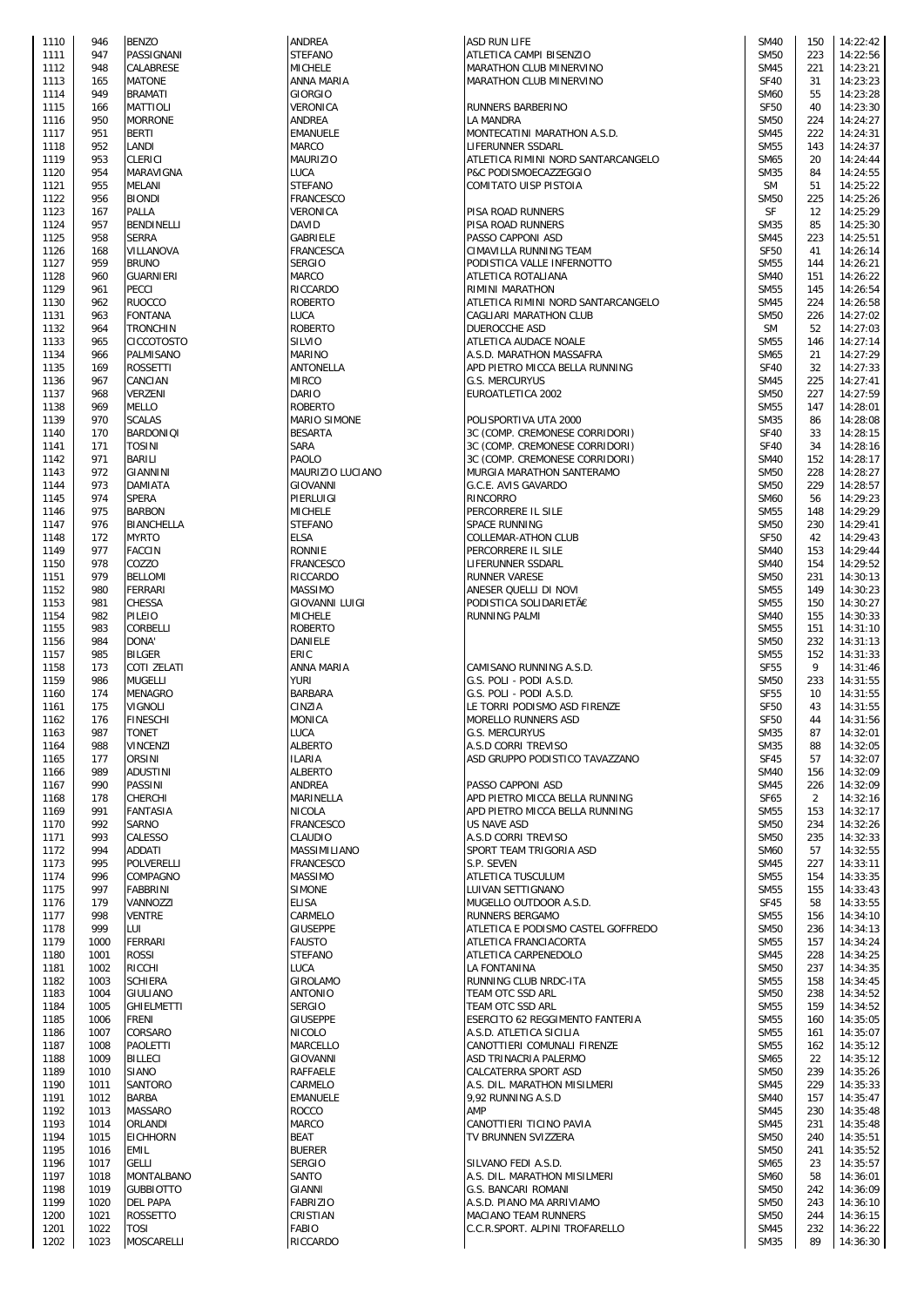| 1203         | 1024         | MAROCCO                       |
|--------------|--------------|-------------------------------|
| 1204         | 1025         | SAVELLA                       |
| 1205         | 1026         | <b>SCALISE</b>                |
| 1206         | 1027         | ANGELOZZI                     |
| 1207         | 1028         | LISI                          |
| 1208         | 180          | BOGDAN<br>PADERI              |
| 1209<br>1210 | 1029<br>1030 | PEZZUTO                       |
| 1211         | 1031         | GALLI                         |
| 1212         | 1032         | <b>SCOTTI</b>                 |
| 1213         | 1033         | DAMIANI                       |
| 1214         | 1034         | CILINO                        |
| 1215         | 1035         | CERCHIAI                      |
| 1216         | 1036         | <b>GORI</b>                   |
| 1217         | 1037         | CASTRIOTI                     |
| 1218         | 1038         | ARNETOLI                      |
| 1219         | 1039         | FABBRI                        |
| 1220         | 1040         | PITARRESI                     |
| 1221         | 1041         | BARDAZZI                      |
| 1222         | 1042         | D'ALESSIO                     |
| 1223<br>1224 | 1043<br>1044 | TAVAZZA<br>CAVALLI            |
| 1225         | 1045         | <b>MISANTONI</b>              |
| 1226         | 1046         | FERRARI                       |
| 1227         | 1047         | GIACCARI                      |
| 1228         | 1048         | BIASIOLO                      |
| 1229         | 1049         | <b>GHETTI</b>                 |
| 1230         | 1050         | <b>PORFIDO</b>                |
| 1231         | 1051         | MICALIZZI                     |
| 1232         | 1052         | CORNACCHIA                    |
| 1233         | 181          | BARTOLI                       |
| 1234         | 182          | <b>GIACHELLE</b>              |
| 1235<br>1236 | 1053<br>1054 | <b>TOMIAZZO</b><br>BITTARELLI |
| 1237         | 183          | MAFFIOLI                      |
| 1238         | 1055         | DURANTE                       |
| 1239         | 1056         | CASTALDO                      |
| 1240         | 1057         | CALDESI                       |
| 1241         | 1058         | BLE'                          |
| 1242         | 1059         | COSSIO LA ROSA                |
| 1243         | 184          | AFFINITO                      |
| 1244         | 1060         | SOLANO                        |
| 1245         | 1061         | SPEDICATO                     |
| 1246<br>1247 | 1062<br>1063 | GIORDANO<br>ONGARI            |
| 1248         | 1064         | NIERO                         |
| 1249         | 1065         | FRANCHINI                     |
| 1250         | 1066         | CHIARI                        |
| 1251         | 1067         | LANZA DE CRISTOFOR            |
| 1252         | 1068         | GARIGLIO                      |
| 1253         | 1069         | <b>FIORINI</b>                |
| 1254         | 185          | GALETTI                       |
| 1255         | 1070         | FILIPPELLI                    |
| 1256         | 186          | TOCCHET                       |
| 1257         | 1071         | FERRI<br>DI TOMMASO           |
| 1258<br>1259 | 1072<br>1073 | DI SERIO                      |
| 1260         | 1074         | DI COSTANZO                   |
| 1261         | 1075         | MAZZANTI                      |
| 1262         | 187          | CIARI                         |
| 1263         | 1076         | <b>BRIGNONE</b>               |
| 1264         | 1077         | SALVATORE                     |
| 1265         | 188          | <b>SPADA</b>                  |
| 1266         | 189          | MANENTI                       |
| 1267         | 1078         | STEVANI                       |
| 1268         | 1079         | ORLANDI                       |
| 1269<br>1270 | 1080<br>190  | DI MARTINO<br>ANICETI         |
| 1271         | 1081         | ROCCHETTI                     |
| 1272         | 191          | <b>GIUSTI</b>                 |
| 1273         | 1082         | <b>GEROSA</b>                 |
| 1274         | 1083         | PIERANGIOLI                   |
| 1275         | 192          | <b>BARONTI</b>                |
| 1276         | 193          | GONDA MENDOZA                 |
| 1277         | 1084         | PRANDINI                      |
| 1278         | 1085         | PESATORI                      |
| 1279         | 1086         | <b>GUERRIERI</b><br>BRUSCHINI |
| 1280<br>1281 |              |                               |
| 1282         | 1087         |                               |
|              | 1088<br>1089 | RUBINO<br>VESCOVI             |
| 1283         | 1090         | LEARDINI                      |
| 1284         | 1091         | PASQUI                        |
| 1285         | 1092         | LEPORATTI                     |
| 1286         | 194          | PIRAS                         |
| 1287         | 1093         | <b>BERTOLI</b>                |
| 1288         | 1094         | CEA                           |
| 1289         | 1095         | AMADORI                       |
| 1290         | 1096         | PINELLI                       |
| 1291         | 1097         | GIOVANNESCHI                  |
| 1292         | 1098         | CASSAGO                       |
| 1293<br>1294 | 1099<br>195  | FRANCINI<br>AMBROSINI         |

| 1203 | 1024 | <b>MAROCCO</b>       | <b>STEFANO</b>        | C.C.R.SPORT. ALPINI TROFARELLO            | <b>SM50</b> | 245 | 14:36:34 |
|------|------|----------------------|-----------------------|-------------------------------------------|-------------|-----|----------|
| 1204 | 1025 | SAVELLA              | ANDREA                | A.S.D. BARLETTA SPORTIVA                  | <b>SM45</b> | 233 | 14:36:37 |
| 1205 | 1026 | <b>SCALISE</b>       | ALESSANDRO            |                                           | <b>SM35</b> | 90  | 14:36:41 |
| 1206 | 1027 | ANGELOZZI            | CAMILLO               | PRETUZI RUNNERS TERAMO                    | <b>SM45</b> | 234 | 14:36:47 |
| 1207 | 1028 | LISI                 | GIANLUCA              |                                           | <b>SM50</b> | 246 | 14:37:04 |
| 1208 | 180  | <b>BOGDAN</b>        | CORNELIA              | A.S.D. PIANO MA ARRIVIAMO                 | <b>SF45</b> | 59  | 14:37:21 |
| 1209 | 1029 | <b>PADERI</b>        | <b>BRUNO</b>          | MARATHON CLUB ORISTANO                    | <b>SM55</b> | 163 | 14:37:30 |
| 1210 | 1030 | <b>PEZZUTO</b>       | <b>ANTONIO</b>        | A.S.D. CAVALLI DI RAZZA                   | <b>SM55</b> | 164 | 14:37:41 |
| 1211 | 1031 | GALLI                | <b>ALBERTO</b>        | ATLETICA CASTELLO                         | <b>SM55</b> | 165 | 14:37:46 |
| 1212 | 1032 | <b>SCOTTI</b>        | <b>PAOLO</b>          | CAMISANO RUNNING A.S.D.                   | <b>SM45</b> | 235 | 14:38:04 |
| 1213 | 1033 | <b>DAMIANI</b>       | ADRIANO               | 3C (COMP. CREMONESE CORRIDORI)            | <b>SM45</b> | 236 | 14:38:22 |
| 1214 | 1034 | <b>CILINO</b>        | <b>ARMANDO</b>        | RUNNING CLUB 2 MONFALCONE                 | <b>SM55</b> | 166 | 14:39:30 |
| 1215 | 1035 | <b>CERCHIAI</b>      | <b>GIOVANNI</b>       | G.S.D. LIBERTAS LA TORRE PONTASSIEVE      | <b>SM50</b> | 247 | 14:39:47 |
| 1216 | 1036 | <b>GORI</b>          | <b>MASSIMO</b>        | LA FONTANINA                              | <b>SM50</b> | 248 | 14:39:49 |
| 1217 | 1037 | CASTRIOTI            | GIOVANNI              |                                           | <b>SM55</b> | 167 | 14:40:24 |
| 1218 | 1038 | ARNETOLI             | <b>LEONARDO</b>       | ATTRAVERSO RUNNING ASD                    | <b>SM60</b> | 59  | 14:40:26 |
| 1219 | 1039 | FABBRI               | <b>ANTONIO</b>        | <b>BOLOGNA TRAIL TEAM</b>                 | <b>SM55</b> | 168 | 14:40:27 |
| 1220 | 1040 | PITARRESI            | <b>GIUSEPPE</b>       | ASD TRAILLAB - UTA5T                      | <b>SM</b>   | 53  | 14:41:13 |
| 1221 | 1041 | BARDAZZI             | <b>MARCO</b>          | CRAL NUOVO PIGNONE                        | <b>SM55</b> | 169 | 14:41:18 |
| 1222 | 1042 | D'ALESSIO            | <b>PAOLO</b>          | A.S.D NOCERA RUNNERS FOLGORE              | <b>SM55</b> | 170 | 14:41:24 |
| 1223 | 1043 | <b>TAVAZZA</b>       | <b>ANDREA</b>         | A.S.D. ROMA ECOMARATONA                   | <b>SM50</b> | 249 | 14:41:26 |
| 1224 | 1044 | CAVALLI              | <b>MAURO</b>          |                                           | <b>SM35</b> | 91  | 14:41:26 |
| 1225 | 1045 | <b>MISANTONI</b>     | <b>MARCO</b>          | A.S.D. ROMA ECOMARATONA                   | <b>SM45</b> | 237 | 14:41:27 |
| 1226 | 1046 | <b>FERRARI</b>       | MASSIMILIANO          |                                           | <b>SM45</b> | 238 | 14:41:37 |
|      |      |                      |                       |                                           |             |     |          |
| 1227 | 1047 | GIACCARI             | MASSIMILIANO          | POLISPORTIVA ELLERA ASD                   | <b>SM45</b> | 239 | 14:42:10 |
| 1228 | 1048 | <b>BIASIOLO</b>      | MASSIMILIANO          | POLISPORTIVA ELLERA ASD                   | <b>SM50</b> | 250 | 14:42:11 |
| 1229 | 1049 | <b>GHETTI</b>        | <b>ROBERTO</b>        | A.S. 100 KM DEL PASSATORE                 | <b>SM45</b> | 240 | 14:42:15 |
| 1230 | 1050 | <b>PORFIDO</b>       | <b>NUNZIO</b>         | MURGIA MARATHON SANTERAMO                 | <b>SM50</b> | 251 | 14:42:21 |
| 1231 | 1051 | MICALIZZI            | <b>GIUSEPPE</b>       | <b>RUNNER VARESE</b>                      | <b>SM65</b> | 24  | 14:42:25 |
| 1232 | 1052 | CORNACCHIA           | <b>MAURIZIO</b>       | A.S.D. TOSCO-ROMAGNOLA                    | <b>SM50</b> | 252 | 14:42:53 |
| 1233 | 181  | <b>BARTOLI</b>       | LAURA                 | ALZAIA NAVIGLIO RUNNERS                   | <b>SF50</b> | 45  | 14:43:02 |
| 1234 | 182  | <b>GIACHELLE</b>     | MARTA                 | <b>RUNRANRUN</b>                          | <b>SF50</b> | 46  | 14:43:07 |
| 1235 | 1053 | <b>TOMIAZZO</b>      | <b>MICHELE</b>        | <b>RUNRANRUN</b>                          | <b>SM50</b> | 253 | 14:43:08 |
| 1236 | 1054 | BITTARELLI           | <b>NATALE</b>         | <b>US NAVE ASD</b>                        | <b>SM70</b> | 6   | 14:43:14 |
| 1237 | 183  | <b>MAFFIOLI</b>      | LAURA                 | ATLETICA SAN MARCO BUSTO ARSIZIO U.S.ACLI | <b>SF55</b> | 11  | 14:43:26 |
| 1238 | 1055 | <b>DURANTE</b>       | <b>VINCENZO</b>       | ATLETICA SAN MARCO BUSTO ARSIZIO U.S.ACLI | <b>SM50</b> | 254 | 14:43:28 |
| 1239 | 1056 | CASTALDO             | <b>ANTONIO</b>        | NUOVA ATLETICA SAMVERGA ASD               | <b>SM40</b> | 158 | 14:43:29 |
| 1240 | 1057 | CALDESI              | <b>FULVIO</b>         | LA CHIANINA                               | <b>SM55</b> | 171 | 14:43:46 |
| 1241 | 1058 | BLE'                 | <b>ALBERTO</b>        |                                           | <b>SM</b>   | 54  | 14:44:01 |
| 1242 | 1059 | COSSIO LA ROSA       | PAULO FELIX           | A.S.D. PIANO MA ARRIVIAMO                 | <b>SM55</b> | 172 | 14:44:14 |
| 1243 | 184  | <b>AFFINITO</b>      | CHIARA                | CAGLIARI MARATHON CLUB                    | SF35        | 15  | 14:44:14 |
| 1244 | 1060 | SOLANO               | RENATO FORTUNATO      | US MAURINA OLIO CARLI                     | <b>SM75</b> | 2   | 14:44:29 |
| 1245 | 1061 | SPEDICATO            | <b>NICO CHRISTIAN</b> | <b>GPDM</b>                               | <b>SM50</b> | 255 | 14:44:36 |
| 1246 | 1062 | <b>GIORDANO</b>      | <b>SIMEONE</b>        | ROAD RUNNERS MADDALONI                    | <b>SM65</b> | 25  | 14:44:46 |
| 1247 | 1063 | <b>ONGARI</b>        | PAOLO                 | G.P. AVIS SUZZARA                         | <b>SM50</b> | 256 | 14:44:56 |
|      | 1064 | <b>NIERO</b>         | <b>SIMONE</b>         | <b>FLY RUN SALZANO</b>                    | <b>SM50</b> | 257 | 14:46:24 |
| 1248 | 1065 | <b>FRANCHINI</b>     |                       |                                           | <b>SM55</b> | 173 | 14:46:36 |
| 1249 |      |                      | WALTER                | S.CLUB LIB. SESTO                         |             |     |          |
| 1250 | 1066 | CHIARI               | <b>MICHELE</b>        | ATL. VIGHENZI PADENGHE                    | <b>SM</b>   | 55  | 14:46:43 |
| 1251 | 1067 | LANZA DE CRISTOFORIS | <b>GIOVANNI</b>       | <b>ALMOSTHERE ASD</b>                     | <b>SM55</b> | 174 | 14:47:05 |
| 1252 | 1068 | <b>GARIGLIO</b>      | PAOLO                 | ATLETICA ARCI FAVARO                      | <b>SM55</b> | 175 | 14:47:06 |
| 1253 | 1069 | <b>FIORINI</b>       | <b>FABIO</b>          | CSI SASSO MARCONI                         | <b>SM45</b> | 241 | 14:47:17 |
| 1254 | 185  | GALETTI              | <b>MONICA</b>         | PODISTICA PERSICETANA                     | <b>SF55</b> | 12  | 14:47:20 |
| 1255 | 1070 | <b>FILIPPELLI</b>    | <b>GIUSEPPE</b>       | PODISTICA MORETTI CORVA                   | SM65        | 26  | 14:47:26 |
| 1256 | 186  | <b>TOCCHET</b>       | <b>GENNY</b>          | SCUOLA DI MARATONA VITTORIO VENETO        | SF40        | 35  | 14:47:32 |
| 1257 | 1071 | <b>FERRI</b>         | <b>FRANCESCO</b>      |                                           | <b>SM35</b> | 92  | 14:47:43 |
| 1258 | 1072 | DI TOMMASO           | PASQUALE              | A.S.D. PODISTICA NORMANNA                 | <b>SM45</b> | 242 | 14:47:51 |
| 1259 | 1073 | DI SERIO             | <b>FABIO</b>          | A.S.D. PODISTICA NORMANNA                 | <b>SM40</b> | 159 | 14:47:56 |
| 1260 | 1074 | DI COSTANZO          | GIOVANNI              | A.S.D. ENEA                               | SM65        | 27  | 14:48:08 |
| 1261 | 1075 | MAZZANTI             | <b>FILIPPO</b>        | A.S.D LA CHIOCCIOLA                       | <b>SM45</b> | 243 | 14:48:12 |
| 1262 | 187  | CIARI                | NATASCIA              | LA CHIOCCIOLA A.S.D                       | <b>SF45</b> | 60  | 14:48:13 |
| 1263 | 1076 | <b>BRIGNONE</b>      | <b>ENRICO</b>         | ASD TRAILLAB - UTA5T                      | <b>SM50</b> | 258 | 14:48:15 |
| 1264 | 1077 | SALVATORE            | <b>FABRIZIO</b>       | A.S.D. INTESATLETICA                      | <b>SM55</b> | 176 | 14:48:22 |
| 1265 | 188  | SPADA                | DANIELA               | A.S.D. INTESATLETICA                      | <b>SF50</b> | 47  | 14:48:23 |
| 1266 | 189  | <b>MANENTI</b>       | <b>BARBARA</b>        | 100%ANIMATRAIL ASD                        | <b>SF50</b> | 48  | 14:49:27 |
| 1267 | 1078 | <b>STEVANI</b>       | MARCO                 | PASSO CAPPONI ASD                         | <b>SM40</b> | 160 | 14:49:42 |
| 1268 | 1079 | ORLANDI              | <b>MAURIZIO</b>       | ATLETICA SIDERMEC VITALI                  | <b>SM60</b> | 60  | 14:49:50 |
| 1269 | 1080 | DI MARTINO           | <b>DINO</b>           | <b>COLLEMAR-ATHON CLUB</b>                | <b>SM55</b> | 177 | 14:50:02 |
| 1270 | 190  | ANICETI              | MICHELA               | A.S.D. 29 MARTIRI                         | <b>SF55</b> | 13  | 14:50:04 |
| 1271 | 1081 | <b>ROCCHETTI</b>     | <b>DEVIS</b>          | COLLEMAR-ATHON CLUB                       | <b>SM45</b> | 244 | 14:50:04 |
| 1272 | 191  | <b>GIUSTI</b>        | <b>FRANCA</b>         | 9,92 RUNNING A.S.D                        | <b>SF45</b> | 61  | 14:50:22 |
| 1273 | 1082 | <b>GEROSA</b>        | <b>VIRGINIO</b>       |                                           | <b>SM60</b> | 61  | 14:50:26 |
| 1274 | 1083 | PIERANGIOLI          | <b>FABRIZIO</b>       | A.S.D. VEGAN POWER TEAM                   | <b>SM50</b> | 259 | 14:50:35 |
| 1275 | 192  | <b>BARONTI</b>       | <b>FRANCESCA</b>      | A.S.D. VEGAN POWER TEAM                   | <b>SF55</b> | 14  | 14:50:36 |
| 1276 | 193  | <b>GONDA MENDOZA</b> | MARICEL               | A.S.D. ATLETICA SABAUDIA                  | <b>SF45</b> | 62  | 14:51:05 |
|      | 1084 | <b>PRANDINI</b>      | <b>IVAN</b>           |                                           | <b>SM40</b> | 161 |          |
| 1277 | 1085 | PESATORI             | <b>MARCO</b>          | A.S. GINNIC-CLUB PIACENZA                 | <b>SM45</b> | 245 | 14:51:14 |
| 1278 |      |                      |                       | A.S. GINNIC-CLUB PIACENZA                 |             |     | 14:51:32 |
| 1279 | 1086 | <b>GUERRIERI</b>     | <b>FLAVIO</b>         | G.P. CODOGNO 82                           | <b>SM45</b> | 246 | 14:51:33 |
| 1280 | 1087 | <b>BRUSCHINI</b>     | <b>FRANCO</b>         | G.P. CODOGNO 82                           | <b>SM40</b> | 162 | 14:51:35 |
| 1281 | 1088 | <b>RUBINO</b>        | CORRADO               |                                           | <b>SM50</b> | 260 | 14:51:38 |
| 1282 | 1089 | <b>VESCOVI</b>       | <b>MICHELE</b>        | POLISPORTIVA SALUS GERENZANO              | <b>SM45</b> | 247 | 14:51:52 |
| 1283 | 1090 | LEARDINI             | <b>FABIO</b>          | ASD GS BELLAVISTA                         | <b>SM50</b> | 261 | 14:51:56 |
| 1284 | 1091 | PASQUI               | <b>FEDERICO</b>       | ASD GS BELLAVISTA                         | <b>SM40</b> | 163 | 14:51:57 |
| 1285 | 1092 | <b>LEPORATTI</b>     | SIMONE                | SILVANO FEDI A.S.D.                       | <b>SM50</b> | 262 | 14:51:59 |
| 1286 | 194  | <b>PIRAS</b>         | <b>RITA</b>           | PUROSANGUE ATHLETICS CLUB                 | <b>SF50</b> | 49  | 14:52:15 |
| 1287 | 1093 | <b>BERTOLI</b>       | PAOLO                 | <b>HELP HAITI</b>                         | <b>SM60</b> | 62  | 14:52:18 |
| 1288 | 1094 | CEA                  | <b>MICHELE</b>        |                                           | <b>SM45</b> | 248 | 14:52:29 |
| 1289 | 1095 | <b>AMADORI</b>       | CRISTIAN              | ATLETICA GNARRO JET MATTEI                | <b>SM45</b> | 249 | 14:52:48 |
| 1290 | 1096 | PINELLI              | <b>FABIEN</b>         |                                           | <b>SM50</b> | 263 | 14:53:42 |
| 1291 | 1097 | <b>GIOVANNESCHI</b>  | <b>STEFANO</b>        |                                           | <b>SM45</b> | 250 | 14:54:10 |
| 1292 | 1098 | CASSAGO              | <b>DAVIDE</b>         | G.P. GORGONZOLA 88                        | <b>SM50</b> | 264 | 14:54:12 |
| 1293 | 1099 | <b>FRANCINI</b>      | ANDREA                | CLUB SPORTIVO FIRENZE 1870 P.D.           | <b>SM50</b> | 265 | 14:54:15 |
| 1294 | 195  | <b>AMBROSINI</b>     | SAMANDA               | PROGETTO CROSSFIT                         | <b>SF50</b> | 50  | 14:54:16 |
| 1295 | 1100 | SOAVE                | CLAUDIO               | PASSO CAPPONI ASD                         | <b>SM55</b> | 178 | 14:54:23 |
|      |      |                      |                       |                                           |             |     |          |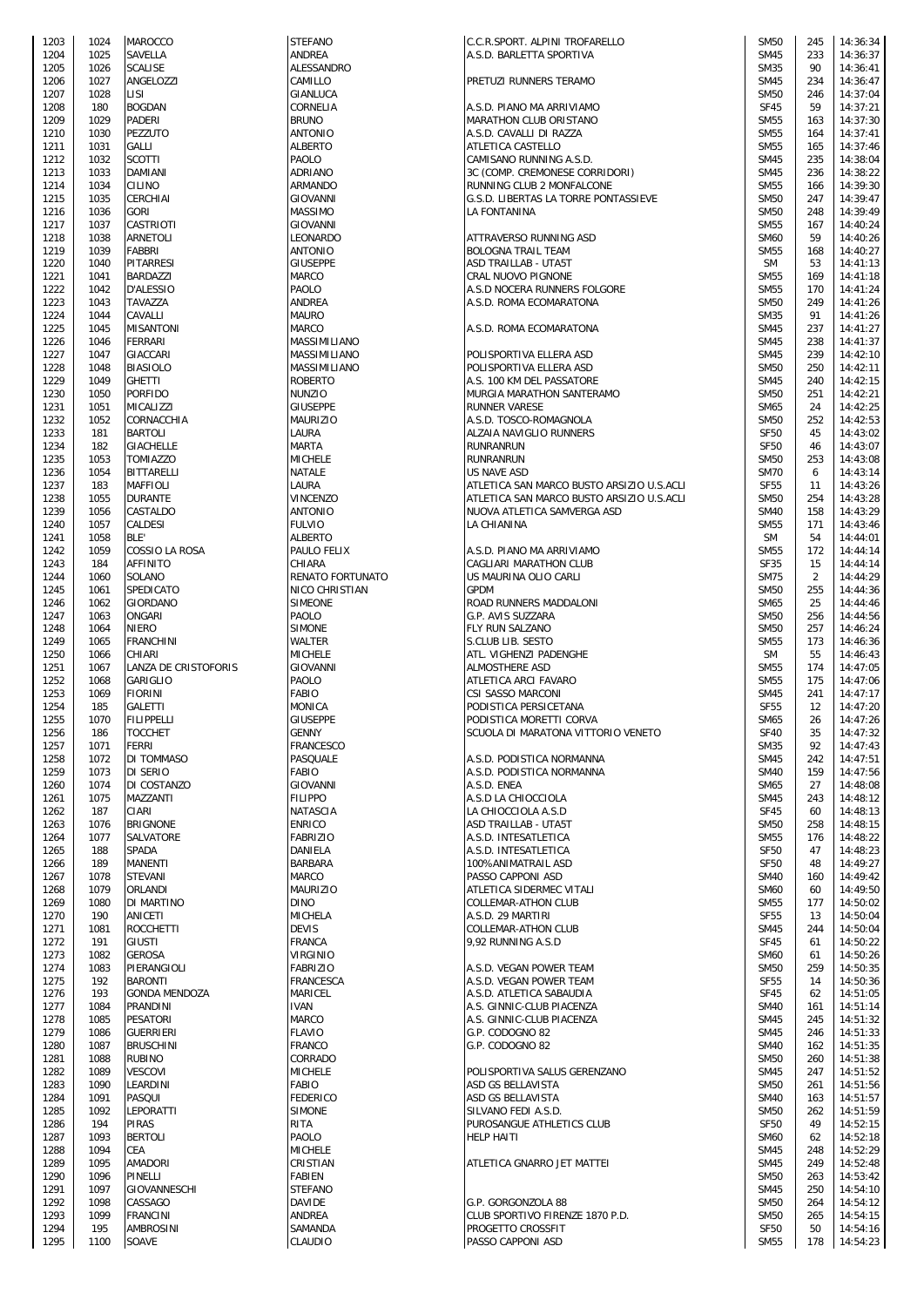| 1296         | 1101 | <b>GUIDI</b>    |
|--------------|------|-----------------|
| 1297         | 1102 | SACANNA         |
|              |      |                 |
| 1298         | 1103 | TEGON           |
| 1299         | 1104 | GUIDANI         |
| 1300         | 1105 | PAVANELLO       |
| 1301         | 1106 | <b>MASTO</b>    |
| 1302         | 1107 | Moro            |
| 1303         | 1108 | TEDALDI         |
| 1304         | 1109 | DE SANTIS       |
| 1305         | 196  | JURCUTA         |
| 1306         | 1110 | PAGOTTO         |
| 1307         | 1111 | MARCHESANI      |
| 1308         | 1112 | BERTELLI        |
| 1309         | 1113 | GASPARRI        |
| 1310         | 1114 | SOTTILE         |
| 1311         | 1115 | ZIBETTI         |
| 1312         | 1116 | <b>BERTINI</b>  |
|              |      |                 |
| 1313         | 1117 | GAGLIO          |
| 1314         | 1118 | CARDAMONE       |
| 1315         | 1119 | CAMANA          |
| 1316         | 1120 | <b>CESERI</b>   |
| 1317         | 1121 | TARCHI          |
| 1318         | 1122 | MINUTI          |
| 1319         | 197  | OLDANI          |
| 1320         | 1123 | CERRUTO         |
| 1321         | 1124 | ROMANENGHI      |
| 1322         | 1125 | LAZZARONI       |
| 1323         | 1126 | <b>PICCIONE</b> |
| 1324         | 1127 | TRANCHIDA       |
| 1325         | 1128 | CALZOLAI        |
| 1326         | 1129 | <b>TILLET</b>   |
| 1327         | 1130 | CESCA           |
|              |      | MORESCHINI      |
| 1328         | 1131 |                 |
| 1329         | 1132 | <b>MANCINI</b>  |
| 1330         | 198  | CERICOLA        |
| 1331         | 1133 | SILVERII        |
| 1332         | 1134 | DI PIETRO       |
| 1333         | 1135 | MALANO          |
| 1334         | 1136 | NOVI            |
| 1335         | 199  | DARDHA          |
| 1336         | 1137 | CORBETTA        |
| 1337         | 1138 | DI SANTO        |
| 1338         | 200  | FERRARI         |
| 1339         | 1139 | TORQUATI        |
| 1340         | 1140 | TORQUATI        |
| 1341         | 1141 | DENDENA         |
| 1342         | 1142 | <b>BRUGNOLI</b> |
| 1343         | 201  | VISENTIN        |
| 1344         | 1143 | <b>FAVA</b>     |
|              |      |                 |
| 1345         | 1144 | CHIRIVI'        |
| 1346         | 202  | REDAELLI        |
| 1347         | 1145 | <b>BALDINI</b>  |
| 1348         | 203  | CAMERLINGO      |
| 1349         | 1146 | ZUCCHETTI       |
| 1350         | 204  | MASIERO         |
| 1351         | 1147 | BARBAFIERA      |
| 1352         | 1148 | CHIARI          |
| 1353         | 205  | DI FELICE       |
| 1354         | 1149 | GALLOTTI        |
| 1355         | 206  | SPOLDI          |
| 1356         | 1150 | POLLINI         |
| 1357         | 1151 | <b>GAFFORIO</b> |
| 1358         | 1152 | VUTANO          |
| 1359         | 1153 | D'ONOFRIO       |
| 1360         | 1154 | AMEGLIO         |
| 1361         | 1155 | <b>GUARDINI</b> |
| 1362         | 1156 | <b>TETI</b>     |
|              |      | <b>DIPIERRO</b> |
| 1363<br>1364 | 1157 | SCINICA         |
|              | 1158 |                 |
| 1365         | 1159 | ZANETTI         |
| 1366         | 1160 | PEZZETTI        |
| 1367         | 207  | TANKLANG        |
| 1368         | 1161 | FRONTALI        |
| 1369         | 1162 | <b>GIACONE</b>  |
| 1370         | 1163 | MARIGLIANO      |
| 1371         | 1164 | TRANQUILLINI    |
| 1372         | 1165 | <b>ROSSI</b>    |
| 1373         | 1166 | DONDA           |
| 1374         | 208  | STECCHERINI     |
| 1375         | 1167 | PASTORI         |
| 1376         | 1168 | TESSAROLO       |
| 1377         | 1169 | PASQUANTONIC    |
| 1378         | 1170 | D'ALFONSO       |
|              |      | DE VINCENZO     |
| 1379         | 209  |                 |
| 1380         | 1171 | NASSI           |
| 1381         | 1172 | <b>BITOSSI</b>  |
| 1382         | 210  | GAMBIRASI       |
| 1383         | 1173 | DEL ZOPPO       |
| 1384         | 1174 | BEVILACQUA      |
| 1385         | 1175 | NESTOLA         |
| 1386         | 1176 | PICKERING       |
|              |      | PIROLI          |
| 1387         | 1177 |                 |

| 1296 | 1101 | <b>GUIDI</b>       | ANDREA              | IMPOSSIBLE226 TRIATHLON FORLÃŒ      | <b>SM40</b> | 164            | 14:54:24 |
|------|------|--------------------|---------------------|-------------------------------------|-------------|----------------|----------|
| 1297 | 1102 | <b>SACANNA</b>     | <b>MASSIMO</b>      |                                     | <b>SM45</b> | 251            | 14:54:38 |
| 1298 | 1103 | <b>TEGON</b>       | <b>MICHELE</b>      | ASD ATLETICA BIOTEKNA               | <b>SM55</b> | 179            | 14:54:41 |
| 1299 | 1104 | <b>GUIDANI</b>     | <b>GABRIELE</b>     | G.S. LAMONE                         | <b>SM60</b> | 63             | 14:54:46 |
| 1300 | 1105 | PAVANELLO          | <b>MARCO</b>        | ASD ATLETICA BIOTEKNA               | <b>SM35</b> | 93             | 14:54:56 |
| 1301 | 1106 | <b>MASTO</b>       | <b>ANTONIO</b>      | RUNNING TEAM MOTTA VISCONTI         | SM65        | 28             | 14:54:58 |
| 1302 | 1107 | <b>MORO</b>        | <b>EMILIO</b>       | RUNNING TEAM MOTTA VISCONTI         | <b>SM55</b> | 180            | 14:55:00 |
| 1303 | 1108 | <b>TEDALDI</b>     | <b>GIAN MARCO</b>   |                                     | <b>SM40</b> | 165            | 14:55:04 |
| 1304 | 1109 | <b>DE SANTIS</b>   | <b>MICHELE</b>      | A.S.D. AMATORI PODISTICA TERNI      | <b>SM35</b> | 94             | 14:55:08 |
| 1305 | 196  | <b>JURCUTA</b>     | DANIELA             | G.S. LAMONE                         | <b>SF45</b> | 63             | 14:55:17 |
|      |      |                    |                     |                                     |             |                |          |
| 1306 | 1110 | <b>PAGOTTO</b>     | <b>NICOLA</b>       | ATLETICA MONTICHIARI                | <b>SM50</b> | 266            | 14:55:21 |
| 1307 | 1111 | MARCHESANI         | <b>ALBERTO</b>      | ASD G.S.LOCOMOTIVA RAVENNA          | <b>SM45</b> | 252            | 14:55:32 |
| 1308 | 1112 | <b>BERTELLI</b>    | SEBASTIANO          | G.S. VALDELSA RUNNERS A.S.D.        | <b>SM45</b> | 253            | 14:55:33 |
| 1309 | 1113 | <b>GASPARRI</b>    | ANGELO              | G.S. VALDELSA RUNNERS A.S.D.        | <b>SM45</b> | 254            | 14:55:33 |
| 1310 | 1114 | SOTTILE            | <b>GIUSEPPE</b>     | G.S. VALDELSA RUNNERS A.S.D.        | <b>SM60</b> | 64             | 14:55:34 |
| 1311 | 1115 | <b>ZIBETTI</b>     | <b>DAVIDE</b>       | RUNNERS VALBOSSA-AZZATE             | <b>SM55</b> | 181            | 14:55:47 |
| 1312 | 1116 | <b>BERTINI</b>     | PAOLO               | A.S. ATL. VINCI                     | <b>SM55</b> | 182            | 14:55:51 |
|      |      |                    |                     |                                     |             |                |          |
| 1313 | 1117 | <b>GAGLIO</b>      | <b>FABRIZIO</b>     | BT RUNNING CHIVASSO                 | <b>SM55</b> | 183            | 14:55:56 |
| 1314 | 1118 | CARDAMONE          | <b>FABRIZIO</b>     |                                     | <b>SM55</b> | 184            | 14:56:10 |
| 1315 | 1119 | CAMANA             | DANIELE             | A.S.D. ESCAPE TEAM VIGEVANO         | <b>SM40</b> | 166            | 14:56:20 |
| 1316 | 1120 | <b>CESERI</b>      | MARCO               | POLISPORTIVA ELLERA ASD             | <b>SM50</b> | 267            | 14:56:22 |
| 1317 | 1121 | <b>TARCHI</b>      | <b>GIULIO</b>       | POLISPORTIVA ELLERA ASD             | <b>SM45</b> | 255            | 14:56:22 |
| 1318 | 1122 | <b>MINUTI</b>      | PIER LUIGI          | ASD IMPOSSIBLE TARGET               | <b>SM60</b> | 65             | 14:56:29 |
|      |      |                    |                     |                                     | <b>SF40</b> |                |          |
| 1319 | 197  | <b>OLDANI</b>      | <b>ELISA</b>        |                                     |             | 36             | 14:56:32 |
| 1320 | 1123 | <b>CERRUTO</b>     | <b>ANTONIO</b>      |                                     | <b>SM55</b> | 185            | 14:56:53 |
| 1321 | 1124 | <b>ROMANENGHI</b>  | <b>ROBERTO</b>      | CAMISANO RUNNING A.S.D.             | <b>SM55</b> | 186            | 14:57:01 |
| 1322 | 1125 | LAZZARONI          | ALFONSO LUIGI       | CAMISANO RUNNING A.S.D.             | <b>SM60</b> | 66             | 14:57:14 |
| 1323 | 1126 | <b>PICCIONE</b>    | SALVATORE           | A.S. DILETT. G.S.ATL.MAZARA         | <b>SM60</b> | 67             | 14:57:16 |
| 1324 | 1127 | <b>TRANCHIDA</b>   | <b>GIORGIO</b>      | A.S. DILETT. G.S.ATL.MAZARA         | <b>SM50</b> | 268            | 14:57:17 |
| 1325 | 1128 | CALZOLAI           | <b>DAVID</b>        | CLUB SPORTIVO FIRENZE 1870 P.D.     | <b>SM50</b> | 269            | 14:57:26 |
|      |      |                    |                     |                                     |             |                |          |
| 1326 | 1129 | <b>TILLET</b>      | PHILIPPE            |                                     | <b>SM55</b> | 187            | 14:57:46 |
| 1327 | 1130 | <b>CESCA</b>       | <b>GIUSEPPE</b>     | <b>ATLETICA MARENO</b>              | SM65        | 29             | 14:58:07 |
| 1328 | 1131 | <b>MORESCHINI</b>  | <b>MAURO</b>        | <b>TIVOLI MARATHON</b>              | <b>SM55</b> | 188            | 14:58:17 |
| 1329 | 1132 | <b>MANCINI</b>     | <b>DOMENICO</b>     | A.S.D. TEAM ATLETICA UISP           | <b>SM55</b> | 189            | 14:58:17 |
| 1330 | 198  | <b>CERICOLA</b>    | <b>RITA</b>         | A.S.D. GRUPPO PODISTICO IL CRAMPO   | <b>SF55</b> | 15             | 14:58:31 |
| 1331 | 1133 | <b>SILVERII</b>    | <b>MASSIMO</b>      | A.S.D. TOCCO RUNNER                 | <b>SM50</b> | 270            | 14:58:46 |
| 1332 | 1134 | <b>DI PIETRO</b>   | GAETANO             | A.S.D. PODISTI FRENTANI             | <b>SM50</b> | 271            | 14:58:47 |
|      |      |                    |                     |                                     |             |                |          |
| 1333 | 1135 | <b>MALANO</b>      | <b>DONATELLO</b>    | A.S.D. PODISTI FRENTANI             | <b>SM60</b> | 68             | 14:58:48 |
| 1334 | 1136 | <b>NOVI</b>        | <b>SIMONE</b>       | G.P. LE SBARRE                      | <b>SM50</b> | 272            | 14:58:48 |
| 1335 | 199  | <b>DARDHA</b>      | <b>TEUTA</b>        | G.P. LE SBARRE                      | <b>SF45</b> | 64             | 14:58:53 |
| 1336 | 1137 | CORBETTA           | <b>EUGENIO</b>      | <b>RUNNERS DESIO</b>                | <b>SM50</b> | 273            | 14:59:02 |
| 1337 | 1138 | DI SANTO           | VINCENZO            | MURGIA MARATHON SANTERAMO           | <b>SM60</b> | 69             | 14:59:07 |
| 1338 | 200  | <b>FERRARI</b>     | <b>SIMONA</b>       | A.S.D. ESCAPE TEAM VIGEVANO         | <b>SF40</b> | 37             | 14:59:14 |
| 1339 | 1139 | <b>TORQUATI</b>    | FRANCESCO SAVERIO   |                                     | <b>PM</b>   | $\mathbf{1}$   | 14:59:44 |
|      |      |                    |                     |                                     |             |                |          |
| 1340 | 1140 | <b>TORQUATI</b>    | <b>MIRKO</b>        |                                     | <b>SM50</b> | 274            | 14:59:47 |
| 1341 | 1141 | <b>DENDENA</b>     | ANGELO GIOVANNI     | <b>CUS BERGAMO ASD</b>              | <b>SM55</b> | 190            | 15:00:04 |
| 1342 | 1142 | <b>BRUGNOLI</b>    | LUIGI               | A.S.D. TEAM KM SPORT                | <b>SM60</b> | 70             | 15:00:19 |
| 1343 | 201  | <b>VISENTIN</b>    | <b>IRENE</b>        | TREVISATLETICA                      | <b>SF55</b> | 16             | 15:00:24 |
| 1344 | 1143 | <b>FAVA</b>        | <b>STEFANO</b>      | <b>TREVISATLETICA</b>               | <b>SM60</b> | 71             | 15:00:25 |
| 1345 | 1144 | <b>CHIRIVI'</b>    | LUIGI               | 3° REGGIMENTO GENIO GUASTATORI      | <b>SM50</b> | 275            | 15:00:35 |
|      |      |                    |                     |                                     |             |                |          |
| 1346 | 202  | REDAELLI           | ANGELA              | A.L.S. CREMELLA                     | <b>SF50</b> | 51             | 15:00:43 |
| 1347 | 1145 | <b>BALDINI</b>     | <b>DAVIDE</b>       | ALZAIA NAVIGLIO RUNNERS             | <b>SM50</b> | 276            | 15:00:45 |
| 1348 | 203  | CAMERLINGO         | <b>DANIELA LARA</b> | SPORT'S CLUB MELEGNANO              | <b>SF40</b> | 38             | 15:00:50 |
| 1349 | 1146 | <b>ZUCCHETTI</b>   | ANDREA              | SPORT'S CLUB MELEGNANO              | <b>SM45</b> | 256            | 15:00:50 |
| 1350 | 204  | <b>MASIERO</b>     | <b>NATALINA</b>     | LIMENA RUN ASD                      | <b>SF70</b> | $\mathbf{1}$   | 15:00:58 |
| 1351 | 1147 | BARBAFIERA         | CARLO               | ASD TAPASCIONE RUNNING TEAM         | <b>SM55</b> | 191            | 15:01:07 |
| 1352 | 1148 | CHIARI             | GIANLUCA            | ASD TAPASCIONE RUNNING TEAM         | <b>SM55</b> | 192            | 15:01:07 |
|      | 205  | <b>DI FELICE</b>   | ANNA MARIA          |                                     |             |                | 15:01:08 |
| 1353 |      |                    |                     |                                     |             |                |          |
| 1354 | 1149 |                    |                     | ATLETICA MONTE MARIO                | <b>SF65</b> | 3              |          |
| 1355 | 206  | <b>GALLOTTI</b>    | PASQUALE            | A.S.D. MONTELUPO RUNNERS            | <b>SM50</b> | 277            | 15:01:14 |
| 1356 |      | <b>SPOLDI</b>      | ERIKA               |                                     | <b>SF40</b> | 39             | 15:01:26 |
|      | 1150 | <b>POLLINI</b>     | FABIO               | <b>AMATORI LECCO</b>                | <b>SM50</b> | 278            | 15:01:33 |
| 1357 | 1151 | <b>GAFFORIO</b>    | FRANCESCO           | IL PONTE SCANDICCI A.S.D. PODISTICA | <b>SM50</b> | 279            | 15:01:42 |
| 1358 | 1152 | <b>VUTANO</b>      | <b>DAVIDE</b>       | <b>RUNNER VARESE</b>                | <b>SM40</b> | 167            | 15:01:48 |
| 1359 | 1153 | D'ONOFRIO          | DANILO              |                                     | <b>SM55</b> | 193            |          |
|      |      |                    |                     | A.S.D. GRUPPO PODISTICO IL CRAMPO   |             |                | 15:02:06 |
| 1360 | 1154 | <b>AMEGLIO</b>     | <b>STEFANO</b>      | <b>EMOZIONI SPORT ASD</b>           | <b>SM60</b> | 72             | 15:02:12 |
| 1361 | 1155 | <b>GUARDINI</b>    | <b>FLAVIO</b>       | GP LA RUSTICA PESCANTINA            | <b>SM70</b> | $\overline{7}$ | 15:02:28 |
| 1362 | 1156 | <b>TETI</b>        | <b>MAURO</b>        | LAEDEXIMUM                          | <b>SM45</b> | 257            | 15:02:38 |
| 1363 | 1157 | <b>DIPIERRO</b>    | <b>LUCA</b>         | PODISTICA ROCCA DI PAPA             | <b>SM40</b> | 168            | 15:02:42 |
| 1364 | 1158 | <b>SCINICA</b>     | CRISTIAN            | <b>SSD BAGOLINO</b>                 | <b>SM35</b> | 95             | 15:02:50 |
| 1365 | 1159 | ZANETTI            | GIORGIO             | <b>SSD BAGOLINO</b>                 | <b>SM50</b> | 280            | 15:02:52 |
| 1366 | 1160 | PEZZETTI           | DIEGO MARIO         | BERGAMO STARS ATLETICA              | <b>SM50</b> | 281            | 15:03:05 |
| 1367 | 207  | <b>TANKLANG</b>    | <b>YUPIN</b>        | BERGAMO STARS ATLETICA              | <b>SF50</b> | 52             | 15:03:06 |
|      |      |                    |                     |                                     |             |                |          |
| 1368 | 1161 | <b>FRONTALI</b>    | PAOLO               |                                     | <b>SM55</b> | 194            | 15:03:24 |
| 1369 | 1162 | <b>GIACONE</b>     | <b>MICHELE</b>      | U.S. BAUDANESCA                     | SM65        | 30             | 15:03:52 |
| 1370 | 1163 | MARIGLIANO         | RAIMONDO ENRICO     | <b>RUN PADOVA ASD</b>               | <b>SM45</b> | 258            | 15:04:16 |
| 1371 | 1164 | TRANQUILLINI       | <b>ROBERTO</b>      | ATLETICA ROTALIANA                  | <b>SM55</b> | 195            | 15:04:24 |
| 1372 | 1165 | <b>ROSSI</b>       | <b>MAURIZIO</b>     | MORELLO RUNNERS ASD                 | <b>SM55</b> | 196            | 15:04:36 |
| 1373 | 1166 | <b>DONDA</b>       | <b>ROBERTO</b>      | GRUPPO MARCIATORI GORIZIA           | <b>SM60</b> | 73             | 15:04:38 |
| 1374 | 208  | <b>STECCHERINI</b> | GABRIELLA           | JALMICCO CORSE ASSOCIAZIONE SP      | <b>SF60</b> | 6              | 15:04:39 |
| 1375 | 1167 | <b>PASTORI</b>     | <b>STEFANO</b>      | G.P. QUELLI DELLA VIA BARACCA       | <b>SM50</b> | 282            | 15:04:53 |
|      |      |                    |                     |                                     |             |                |          |
| 1376 | 1168 | <b>TESSAROLO</b>   | GIACOMO             | PODISTICA BASSO VERONESE            | <b>SM50</b> | 283            | 15:04:54 |
| 1377 | 1169 | PASQUANTONIO       | PAOLO               | PODISTICA PRATONORD                 | <b>SM55</b> | 197            | 15:05:26 |
| 1378 | 1170 | <b>D'ALFONSO</b>   | <b>ROBERTO</b>      | PODISTICA ALTERNATIVA               | <b>SM50</b> | 284            | 15:05:38 |
| 1379 | 209  | DE VINCENZO        | MARIA               | A.S.D. BARLETTA SPORTIVA            | <b>SF55</b> | 17             | 15:05:55 |
| 1380 | 1171 | <b>NASSI</b>       | CRISTIAN            | G.P. LE SBARRE                      | <b>SM40</b> | 169            | 15:06:08 |
| 1381 | 1172 | <b>BITOSSI</b>     | <b>ANTONIO</b>      |                                     | <b>SM35</b> | 96             | 15:06:23 |
| 1382 | 210  | <b>GAMBIRASI</b>   | CRISTINA            | ATLETICA LA TORRE                   | <b>SF50</b> | 53             | 15:06:36 |
|      |      |                    |                     |                                     |             |                |          |
| 1383 | 1173 | <b>DEL ZOPPO</b>   | <b>FEDERICO</b>     | GRUPPO PODISTICO LA VERRU'A ASD     | <b>SM50</b> | 285            | 15:06:37 |
| 1384 | 1174 | <b>BEVILACQUA</b>  | <b>NATALINO</b>     |                                     | SM65        | 31             | 15:07:19 |
| 1385 | 1175 | <b>NESTOLA</b>     | DAVID               | G.S. DILETTANTISTICO RUNDAGI        | <b>SM45</b> | 259            | 15:07:21 |
| 1386 | 1176 | PICKERING          | <b>NICHOLAS</b>     |                                     | <b>SM45</b> | 260            | 15:07:29 |
| 1387 | 1177 | <b>PIROLI</b>      | <b>GIANMARIA</b>    | A.S.D.C. IL CASTELLO                | <b>SM50</b> | 286            | 15:07:49 |
| 1388 | 1178 | <b>MOFFA</b>       | <b>OTTAVIO</b>      | NAVIGLIO RUNNING TEAM ASD           | <b>SM55</b> | 198            | 15:08:05 |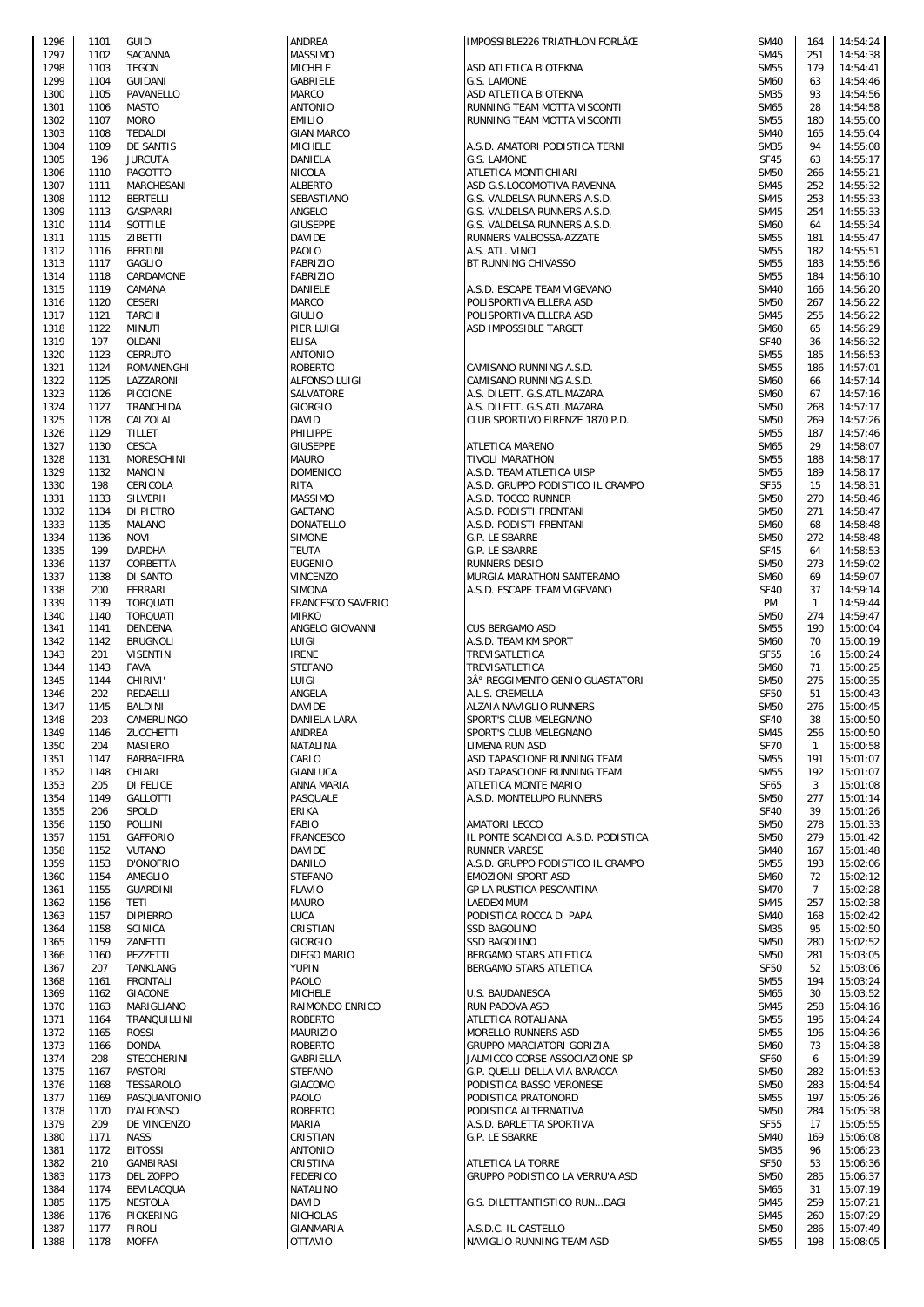| 1389 | 211  | CAVALIERI        |
|------|------|------------------|
| 1390 | 1179 | ANESE            |
| 1391 | 212  | COGGIOLA         |
| 1392 | 1180 |                  |
|      |      | GROTTO           |
| 1393 | 1181 | ABBATE           |
| 1394 | 213  | POLA             |
| 1395 | 1182 | BONALUMI         |
| 1396 | 1183 | MICHELETTI       |
|      |      |                  |
| 1397 | 1184 | PERA             |
| 1398 | 214  | <b>CINQUE</b>    |
| 1399 | 1185 | li bergoli       |
| 1400 | 1186 | LI BERGOLI       |
| 1401 | 1187 | <b>BRUNO</b>     |
|      |      |                  |
| 1402 | 1188 | RICUPERO         |
| 1403 | 1189 | MAURO            |
| 1404 | 1190 | DELLA GALA       |
| 1405 | 215  | <b>BELLIA</b>    |
|      |      |                  |
| 1406 | 1191 | LANZONI          |
| 1407 | 216  | <b>FARDIN</b>    |
| 1408 | 217  | MORENCIO         |
| 1409 | 1192 | <b>BENTINI</b>   |
| 1410 | 1193 | MUZZIOLI         |
|      |      |                  |
| 1411 | 1194 | RITA             |
| 1412 | 218  | <b>SCHIANCHI</b> |
| 1413 | 1195 | GENCO            |
| 1414 | 1196 | LIPORESI         |
|      |      |                  |
| 1415 | 1197 | RE               |
| 1416 | 1198 | ANDRIOLLO        |
| 1417 | 1199 | SIMIONATO        |
| 1418 | 1200 | <b>RICCERI</b>   |
| 1419 | 1201 | MONDUCCI         |
|      |      |                  |
| 1420 | 1202 | CAROSINI         |
| 1421 | 1203 | <b>FAMA'</b>     |
| 1422 | 1204 | FERRARI          |
| 1423 | 1205 | <b>BORTOLAI</b>  |
| 1424 | 1206 | <b>GUERRINI</b>  |
| 1425 | 1207 | <b>RENSI</b>     |
|      |      | DE GUIDI         |
| 1426 | 1208 |                  |
| 1427 | 1209 | VALENTE          |
| 1428 | 1210 | PIETRARCA        |
| 1429 | 1211 | BRESCIANINI      |
| 1430 | 1212 | SCALELLA         |
| 1431 | 1213 | BIAZZI           |
| 1432 | 1214 | ZAPPONI          |
| 1433 | 219  | PASQUALETTI      |
| 1434 | 220  | ROMEO            |
|      |      |                  |
| 1435 | 1215 | PAPAPIETRO       |
| 1436 | 1216 | SPAGGIARI        |
| 1437 | 1217 | MEZZADRI         |
| 1438 | 1218 | <b>ACCURSO</b>   |
| 1439 | 1219 | TURRINI          |
| 1440 | 1220 | Spada            |
| 1441 | 1221 | LORENZETTI       |
| 1442 | 1222 | RAIMONDI         |
|      |      |                  |
| 1443 | 1223 | SORZE            |
| 1444 | 221  | RENOSTO          |
| 1445 | 1224 | MAZZUCCO         |
| 1446 | 1225 | FUSER            |
| 1447 | 222  | RIBOLI           |
| 1448 | 1226 | <b>BRETTI</b>    |
|      |      |                  |
| 1449 | 1227 | POLI             |
| 1450 | 1228 | BARTOLI          |
| 1451 | 1229 | ONORATO          |
| 1452 | 1230 | ALBANO           |
| 1453 | 1231 | <b>FALORNI</b>   |
| 1454 | 1232 | MACCARI          |
| 1455 | 1233 | BALDINI          |
| 1456 | 223  | SALVADORI        |
| 1457 | 1234 | BRANCATELLO      |
|      |      |                  |
| 1458 | 1235 | TONONI           |
| 1459 | 224  | ROMANO           |
| 1460 | 225  | CAMERUCCIO       |
| 1461 | 1236 | CICARILLI        |
| 1462 | 226  | Sammarone        |
| 1463 | 1237 | MAIERINI         |
| 1464 | 1238 | <b>MARTINO</b>   |
| 1465 | 1239 | LEONE            |
| 1466 | 1240 | CIMINO           |
|      |      |                  |
| 1467 | 1241 | ZAROLA           |
| 1468 | 1242 | DE LORENZO       |
| 1469 | 1243 | POTO             |
| 1470 | 1244 | LIBERTINO        |
| 1471 | 1245 | VITA             |
| 1472 | 1246 | CORVASCIO        |
| 1473 | 1247 | BONIZZOLI        |
| 1474 | 1248 | <b>MORISCO</b>   |
|      |      |                  |
|      |      |                  |
| 1475 | 1249 | CANDIDI          |
| 1476 | 1250 | PAGETTI          |
| 1477 | 1251 | <b>BERTOLDI</b>  |
| 1478 | 1252 | AVOGADRI         |
| 1479 | 227  | SALVI            |
| 1480 | 1253 | <b>MONTANARI</b> |

| 1389 | 211  | CAVALIERI          | <b>FABRIZIA</b>          |                                       | <b>SF50</b>      | 54  | 15:08:52 |
|------|------|--------------------|--------------------------|---------------------------------------|------------------|-----|----------|
| 1390 | 1179 | ANESE              | LUCA                     |                                       | <b>SM50</b>      | 287 | 15:08:52 |
| 1391 | 212  | COGGIOLA           | SILVIA                   |                                       | <b>SF50</b>      | 55  | 15:08:54 |
| 1392 | 1180 | <b>GROTTO</b>      | <b>ANTONIO</b>           | <b>VICENZA MARATHON</b>               | <b>SM70</b>      | 8   | 15:09:19 |
| 1393 | 1181 | ABBATE             | <b>GIUSEPPE</b>          | RUNNING CLUB CESANESE                 | <b>SM60</b>      | 74  | 15:10:04 |
|      |      | <b>POLA</b>        | <b>ELENA</b>             | <b>EMOZIONI SPORT ASD</b>             | <b>SF45</b>      |     | 15:10:09 |
| 1394 | 213  |                    |                          |                                       |                  | 65  |          |
| 1395 | 1182 | <b>BONALUMI</b>    | <b>MASSIMO</b>           | BERGAMO STARS ATLETICA                | <b>SM55</b>      | 199 | 15:10:14 |
| 1396 | 1183 | <b>MICHELETTI</b>  | LUCIANO                  | BERGAMO STARS ATLETICA                | <b>SM65</b>      | 32  | 15:10:14 |
| 1397 | 1184 | PERA               | <b>SIMONE</b>            |                                       | <b>SM</b>        | 56  | 15:10:19 |
| 1398 | 214  | <b>CINQUE</b>      | DAMIANA                  | A.S.D. MANFREDONIA CORRE              | <b>SF55</b>      | 18  | 15:10:33 |
|      |      |                    |                          |                                       |                  |     |          |
| 1399 | 1185 | LI BERGOLI         | <b>GIUSEPPE</b>          | A.S.D. MANFREDONIA CORRE              | <b>SM50</b>      | 288 | 15:10:33 |
| 1400 | 1186 | LI BERGOLI         | <b>MICHELE</b>           | A.S.D. MANFREDONIA CORRE              | <b>SM60</b>      | 75  | 15:10:34 |
| 1401 | 1187 | <b>BRUNO</b>       | ANTONINO                 | G.S. MAIANO                           | <b>SM70</b>      | 9   | 15:10:54 |
| 1402 | 1188 | <b>RICUPERO</b>    | <b>MARCO</b>             | PODISTICA FORMIGINESE                 | <b>SM45</b>      | 261 | 15:11:26 |
|      |      |                    |                          |                                       |                  |     |          |
| 1403 | 1189 | <b>MAURO</b>       | <b>FRANCO</b>            | ASD NOLA RUNNING                      | <b>SM45</b>      | 262 | 15:11:31 |
| 1404 | 1190 | <b>DELLA GALA</b>  | <b>MICHELE</b>           | ASD NOLA RUNNING                      | <b>SM50</b>      | 289 | 15:11:31 |
| 1405 | 215  | BELLIA             | PATRIZIA                 | A.S.D. GATE-CRAL INPS                 | SF <sub>55</sub> | 19  | 15:11:35 |
|      | 1191 | LANZONI            | <b>FRANCESCO</b>         |                                       | <b>SM35</b>      | 97  | 15:11:49 |
| 1406 |      |                    |                          |                                       |                  |     |          |
| 1407 | 216  | <b>FARDIN</b>      | MICHELA                  | TEAM SPORTLER TREVISO                 | <b>SF55</b>      | 20  | 15:11:52 |
| 1408 | 217  | <b>MORENCIO</b>    | <b>FAVIA ANDREA</b>      | PERCORRERE IL SILE                    | <b>SF50</b>      | 56  | 15:12:03 |
| 1409 | 1192 | <b>BENTINI</b>     | <b>GIUSEPPE</b>          | POL. DIL. SANTA LUCIA (LE LINCI)      | <b>SM45</b>      | 263 | 15:12:05 |
|      | 1193 |                    | <b>DINO</b>              |                                       | <b>SM60</b>      | 76  | 15:12:08 |
| 1410 |      | <b>MUZZIOLI</b>    |                          |                                       |                  |     |          |
| 1411 | 1194 | <b>RITA</b>        | PIERO                    | G.S. LE PANCHE CASTELQUARTO           | <b>SM55</b>      | 200 | 15:12:30 |
| 1412 | 218  | <b>SCHIANCHI</b>   | RAFFAELLA                | ASD G.S.LOCOMOTIVA RAVENNA            | <b>SF45</b>      | 66  | 15:12:45 |
| 1413 | 1195 | <b>GENCO</b>       | <b>FULVIO</b>            | A.S.D NOCERA RUNNERS FOLGORE          | <b>SM55</b>      | 201 | 15:13:08 |
|      | 1196 | <b>LIPORESI</b>    | <b>MICHELE</b>           | POL DIL TE' BOTA TEAM                 | <b>SM45</b>      | 264 | 15:13:11 |
| 1414 |      |                    |                          |                                       |                  |     |          |
| 1415 | 1197 | RE                 | <b>FERNANDO</b>          | ASD ATLETICA LEVERANO                 | <b>SM45</b>      | 265 | 15:13:41 |
| 1416 | 1198 | ANDRIOLLO          | PAOLO                    | <b>MARCIATORI DESIO</b>               | <b>SM55</b>      | 202 | 15:13:50 |
| 1417 | 1199 | <b>SIMIONATO</b>   | ALESSANDRO               | ALZAIA NAVIGLIO RUNNERS               | <b>SM55</b>      | 203 | 15:13:59 |
|      | 1200 | <b>RICCERI</b>     | <b>DAVIDE</b>            |                                       | <b>SM50</b>      | 290 | 15:14:04 |
| 1418 |      |                    |                          | POLISPORTIVA ELLERA ASD               |                  |     |          |
| 1419 | 1201 | <b>MONDUCCI</b>    | <b>STEFANO</b>           | POLISPORTIVA ELLERA ASD               | <b>SM45</b>      | 266 | 15:14:06 |
| 1420 | 1202 | CAROSINI           | MASSIMO                  | <b>LBM SPORT TEAM</b>                 | <b>SM50</b>      | 291 | 15:14:11 |
| 1421 | 1203 | <b>FAMA'</b>       | <b>FRANCESCO</b>         | C.U.S. PARMA                          | <b>SM45</b>      | 267 | 15:14:12 |
| 1422 | 1204 | <b>FERRARI</b>     | ALESSANDRO               | <b>G.P SAN PIO X</b>                  | <b>SM35</b>      | 98  | 15:14:14 |
|      |      |                    |                          |                                       |                  |     |          |
| 1423 | 1205 | <b>BORTOLAI</b>    | <b>MARCO</b>             | TRIANGOLO SPORT                       | <b>SM50</b>      | 292 | 15:14:28 |
| 1424 | 1206 | <b>GUERRINI</b>    | GABRIELE                 | POD. MISERICORDIA AGLIANESE 19        | <b>SM50</b>      | 293 | 15:15:10 |
| 1425 | 1207 | <b>RENSI</b>       | <b>GIACOMO</b>           |                                       | <b>SM40</b>      | 170 | 15:15:44 |
|      | 1208 | DE GUIDI           | <b>ROBERTO</b>           |                                       | <b>SM45</b>      | 268 | 15:15:45 |
| 1426 |      |                    |                          |                                       |                  |     |          |
| 1427 | 1209 | VALENTE            | <b>MATTEO</b>            | ATLETICA MOLISE AMATORI               | <b>SM50</b>      | 294 | 15:15:50 |
| 1428 | 1210 | PIETRARCA          | PASQUALINO               | ATLETICA MOLISE AMATORI               | <b>SM55</b>      | 204 | 15:15:51 |
| 1429 | 1211 | <b>BRESCIANINI</b> | <b>DAVIDE LUIGI</b>      | ASD IMPOSSIBLE TARGET                 | <b>SM40</b>      | 171 | 15:16:01 |
| 1430 | 1212 | <b>SCALELLA</b>    | PAOLO                    | RIMINI MARATHON                       | SM65             | 33  | 15:16:05 |
|      |      |                    |                          |                                       |                  |     |          |
| 1431 | 1213 | BIAZZI             | <b>ANDREA</b>            | G.P. CASALESE                         | <b>SM60</b>      | 77  | 15:16:30 |
| 1432 | 1214 | <b>ZAPPONI</b>     | LUCA                     | ATLETICA FRANCIACORTA                 | <b>SM45</b>      | 269 | 15:16:51 |
| 1433 | 219  | PASQUALETTI        | CHIARA                   |                                       | <b>SF40</b>      | 40  | 15:16:58 |
| 1434 | 220  | <b>ROMEO</b>       | ANTONELLA                |                                       | <b>SF45</b>      | 67  | 15:16:58 |
|      |      |                    |                          |                                       |                  |     |          |
| 1435 | 1215 | <b>PAPAPIETRO</b>  | RICCARDO                 |                                       | <b>SM50</b>      | 295 | 15:17:00 |
| 1436 | 1216 | SPAGGIARI          | LUCA                     | POLISPORTIVA TORRILE                  | <b>SM50</b>      | 296 | 15:17:21 |
| 1437 | 1217 | MEZZADRI           | LUCA                     | ATLETICA MANARA                       | <b>SM50</b>      | 297 | 15:17:21 |
| 1438 | 1218 | <b>ACCURSO</b>     | THOMAS                   | C.U.S. PARMA                          | <b>SM45</b>      | 270 | 15:17:22 |
|      |      |                    |                          |                                       |                  |     |          |
| 1439 | 1219 | <b>TURRINI</b>     | <b>ANTONIO</b>           |                                       | <b>SM60</b>      | 78  | 15:17:30 |
| 1440 | 1220 | <b>SPADA</b>       | <b>MATTEO</b>            |                                       | <b>SM35</b>      | 99  | 15:18:14 |
| 1441 | 1221 | LORENZETTI         | <b>RENATO</b>            | <b>RAVENNA RUNNERS ASD</b>            | <b>SM60</b>      | 79  | 15:18:33 |
| 1442 | 1222 | RAIMONDI           | MATTEO                   | POLISPORTIVA CAMPOGALLIANO            | <b>SM45</b>      | 271 | 15:18:42 |
|      |      |                    |                          |                                       |                  |     |          |
| 1443 | 1223 | SORZE              | CRISTIAN                 | MARCIACARATESI                        | <b>SM45</b>      | 272 | 15:18:47 |
| 1444 | 221  | <b>RENOSTO</b>     | <b>ROBERTA</b>           | ALTETICA QUINTO MASTELLA              | <b>SF35</b>      | 16  | 15:18:51 |
| 1445 | 1224 | MAZZUCCO           | ALESSANDRO               | ALTETICA QUINTO MASTELLA              | <b>SM40</b>      | 172 | 15:18:51 |
| 1446 | 1225 | <b>FUSER</b>       | CRISTIAN                 | <b>OLLSCARS</b>                       | <b>SM40</b>      | 173 | 15:18:52 |
| 1447 | 222  | <b>RIBOLI</b>      | ANNA MARIA               | CAMISANO RUNNING A.S.D.               | <b>SF55</b>      | 21  |          |
|      |      |                    |                          |                                       |                  |     | 15:18:52 |
| 1448 | 1226 | <b>BRETTI</b>      | <b>GIOVANNI</b>          | PODISTICA SOLIDARIETÃE                | <b>SM60</b>      | 80  | 15:18:56 |
| 1449 | 1227 | <b>POLI</b>        | ALESSANDRO               | POL CASA CULTURALE ASD                | <b>SM60</b>      | 81  | 15:19:13 |
| 1450 | 1228 | <b>BARTOLI</b>     | ANDREA                   | POL CASA CULTURALE ASD                | <b>SM60</b>      | 82  | 15:19:13 |
| 1451 | 1229 | <b>ONORATO</b>     | <b>GIOVANNI</b>          |                                       | <b>SM70</b>      | 10  | 15:19:13 |
|      |      |                    |                          |                                       |                  |     |          |
| 1452 | 1230 | <b>ALBANO</b>      | <b>ROBERTO</b>           | POL CASA CULTURALE ASD                | <b>SM60</b>      | 83  | 15:19:14 |
| 1453 | 1231 | <b>FALORNI</b>     | <b>MAURO</b>             | POL CASA CULTURALE ASD                | SM65             | 34  | 15:19:14 |
| 1454 | 1232 | <b>MACCARI</b>     | <b>SIMONE</b>            | GS AVIS PRATOVECCHIO FALTERONARUNNERS | <b>SM50</b>      | 298 | 15:19:27 |
| 1455 | 1233 | <b>BALDINI</b>     | <b>MAURIZIO</b>          | GS AVIS PRATOVECCHIO FALTERONARUNNERS | <b>SM45</b>      | 273 | 15:19:27 |
| 1456 | 223  | SALVADORI          | <b>MONIA</b>             | GS AVIS PRATOVECCHIO FALTERONARUNNERS | <b>SF45</b>      | 68  | 15:19:27 |
|      |      |                    |                          |                                       |                  |     |          |
| 1457 | 1234 | <b>BRANCATELLO</b> | <b>MARCO</b>             | G.S. LE PANCHE CASTELQUARTO           | <b>SM45</b>      | 274 | 15:19:40 |
| 1458 | 1235 | TONONI             | <b>ALDO</b>              | A.S.D. GRUPPO GENERALI TRIESTE        | <b>SM60</b>      | 84  | 15:19:41 |
| 1459 | 224  | <b>ROMANO</b>      | <b>MARIA</b>             | A.S.D. AMATORI VESUVIO                | <b>SF45</b>      | 69  | 15:20:18 |
|      | 225  | CAMERUCCIO         | SIMONETTA                | NUOVA PODISTICA LORETO                | <b>SF50</b>      | 57  | 15:20:18 |
| 1460 |      |                    |                          |                                       |                  |     |          |
| 1461 | 1236 | CICARILLI          | NAZARENO                 | POL ACLI MACERATA                     | SM65             | 35  | 15:20:18 |
| 1462 | 226  | SAMMARONE          | <b>TERESA</b>            | M.C. MANOPPELLO SOGEDA                | <b>SF40</b>      | 41  | 15:20:19 |
| 1463 | 1237 | <b>MAIERINI</b>    | <b>MATTEO</b>            | 100%ANIMATRAIL ASD                    | <b>SM45</b>      | 275 | 15:20:19 |
| 1464 | 1238 | <b>MARTINO</b>     | <b>DOMENICO</b>          |                                       | <b>SM55</b>      | 205 | 15:20:21 |
|      |      | <b>LEONE</b>       | <b>GIUSEPPE</b>          |                                       |                  |     |          |
| 1465 | 1239 |                    |                          |                                       | <b>SM40</b>      | 174 | 15:20:32 |
| 1466 | 1240 | <b>CIMINO</b>      | <b>EMILIO</b>            | ATLETICA AMICA                        | <b>SM60</b>      | 85  | 15:20:38 |
| 1467 | 1241 | ZAROLA             | <b>ANTONIO</b>           | LIBERTAS LAMEZIA                      | SM65             | 36  | 15:20:39 |
| 1468 | 1242 | <b>DE LORENZO</b>  | CHRISTIAN                |                                       | <b>SM45</b>      | 276 | 15:21:02 |
| 1469 | 1243 | <b>POTO</b>        | <b>RAFFAELE</b>          | ATLETICA LEVANTE                      | <b>SM55</b>      | 206 | 15:21:25 |
|      |      |                    |                          |                                       |                  |     |          |
| 1470 | 1244 | <b>LIBERTINO</b>   | ANDREA                   | <b>MONTE TIFATA</b>                   | <b>SM60</b>      | 86  | 15:22:12 |
| 1471 | 1245 | VITA               | LUIGI                    | ATLETICA FRANCIACORTA                 | <b>SM60</b>      | 87  | 15:22:45 |
| 1472 | 1246 | <b>CORVASCIO</b>   | LUCA                     | <b>URBAN RUNNERS</b>                  | <b>SM50</b>      | 299 | 15:22:50 |
|      |      | <b>BONIZZOLI</b>   |                          |                                       |                  | 88  |          |
| 1473 | 1247 |                    | <b>GIOVANNI BATTISTA</b> | A.S.D. STRALENO                       | <b>SM60</b>      |     | 15:22:59 |
| 1474 | 1248 | <b>MORISCO</b>     | <b>MICHELE</b>           | <b>GIOIA RUNNING</b>                  | <b>SM40</b>      | 175 | 15:23:48 |
| 1475 | 1249 | CANDIDI            | <b>MAURO</b>             | <b>G.S. PODISTICA PRENESTE</b>        | <b>SM60</b>      | 89  | 15:24:11 |
| 1476 | 1250 | PAGETTI            | <b>ELIGIO</b>            | <b>CUS PRO PATRIA MILANO</b>          | SM65             | 37  | 15:24:13 |
| 1477 | 1251 | <b>BERTOLDI</b>    | <b>MATTEO</b>            | G.S.D. MOMBOCAR                       | <b>SM45</b>      | 277 | 15:24:20 |
|      |      |                    |                          |                                       |                  |     |          |
| 1478 | 1252 | <b>AVOGADRI</b>    | <b>ALVARO</b>            | PODISTICA FARESI                      | <b>SM50</b>      | 300 | 15:24:30 |
| 1479 | 227  | SALVI              | <b>JESSICA</b>           | PODISTICA FARESI                      | <b>SF45</b>      | 70  | 15:24:30 |
| 1480 | 1253 | <b>MONTANARI</b>   | <b>RENZO</b>             | A.S.D. TEAM KM SPORT                  | <b>SM55</b>      | 207 | 15:24:36 |
| 1481 | 1254 | <b>MACCIONI</b>    | <b>MARIO</b>             |                                       | <b>SM55</b>      | 208 | 15:24:40 |
|      |      |                    |                          |                                       |                  |     |          |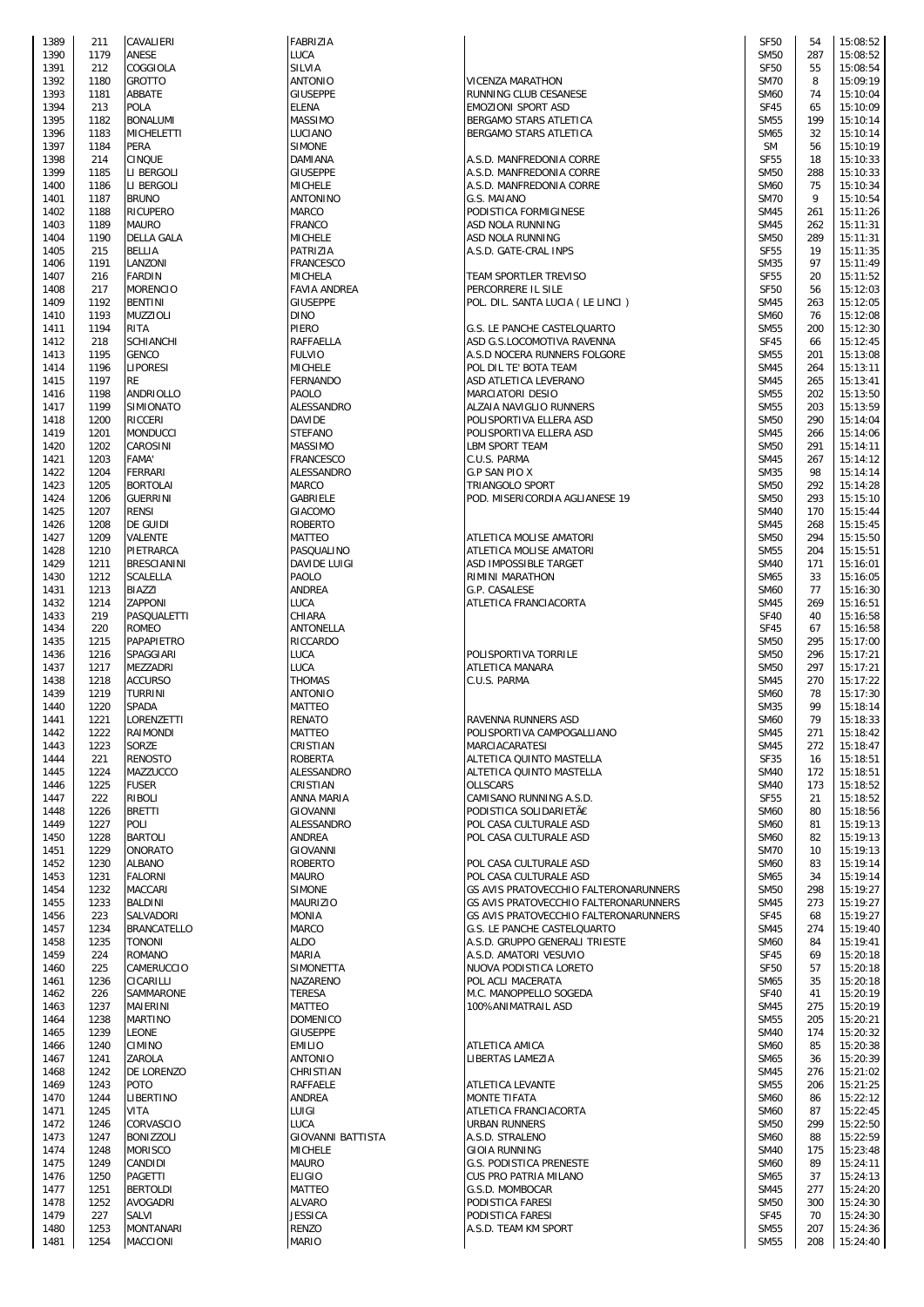| 1482         | 1255         | CIANI                                   | <b>FRANCO</b>                   | A.S.D. MONTELUPO RUNNER                                   |
|--------------|--------------|-----------------------------------------|---------------------------------|-----------------------------------------------------------|
| 1483<br>1484 | 1256<br>1257 | <b>PAFUNDI</b><br>ZAMPEDRI              | <b>FAUSTO</b><br>RICCARDO       | ACSI ATL. SPORT TOSCANA<br>UND BRONZOLO                   |
| 1485         | 1258         | <b>GUARDA</b>                           | <b>MARIO</b>                    | UNIONE SPORTIVA DILETTA                                   |
| 1486         | 1259         | MEZZANATO                               | <b>GIORGIO</b>                  | U.S.D BRONZOLO                                            |
| 1487<br>1488 | 1260<br>1261 | LUPARELLO<br>DE CESARE                  | PAOLO<br><b>MICHELE</b>         | ASD PALERMO CITY RUNNEI<br>S.CLUB LIB. SESTO              |
| 1489         | 1262         | <b>FRAGSTEIN</b>                        | LUKASZ JOACHIM                  |                                                           |
| 1490         | 228          | <b>RAMOS</b>                            | MARY SHIRLEY ANN                |                                                           |
| 1491         | 1263         | <b>ANTONINI</b>                         | <b>ALBERTO</b>                  | PODISMO MUGGIANO                                          |
| 1492<br>1493 | 229<br>1264  | GRAZIANI<br><b>PERONI</b>               | FRANCESCA<br>ALESSIO            | POLISPORTIVA ELLERA ASD<br>POLISPORTIVA ELLERA ASD        |
| 1494         | 1265         | <b>FAIELLA</b>                          | FRANCESCO                       | PASSO CAPPONI ASD                                         |
| 1495         | 1266         | <b>NEGRI</b>                            | CHRISTIAN                       | PASSO CAPPONI ASD                                         |
| 1496         | 1267         | CORTESI<br><b>ARESU</b>                 | SAVERIO<br><b>DANIEL</b>        | PASSO CAPPONI ASD                                         |
| 1497<br>1498 | 1268<br>1269 | <b>VENTRE</b>                           | <b>ENZO</b>                     | PHOENIX                                                   |
| 1499         | 1270         | <b>SCIURTI</b>                          | ANDREA                          | ATLETICA AMATORI BRINDI                                   |
| 1500         | 1271         | CHELINI                                 | <b>TOMMASO</b>                  | ATL CALENZANO                                             |
| 1501         | 1272         | GRAZIANI                                | MICHELE                         | G.S. LAMONE                                               |
| 1502<br>1503 | 1273<br>1274 | MANNELLA<br>CRISTOFORI                  | <b>DIEGO</b><br><b>FABIO</b>    | POLISPORTIVA PORTA SARA                                   |
| 1504         | 1275         | DE SIENA                                | RICCARDO                        | US NAVE ASD                                               |
| 1505         | 230          | <b>FOCARELLI</b>                        | STEFANIA                        | S.CLUB LIB. SESTO                                         |
| 1506<br>1507 | 1276<br>1277 | <b>TERAZZI</b><br><b>DEGL'INNOCENTI</b> | <b>ROBERTO</b><br><b>MARCO</b>  | S.CLUB LIB. SESTO<br>US NAVE ASD                          |
| 1508         | 231          | <b>HAIM</b>                             | MIRIJAM JACQUELINE              | <b>US NAVE ASD</b>                                        |
| 1509         | 232          | CASSINA                                 | <b>ANNA</b>                     |                                                           |
| 1510         | 233          | <b>BIASIN</b>                           | <b>MARA</b>                     |                                                           |
| 1511<br>1512 | 234<br>1278  | GIORDANO<br>SPATOLIATORE                | <b>MONICA</b><br>GIOVANNI       | A.S.D. ARIES COMO ATHLET                                  |
| 1513         | 1279         | CASELLI                                 | ANDREA                          | POLISPORTIVA STELLA ALPI                                  |
| 1514         | 235          | <b>TESTA</b>                            | MICAELA                         | ASD RUN FOR FUN                                           |
| 1515         | 236          | CATALANO                                | <b>TERESA</b>                   | ATLETICA SCAFATI                                          |
| 1516<br>1517 | 1280<br>1281 | COGNATA<br><b>FABIANO</b>               | SALVATORE<br><b>NATALE</b>      | ATLETICA SCAFATI                                          |
| 1518         | 1282         | CORBELLINI                              | MANUEL                          |                                                           |
| 1519         | 237          | <b>TURINA</b>                           | MARIA RITA                      | G.P. AVIS POL. MALAVICINA                                 |
| 1520<br>1521 | 1283<br>1284 | <b>BONARDI</b><br><b>MEDDA</b>          | SIMONE<br><b>GIAN FRANCESCO</b> | A.S.D. STRALENO<br>ASD ATLETICA 4 MORI                    |
| 1522         | 1285         | GAIGA                                   | <b>MARCO</b>                    | A.S.D. TEAM KM SPORT                                      |
| 1523         | 1286         | <b>BERTONI</b>                          | <b>FABIO</b>                    | POL. DIL. SANTA LUCIA (LE                                 |
| 1524<br>1525 | 1287<br>1288 | COSTANTINO<br>MARIANI                   | LUCA<br>LUIGI                   | POL. DIMICA POTENTER                                      |
| 1526         | 1289         | <b>FERRACUTI</b>                        | GIANLUCA                        | AS LA FRATELLANZA 1874                                    |
| 1527         | 238          | <b>EMANUEL</b>                          | LAURA                           | RHO TRIATHLON CLUB                                        |
| 1528         | 1290         | <b>GUIDOTTI</b>                         | CLAUDIO                         | A.S.D. MARATONA DEL MUG                                   |
| 1529<br>1530 | 1291<br>239  | ARNIANI<br><b>IRATO</b>                 | <b>FULVIO</b><br>PAOLA          | G.S. LAMONE<br>C.U.S. PADOVA                              |
| 1531         | 1292         | ALPAGO                                  | ANGELO                          | SCUOLA DI MARATONA VITT                                   |
| 1532         | 1293         | <b>FURLAN</b>                           | VALERIO                         | SCUOLA DI MARATONA VITT                                   |
| 1533<br>1534 | 1294<br>1295 | CHIRIVÃŒ<br><b>MARTELLI</b>             | DANIELE<br><b>MICHELE</b>       | POL. DIMICA POTENTER<br>POLISPORTIVA AVIS BOLOG           |
| 1535         |              | 1296 CIUFFREDA                          | <b>NICOLA</b>                   | ASS.GARGANO 2000 ONLUS                                    |
| 1536         | 1297         | <b>ROSSETTO</b>                         | MICHAEL                         |                                                           |
| 1537         | 1298         | RASETO                                  | ALESSANDRO                      | ATLETICA VALLE SCRIVIA                                    |
| 1538<br>1539 | 240<br>241   | DE SARIO<br>CIFALI                      | MARIA ENZA<br>ELENA RITA        | ESERCITO 62 REGGIMENTO<br>ESERCITO 62 REGGIMENTO          |
| 1540         | 1299         | <b>BONDOLI</b>                          | LUCA                            |                                                           |
| 1541         | 1300         | <b>TUMIATI</b>                          | <b>MARCO</b>                    | VERDE PISELLO GROUP MIL                                   |
| 1542<br>1543 | 1301<br>1302 | MARAZZINI<br>SCARDIGLI                  | <b>STEFANO</b><br>GIANFRANCO    |                                                           |
| 1544         | 1303         | <b>ERMO</b>                             | <b>DIEGO</b>                    | G.P. AVIS PAVIA<br>SPORT TEAM TRIGORIA ASD                |
| 1545         | 242          | <b>BULKU</b>                            | ALBANA                          | ATLETICA RADIO CENTRO V                                   |
| 1546         | 243          | <b>PELOSI</b>                           | SIMONA                          | ASD TAPASCIONE RUNNING                                    |
| 1547<br>1548 | 1304<br>244  | <b>ZOPPITELLI</b><br>PRINA              | CARLO<br>BARBARA                | A.S.D. PODISTICA VALMISA<br><b>ASD TAPASCIONE RUNNING</b> |
| 1549         | 1305         | GALLI                                   | ANDREA                          | ASSOCIAZIONE RONDINELL                                    |
| 1550         | 1306         | <b>SERMONESI</b>                        | <b>FABRIZIO</b>                 | G.S. LAMONE                                               |
| 1551         | 1307         | <b>MINICUCCI</b>                        | <b>MASSIMO</b>                  | ASD PERSONAL BEST                                         |
| 1552<br>1553 | 1308<br>1309 | <b>ERCOLI</b><br><b>TAPPARO</b>         | PIETRO<br>GIANGUIDO             |                                                           |
| 1554         | 1310         | MENOZZI                                 | DANIELE                         | TRICOLORE SPORT MARATH                                    |
| 1555         | 1311         | <b>MASOTTO</b>                          | ALESSANDRO                      | G.P. VILLAFRANCA DI VERO                                  |
| 1556<br>1557 | 1312<br>1313 | NICOLUSSI MOTZE<br>ZANOTTO              | <b>BRUNO</b><br>MICHELE         | G.S. VALSUGANA TRENTINO<br>EMME RUNNING TEAM              |
| 1558         | 1314         | <b>IPPOLITI</b>                         | <b>MAURO</b>                    | A.S.D. AMATORI TOP RUNNI                                  |
| 1559         | 245          | DI TULLIO                               | CARLA                           | A.S.D. AMATORI TOP RUNNI                                  |
| 1560         | 246          | <b>MARCHI</b>                           | NADIA                           | PERCORRERE IL SILE                                        |
| 1561<br>1562 | 1315<br>1316 | ZACCHETTI<br><b>BOCCUCCIA</b>           | GIANNI<br>PIER PAOLO            | <b>GSA ASIAGO</b>                                         |
| 1563         | 1317         | <b>FALCHETTI</b>                        | <b>FEDERICO</b>                 | RUNNERS BERGAMO                                           |
| 1564         | 247          | PANTANA                                 | GIUSEPPINA                      |                                                           |
| 1565         | 1318         | <b>MARCHI</b>                           | <b>ANTONIO</b>                  |                                                           |
| 1566<br>1567 | 1319<br>1320 | <b>BONETTI</b><br>SCALINI               | <b>DEMIS</b><br>TOMMASO         | ASD GAN NEMBRO<br>A.S.D. TOSCO-ROMAGNOLA                  |
| 1568         | 1321         | CHIARINI                                | ALBERTO                         | ATLETICA MONTICHIARI                                      |
| 1569         | 1322         | LEONORI                                 | ANDREA                          | POL ACLI MACERATA                                         |
| 1570<br>1571 | 1323<br>1324 | MARINELLI<br>MONTANI                    | ALESSIO<br>STEFANO              | ATLETICA AVIS S.BENEDETT<br>MARATHON CLUB TRENTO          |
| 1572         | 1325         | <b>NITTI</b>                            | <b>GIUSEPPE</b>                 | UVEX PROTECTING PEOPLE                                    |
| 1573         | 1326         | PILONI                                  | FULVIO ANGELO                   | CAMISANO RUNNING A.S.D.                                   |
| 1574         | 1327         | <b>BARNABO'</b>                         | <b>FRANCESCO</b>                | CAMISANO RUNNING A.S.D.                                   |

| 1482 | 1255 | CIANI                 | <b>FRANCO</b>         | A.S.D. MONTELUPO RUNNERS                   | SM65        | 38             | 15:24:58 |
|------|------|-----------------------|-----------------------|--------------------------------------------|-------------|----------------|----------|
|      |      |                       |                       |                                            |             |                |          |
| 1483 | 1256 | <b>PAFUNDI</b>        | <b>FAUSTO</b>         | ACSI ATL. SPORT TOSCANA                    | <b>SM55</b> | 209            | 15:25:00 |
| 1484 | 1257 | ZAMPEDRI              | RICCARDO              | UND BRONZOLO                               | <b>SM60</b> | 90             | 15:25:12 |
| 1485 | 1258 | <b>GUARDA</b>         | <b>MARIO</b>          | UNIONE SPORTIVA DILETTANTISTICA BRONZOLO   | <b>SM60</b> | 91             | 15:25:12 |
|      |      |                       |                       |                                            |             |                |          |
| 1486 | 1259 | <b>MEZZANATO</b>      | <b>GIORGIO</b>        | <b>U.S.D BRONZOLO</b>                      | <b>SM60</b> | 92             | 15:25:13 |
| 1487 | 1260 | <b>LUPARELLO</b>      | PAOLO                 | ASD PALERMO CITY RUNNERS                   | <b>SM60</b> | 93             | 15:25:29 |
| 1488 | 1261 | DE CESARE             | <b>MICHELE</b>        | S.CLUB LIB. SESTO                          | <b>SM65</b> | 39             | 15:25:50 |
|      |      |                       |                       |                                            |             |                |          |
| 1489 | 1262 | <b>FRAGSTEIN</b>      | LUKASZ JOACHIM        |                                            | <b>SM35</b> | 100            | 15:26:11 |
| 1490 | 228  | <b>RAMOS</b>          | MARY SHIRLEY ANN      |                                            | <b>SF50</b> | 58             | 15:26:46 |
|      |      |                       |                       |                                            |             | 94             |          |
| 1491 | 1263 | <b>ANTONINI</b>       | <b>ALBERTO</b>        | PODISMO MUGGIANO                           | <b>SM60</b> |                | 15:26:47 |
| 1492 | 229  | <b>GRAZIANI</b>       | <b>FRANCESCA</b>      | POLISPORTIVA ELLERA ASD                    | <b>SF35</b> | 17             | 15:26:49 |
| 1493 | 1264 | <b>PERONI</b>         | <b>ALESSIO</b>        | POLISPORTIVA ELLERA ASD                    | <b>SM</b>   | 57             | 15:26:50 |
|      |      |                       |                       |                                            |             |                |          |
| 1494 | 1265 | <b>FAIELLA</b>        | <b>FRANCESCO</b>      | PASSO CAPPONI ASD                          | <b>SM50</b> | 301            | 15:27:50 |
| 1495 | 1266 | <b>NEGRI</b>          | CHRISTIAN             | PASSO CAPPONI ASD                          | <b>SM50</b> | 302            | 15:27:51 |
|      |      |                       |                       |                                            |             |                |          |
| 1496 | 1267 | <b>CORTESI</b>        | SAVERIO               | PASSO CAPPONI ASD                          | <b>SM50</b> | 303            | 15:27:51 |
| 1497 | 1268 | <b>ARESU</b>          | DANIEL                | <b>PHOENIX</b>                             | <b>SM45</b> | 278            | 15:28:10 |
| 1498 | 1269 | <b>VENTRE</b>         | <b>ENZO</b>           |                                            | <b>SM40</b> | 176            | 15:28:29 |
|      |      |                       |                       |                                            |             |                |          |
| 1499 | 1270 | <b>SCIURTI</b>        | ANDREA                | ATLETICA AMATORI BRINDISI                  | <b>SM45</b> | 279            | 15:28:29 |
| 1500 | 1271 | <b>CHELINI</b>        | <b>TOMMASO</b>        | ATL CALENZANO                              | <b>SM55</b> | 210            | 15:28:43 |
|      |      |                       |                       |                                            |             |                |          |
| 1501 | 1272 | GRAZIANI              | <b>MICHELE</b>        | G.S. LAMONE                                | <b>SM50</b> | 304            | 15:28:51 |
| 1502 | 1273 | MANNELLA              | <b>DIEGO</b>          |                                            | <b>SM55</b> | 211            | 15:28:58 |
| 1503 | 1274 | <b>CRISTOFORI</b>     | <b>FABIO</b>          | POLISPORTIVA PORTA SARAGOZZA               | <b>SM55</b> | 212            | 15:29:03 |
|      |      |                       |                       |                                            |             |                |          |
| 1504 | 1275 | <b>DE SIENA</b>       | RICCARDO              | <b>US NAVE ASD</b>                         | <b>SM55</b> | 213            | 15:29:11 |
| 1505 | 230  | <b>FOCARELLI</b>      | <b>STEFANIA</b>       | S.CLUB LIB. SESTO                          | <b>SF50</b> | 59             | 15:29:36 |
|      |      |                       |                       |                                            |             |                |          |
| 1506 | 1276 | <b>TERAZZI</b>        | <b>ROBERTO</b>        | S.CLUB LIB. SESTO                          | <b>SM55</b> | 214            | 15:29:44 |
| 1507 | 1277 | <b>DEGL'INNOCENTI</b> | <b>MARCO</b>          | <b>US NAVE ASD</b>                         | <b>SM60</b> | 95             | 15:29:47 |
| 1508 | 231  | HAIM                  | MIRIJAM JACQUELINE    | <b>US NAVE ASD</b>                         | <b>SF50</b> | 60             | 15:29:48 |
|      |      |                       |                       |                                            |             |                |          |
| 1509 | 232  | CASSINA               | ANNA                  |                                            | <b>SF50</b> | 61             | 15:30:06 |
| 1510 | 233  | <b>BIASIN</b>         | <b>MARA</b>           |                                            | <b>SF50</b> | 62             | 15:30:06 |
|      |      |                       |                       |                                            |             |                |          |
| 1511 | 234  | <b>GIORDANO</b>       | <b>MONICA</b>         |                                            | <b>SF60</b> | $\overline{7}$ | 15:30:06 |
| 1512 | 1278 | SPATOLIATORE          | <b>GIOVANNI</b>       | A.S.D. ARIES COMO ATHLETIC TEAM            | <b>SM60</b> | 96             | 15:30:18 |
| 1513 | 1279 | CASELLI               | <b>ANDREA</b>         | POLISPORTIVA STELLA ALPINA SEZ PODISMO     | <b>SM50</b> | 305            | 15:30:45 |
|      |      |                       |                       |                                            |             |                |          |
| 1514 | 235  | TESTA                 | <b>MICAELA</b>        | <b>ASD RUN FOR FUN</b>                     | <b>SF50</b> | 63             | 15:31:03 |
| 1515 | 236  | CATALANO              | <b>TERESA</b>         | ATLETICA SCAFATI                           | <b>SF50</b> | 64             | 15:31:45 |
|      |      |                       |                       |                                            |             |                |          |
| 1516 | 1280 | COGNATA               | SALVATORE             | ATLETICA SCAFATI                           | <b>SM50</b> | 306            | 15:31:49 |
| 1517 | 1281 | <b>FABIANO</b>        | <b>NATALE</b>         |                                            | <b>SM45</b> | 280            | 15:32:18 |
| 1518 | 1282 | CORBELLINI            | MANUEL                |                                            | <b>SM40</b> | 177            | 15:32:52 |
|      |      |                       |                       |                                            |             |                |          |
| 1519 | 237  | <b>TURINA</b>         | <b>MARIA RITA</b>     | G.P. AVIS POL. MALAVICINA                  | <b>SF50</b> | 65             | 15:33:00 |
| 1520 | 1283 | <b>BONARDI</b>        | <b>SIMONE</b>         | A.S.D. STRALENO                            | <b>SM35</b> | 101            | 15:33:08 |
|      |      |                       |                       |                                            |             |                |          |
| 1521 | 1284 | <b>MEDDA</b>          | <b>GIAN FRANCESCO</b> | ASD ATLETICA 4 MORI                        | <b>SM45</b> | 281            | 15:33:35 |
| 1522 | 1285 | GAIGA                 | MARCO                 | A.S.D. TEAM KM SPORT                       | <b>SM50</b> | 307            | 15:33:53 |
| 1523 | 1286 | <b>BERTONI</b>        | <b>FABIO</b>          | POL. DIL. SANTA LUCIA (LE LINCI )          | <b>SM</b>   | 58             | 15:33:56 |
|      |      |                       |                       |                                            |             |                |          |
| 1524 | 1287 | COSTANTINO            | LUCA                  |                                            | <b>SM35</b> | 102            | 15:34:36 |
| 1525 | 1288 | <b>MARIANI</b>        | LUIGI                 | POL. DIMICA POTENTER                       | <b>SM60</b> | 97             | 15:34:36 |
|      |      | <b>FERRACUTI</b>      | GIANLUCA              | AS LA FRATELLANZA 1874                     | <b>SM50</b> | 308            | 15:34:52 |
| 1526 | 1289 |                       |                       |                                            |             |                |          |
| 1527 | 238  | <b>EMANUEL</b>        | LAURA                 | RHO TRIATHLON CLUB                         | <b>SF50</b> | 66             | 15:34:53 |
| 1528 | 1290 | <b>GUIDOTTI</b>       | <b>CLAUDIO</b>        | A.S.D. MARATONA DEL MUGELLO                | SM65        | 40             | 15:34:55 |
|      |      |                       |                       |                                            |             |                |          |
| 1529 | 1291 | <b>ARNIANI</b>        | <b>FULVIO</b>         | G.S. LAMONE                                | <b>SM60</b> | 98             | 15:35:31 |
| 1530 | 239  | <b>IRATO</b>          | PAOLA                 | C.U.S. PADOVA                              | <b>SF60</b> | 8              | 15:35:38 |
| 1531 | 1292 | <b>ALPAGO</b>         | ANGELO                | SCUOLA DI MARATONA VITTORIO VENETO         | <b>SM55</b> | 215            | 15:35:52 |
|      |      |                       |                       |                                            |             |                |          |
| 1532 | 1293 | <b>FURLAN</b>         | VALERIO               | SCUOLA DI MARATONA VITTORIO VENETO         | <b>SM50</b> | 309            | 15:35:53 |
| 1533 | 1294 | <b>CHIRIVÌ</b>        | DANIELE               | POL. DIMICA POTENTER                       | <b>SM45</b> | 282            | 15:36:20 |
|      |      |                       |                       |                                            |             |                |          |
| 1534 | 1295 | <b>MARTELLI</b>       | <b>MICHELE</b>        | POLISPORTIVA AVIS BOLOGNESE                | <b>SM50</b> | 310            | 15:36:32 |
| 1535 | 1296 | CIUFFREDA             | <b>NICOLA</b>         | ASS.GARGANO 2000 ONLUS MANFRE              | <b>SM60</b> | 99             | 15:36:35 |
| 1536 | 1297 | <b>ROSSETTO</b>       | MICHAEL               |                                            | <b>SM35</b> | 103            | 15:36:45 |
|      |      |                       |                       |                                            |             |                |          |
| 1537 | 1298 | <b>RASETO</b>         | ALESSANDRO            | ATLETICA VALLE SCRIVIA                     | <b>SM45</b> | 283            | 15:37:04 |
| 1538 | 240  | DE SARIO              | <b>MARIA ENZA</b>     | ESERCITO 62 REGGIMENTO FANTERIA            | <b>SF35</b> | 18             | 15:37:50 |
|      |      |                       | <b>ELENA RITA</b>     |                                            |             |                |          |
| 1539 | 241  | CIFALI                |                       | ESERCITO 62 REGGIMENTO FANTERIA            | <b>SF45</b> | 71             | 15:37:50 |
| 1540 | 1299 | <b>BONDOLI</b>        | LUCA                  |                                            | <b>SM50</b> | 311            | 15:37:57 |
| 1541 | 1300 | <b>TUMIATI</b>        | <b>MARCO</b>          | VERDE PISELLO GROUP MILANO                 | <b>SM60</b> | 100            | 15:38:04 |
|      |      |                       |                       |                                            |             |                |          |
| 1542 | 1301 | MARAZZINI             | <b>STEFANO</b>        |                                            | <b>SM50</b> | 312            | 15:38:28 |
| 1543 | 1302 | SCARDIGLI             | GIANFRANCO            | G.P. AVIS PAVIA                            | <b>SM55</b> | 216            | 15:39:24 |
|      | 1303 | <b>ERMO</b>           | <b>DIEGO</b>          |                                            | <b>SM40</b> | 178            | 15:39:31 |
| 1544 |      |                       |                       | SPORT TEAM TRIGORIA ASD                    |             |                |          |
| 1545 | 242  | <b>BULKU</b>          | <b>ALBANA</b>         | ATLETICA RADIO CENTRO WEB                  | <b>SF45</b> | 72             | 15:40:06 |
| 1546 | 243  | <b>PELOSI</b>         | <b>SIMONA</b>         | ASD TAPASCIONE RUNNING TEAM                | <b>SF50</b> | 67             | 15:40:15 |
|      |      |                       |                       |                                            |             |                |          |
| 1547 | 1304 | <b>ZOPPITELLI</b>     | CARLO                 | A.S.D. PODISTICA VALMISA                   | <b>SM50</b> | 313            | 15:40:15 |
| 1548 | 244  | PRINA                 | <b>BARBARA</b>        | ASD TAPASCIONE RUNNING TEAM                | <b>SF50</b> | 68             | 15:40:16 |
| 1549 | 1305 | GALLI                 | ANDREA                | ASSOCIAZIONE RONDINELLA DEL TORRINO        | <b>SM35</b> | 104            | 15:40:27 |
|      |      |                       |                       |                                            |             |                |          |
| 1550 | 1306 | <b>SERMONESI</b>      | <b>FABRIZIO</b>       | G.S. LAMONE                                | <b>SM50</b> | 314            | 15:40:32 |
| 1551 | 1307 | <b>MINICUCCI</b>      | <b>MASSIMO</b>        | ASD PERSONAL BEST                          | <b>SM50</b> | 315            | 15:40:57 |
| 1552 | 1308 | <b>ERCOLI</b>         | PIETRO                |                                            | <b>SM45</b> | 284            | 15:41:00 |
|      |      |                       |                       |                                            |             |                |          |
| 1553 | 1309 | <b>TAPPARO</b>        | <b>GIANGUIDO</b>      |                                            | <b>SM50</b> | 316            | 15:41:02 |
| 1554 | 1310 | <b>MENOZZI</b>        | DANIELE               | TRICOLORE SPORT MARATHON ASD               | <b>SM50</b> | 317            | 15:41:40 |
| 1555 | 1311 | <b>MASOTTO</b>        | ALESSANDRO            | G.P. VILLAFRANCA DI VERONA                 | <b>SM45</b> | 285            | 15:41:46 |
|      |      |                       |                       |                                            |             |                |          |
| 1556 | 1312 | NICOLUSSI MOTZE       | <b>BRUNO</b>          | G.S. VALSUGANA TRENTINO                    | SM65        | 41             | 15:41:47 |
| 1557 | 1313 | ZANOTTO               | MICHELE               | <b>EMME RUNNING TEAM</b>                   | <b>SM35</b> | 105            | 15:42:37 |
|      |      |                       |                       |                                            |             |                |          |
| 1558 | 1314 | <b>IPPOLITI</b>       | <b>MAURO</b>          | A.S.D. AMATORI TOP RUNNERS CASTELLI ROMANI | <b>SM55</b> | 217            | 15:43:26 |
| 1559 | 245  | <b>DI TULLIO</b>      | CARLA                 | A.S.D. AMATORI TOP RUNNERS CASTELLI ROMANI | <b>SF55</b> | 22             | 15:43:27 |
| 1560 | 246  | <b>MARCHI</b>         | <b>NADIA</b>          | PERCORRERE IL SILE                         | <b>SF55</b> | 23             | 15:43:38 |
|      |      |                       |                       |                                            |             |                |          |
| 1561 | 1315 | ZACCHETTI             | GIANNI                | <b>GSA ASIAGO</b>                          | <b>SM50</b> | 318            | 15:43:47 |
| 1562 | 1316 | <b>BOCCUCCIA</b>      | PIER PAOLO            |                                            | <b>SM55</b> | 218            | 15:43:48 |
| 1563 | 1317 | <b>FALCHETTI</b>      | <b>FEDERICO</b>       | <b>RUNNERS BERGAMO</b>                     | <b>SM45</b> | 286            | 15:43:53 |
|      |      |                       |                       |                                            |             |                |          |
| 1564 | 247  | PANTANA               | GIUSEPPINA            |                                            | <b>SF45</b> | 73             | 15:44:07 |
| 1565 | 1318 | <b>MARCHI</b>         | <b>ANTONIO</b>        |                                            | <b>SM70</b> | 11             | 15:44:10 |
|      |      |                       |                       |                                            |             |                |          |
| 1566 | 1319 | <b>BONETTI</b>        | <b>DEMIS</b>          | ASD GAN NEMBRO                             | <b>SM40</b> | 179            | 15:44:11 |
| 1567 | 1320 | SCALINI               | <b>TOMMASO</b>        | A.S.D. TOSCO-ROMAGNOLA                     | <b>SM</b>   | 59             | 15:44:25 |
|      |      |                       |                       |                                            |             |                |          |
| 1568 | 1321 | CHIARINI              | <b>ALBERTO</b>        | ATLETICA MONTICHIARI                       | <b>SM45</b> | 287            | 15:44:39 |
| 1569 | 1322 | LEONORI               | ANDREA                | POL ACLI MACERATA                          | <b>SM40</b> | 180            | 15:45:08 |
| 1570 | 1323 | MARINELLI             | <b>ALESSIO</b>        | ATLETICA AVIS S.BENEDETTO DEL TR.          | <b>SM45</b> | 288            | 15:45:29 |
|      |      |                       |                       |                                            |             |                |          |
| 1571 | 1324 | <b>MONTANI</b>        | STEFANO               | MARATHON CLUB TRENTO                       | <b>SM60</b> | 101            | 15:46:07 |
| 1572 | 1325 | NITTI                 | <b>GIUSEPPE</b>       | UVEX PROTECTING PEOPLE                     | <b>SM55</b> | 219            | 15:46:14 |
| 1573 | 1326 | <b>PILONI</b>         | <b>FULVIO ANGELO</b>  | CAMISANO RUNNING A.S.D.                    | <b>SM55</b> | 220            | 15:46:30 |
|      |      |                       |                       |                                            |             |                |          |
| 1574 | 1327 | <b>BARNABO'</b>       | <b>FRANCESCO</b>      | CAMISANO RUNNING A.S.D.                    | <b>SM60</b> | 102            | 15:46:30 |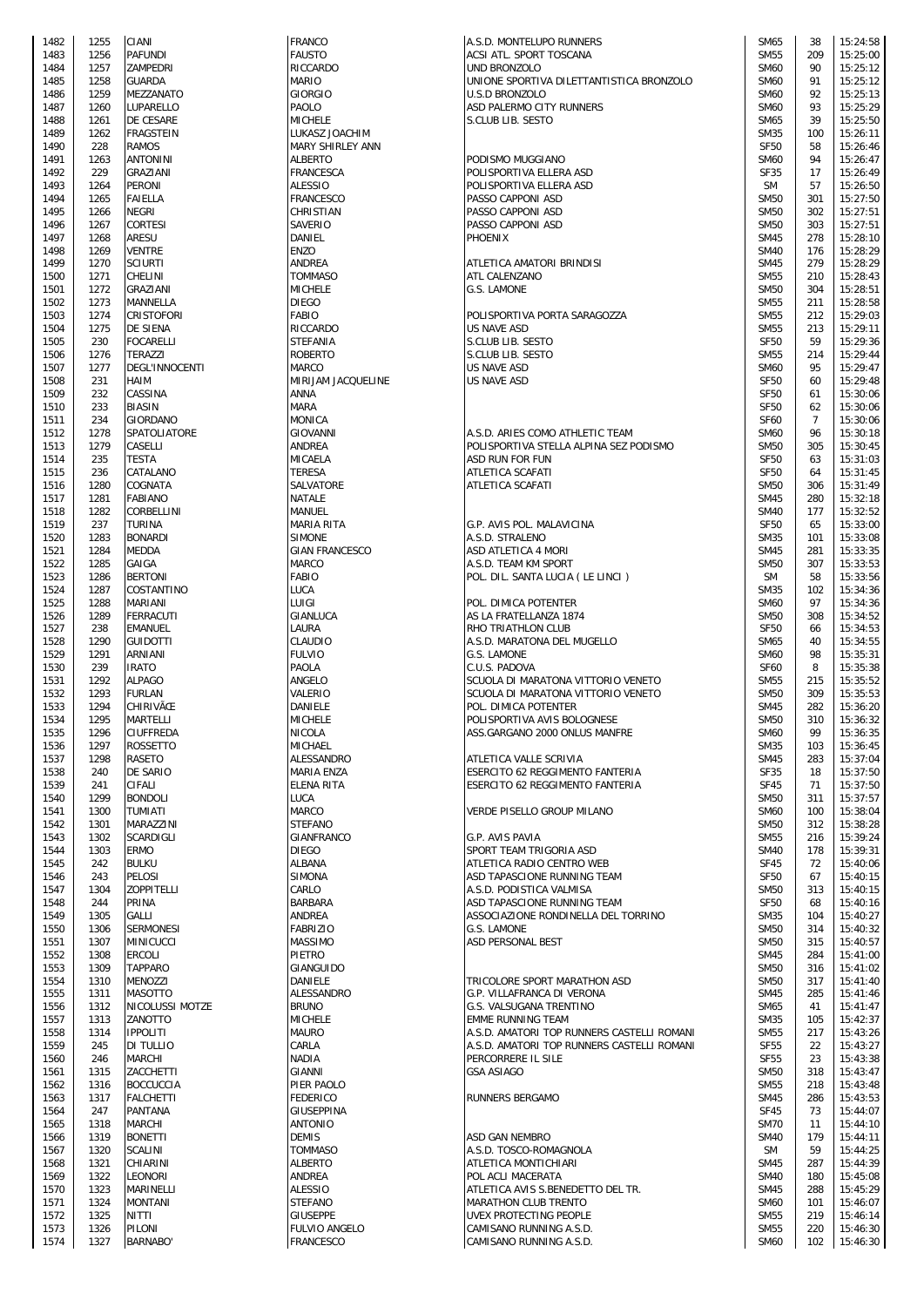| 1575         | 248  | GIUSSANI                 | LUISELLA                   |
|--------------|------|--------------------------|----------------------------|
| 1576         | 1328 | VAIANI                   | <b>ROBERTO</b>             |
| 1577         | 249  | NOVELLO                  | MARIA CE                   |
| 1578         | 250  | <b>FERRETTI</b>          | MONICA                     |
| 1579         | 251  | <b>MARCHIORI</b>         | <b>ROSSELLA</b>            |
| 1580         | 1329 | BELLIA                   | ANDREA                     |
| 1581         | 1330 | BETTETI                  | MANUEL                     |
|              |      |                          |                            |
| 1582         | 1331 | <b>ROSSI</b>             | <b>NICOLA</b>              |
| 1583         | 1332 | SARZI SARTORI            | LUIGI                      |
| 1584         | 1333 | ZANIBONI                 | GIANCARL                   |
| 1585         | 1334 | <b>BERLOFFA</b>          | MAURIZIO                   |
| 1586         | 1335 | BARNABE'                 | ALAN                       |
| 1587         | 1336 | GRECO                    | VINCENZC                   |
| 1588         | 252  | AIAZZI                   | GIULIANA                   |
|              | 1337 | LEONE                    | <b>ANTONIO</b>             |
| 1589         |      |                          |                            |
| 1590         | 1338 | PIERANGELO               | SPINONI                    |
| 1591         | 1339 | GIAVARA                  | LUCA                       |
| 1592         | 253  | TACCONI                  | ORNELLA                    |
| 1593         | 1340 | DELPERO                  | GIANNI                     |
| 1594         | 254  | <b>BONFANTI</b>          | <b>IVANA</b>               |
| 1595         | 1341 | BERTOLOTTI               | MATTEO                     |
| 1596         | 1342 | SCONFIETTI               | CLAUDIO                    |
|              |      |                          |                            |
| 1597         | 1343 | MORETTI                  | <b>MASSIMO</b>             |
| 1598         | 1344 | LIGORIO                  | PIETRO                     |
| 1599         | 1345 | CESANA                   | <b>MASSIMO</b>             |
| 1600         | 1346 | <b>BUFFO</b>             | DIEGO GII                  |
| 1601         | 1347 | <b>BRESCIA</b>           | <b>GIOVANNI</b>            |
| 1602         | 1348 | MERSONI                  | <b>MAURO FE</b>            |
| 1603         | 1349 | MARTINI                  | <b>DAVIDE</b>              |
| 1604         | 255  | VERSOLATO                | BARBARA                    |
|              |      |                          |                            |
| 1605         | 256  | LAZZARO                  | DANIELA                    |
| 1606         | 257  | DILEO                    | <b>MARIA RO</b>            |
| 1607         | 1350 | MAVARACCHIO              | <b>FULVIO</b>              |
| 1608         | 1351 | <b>NININ</b>             | GIANLUCA                   |
| 1609         | 1352 | PERRUCCI                 | NICOLA G                   |
| 1610         | 258  | MORAMARCO                | MARIA GII                  |
| 1611         | 1353 | FINCO                    | MARCO                      |
| 1612         | 259  | PEDERZOLI                | PAOLA                      |
|              |      |                          |                            |
| 1613         | 1354 | <b>BOSCHI</b>            | MATTEO                     |
| 1614         | 1355 | PINCELLI                 | <b>MARCO</b>               |
| 1615         | 1356 | TRUCCONE                 | GIORGIO                    |
| 1616         | 260  | MUSSA                    | CLAUDIA                    |
| 1617         | 261  | CINEL                    | ROBERTA                    |
| 1618         | 262  | Puddu                    | SILVANA                    |
| 1619         | 1357 | COLUCCIO                 | PASQUALE                   |
| 1620         | 1358 | FRANCIOLINI              | STEFANO                    |
| 1621         | 1359 | CROATTINI                | LORENZO                    |
|              |      |                          |                            |
| 1622         | 1360 | VALDINOCI                | LUIGI                      |
| 1623         | 1361 | PAGLIARO                 | ROSARIO                    |
| 1624         | 1362 | CORRADINI                | MATTEO                     |
| 1625         | 1363 | REALI                    | PAOLO                      |
| 1626         | 263  | GENNARETTI               | LAURA                      |
| 1627         | 1364 | PANZINI                  | <b>ROBERTO</b>             |
| 1628         | 1365 | BERTI                    | COSTANTI                   |
| 1629         | 1366 | <b>ROTONDO</b>           | <b>CESARE</b>              |
|              | 1367 | LARSEN                   | <b>DANNY</b>               |
| 1630         |      |                          |                            |
| 1631         | 264  | ROMANÃ'                  | ILARIA                     |
| 1632         | 1368 | SCIARRATTA               | <b>ALFONSO</b>             |
| 1633         | 265  | VINCIGUERRA              | ANGELA                     |
| 1634         | 1369 | JERI                     | <b>MICHELE</b>             |
| 1635         | 1370 | FERRARI                  | <b>NICOLA</b>              |
| 1636         | 1371 | <b>FINAZZI</b>           | DARIO                      |
| 1637         | 1372 | <b>BERTOTTO</b>          | COSIMO                     |
| 1638         | 1373 | CATAPANO                 | <b>ENRICO</b>              |
| 1639         | 1374 | <b>MORSELLI</b>          | CLAUDIO                    |
| 1640         | 1375 | CHECCHIN                 | MASSIMO                    |
|              |      |                          |                            |
| 1641         | 1376 | MOTTA                    | <b>DOMENIC</b>             |
| 1642         | 1377 | GILARDI                  | <b>MARCO</b>               |
| 1643         | 1378 | PRETORINO                | LUIGI                      |
| 1644         | 1379 | PIOBBICO                 | ALESSAND                   |
| 1645         | 1380 | NOVELLINO                | RAFFAELE                   |
| 1646         | 1381 | DOMEDI                   | ORESTE                     |
| 1647         | 1382 | MANISERA                 | GIUSEPPA                   |
| 1648         | 1383 | DI OTTAVIO               | GIANNI                     |
| 1649         | 1384 | DANNA                    | GIORGIO                    |
| 1650         | 1385 | JOUANIN                  | THIERRY                    |
|              |      |                          |                            |
| 1651         | 1386 | GARIZIO                  | PIERANGE                   |
| 1652         | 1387 | RICCI                    | CARLO                      |
| 1653         | 1388 | UGOLINI                  | <b>MAURO</b>               |
| 1654         | 266  | SANFILIPPO               | PAOLA                      |
| 1655         | 1389 | PETTORALI                | ANDREA                     |
| 1656         | 267  | CHELI                    | STELLA                     |
| 1657         | 1390 | MINOIA                   | MARCO                      |
| 1658         | 268  | CHIARINI                 | SABRINA                    |
| 1659         | 1391 | PARODI                   | ALESSAND                   |
|              |      | MERLI                    |                            |
| 1660         | 1392 |                          | ROBERTO                    |
| 1661         | 1393 | LUDWIGS                  | <b>RENE' VIN</b>           |
| 1662         | 1394 | TARANTINI                | <b>FRANCESC</b>            |
| 1663         | 1395 | <b>DONATONE</b>          | <b>SERGIO</b>              |
| 1664         | 269  | PIZZOLON                 | LUCIA                      |
| 1665         | 1396 | OFFREDI                  | GIORGIO                    |
|              |      |                          |                            |
|              | 270  |                          |                            |
| 1666<br>1667 | 1397 | CARNAGHI<br><b>ACETO</b> | DILETTA<br><b>GIUSEPPE</b> |

| 1575         | 248          | GIUSSANI           | LUISELLA              | CAMISANO RUNNING A.S.D.                   | <b>SF50</b> | 69         | 15:46:31 |
|--------------|--------------|--------------------|-----------------------|-------------------------------------------|-------------|------------|----------|
| 1576         | 1328         | <b>VAIANI</b>      | <b>ROBERTO</b>        | CAMISANO RUNNING A.S.D.                   | <b>SM55</b> | 221        | 15:46:31 |
| 1577         | 249          | <b>NOVELLO</b>     | MARIA CECILIA         | I SARMATI                                 | <b>SF45</b> | 74         | 15:46:39 |
| 1578         | 250          | <b>FERRETTI</b>    | <b>MONICA</b>         | LA BUTTO IN VACCA ASD                     | <b>SF55</b> | 24         | 15:46:48 |
| 1579         | 251          | <b>MARCHIORI</b>   | ROSSELLA              | QUINTO SENSO RUNNING TEAM                 | <b>SF55</b> | 25         | 15:46:51 |
|              |              |                    |                       |                                           |             |            |          |
| 1580         | 1329         | <b>BELLIA</b>      | ANDREA                | QUINTO SENSO RUNNING TEAM                 | <b>SM</b>   | 60         | 15:46:52 |
| 1581         | 1330         | <b>BETTETI</b>     | MANUEL                | QUINTO SENSO RUNNING TEAM                 | <b>SM40</b> | 181        | 15:46:52 |
| 1582         | 1331         | <b>ROSSI</b>       | <b>NICOLA</b>         | QUINTO SENSO RUNNING TEAM                 | <b>SM45</b> | 289        | 15:46:53 |
| 1583         | 1332         | SARZI SARTORI      | LUIGI                 |                                           | <b>SM55</b> | 222        | 15:46:59 |
| 1584         | 1333         | ZANIBONI           | GIANCARLO             | MARATHON CLUB TRENTO                      | <b>SM65</b> | 42         | 15:47:06 |
| 1585         | 1334         | <b>BERLOFFA</b>    | <b>MAURIZIO</b>       | MARATHON CLUB TRENTO                      | SM65        | 43         | 15:47:07 |
| 1586         | 1335         | <b>BARNABE</b>     | ALAN                  | POL. DIL. SANTA LUCIA (LE LINCI)          | <b>SM40</b> | 182        | 15:47:09 |
| 1587         | 1336         | <b>GRECO</b>       | <b>VINCENZO</b>       | A.S. ACTION RUNNING MONTERONI             | <b>SM65</b> | 44         | 15:47:13 |
| 1588         | 252          | AIAZZI             | GIULIANA              | RISUBBIANI 2008                           | <b>SF55</b> | 26         | 15:47:19 |
| 1589         | 1337         | <b>LEONE</b>       | <b>ANTONIO</b>        | <b>LBM SPORT TEAM</b>                     | <b>SM55</b> | 223        | 15:47:20 |
| 1590         | 1338         | PIERANGELO         | SPINONI               |                                           | <b>SM60</b> | 103        | 15:47:22 |
|              | 1339         | <b>GIAVARA</b>     | <b>LUCA</b>           |                                           | <b>SM45</b> | 290        | 15:47:26 |
| 1591         |              |                    |                       |                                           |             |            |          |
| 1592         | 253          | <b>TACCONI</b>     | ORNELLA               |                                           | <b>SF55</b> | 27         | 15:47:26 |
| 1593         | 1340         | <b>DELPERO</b>     | GIANNI                | ATLETICA VALLI DI NON E SOLE              | <b>SM50</b> | 319        | 15:47:28 |
| 1594         | 254          | <b>BONFANTI</b>    | <b>IVANA</b>          | ATLETICA PRESEZZO                         | <b>SF60</b> | 9          | 15:47:42 |
| 1595         | 1341         | <b>BERTOLOTTI</b>  | <b>MATTEO</b>         |                                           | <b>SM40</b> | 183        | 15:47:48 |
| 1596         | 1342         | <b>SCONFIETTI</b>  | <b>CLAUDIO</b>        | G.P. CASALESE                             | <b>SM60</b> | 104        | 15:47:52 |
| 1597         | 1343         | <b>MORETTI</b>     | <b>MASSIMO</b>        | A.S.D. TEAM MARATHON BIKE                 | <b>SM55</b> | 224        | 15:47:53 |
| 1598         | 1344         | LIGORIO            | <b>PIETRO</b>         | G.S. LE PANCHE CASTELQUARTO               | <b>SM40</b> | 184        | 15:47:55 |
| 1599         | 1345         | CESANA             | <b>MASSIMO</b>        | <b>ATLETICA PRESEZZO</b>                  | <b>SM45</b> | 291        | 15:48:10 |
| 1600         | 1346         | <b>BUFFO</b>       | DIEGO GIUSEPPE        |                                           | <b>SM45</b> | 292        | 15:48:24 |
| 1601         | 1347         | <b>BRESCIA</b>     | <b>GIOVANNI</b>       |                                           | <b>SM50</b> | 320        | 15:48:40 |
|              |              |                    |                       |                                           |             |            |          |
| 1602         | 1348         | <b>MERSONI</b>     | MAURO FERDINANDO      | ATLETICA SAN MARCO BUSTO ARSIZIO U.S.ACLI | <b>SM55</b> | 225        | 15:48:54 |
| 1603         | 1349         | <b>MARTINI</b>     | <b>DAVIDE</b>         | G.P. VIRGILIANO                           | <b>SM55</b> | 226        | 15:49:09 |
| 1604         | 255          | <b>VERSOLATO</b>   | <b>BARBARA</b>        | VIGILI DEL FUOCO VENEZIA                  | <b>SF50</b> | 70         | 15:49:39 |
| 1605         | 256          | LAZZARO            | DANIELA               | ASD BARIZZA SPORT                         | <b>SF65</b> | 4          | 15:49:40 |
| 1606         | 257          | <b>DILEO</b>       | MARIA ROSARIA         | PUGLIA MARATHON                           | <b>SF55</b> | 28         | 15:49:47 |
| 1607         | 1350         | MAVARACCHIO        | <b>FULVIO</b>         | TEAM OTC SSD ARL                          | <b>SM50</b> | 321        | 15:49:48 |
| 1608         | 1351         | <b>NININ</b>       | GIANLUCA              |                                           | <b>SM40</b> | 185        | 15:49:49 |
| 1609         | 1352         | <b>PERRUCCI</b>    | NICOLA GIOVANNI       | HAPPY RUNNERS CLUB ALTAMURA               | <b>SM55</b> | 227        | 15:49:49 |
| 1610         | 258          | MORAMARCO          | MARIA GIROLAMA        | HAPPY RUNNERS CLUB ALTAMURA               | <b>SF55</b> | 29         | 15:49:49 |
| 1611         | 1353         | <b>FINCO</b>       | <b>MARCO</b>          |                                           | <b>SM55</b> | 228        | 15:50:00 |
| 1612         | 259          | PEDERZOLI          | PAOLA                 | G.P.A. LUGHESINA                          | <b>SF45</b> | 75         | 15:50:03 |
|              |              |                    |                       |                                           |             |            |          |
| 1613         | 1354         | <b>BOSCHI</b>      | <b>MATTEO</b>         | POL. DIL. SANTA LUCIA (LE LINCI)          | <b>SM35</b> | 106        | 15:50:07 |
| 1614         | 1355         | PINCELLI           | <b>MARCO</b>          | ATLETICA BONDENO                          | <b>SM50</b> | 322        | 15:50:19 |
| 1615         | 1356         | <b>TRUCCONE</b>    | <b>GIORGIO</b>        | RUNNING CENTER CLUB TORINO                | <b>SM50</b> | 323        | 15:50:34 |
| 1616         | 260          | <b>MUSSA</b>       | CLAUDIA               | RUNNING CENTER CLUB TORINO                | <b>SF50</b> | 71         | 15:50:36 |
| 1617         | 261          | <b>CINEL</b>       | <b>ROBERTA</b>        |                                           | <b>SF55</b> | 30         | 15:51:09 |
| 1618         | 262          | <b>PUDDU</b>       | SILVANA               | <b>PHOENIX</b>                            | <b>SF60</b> | 10         | 15:51:29 |
| 1619         | 1357         | COLUCCIO           | PASQUALE              | A.S.D. AZALAI                             | <b>SM55</b> | 229        | 15:51:57 |
| 1620         | 1358         | <b>FRANCIOLINI</b> | <b>STEFANO</b>        | CAMBIASO RISSO RUNNING TEAM               | <b>SM60</b> | 105        | 15:52:02 |
| 1621         | 1359         | CROATTINI          | LORENZO               | GRUPPO MARCIATORI UDINESI UOEI            | <b>SM65</b> | 45         | 15:52:04 |
| 1622         | 1360         | VALDINOCI          | LUIGI                 |                                           | <b>SM55</b> | 230        | 15:53:01 |
| 1623         | 1361         | PAGLIARO           | <b>ROSARIO</b>        |                                           | <b>SM55</b> | 231        | 15:53:03 |
|              |              |                    |                       |                                           |             |            |          |
| 1624         | 1362         | CORRADINI          | <b>MATTEO</b>         | 3,30 KM ROAD & TRAIL RUNNING T            | <b>SM45</b> | 293        | 15:53:42 |
| 1625         | 1363         | <b>REALI</b>       | PAOLO                 | A.S.D. NUOVA PODISTICA LATINA             | <b>SM60</b> | 106        | 15:53:45 |
| 1626         | 263          | <b>GENNARETTI</b>  | LAURA                 |                                           | <b>SF50</b> | 72         | 15:53:52 |
| 1627         | 1364         | PANZINI            | <b>ROBERTO</b>        | CAMISANO RUNNING A.S.D.                   | <b>SM50</b> | 324        | 15:54:14 |
| 1628         | 1365         | <b>BERTI</b>       | COSTANTINO            | ATLETICA FOREDIL MACCHINE PADOVA          | <b>SM55</b> | 232        | 15:54:20 |
| 1629         | 1366         | <b>ROTONDO</b>     | <b>CESARE</b>         | TRE CASALI                                | <b>SM40</b> | 186        | 15:54:20 |
| 1630         | 1367         | LARSEN             | <b>DANNY</b>          |                                           | <b>SM55</b> | 233        | 15:54:43 |
| 1631         | 264          | ROMANÃ'            | <b>ILARIA</b>         | ASD TRAILLAB - UTA5T                      | <b>SF40</b> | 42         | 15:54:52 |
| 1632         | 1368         | <b>SCIARRATTA</b>  | <b>ALFONSO</b>        | PRO SPORT RAVANUSA                        | <b>SM65</b> | 46         | 15:55:03 |
| 1633         | 265          | <b>VINCIGUERRA</b> | ANGELA                | A.S.D. FAVARA RUNNERS                     | <b>SF50</b> | 73         | 15:55:03 |
|              |              | JERI               | <b>MICHELE</b>        |                                           | <b>SM55</b> |            | 15:55:04 |
| 1634<br>1635 | 1369<br>1370 | <b>FERRARI</b>     | <b>NICOLA</b>         | VRM TEAM ASD                              | <b>SM50</b> | 234<br>325 | 15:55:06 |
|              |              |                    |                       |                                           |             |            |          |
| 1636         | 1371         | <b>FINAZZI</b>     | <b>DARIO</b>          | A.S.D. FO' DI PE                          | <b>SM65</b> | 47         | 15:55:07 |
| 1637         | 1372         | <b>BERTOTTO</b>    | COSIMO                | ASD CORRERE PER SEMPRE                    | <b>SM40</b> | 187        | 15:55:13 |
| 1638         | 1373         | CATAPANO           | <b>ENRICO</b>         | A.R.C.U.S.                                | <b>SM40</b> | 188        | 15:55:35 |
| 1639         | 1374         | <b>MORSELLI</b>    | <b>CLAUDIO</b>        | PICO RUNNERS                              | <b>SM55</b> | 235        | 15:55:59 |
| 1640         | 1375         | CHECCHIN           | <b>MASSIMO</b>        |                                           | <b>SM55</b> | 236        | 15:56:06 |
| 1641         | 1376         | <b>MOTTA</b>       | <b>DOMENICO</b>       | POL. DIMICA POTENTER                      | <b>SM50</b> | 326        | 15:56:07 |
| 1642         | 1377         | <b>GILARDI</b>     | <b>MARCO</b>          | TIME 4 RUN                                | <b>SM55</b> | 237        | 15:56:09 |
| 1643         | 1378         | <b>PRETORINO</b>   | LUIGI                 | I SARACENI DI LUCERA                      | <b>SM60</b> | 107        | 15:56:18 |
| 1644         | 1379         | PIOBBICO           | ALESSANDRO            | ASSISI RUNNERS ASD                        | <b>SM45</b> | 294        | 15:56:25 |
| 1645         | 1380         | <b>NOVELLINO</b>   | RAFFAELE              | EUROATLETICA 2002                         | <b>SM55</b> | 238        | 15:56:36 |
| 1646         | 1381         | <b>DOMEDI</b>      | ORESTE                | ASD AVIS OGGIONO                          | <b>SM65</b> | 48         | 15:56:46 |
| 1647         | 1382         | <b>MANISERA</b>    | <b>GIUSEPPANTONIO</b> | <b>ASD RUN LIFE</b>                       | <b>SM65</b> | 49         | 15:57:00 |
|              |              | DI OTTAVIO         |                       |                                           | <b>SM55</b> |            |          |
| 1648         | 1383         |                    | GIANNI                | PRETUZI RUNNERS TERAMO                    |             | 239        | 15:57:01 |
| 1649         | 1384         | <b>DANNA</b>       | <b>GIORGIO</b>        | PODISTICA SOLIDARIETÀ                     | <b>SM55</b> | 240        | 15:57:02 |
| 1650         | 1385         | <b>JOUANIN</b>     | <b>THIERRY</b>        |                                           | <b>SM60</b> | 108        | 15:57:14 |
| 1651         | 1386         | <b>GARIZIO</b>     | PIERANGELO            | APD PIETRO MICCA BELLA RUNNING            | <b>SM55</b> | 241        | 15:57:20 |
| 1652         | 1387         | RICCI              | CARLO                 | G.S. LAMONE                               | <b>SM45</b> | 295        | 15:57:20 |
| 1653         | 1388         | <b>UGOLINI</b>     | <b>MAURO</b>          | PODISTICA SOLIDARIETÀ                     | <b>SM45</b> | 296        | 15:57:35 |
| 1654         | 266          | SANFILIPPO         | <b>PAOLA</b>          | PODISTICA MARE DI ROMA                    | <b>SF55</b> | 31         | 15:57:36 |
| 1655         | 1389         | PETTORALI          | <b>ANDREA</b>         |                                           | <b>SM40</b> | 189        | 15:58:11 |
| 1656         | 267          | CHELI              | <b>STELLA</b>         |                                           | <b>SF35</b> | 19         | 15:58:12 |
| 1657         | 1390         | <b>MINOIA</b>      | <b>MARCO</b>          | G.P. CASALESE                             | <b>SM55</b> | 242        | 15:58:14 |
| 1658         | 268          | CHIARINI           | SABRINA               | POL. DIL. SANTA LUCIA (LE LINCI)          | <b>SF45</b> | 76         | 15:58:16 |
|              |              | <b>PARODI</b>      | ALESSANDRO            |                                           | <b>SM55</b> | 243        | 15:58:29 |
| 1659         | 1391         |                    |                       |                                           |             |            |          |
| 1660         | 1392         | <b>MERLI</b>       | <b>ROBERTO</b>        | A.S. GINNIC-CLUB PIACENZA                 | <b>SM45</b> | 297        | 15:58:46 |
| 1661         | 1393         | LUDWIGS            | <b>RENE' VIND</b>     |                                           | <b>SM45</b> | 298        | 15:58:47 |
| 1662         | 1394         | <b>TARANTINI</b>   | <b>FRANCESCO</b>      | SPEZIA MARATHON DLF                       | <b>SM40</b> | 190        | 15:58:58 |
| 1663         | 1395         | <b>DONATONE</b>    | <b>SERGIO</b>         | ATLETICA COLOSSEO 2000                    | <b>SM50</b> | 327        | 15:59:01 |
| 1664         | 269          | PIZZOLON           | LUCIA                 | PERCORRERE IL SILE                        | <b>SF55</b> | 32         | 15:59:03 |
| 1665         | 1396         | <b>OFFREDI</b>     | <b>GIORGIO</b>        |                                           | <b>SM45</b> | 299        | 15:59:05 |
| 1666         | 270          | CARNAGHI           | <b>DILETTA</b>        |                                           | <b>SF45</b> | 77         | 15:59:05 |
| 1667         | 1397         | <b>ACETO</b>       | <b>GIUSEPPE</b>       | PODISTICA AVIS CAMPOBASSO                 | <b>SM70</b> | 12         | 15:59:33 |
|              |              |                    |                       |                                           |             |            |          |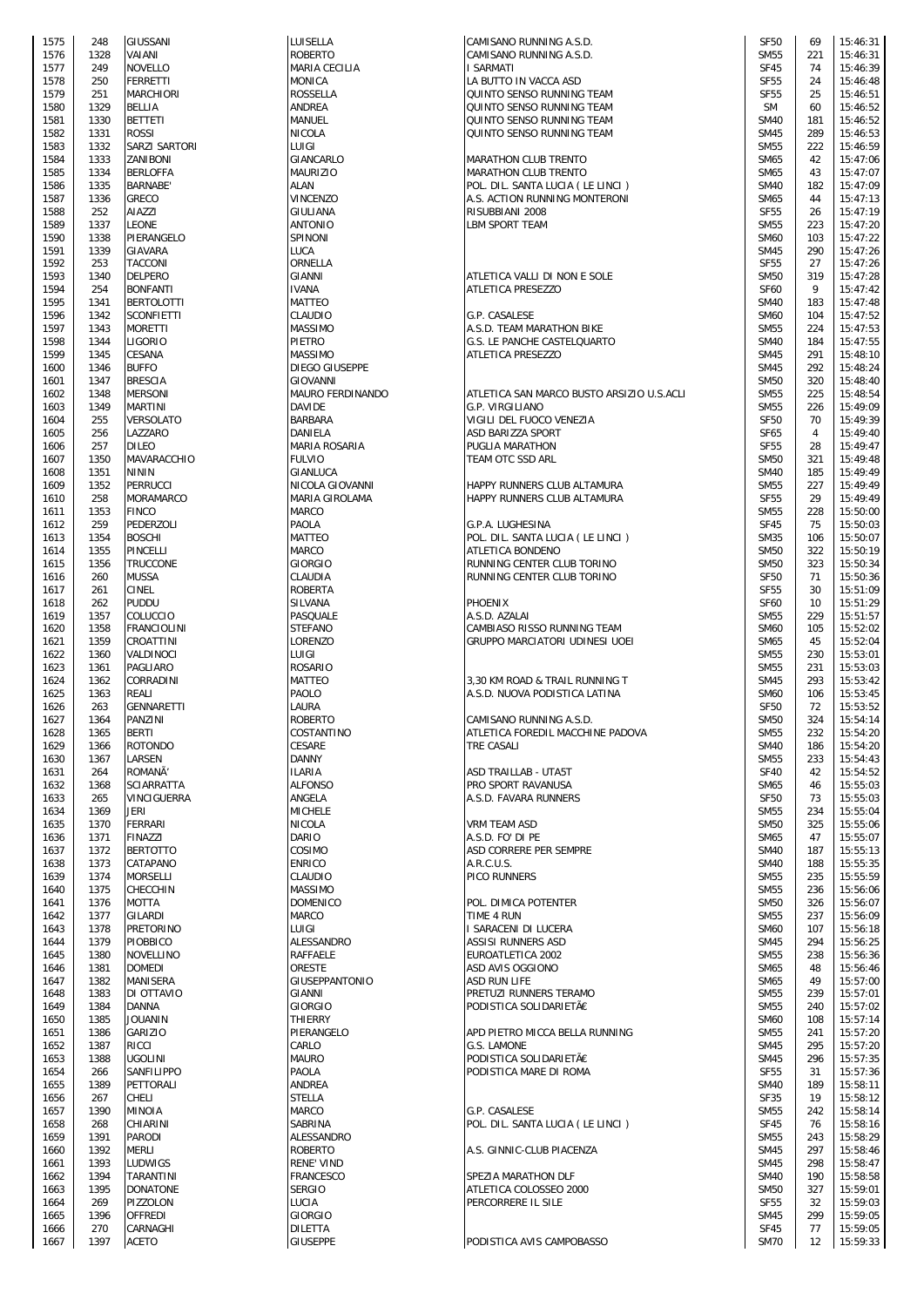| 1668         | 1398         | MAZZEO                       | NAZZARE         |
|--------------|--------------|------------------------------|-----------------|
| 1669         | 1399         | MARANGELO                    | <b>GAETAN</b>   |
| 1670         | 271          | CATAPANO                     | TIZIANA         |
| 1671         | 1400         | DE CHIRICO                   | VINCENZ         |
| 1672         | 1401         | DE VITA                      | ANDREA          |
| 1673         | 1402         | <b>BRAGA</b>                 | ALESSAN         |
| 1674         | 1403         | CANUTI                       | <b>ANTONIC</b>  |
| 1675         | 1404         | PELLEGRINI                   | ALESSAN         |
|              |              |                              |                 |
| 1676         | 1405         | LO BIANCO                    | CARMINE         |
| 1677         | 272          | CARRARA                      | TERESA          |
| 1678         | 1406         | TONELLO                      | STEFANC         |
| 1679         | 1407         | ZILIO                        | CRISTIAN        |
| 1680         | 273          | MAGGI                        | MILENA          |
| 1681         | 1408         | COCCO                        | VINCENZ         |
|              |              |                              |                 |
| 1682         | 274          | VANNI                        | SERENA          |
| 1683         | 275          | LIGIA                        | LAURA           |
| 1684         | 1409         | PIAN                         | <b>MICHELE</b>  |
| 1685         | 276          | LO CASCIO                    | DOROTE.         |
| 1686         | 1410         | <b>BOZZO</b>                 | MASSIMO         |
| 1687         | 1411         | BARONE                       | MAURIZI         |
|              |              | CESETTI                      |                 |
| 1688         | 1412         |                              | ROBERT          |
| 1689         | 1413         | TORRESAN                     | MAURO           |
| 1690         | 277          | BIANCHI                      | ALESSAN         |
| 1691         | 1414         | VALENTINI                    | FRANCO          |
| 1692         | 1415         | FEI                          | LUCA            |
| 1693         | 278          | POLI                         | ELENA           |
| 1694         | 1416         | PANARIELLO                   | VINCENZ         |
| 1695         | 1417         | <b>BONI</b>                  | <b>ENRICO</b>   |
|              |              |                              |                 |
| 1696         | 1418         | FASSA                        | PAOLO           |
| 1697         | 1419         | SEMERARO                     | <b>MARIO</b>    |
| 1698         | 279          | CESARONI                     | PINA            |
| 1699         | 280          | CHITI                        | CINZIA          |
| 1700         | 281          | BRAGAGNI                     | DONATEI         |
| 1701         | 1420         | SPICHETTI                    | ANTONIC         |
|              |              |                              |                 |
| 1702         | 1421         | VIZZINI                      | MASSIMI         |
| 1703         | 1422         | CARUSO                       | ANTONIC         |
| 1704         | 1423         | MACCIOCCHI                   | MASSIMI         |
| 1705         | 282          | BERTAZZOLI                   | GIULIA          |
| 1706         | 1424         | PESCI                        | ROBERT(         |
| 1707         | 1425         | SALVATORI                    | OSCAR           |
| 1708         | 1426         | BRIGHI                       | CRISTIAI        |
|              |              |                              |                 |
| 1709         | 1427         | GALANTI                      | MANUELI         |
| 1710         | 1428         | <b>GUIDUCCI</b>              | MATTEO          |
| 1711         | 1429         | GIAMMARIA                    | ALFREDC         |
| 1712         | 1430         | LUNEDEI                      | MARCO           |
| 1713         | 1431         | RINALDI                      | PAOLO           |
| 1714         | 1432         | Volpe                        | MARCO           |
| 1715         |              |                              |                 |
|              | 1433         | PINI                         | PAOLO           |
| 1716         | 1434         | LATTANZI                     | <b>MARIO</b>    |
| 1717         | 283          | ARMELLI                      | ENRICA          |
| 1718         | 1435         | <b>TERZONI</b>               | ANDREA          |
| 1719         | 1436         | PAGLIA                       | FAUSTO          |
| 1720         | 1437         | OLTRAMARI                    | <b>BARNABA</b>  |
| 1721         | 1438         | LARCHER                      | ANGELO          |
|              |              | GALLO                        |                 |
| 1722         | 1439         |                              | GIOVANN         |
| 1723         | 1440         | CHERRI                       | ADRIANO         |
| 1724         | 1441         | <b>ASSELITI</b>              | <b>DOMENI</b>   |
| 1725         | 1442         | CLINI                        | <b>DIEGO</b>    |
| 1726         | 1443         | CARLONE                      | <b>MICHELE</b>  |
| 1727         | 1444         | <b>FERRUCCI</b>              | <b>FRANCES</b>  |
| 1728         | 1445         | LANZINI                      | FABIO           |
|              |              |                              |                 |
| 1729         |              |                              |                 |
| 1730         | 1446         | ALBASINI                     | ALESSAN         |
|              | 1447         | SORO                         | <b>GRAZIET</b>  |
| 1731         | 284          | <b>BERTOZZI</b>              | LUCIA           |
| 1732         | 1448         | <b>MANGALAVITI</b>           | LUCIO           |
| 1733         | 1449         | <b>DAINESE</b>               | CLAUDIC         |
| 1734         | 285          | "TATO                        | MARIA A         |
|              | 1450         | <b>DELFINO</b>               | <b>GIANFRA</b>  |
| 1735         |              |                              | KETTI           |
| 1736         | 286          | ALBERTI                      |                 |
| 1737         | 287          | FUMAGALLI                    | MONICA          |
| 1738         | 288          | BELLI                        | <b>ANTONEI</b>  |
| 1739         | 289          | PANDOLFI                     | CHIARA          |
| 1740         | 1451         | TARRONI                      | <b>EMANUEI</b>  |
| 1741         | 1452         | ORESTANO                     | LUCA            |
| 1742         | 1453         | TIRELLI                      | ALBERTC         |
| 1743         | 1454         | PALTRINIERI                  | DANIELE         |
|              |              |                              |                 |
| 1744         | 1455         | <b>TESTI</b>                 | <b>STEFANC</b>  |
| 1745         | 1456         | MAZZARA                      | CARMELO         |
| 1746         | 1457         | ALFIERI                      | GIUSEPP         |
| 1747         | 1458         | DONAGEMMA                    | <b>FABRIZIO</b> |
| 1748         | 1459         | CRIPPA                       | PAOLO C         |
| 1749         | 1460         | POZZI                        | <b>ROBERT</b>   |
|              | 1461         | AZZARRI                      | <b>GIANNI M</b> |
| 1750         |              |                              |                 |
| 1751         | 290          | SOZZI                        | NADIA           |
| 1752         | 291          | SPINSANTI                    | <b>FRANCES</b>  |
| 1753         | 292          | <b>BEGHINI</b>               | LUCIANA         |
| 1754         | 293          | SALA                         | SIMONA          |
| 1755         | 1462         | <b>SELVA</b>                 | MARCO           |
| 1756         | 294          | CORRADO                      | CHIARA          |
| 1757         | 295          | TRICARICO                    | SABRINA         |
|              |              |                              |                 |
| 1758         | 1463         | CALLINA                      | <b>GIOVANN</b>  |
| 1759<br>1760 | 1464<br>1465 | ZERBINATI<br><b>MORSIANI</b> | LUCA<br>SANDRO  |

| 1668 | 1398 | <b>MAZZEO</b>     | NAZZARENO             |                                                | <b>SM55</b> | 244 | 15:59:35 |
|------|------|-------------------|-----------------------|------------------------------------------------|-------------|-----|----------|
|      | 1399 | MARANGELO         | <b>GAETANO</b>        |                                                | <b>SM60</b> | 109 | 15:59:37 |
| 1669 |      |                   |                       |                                                |             |     |          |
| 1670 | 271  | CATAPANO          | TIZIANA               | ASD ORVIETO RUNNERS                            | <b>SF50</b> | 74  | 16:00:13 |
| 1671 | 1400 | DE CHIRICO        | VINCENZO              | 9,92 RUNNING A.S.D                             | <b>SM40</b> | 191 | 16:00:43 |
| 1672 | 1401 | <b>DE VITA</b>    | ANDREA                | ASD ORTICA TEAM MILANO                         | <b>SM45</b> | 300 | 16:00:49 |
| 1673 | 1402 | <b>BRAGA</b>      | ALESSANDRO            | ASD ORTICA TEAM MILANO                         | <b>SM45</b> | 301 | 16:00:50 |
|      |      |                   | <b>ANTONIO</b>        |                                                |             | 50  |          |
| 1674 | 1403 | CANUTI            |                       | A.S. ACTION RUNNING MONTERONI                  | <b>SM65</b> |     | 16:01:06 |
| 1675 | 1404 | PELLEGRINI        | <b>ALESSANDRO</b>     | ATLETICA RUB. F.LLI FRATTINI                   | <b>SM50</b> | 328 | 16:01:29 |
| 1676 | 1405 | LO BIANCO         | CARMINE               | A.S.D. TOSCO-ROMAGNOLA                         | SM65        | 51  | 16:01:30 |
| 1677 | 272  | CARRARA           | <b>TERESA</b>         | A.S.D. CENTRO FITNESS MONTELLO                 | <b>SF40</b> | 43  | 16:01:38 |
|      | 1406 | <b>TONELLO</b>    | <b>STEFANO</b>        |                                                | <b>SM55</b> | 245 | 16:02:32 |
| 1678 |      |                   |                       |                                                |             |     |          |
| 1679 | 1407 | <b>ZILIO</b>      | CRISTIANO             |                                                | <b>SM50</b> | 329 | 16:02:33 |
| 1680 | 273  | <b>MAGGI</b>      | <b>MILENA</b>         | G.P. AVIS PAVIA                                | <b>SF70</b> | 2   | 16:02:50 |
| 1681 | 1408 | COCCO             | <b>VINCENZO</b>       |                                                | <b>SM55</b> | 246 | 16:03:07 |
| 1682 | 274  | <b>VANNI</b>      | <b>SERENA</b>         | <b>EMPOLI TRIATHLON</b>                        | SF          | 13  | 16:03:10 |
|      | 275  | LIGIA             | LAURA                 | ATLETICA LA SBARRA                             | <b>SF45</b> | 78  | 16:03:30 |
| 1683 |      |                   |                       |                                                |             |     |          |
| 1684 | 1409 | PIAN              | <b>MICHELE</b>        | CAMISANO RUNNING A.S.D.                        | <b>SM50</b> | 330 | 16:03:31 |
| 1685 | 276  | LO CASCIO         | <b>DOROTEA</b>        | G.S. SAN GIACOMO                               | <b>SF40</b> | 44  | 16:04:08 |
| 1686 | 1410 | <b>BOZZO</b>      | <b>MASSIMO</b>        | IL CAMPANILE                                   | <b>SM60</b> | 110 | 16:04:19 |
| 1687 | 1411 | <b>BARONE</b>     | <b>MAURIZIO</b>       | IL CAMPANILE                                   | <b>SM60</b> | 111 | 16:04:20 |
|      |      |                   |                       |                                                |             |     |          |
| 1688 | 1412 | <b>CESETTI</b>    | <b>ROBERTO</b>        | IL CAMPANILE                                   | <b>SM55</b> | 247 | 16:04:20 |
| 1689 | 1413 | <b>TORRESAN</b>   | <b>MAURO</b>          | <b>EMME RUNNING TEAM</b>                       | <b>SM55</b> | 248 | 16:04:27 |
| 1690 | 277  | <b>BIANCHI</b>    | ALESSANDRA            |                                                | <b>SF50</b> | 75  | 16:05:47 |
| 1691 | 1414 | VALENTINI         | <b>FRANCO</b>         |                                                | <b>SM60</b> | 112 | 16:05:49 |
| 1692 | 1415 | FEI               | LUCA                  | US NAVE ASD                                    | <b>SM50</b> | 331 | 16:05:55 |
|      |      |                   |                       |                                                |             |     |          |
| 1693 | 278  | <b>POLI</b>       | <b>ELENA</b>          | P.C.A HITACHI RAIL ITALY PISTOIA               | <b>SF40</b> | 45  | 16:05:55 |
| 1694 | 1416 | PANARIELLO        | <b>VINCENZO</b>       | POD. MISERICORDIA AGLIANESE 19                 | <b>SM55</b> | 249 | 16:05:56 |
| 1695 | 1417 | <b>BONI</b>       | <b>ENRICO</b>         | POD. MISERICORDIA AGLIANESE 19                 | <b>SM50</b> | 332 | 16:05:56 |
| 1696 | 1418 | <b>FASSA</b>      | PAOLO                 |                                                | <b>SM55</b> | 250 | 16:06:07 |
|      |      | <b>SEMERARO</b>   |                       |                                                |             |     |          |
| 1697 | 1419 |                   | <b>MARIO</b>          |                                                | SM65        | 52  | 16:06:11 |
| 1698 | 279  | CESARONI          | <b>PINA</b>           | <b>ATLETICA TUSCULUM</b>                       | <b>SF60</b> | 11  | 16:06:18 |
| 1699 | 280  | CHITI             | CINZIA                | PODISTICA PRATONORD                            | <b>SF55</b> | 33  | 16:06:35 |
| 1700 | 281  | <b>BRAGAGNI</b>   | <b>DONATELLA</b>      |                                                | <b>SF55</b> | 34  | 16:06:36 |
| 1701 | 1420 | <b>SPICHETTI</b>  | <b>ANTONIO</b>        | A.S.D. PRATO PROMOZIONE                        | SM65        | 53  | 16:06:37 |
|      |      |                   |                       |                                                |             |     |          |
| 1702 | 1421 | VIZZINI           | MASSIMILIANO          | A.S.D. PRATO PROMOZIONE                        | <b>SM50</b> | 333 | 16:06:39 |
| 1703 | 1422 | <b>CARUSO</b>     | <b>ANTONIO</b>        | A.S.D. NAPOLIRUN                               | <b>SM45</b> | 302 | 16:06:48 |
| 1704 | 1423 | MACCIOCCHI        | MASSIMILIANO          | A.S.D. NAPOLIRUN                               | <b>SM45</b> | 303 | 16:06:48 |
| 1705 | 282  | <b>BERTAZZOLI</b> | GIULIA                | ASD PORTO SAN GIORGIO RUNNERS                  | SF          | 14  | 16:07:50 |
|      | 1424 | <b>PESCI</b>      | <b>ROBERTO</b>        | ASD PORTO SAN GIORGIO RUNNERS                  | <b>SM</b>   | 61  | 16:07:59 |
| 1706 |      |                   |                       |                                                |             |     |          |
| 1707 | 1425 | SALVATORI         | <b>OSCAR</b>          | RICCIONE PODISMO                               | <b>SM50</b> | 334 | 16:08:03 |
| 1708 | 1426 | <b>BRIGHI</b>     | CRISTIAN              | RIMINI MARATHON                                | <b>SM50</b> | 335 | 16:08:05 |
| 1709 | 1427 | GALANTI           | MANUELE               | LEOPODISTICA                                   | <b>SM45</b> | 304 | 16:08:07 |
| 1710 | 1428 | <b>GUIDUCCI</b>   | <b>MATTEO</b>         | RIMINI MARATHON                                | <b>SM45</b> | 305 | 16:08:09 |
|      |      |                   |                       |                                                |             |     |          |
| 1711 | 1429 | GIAMMARIA         | <b>ALFREDO</b>        | RIMINI MARATHON                                | <b>SM45</b> | 306 | 16:08:10 |
| 1712 | 1430 | LUNEDEI           | <b>MARCO</b>          | RIMINI MARATHON                                | <b>SM60</b> | 113 | 16:08:10 |
| 1713 | 1431 | RINALDI           | PAOLO                 | RIMINI MARATHON                                | <b>SM55</b> | 251 | 16:08:10 |
| 1714 | 1432 | <b>VOLPE</b>      | <b>MARCO</b>          | RICCIONE PODISMO                               | <b>SM45</b> | 307 | 16:08:10 |
| 1715 | 1433 | PINI              | PAOLO                 |                                                | <b>SM</b>   | 62  | 16:08:32 |
|      |      |                   |                       |                                                |             |     |          |
| 1716 | 1434 | LATTANZI          | <b>MARIO</b>          | <b>ATLETICA PINETO</b>                         | <b>SM55</b> | 252 | 16:08:39 |
| 1717 | 283  | <b>ARMELLI</b>    | <b>ENRICA</b>         | <b>ATLETICA VICENTINA</b>                      | <b>SF55</b> | 35  | 16:08:52 |
| 1718 | 1435 | <b>TERZONI</b>    | <b>ANDREA</b>         | <b>BIPEDI</b>                                  | <b>SM40</b> | 192 | 16:08:55 |
| 1719 | 1436 | PAGLIA            | <b>FAUSTO</b>         | ATLETICA CASTELNUOVO MONTI                     | <b>SM55</b> | 253 | 16:08:57 |
|      |      | <b>OLTRAMARI</b>  | <b>BARNABA</b>        | G.P. ARCI GOODWIN LIBIOLA                      | <b>SM55</b> | 254 | 16:09:10 |
| 1720 | 1437 |                   |                       |                                                |             |     |          |
| 1721 | 1438 | LARCHER           | ANGELO                |                                                | <b>SM50</b> | 336 | 16:09:14 |
| 1722 | 1439 | <b>GALLO</b>      | <b>GIOVANNI</b>       |                                                | <b>SM55</b> | 255 | 16:09:14 |
| 1723 | 1440 | <b>CHERRI</b>     | ADRIANO               | G.S. SAN GIACOMO                               | <b>SM35</b> | 107 | 16:10:04 |
| 1724 | 1441 | <b>ASSELITI</b>   | <b>DOMENICO</b>       | ASSOCIAZIONE MARATONETI ANDRIESI               | <b>SM60</b> | 114 | 16:10:24 |
|      |      |                   |                       |                                                |             |     |          |
| 1725 | 1442 | CLINI             | <b>DIEGO</b>          |                                                | <b>SM35</b> | 108 | 16:10:32 |
| 1726 | 1443 | CARLONE           | <b>MICHELE</b>        | ASD PODISTICA HERMES                           | SM65        | 54  | 16:10:59 |
| 1727 | 1444 | FERRUCCI          | <b>FRANCESCO</b>      | A.S.D. MARATHON CLUB PISA                      | <b>SM50</b> | 337 | 16:11:01 |
| 1728 | 1445 | LANZINI           | <b>FABIO</b>          |                                                | <b>SM40</b> | 193 | 16:11:08 |
| 1729 | 1446 | ALBASINI          | ALESSANDRO            | <b>US NAVE ASD</b>                             | <b>SM55</b> | 256 | 16:12:02 |
|      |      |                   |                       |                                                |             |     |          |
| 1730 | 1447 | SORO              | <b>GRAZIETTO</b>      | IL GREGGE RIBELLE                              | <b>SM75</b> | 3   | 16:12:08 |
| 1731 | 284  | <b>BERTOZZI</b>   | LUCIA                 | ASD ATLETICA CESENATICO                        | <b>SF60</b> | 12  | 16:12:14 |
| 1732 | 1448 | MANGALAVITI       | LUCIO                 | ATLETICA CITTÀ DI MISTRETTA                    | <b>SM70</b> | 13  | 16:12:17 |
| 1733 | 1449 | <b>DAINESE</b>    | <b>CLAUDIO</b>        | <b>VENICE MARATHON RUNNING TEAM</b>            | <b>SM50</b> | 338 | 16:12:41 |
| 1734 | 285  | <b>TATO'</b>      | MARIA ADDOLORATA      | A.S.D. BARLETTA SPORTIVA                       | <b>SF65</b> | 5   | 16:13:04 |
|      | 1450 | <b>DELFINO</b>    | <b>GIANFRANCO</b>     | LA CHIANINA                                    | <b>SM50</b> | 339 | 16:13:06 |
| 1735 |      |                   |                       |                                                |             |     |          |
| 1736 | 286  | ALBERTI           | KETTI                 |                                                | <b>SF50</b> | 76  | 16:13:49 |
| 1737 | 287  | <b>FUMAGALLI</b>  | <b>MONICA</b>         | ASD AMICI DELLO SPORT PODISTICA CASTANESE      | <b>SF60</b> | 13  | 16:13:52 |
| 1738 | 288  | <b>BELLI</b>      | ANTONELLA             | US NAVE ASD                                    | <b>SF50</b> | 77  | 16:14:24 |
| 1739 | 289  | <b>PANDOLFI</b>   | CHIARA                | PFIZER ITALIA RUNNING TEAM                     | <b>SF40</b> | 46  | 16:14:24 |
|      |      | <b>TARRONI</b>    | <b>EMANUELE</b>       | A.S. 100 KM DEL PASSATORE                      | <b>SM55</b> | 257 | 16:15:10 |
| 1740 | 1451 |                   |                       |                                                |             |     |          |
| 1741 | 1452 | ORESTANO          | LUCA                  |                                                | <b>SM55</b> | 258 | 16:15:27 |
| 1742 | 1453 | <b>TIRELLI</b>    | <b>ALBERTO</b>        |                                                | <b>SM60</b> | 115 | 16:15:28 |
| 1743 | 1454 | PALTRINIERI       | DANIELE               | ATLETICA MDS PANARIAGROUP ASD MADONNA DI SOTTO | <b>SM55</b> | 259 | 16:15:33 |
| 1744 | 1455 | <b>TESTI</b>      | <b>STEFANO</b>        | ATLETICA MDS PANARIAGROUP ASD MADONNA DI SOTTO | <b>SM60</b> | 116 | 16:15:34 |
|      |      |                   |                       |                                                |             |     |          |
| 1745 | 1456 | MAZZARA           | CARMELO               | A.S.D. NOTO BAROCCA                            | <b>SM55</b> | 260 | 16:16:07 |
| 1746 | 1457 | ALFIERI           | <b>GIUSEPPE</b>       | A.S. DILETT. G.S.ATL.MAZARA                    | <b>SM55</b> | 261 | 16:16:21 |
| 1747 | 1458 | <b>DONAGEMMA</b>  | <b>FABRIZIO</b>       | EUROATLETICA 2002                              | <b>SM55</b> | 262 | 16:16:26 |
| 1748 | 1459 | <b>CRIPPA</b>     | PAOLO CARLO           |                                                | <b>SM55</b> | 263 | 16:16:26 |
| 1749 | 1460 | POZZI             | <b>ROBERTO</b>        | EUROATLETICA 2002                              | <b>SM60</b> | 117 | 16:16:28 |
|      |      |                   |                       |                                                |             |     |          |
| 1750 | 1461 | AZZARRI           | <b>GIANNI MASSIMO</b> | RUNNERS BARBERINO                              | <b>SM60</b> | 118 | 16:17:24 |
| 1751 | 290  | SOZZI             | <b>NADIA</b>          | RUNNERS BARBERINO                              | <b>SF55</b> | 36  | 16:17:25 |
| 1752 | 291  | SPINSANTI         | <b>FRANCESCA</b>      | S.E.F. STAMURA ANCONA                          | <b>SF45</b> | 79  | 16:17:31 |
| 1753 | 292  | <b>BEGHINI</b>    | LUCIANA               |                                                | <b>SF60</b> | 14  | 16:17:45 |
| 1754 | 293  | SALA              | <b>SIMONA MARINES</b> | CARVICO SKI RUNNER                             | <b>SF50</b> | 78  | 16:18:01 |
|      |      |                   |                       |                                                |             |     |          |
| 1755 | 1462 | SELVA             | <b>MARCO</b>          | PT SKYRUNNING                                  | <b>SM50</b> | 340 | 16:18:21 |
| 1756 | 294  | CORRADO           | CHIARA                |                                                | <b>SF45</b> | 80  | 16:18:24 |
| 1757 | 295  | TRICARICO         | SABRINA               | G.P. GORGONZOLA 88                             | <b>SF50</b> | 79  | 16:18:25 |
| 1758 | 1463 | CALLINA           | <b>GIOVANNI</b>       | PT SKYRUNNING                                  | <b>SM50</b> | 341 | 16:18:26 |
|      |      |                   |                       | PASSO CAPPONI ASD                              |             |     |          |
| 1759 | 1464 | ZERBINATI         | <b>LUCA</b>           |                                                | <b>SM45</b> | 308 | 16:18:27 |
| 1760 | 1465 | <b>MORSIANI</b>   | <b>SANDRO</b>         | A.S.D TEAM SPARTANS                            | <b>SM40</b> | 194 | 16:18:29 |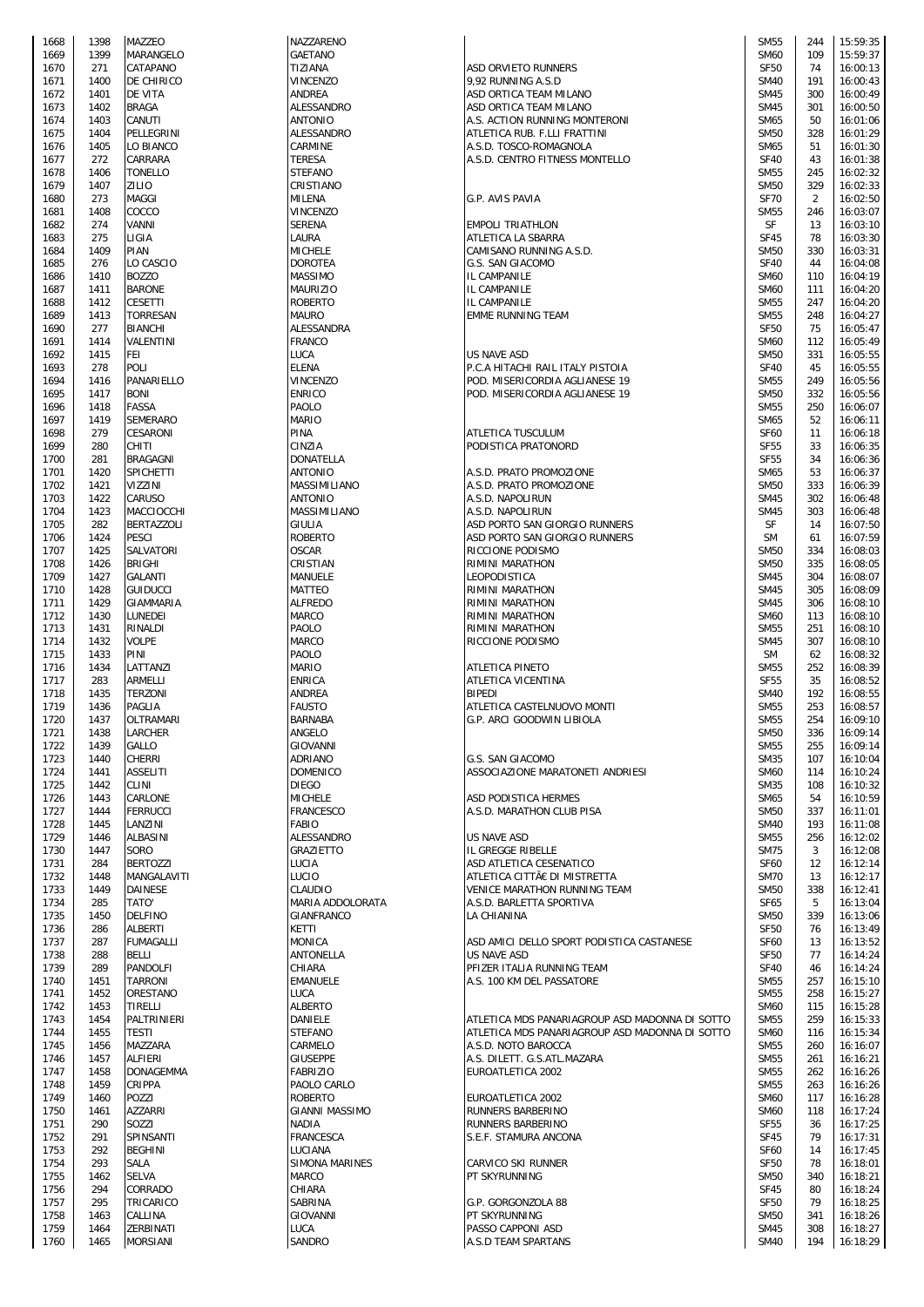| 1761         | 1466         | <b>MONTICELLI</b>          |
|--------------|--------------|----------------------------|
| 1762         | 1467         | PINNA                      |
| 1763         | 1468         | AMATO                      |
| 1764         | 1469         | STORCHI                    |
| 1765         | 1470         | Lepore                     |
| 1766         | 296          | GIARDINO                   |
| 1767         | 1471         | FERRETTI                   |
| 1768         | 1472         | SPREAFICO                  |
| 1769         | 1473<br>1474 | SOLDANO<br>SCARPANTE       |
| 1770<br>1771 | 297          | LATTANZIO                  |
| 1772         | 298          | MOCCIA                     |
| 1773         | 1475         | <b>RIZZO</b>               |
| 1774         | 1476         | LARI                       |
| 1775         | 1477         | PANICUCCI                  |
| 1776         | 1478         | ARDOLINO                   |
| 1777         | 299          | BANDINI                    |
| 1778         | 1479         | ALIMONTI                   |
| 1779         | 1480         | MONTELEONE                 |
| 1780         | 1481         | GENTILUOMO                 |
| 1781<br>1782 | 1482<br>1483 | ALTOBELLI<br>GRIMANI       |
| 1783         | 1484         | FERRARI                    |
| 1784         | 1485         | MEAGO                      |
| 1785         | 1486         | AMICABILE                  |
| 1786         | 300          | CHIERICI                   |
| 1787         | 301          | MARIANI                    |
| 1788         | 1487         | DE NARDIN                  |
| 1789<br>1790 | 302          | INNOCENTI                  |
| 1791         | 1488<br>1489 | <b>GHETTI</b><br>SCHIPANI  |
| 1792         | 1490         | TRECCANI                   |
| 1793         | 1491         | <b>SERAFINI</b>            |
| 1794         | 1492         | CECCHETTO                  |
| 1795         | 303          | MONTANARI                  |
| 1796         | 1493         | CORDA                      |
| 1797         | 1494         | LO RE                      |
| 1798<br>1799 | 304          | QUADRELLI                  |
| 1800         | 305<br>1495  | GRAVINA<br>FRANCESCHI      |
| 1801         | 1496         | CHIARELLO                  |
| 1802         | 1497         | CANNATA'                   |
| 1803         | 306          | TRINCHINI                  |
| 1804         | 1498         | MONACO                     |
| 1805         | 1499         | <b>FRASSON</b>             |
| 1806         | 1500         | LUCCHESE                   |
| 1807<br>1808 | 1501<br>1502 | NONNATO<br><b>BAGNATO</b>  |
| 1809         | 307          | CECCATO                    |
| 1810         | 1503         | CECCATO                    |
| 1811         | 1504         | SANTONI                    |
| 1812         | 1505         | SPADINI                    |
| 1813         | 1506         | GARAVAGLIA                 |
| 1814         | 308          | SANSONE                    |
| 1815<br>1816 | 1507<br>309  | <b>BARONE</b><br>SCIMIA    |
| 1817         | 1508         | ZANETTI                    |
| 1818         | 1509         | SAVIELLO                   |
| 1819         | 310          | MEMOLI                     |
| 1820         | 1510         | <b>BENEDETTI</b>           |
| 1821         | 1511         | TECCHIA                    |
| 1822         | 1512         | ROSATELLI                  |
| 1823<br>1824 | 311<br>1513  | CAROLI<br>PIESVI           |
| 1825         | 1514         | VIGANO'                    |
| 1826         | 1515         | NICCOLI                    |
| 1827         | 1516         | <b>ZOPPI</b>               |
| 1828         | 1517         | CECCHERINI                 |
| 1829         | 1518         | DEGRADI                    |
| 1830         | 1519         | <b>FORTESE</b>             |
| 1831<br>1832 | 1520<br>1521 | <b>BONIZZONI</b><br>CHIESA |
| 1833         | 1522         | <b>GUIDANTONI</b>          |
| 1834         | 1523         | BERTAGGIA                  |
| 1835         | 1524         | <b>PASTORE</b>             |
| 1836         | 1525         | ROMITI                     |
| 1837         | 1526         | DI GIACOMO                 |
| 1838         | 1527         | RAVASINI                   |
| 1839<br>1840 | 312<br>1528  | KAARNI<br>DE ROSSI         |
| 1841         | 1529         | SARGOLINI                  |
| 1842         | 313          | MOI                        |
| 1843         | 1530         | <b>GUERRIERI</b>           |
| 1844         | 1531         | UBALDI                     |
| 1845         | 314          | MASSARI                    |
| 1846         | 1532         | GHINATTI                   |
| 1847         | 315          | <b>BRANCHETTI</b>          |
| 1848         | 1533<br>1534 | <b>BRUNI</b>               |
| 1849<br>1850 | 1535         | <b>DOBORI</b><br>FARINA    |
| 1851         | 1536         | CAMASTA                    |
| 1852         | 1537         | SAVIOLI                    |
| 1952         | 216          | CADDONI                    |

| 1761 | 1466 | <b>MONTICELLI</b> | <b>GIULIANO</b>          | ASD NUOVA VIRTUS CREMA           | <b>SM50</b>      | 342 | 16:18:32 |
|------|------|-------------------|--------------------------|----------------------------------|------------------|-----|----------|
| 1762 | 1467 | <b>PINNA</b>      | <b>MARIO</b>             | ASD CAGLIARI ATLETICA LEGGERA    | <b>SM60</b>      | 119 | 16:18:33 |
| 1763 | 1468 | <b>AMATO</b>      | <b>GIAMPIERO</b>         | A.S.D. CASTELLABATE RUNNERS      | <b>SM50</b>      | 343 | 16:18:52 |
| 1764 | 1469 | <b>STORCHI</b>    | CRISTIANO                | POLISPORTIVA TASSISTI FIORENTINI | <b>SM50</b>      | 344 | 16:19:14 |
| 1765 | 1470 | <b>LEPORE</b>     | <b>FEDELE</b>            | A.S.D. PRATO PROMOZIONE          | <b>SM45</b>      | 309 | 16:19:18 |
| 1766 | 296  | <b>GIARDINO</b>   | <b>GLORIA</b>            | APD PIETRO MICCA BELLA RUNNING   | <b>SF45</b>      | 81  | 16:19:46 |
| 1767 | 1471 | FERRETTI          | <b>STEFANO</b>           | <b>FURIA ROMAGNOLA</b>           | <b>SM50</b>      | 345 | 16:19:56 |
|      |      |                   |                          |                                  |                  |     |          |
| 1768 | 1472 | <b>SPREAFICO</b>  | <b>AMBROGIO</b>          | ASD AVIS OGGIONO                 | <b>SM70</b>      | 14  | 16:20:01 |
| 1769 | 1473 | SOLDANO           | DANIELE                  | 9,92 RUNNING A.S.D               | <b>SM40</b>      | 195 | 16:20:25 |
| 1770 | 1474 | <b>SCARPANTE</b>  | <b>STEFANO</b>           | A.S.D. TEAM GRANAROLO            | SM65             | 55  | 16:20:52 |
| 1771 | 297  | LATTANZIO         | CINZIA                   | A.S.D. BARLETTA SPORTIVA         | <b>SF50</b>      | 80  | 16:20:58 |
| 1772 | 298  | <b>MOCCIA</b>     | MARIA                    | G.S. AVIS BARLETTA ASD           | <b>SF50</b>      | 81  | 16:20:59 |
| 1773 | 1475 | <b>RIZZO</b>      | VINCENZO                 | A.S.D. CASTELLABATE RUNNERS      | <b>SM50</b>      | 346 | 16:21:15 |
| 1774 | 1476 | LARI              | ALESSANDRO               | G.S. Q.S. AMBROGIO               | <b>SM60</b>      | 120 | 16:21:19 |
| 1775 | 1477 | <b>PANICUCCI</b>  | <b>FEDERICO</b>          | A.S.D LA CHIOCCIOLA              | <b>SM45</b>      | 310 | 16:21:59 |
| 1776 | 1478 | <b>ARDOLINO</b>   | CIRIACO LUCIO            | A.S.D LA CHIOCCIOLA              | <b>SM35</b>      | 109 | 16:22:00 |
|      |      |                   |                          |                                  |                  |     |          |
| 1777 | 299  | <b>BANDINI</b>    | ANNALISA                 |                                  | <b>SF55</b>      | 37  | 16:22:17 |
| 1778 | 1479 | <b>ALIMONTI</b>   | DANIELE                  | A.S.D TRA LE RIGHE               | <b>SM55</b>      | 264 | 16:22:24 |
| 1779 | 1480 | <b>MONTELEONE</b> | ALESSANDRO               | A.S.D TRA LE RIGHE               | <b>SM50</b>      | 347 | 16:22:24 |
| 1780 | 1481 | <b>GENTILUOMO</b> | <b>MARIO</b>             | A.S.D TRA LE RIGHE               | <b>SM50</b>      | 348 | 16:22:24 |
| 1781 | 1482 | <b>ALTOBELLI</b>  | <b>FILIBERTO</b>         | A.S.D TRA LE RIGHE               | <b>SM45</b>      | 311 | 16:22:25 |
| 1782 | 1483 | <b>GRIMANI</b>    | <b>MAURO</b>             | A.S.D TRA LE RIGHE               | <b>SM55</b>      | 265 | 16:22:25 |
| 1783 | 1484 | <b>FERRARI</b>    | PAOLO                    |                                  | <b>SM45</b>      | 312 | 16:22:50 |
| 1784 | 1485 | <b>MEAGO</b>      | PAOLO                    | MARCIATORI DESIO                 | <b>SM40</b>      | 196 | 16:22:51 |
| 1785 | 1486 | AMICABILE         | <b>FABRIZIO</b>          | G.S.D. MOMBOCAR                  | <b>SM60</b>      | 121 | 16:23:35 |
| 1786 | 300  | <b>CHIERICI</b>   | <b>SUSANNA</b>           |                                  | <b>SF50</b>      |     | 16:24:20 |
|      |      |                   |                          |                                  |                  | 82  |          |
| 1787 | 301  | <b>MARIANI</b>    | LILIANA                  | CLUB SUPER MARATHON ITALIA       | <b>SF60</b>      | 15  | 16:24:33 |
| 1788 | 1487 | <b>DE NARDIN</b>  | RICCARDO EMANUELE        |                                  | <b>SM40</b>      | 197 | 16:24:54 |
| 1789 | 302  | <b>INNOCENTI</b>  | LAURA                    | ALTETICA QUINTO MASTELLA         | <b>SF50</b>      | 83  | 16:25:34 |
| 1790 | 1488 | <b>GHETTI</b>     | DANIELE                  | POLISPORTIVA AZZURRA             | <b>SM45</b>      | 313 | 16:25:41 |
| 1791 | 1489 | <b>SCHIPANI</b>   | <b>GAETANO</b>           | 9,92 RUNNING A.S.D               | <b>SM50</b>      | 349 | 16:25:58 |
| 1792 | 1490 | TRECCANI          | <b>MICHELE</b>           | C.U.S. PAVIA                     | <b>SM45</b>      | 314 | 16:26:06 |
| 1793 | 1491 | <b>SERAFINI</b>   | <b>FERDINANDO</b>        | URBAN RUNNERS                    | <b>SM50</b>      | 350 | 16:26:07 |
| 1794 | 1492 | CECCHETTO         | <b>MATTEO</b>            | URBAN RUNNERS                    | <b>SM45</b>      | 315 | 16:26:07 |
|      | 303  | <b>MONTANARI</b>  | <b>SIMONA</b>            |                                  | <b>SF45</b>      | 82  | 16:26:40 |
| 1795 |      |                   |                          |                                  |                  |     |          |
| 1796 | 1493 | CORDA             | ALESSANDRO               | A.S.D. ESCAPE TEAM VIGEVANO      | <b>SM45</b>      | 316 | 16:27:08 |
| 1797 | 1494 | LO RE             | VINCENZO                 | 9,92 RUNNING A.S.D               | <b>SM60</b>      | 122 | 16:27:20 |
| 1798 | 304  | QUADRELLI         | MARIKA                   | ATLETICA MAMELI RA               | <b>SF</b>        | 15  | 16:27:21 |
| 1799 | 305  | <b>GRAVINA</b>    | CONCETTA CATERINA        | RUNNING CLUB CESANESE            | <b>SF50</b>      | 84  | 16:27:21 |
| 1800 | 1495 | FRANCESCHI        | CLAUDIO                  | P&C PODISMOECAZZEGGIO            | <b>SM60</b>      | 123 | 16:27:59 |
| 1801 | 1496 | CHIARELLO         | <b>TOMMASO</b>           |                                  | SM65             | 56  | 16:28:04 |
| 1802 | 1497 | CANNATA'          | ALDO CARMELO             |                                  | <b>SM60</b>      | 124 | 16:28:18 |
| 1803 | 306  | <b>TRINCHINI</b>  | PATRIZIA                 | G.S. CAT SPORT ROMA              | <b>SF55</b>      | 38  | 16:29:24 |
| 1804 | 1498 | <b>MONACO</b>     | MATTEO                   | GRUPPO PODISTICO MELZO A.S.D.    | <b>SM55</b>      | 266 | 16:29:42 |
|      |      |                   |                          |                                  |                  |     |          |
| 1805 | 1499 | <b>FRASSON</b>    | <b>ANDREA</b>            | LA BUTTO IN VACCA ASD            | <b>SM50</b>      | 351 | 16:29:46 |
| 1806 | 1500 | <b>LUCCHESE</b>   | CLAUDIO                  | LA BUTTO IN VACCA ASD            | <b>SM50</b>      | 352 | 16:29:46 |
| 1807 | 1501 | <b>NONNATO</b>    | <b>MARCO</b>             | <b>G.S. GUANTIN</b>              | <b>SM55</b>      | 267 | 16:29:49 |
| 1808 | 1502 | <b>BAGNATO</b>    | <b>ROCCO</b>             |                                  | <b>SM55</b>      | 268 | 16:30:07 |
| 1809 | 307  | CECCATO           | <b>ELISA</b>             |                                  | <b>SF40</b>      | 47  | 16:30:13 |
| 1810 | 1503 | CECCATO           | <b>VITTORIO</b>          |                                  | <b>SM45</b>      | 317 | 16:30:16 |
| 1811 | 1504 | <b>SANTONI</b>    | <b>FABIO</b>             |                                  | <b>SM50</b>      | 353 | 16:30:32 |
| 1812 | 1505 | SPADINI           | <b>VITTORE</b>           | RUNNING TEAM MOTTA VISCONTI      | SM65             | 57  | 16:31:30 |
| 1813 | 1506 | GARAVAGLIA        | <b>FABIO</b>             | RUNNING TEAM MOTTA VISCONTI      | <b>SM55</b>      | 269 | 16:31:31 |
| 1814 | 308  | SANSONE           | PATRIZIA                 | G.S. ATHLOS MARATONETI MATERA    | <b>SF55</b>      | 39  | 16:31:46 |
|      |      |                   | CESARIO                  |                                  | <b>SM40</b>      |     |          |
| 1815 | 1507 | <b>BARONE</b>     |                          | 3° REGGIMENTO GENIO GUASTATORI   |                  | 198 | 16:31:54 |
| 1816 | 309  | <b>SCIMIA</b>     | PATRIZIA                 | ATLETICA RUN FINALE LIGURE       | <b>SF60</b>      | 16  | 16:32:55 |
| 1817 | 1508 | ZANETTI           | LUCA                     |                                  | <b>SM50</b>      | 354 | 16:32:56 |
| 1818 | 1509 | SAVIELLO          | PAOLO                    | ROSA RUNNING TEAM                | <b>SM50</b>      | 355 | 16:33:10 |
| 1819 | 310  | <b>MEMOLI</b>     | LUISA                    | ROSA RUNNING TEAM                | <b>SF50</b>      | 85  | 16:33:12 |
| 1820 | 1510 | <b>BENEDETTI</b>  | <b>MARTINO</b>           |                                  | <b>SM40</b>      | 199 | 16:33:50 |
| 1821 | 1511 | <b>TECCHIA</b>    | FERNANDO MAURIZIO ENRICO |                                  | <b>SM60</b>      | 125 | 16:33:54 |
| 1822 | 1512 | <b>ROSATELLI</b>  | <b>MASSIMO</b>           | <b>LBM SPORT TEAM</b>            | <b>SM55</b>      | 270 | 16:34:03 |
| 1823 | 311  | CAROLI            | PAOLA                    | A.S.D. MARATONELLA               | <b>SF50</b>      | 86  | 16:34:32 |
| 1824 | 1513 | <b>PIESVI</b>     | ANGELO                   | ATHLETIC TEAM BRIANZA LISSONE    | <b>SM60</b>      | 126 | 16:34:34 |
| 1825 | 1514 | <b>VIGANO'</b>    | PAOLO                    | A.S. CANTURINA POL. S.MARCO      | <b>SM50</b>      | 356 | 16:34:39 |
| 1826 | 1515 | <b>NICCOLI</b>    | <b>FABRIZIO</b>          | ATL CALENZANO                    | <b>SM50</b>      | 357 | 16:34:39 |
|      |      |                   |                          | ATL CALENZANO                    |                  |     |          |
| 1827 | 1516 | <b>ZOPPI</b>      | ANDREA                   |                                  | <b>SM45</b>      | 318 | 16:34:41 |
| 1828 | 1517 | <b>CECCHERINI</b> | LORENZO                  | ATL CALENZANO                    | <b>SM50</b>      | 358 | 16:34:46 |
| 1829 | 1518 | <b>DEGRADI</b>    | AMBROGIO ALBERTO         | CAMISANO RUNNING A.S.D.          | <b>SM60</b>      | 127 | 16:34:47 |
| 1830 | 1519 | <b>FORTESE</b>    | PAOLO GIOVANNI           | PODISTICA MEZZANESE              | <b>SM50</b>      | 359 | 16:35:43 |
| 1831 | 1520 | <b>BONIZZONI</b>  | EMILIO GIULIANO MARIA    | P&C PODISMOECAZZEGGIO            | <b>SM55</b>      | 271 | 16:35:48 |
| 1832 | 1521 | <b>CHIESA</b>     | <b>DANIELE MARIA</b>     | A.S.D. ESCAPE TEAM VIGEVANO      | <b>SM50</b>      | 360 | 16:35:53 |
| 1833 | 1522 | <b>GUIDANTONI</b> | <b>BRUNO</b>             | CSI PRATO SANT'ANDREA            | <b>SM70</b>      | 15  | 16:35:53 |
| 1834 | 1523 | <b>BERTAGGIA</b>  | <b>IVONE</b>             | A.S.D. MARATHON CAVALLI MARINI   | <b>SM50</b>      | 361 | 16:36:09 |
| 1835 | 1524 | <b>PASTORE</b>    | GAETANO                  | ASS.GARGANO 2000 ONLUS MANFRE    | <b>SM60</b>      | 128 | 16:37:00 |
| 1836 | 1525 | ROMITI            | MARIO                    | UISP COMITATO PROV BOLOGNA       | <b>SM70</b>      | 16  | 16:37:32 |
| 1837 | 1526 | DI GIACOMO        | ALESSANDRO               | A.S. 100 KM DEL PASSATORE        | <b>SM35</b>      | 110 | 16:38:00 |
|      |      |                   |                          |                                  |                  |     |          |
| 1838 | 1527 | <b>RAVASINI</b>   | <b>ALESSANDRO</b>        | <b>UISP PARMA</b>                | <b>SM55</b>      | 272 | 16:38:13 |
| 1839 | 312  | <b>KAARNI</b>     | MINNA                    | ATLETICA ISOLA D'ELBA            | SF <sub>50</sub> | 87  | 16:38:44 |
| 1840 | 1528 | <b>DE ROSSI</b>   | <b>FEDERICO</b>          | RUN SPINEA RUN                   | <b>SM45</b>      | 319 | 16:38:52 |
| 1841 | 1529 | SARGOLINI         | AMEDEO                   | A.S.D. RUNNING EVOLUTION         | <b>SM55</b>      | 273 | 16:39:10 |
| 1842 | 313  | <b>MOI</b>        | <b>BARBARA</b>           | <b>LBM SPORT TEAM</b>            | <b>SF45</b>      | 83  | 16:39:12 |
| 1843 | 1530 | <b>GUERRIERI</b>  | <b>MORENO</b>            |                                  | <b>SM65</b>      | 58  | 16:39:14 |
| 1844 | 1531 | <b>UBALDI</b>     | <b>MASSIMO</b>           | ASD PORTO SAN GIORGIO RUNNERS    | <b>SM50</b>      | 362 | 16:39:17 |
| 1845 | 314  | <b>MASSARI</b>    | <b>GRETA</b>             | <b>PICO RUNNERS</b>              | <b>SF50</b>      | 88  | 16:39:26 |
| 1846 | 1532 | <b>GHINATTI</b>   | <b>GIANLUCA</b>          | <b>SALCUS</b>                    | <b>SM55</b>      | 274 | 16:39:33 |
| 1847 | 315  | <b>BRANCHETTI</b> | <b>ELISA</b>             | <b>SNOOPY BIKE</b>               | <b>SF45</b>      | 84  | 16:39:37 |
|      |      | <b>BRUNI</b>      | <b>STEFANO</b>           |                                  | <b>SM55</b>      | 275 | 16:40:45 |
| 1848 | 1533 |                   |                          | CANOTTIERI TICINO PAVIA          |                  |     |          |
| 1849 | 1534 | <b>DOBORI</b>     | <b>GIORGIO</b>           | ATLETICA SIDERMEC VITALI         | <b>SM55</b>      | 276 | 16:41:36 |
| 1850 | 1535 | FARINA            | PAOLO                    | ASSOCIAZIONE MARATONETI ANDRIESI | <b>SM55</b>      | 277 | 16:41:42 |
| 1851 | 1536 | CAMASTA           | <b>GIOVANNI</b>          | <b>GIOIA RUNNING</b>             | <b>SM60</b>      | 129 | 16:41:42 |
| 1852 | 1537 | SAVIOLI           | <b>MASSIMILIANO</b>      | ATLETICA MAMELI RA               | <b>SM50</b>      | 363 | 16:41:49 |
| 1853 | 316  | <b>GADDONI</b>    | CRISTINA                 |                                  | <b>SF50</b>      | 89  | 16:42:10 |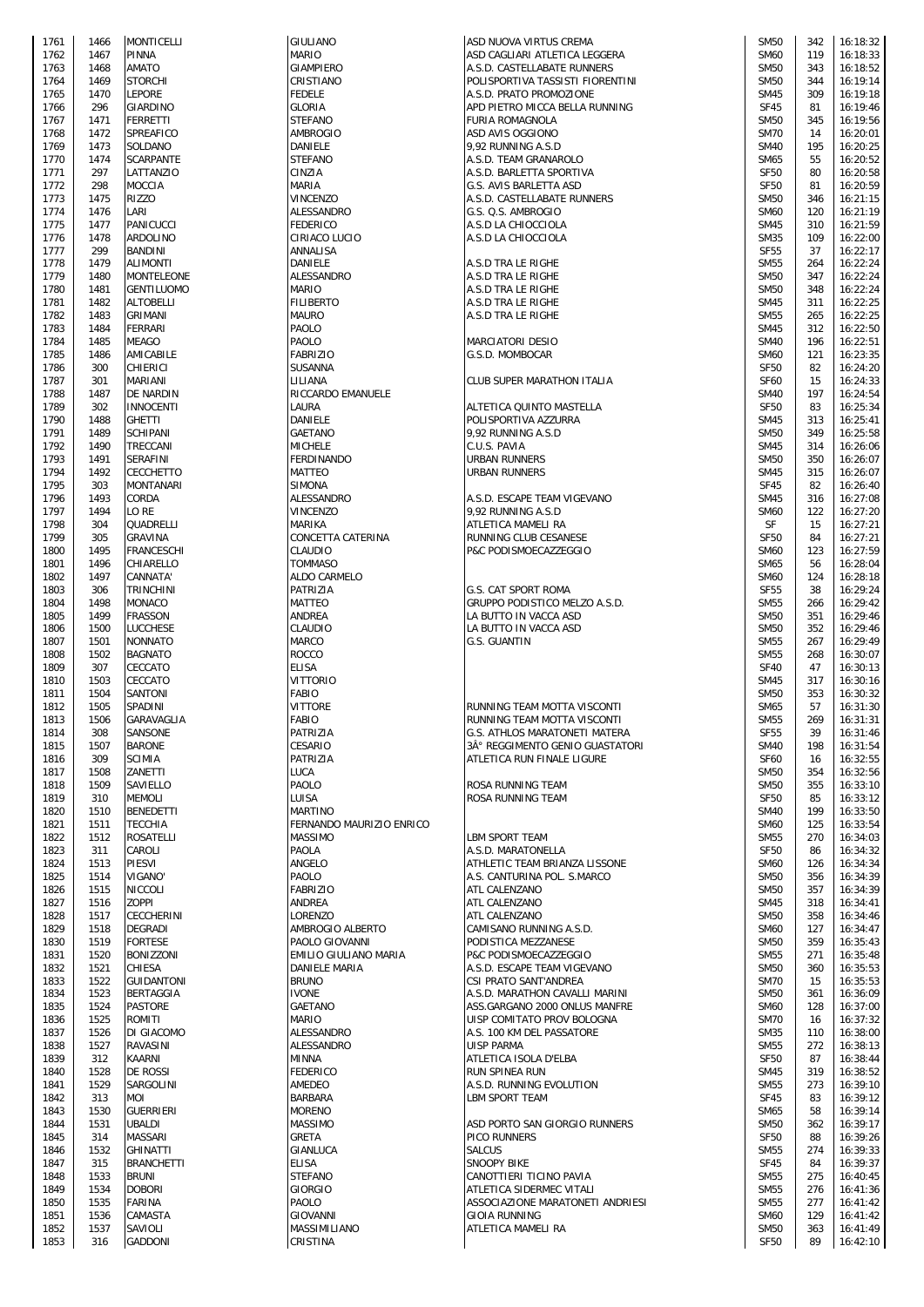| 1854 | 1538 | BERGAMINI         | <b>ALESSANDRO</b>    | A.S.D. AVIS DI STIAVA                                       | <b>SM55</b> | 278            | 16:42:15 |
|------|------|-------------------|----------------------|-------------------------------------------------------------|-------------|----------------|----------|
| 1855 | 317  | <b>DRAGOI</b>     | <b>RODICA</b>        |                                                             | <b>SF55</b> | 40             | 16:42:47 |
|      |      |                   |                      |                                                             |             |                |          |
| 1856 | 1539 | <b>NIERO</b>      | <b>ANDREA</b>        | <b>RUN SPINEA RUN</b>                                       | <b>SM50</b> | 364            | 16:42:54 |
| 1857 | 318  | <b>FIORE</b>      | <b>ALBAROSA</b>      | PODISTICA TORINO                                            | <b>SF65</b> | 6              | 16:42:58 |
| 1858 | 1540 | <b>FANELLI</b>    | LUIGI                | <b>ATLETICA TUSCULUM</b>                                    | <b>SM50</b> | 365            | 16:43:08 |
| 1859 | 319  | SICCARDI          | <b>FRANCESCA</b>     |                                                             | SF          | 16             | 16:43:09 |
| 1860 | 320  | <b>VENTURINI</b>  | <b>NOEMI</b>         |                                                             | SF          | 17             | 16:43:14 |
| 1861 | 1541 | <b>BOGLIONI</b>   | ALESSANDRO           | ATLETICA FRANCIACORTA                                       | <b>SM60</b> | 130            | 16:43:15 |
| 1862 | 1542 | MAZZUCATO         | <b>ROBERTO</b>       |                                                             | <b>SM65</b> | 59             | 16:43:23 |
| 1863 | 1543 | CHINELLATO        | <b>REGINALDO</b>     | RUNNING TEAM MESTRE                                         | <b>SM60</b> | 131            | 16:43:28 |
| 1864 | 1544 | <b>TONFONI</b>    | <b>VENIERO</b>       |                                                             | <b>SM50</b> | 366            | 16:45:13 |
|      |      | <b>BARONE</b>     |                      |                                                             |             |                |          |
| 1865 | 1545 |                   | PAOLO                | ATLETICA MOLISE AMATORI                                     | <b>SM60</b> | 132            | 16:46:11 |
| 1866 | 1546 | <b>SCHIAVON</b>   | <b>ALBERTO</b>       |                                                             | <b>SM55</b> | 279            | 16:46:21 |
| 1867 | 1547 | SORGATO           | ALESSANDRO           | I SARMATI                                                   | <b>SM55</b> | 280            | 16:46:21 |
| 1868 | 1548 | CAZZARO           | ALESSANDRO           | I SARMATI                                                   | <b>SM50</b> | 367            | 16:46:22 |
| 1869 | 1549 | <b>ACCORDINI</b>  | ANGELO               | <b>G.P. ROMANI BIONDANI</b>                                 | <b>SM55</b> | 281            | 16:46:30 |
| 1870 | 321  | <b>BENVENUTI</b>  | <b>MORENA</b>        | <b>G.P. ROMANI BIONDANI</b>                                 | <b>SF60</b> | 17             | 16:46:30 |
| 1871 | 1550 | <b>GARDIN</b>     | <b>MARCELLO</b>      | ATLETICA CORRIFERRARA                                       | <b>SM50</b> | 368            | 16:46:33 |
| 1872 | 322  |                   | <b>ALICE</b>         |                                                             | PF          | $\overline{1}$ | 16:46:36 |
|      |      | SGRAZZUTTI        |                      | ATLETICA FIAMMECREMISI                                      |             |                |          |
| 1873 | 1551 | VAGITO            | <b>ANDREA</b>        | A.S.D NOCERA RUNNERS FOLGORE                                | <b>SM45</b> | 320            | 16:46:39 |
| 1874 | 323  | <b>ANTOLINI</b>   | <b>ALESSIA</b>       | PASSO CAPPONI ASD                                           | <b>SF45</b> | 85             | 16:46:49 |
| 1875 | 1552 | <b>PRESTIPINO</b> | <b>ATTILIO</b>       | C.C.R.SPORT. ALPINI TROFARELLO                              | <b>SM70</b> | 17             | 16:46:57 |
| 1876 | 324  | <b>POZZOBON</b>   | GRAZIELLA            | PERCORRERE IL SILE                                          | <b>SF65</b> | $\overline{7}$ | 16:47:10 |
| 1877 | 1553 | <b>TOMMASINI</b>  | QUINTO               | GARDASPORTEVENTS                                            | <b>SM60</b> | 133            | 16:47:19 |
| 1878 | 325  | MATTIUZZO         | <b>ROBERTA</b>       | TEAM SPORTLER TREVISO                                       | <b>SF45</b> | 86             | 16:47:37 |
| 1879 | 326  | <b>D'ALESSI</b>   | <b>MONICA</b>        | TEAM SPORTLER TREVISO                                       | <b>SF50</b> | 90             | 16:47:38 |
| 1880 | 1554 | VALERI            | <b>FRANCESCO</b>     | A.S.D.RUNLAB                                                | <b>SM60</b> | 134            | 16:47:48 |
|      |      |                   |                      |                                                             |             |                |          |
| 1881 | 1555 | <b>MOLENA</b>     | <b>EMANUELE</b>      | A.S.D. NUOVA PODISTICA LATINA                               | <b>SM40</b> | 200            | 16:48:06 |
| 1882 | 327  | <b>VERGURA</b>    | CARMELA              | ATLETICA SANDRO CALVESI                                     | <b>SF55</b> | 41             | 16:48:18 |
| 1883 | 328  | COCIANCICH        | SUSANNA              | G.S. SAN GIACOMO                                            | <b>SF55</b> | 42             | 16:48:53 |
| 1884 | 1556 | <b>BERTOLASI</b>  | <b>FRANCESCO</b>     | SORESINA RUNNING CLUB                                       | <b>SM60</b> | 135            | 16:49:11 |
| 1885 | 1557 | <b>STEGEL</b>     | <b>IGOR</b>          | AK ULTRAMARATON SLOVENIJA                                   | <b>SM60</b> | 136            | 16:49:11 |
| 1886 | 1558 | <b>GERVASI</b>    | GIANCARLO            | ATLETICA LEONIAS                                            | <b>SM50</b> | 369            | 16:49:27 |
| 1887 | 1559 | <b>MURATORE</b>   | <b>FRANCESCO</b>     | ATLETICA LEONIAS                                            | <b>SM45</b> | 321            | 16:49:31 |
| 1888 | 1560 | <b>SURANO</b>     | <b>MASSIMO</b>       | A.S.D. CAVALLI DI RAZZA                                     | <b>SM50</b> | 370            | 16:49:37 |
|      |      |                   |                      |                                                             |             |                |          |
| 1889 | 329  | BARZAGLI          | <b>MARCELLA</b>      | ATLETICA CASCINA                                            | <b>SF65</b> | 8              | 16:49:37 |
| 1890 | 1561 | ZAMPOLLO          | ELIA                 | <b>SALCUS</b>                                               | <b>SM40</b> | 201            | 16:49:41 |
| 1891 | 1562 | CALLEGARO         | LUIGI                | <b>SALCUS</b>                                               | <b>SM70</b> | 18             | 16:49:42 |
| 1892 | 1563 | <b>BELLAGOTTI</b> | <b>ANDREA</b>        |                                                             | <b>SM60</b> | 137            | 16:49:51 |
| 1893 | 1564 | <b>BRUNELLI</b>   | <b>PIETRO</b>        | ATLETICA CONCESIO 2009                                      | <b>SM60</b> | 138            | 16:49:55 |
| 1894 | 1565 | CASSARINO         | ANGELO               | A.P.D. ULTRARUNNING RAGUSA                                  | <b>SM50</b> | 371            | 16:49:55 |
| 1895 | 1566 | <b>RONCHETTI</b>  | <b>FABIO</b>         | ATLETICA CONCESIO 2009                                      | <b>SM50</b> | 372            | 16:49:58 |
| 1896 |      |                   |                      |                                                             | <b>SM55</b> | 282            |          |
|      | 1567 | <b>FRATI</b>      | <b>MARCO</b>         |                                                             |             |                | 16:50:28 |
| 1897 | 330  | ZAMPINI           | CLAUDIA              |                                                             | <b>SF55</b> | 43             | 16:50:32 |
| 1898 | 331  | MARIANI           | ANNAMARIA            | <b>AMATORI LECCO</b>                                        | <b>SF50</b> | 91             | 16:50:33 |
| 1899 | 1568 | CARDILLO          | <b>PAOLO</b>         | <b>BISCEGLIE RUNNING</b>                                    | <b>SM45</b> | 322            | 16:51:08 |
| 1900 | 1569 | <b>TRITTO</b>     | <b>VINCENZO</b>      | <b>BISCEGLIE RUNNING</b>                                    | <b>SM45</b> | 323            | 16:51:11 |
| 1901 | 1570 | PERUGINI          | PAOLO                | NOVARA CHE CORRE                                            | <b>SM50</b> | 373            | 16:51:11 |
| 1902 | 332  | CISCATO           | CARLA                | NOVARA CHE CORRE                                            | <b>SF55</b> | 44             | 16:51:13 |
| 1903 | 1571 | TREGLIA           | PAOLO                | A.S.D. GO RUNNING TEAM                                      | <b>SM45</b> | 324            | 16:51:20 |
| 1904 | 1572 | DE ANGELIS        | <b>ENRICO</b>        | S.S. LAZIO ATLETICA                                         | <b>SM55</b> | 283            | 16:51:21 |
|      |      |                   |                      |                                                             |             |                |          |
| 1905 | 1573 | ALIVERTI          | <b>ANDREA</b>        | ASD TRAILLAB - UTA5T                                        | <b>SM55</b> | 284            | 16:51:34 |
| 1906 | 333  | CECCARELLI        | <b>MORENA</b>        | A.S. 100 KM DEL PASSATORE                                   | <b>SF45</b> | 87             | 16:51:51 |
| 1907 | 1574 | <b>MINORI</b>     | <b>GUIDO</b>         | <b>ASD RUN LIFE</b>                                         | <b>SM45</b> | 325            | 16:52:06 |
| 1908 | 1575 | <b>GORGONE</b>    | <b>ROSARIO</b>       | <b>ATLETICA PRESEZZO</b>                                    | <b>SM60</b> | 139            | 16:52:46 |
| 1909 | 334  | <b>ROTA</b>       | <b>DONATELLA</b>     | <b>ATLETICA PRESEZZO</b>                                    | <b>SF65</b> | 9              | 16:52:47 |
| 1910 | 1576 | <b>MARTONE</b>    | <b>GIANLUCA</b>      |                                                             | <b>SM45</b> | 326            | 16:54:20 |
| 1911 | 1577 | <b>FACCHINI</b>   | ANGELO               |                                                             | <b>SM45</b> | 327            | 16:54:23 |
| 1912 | 1578 | <b>GELLI</b>      | <b>MARCO</b>         |                                                             | <b>SM70</b> | 19             | 16:54:35 |
|      |      |                   |                      |                                                             |             |                |          |
| 1913 | 1579 | <b>GHISU</b>      | <b>MAURIZIO</b>      | PODISTICA VIGLIANO ASD<br><b>VERDE PISELLO GROUP MILANO</b> | <b>SM50</b> | 374            | 16:54:53 |
| 1914 | 1580 | <b>VIGANO</b>     | <b>FEDERICO</b>      |                                                             | <b>SM50</b> | 375            | 16:54:55 |
| 1915 | 1581 | <b>GORI</b>       | CARLO                | POL.COMUNALE ARGINE                                         | <b>SM45</b> | 328            | 16:55:24 |
| 1916 | 1582 | <b>STEFANUCCI</b> | <b>ROBERTO</b>       | A.S.D. MONTELUPO RUNNERS                                    | <b>SM35</b> | 111            | 16:55:26 |
| 1917 | 1583 | <b>GIAMBRA</b>    | SALVATORE            |                                                             | SM65        | 60             | 16:55:30 |
| 1918 | 1584 | <b>TAKANO</b>     | <b>HIDEO</b>         | DORKING & MOLE VALLEY AC                                    | <b>SM55</b> | 285            | 16:55:41 |
| 1919 | 1585 | CAVINA            | <b>ERCOLE</b>        |                                                             | <b>SM60</b> | 140            | 16:55:46 |
| 1920 | 1586 | PEDERIVA          | <b>EZIO</b>          | ATLETICA VALDOBBIADENE G.S.A.                               | <b>SM50</b> | 376            | 16:56:00 |
| 1921 | 335  | CAVOLA            | <b>STEFANIA</b>      |                                                             | <b>SF45</b> | 88             | 16:56:02 |
| 1922 | 1587 | CALICIOTTI        | <b>MASSIMO</b>       |                                                             | <b>SM60</b> | 141            | 16:56:04 |
| 1923 | 1588 | ZAMPOLINI         | <b>MARCO</b>         | G.S. LAMONE                                                 | <b>SM40</b> | 202            | 16:56:10 |
| 1924 | 1589 | <b>DARI</b>       | <b>DENIS</b>         |                                                             | <b>SM45</b> | 329            | 16:56:27 |
|      |      |                   |                      |                                                             |             |                |          |
| 1925 | 336  | <b>MOCELLIN</b>   | <b>MARINA</b>        | BERGAMO STARS ATLETICA                                      | <b>SF70</b> | 3              | 16:56:31 |
| 1926 | 337  | <b>CUOGHI</b>     | <b>ELISABETTA</b>    | ATLETICA CASONE NOCETO                                      | <b>SF50</b> | 92             | 16:57:28 |
| 1927 | 338  | <b>MARCHESE</b>   | <b>MARIA</b>         | BT RUNNING CHIVASSO                                         | <b>SF40</b> | 48             | 16:57:33 |
| 1928 | 339  | <b>SEMPRINI</b>   | <b>SILVIA</b>        | S.CLUB LIB. SESTO                                           | <b>SF50</b> | 93             | 16:57:36 |
| 1929 | 1590 | <b>CLEMENTE</b>   | <b>GIUSEPPE</b>      | BERGAMO STARS ATLETICA                                      | <b>SM60</b> | 142            | 16:57:50 |
| 1930 | 1591 | <b>PORRO</b>      | <b>MARINO</b>        | <b>ATLETICA TEAM LARIO</b>                                  | <b>SM60</b> | 143            | 16:57:52 |
| 1931 | 1592 | LAPORTA           | <b>NICOLA</b>        | ALL TRI SPORTS                                              | <b>SM55</b> | 286            | 16:58:00 |
| 1932 | 340  | MAZZOLENI         | <b>NELLA</b>         | <b>RUN CARD</b>                                             | <b>SF45</b> | 89             | 16:58:21 |
| 1933 | 1593 | <b>MONZO</b>      | <b>MARCO</b>         | EUROATLETICA 2002                                           | <b>SM50</b> | 377            | 16:59:11 |
|      |      |                   |                      |                                                             |             |                |          |
| 1934 | 1594 | <b>BORDONI</b>    | <b>LUCA</b>          | US NAVE ASD                                                 | <b>SM60</b> | 144            | 17:00:46 |
| 1935 | 1595 | <b>BALDINI</b>    | CLAUDIO              | G.S.1 E PIZZA BIKE                                          | <b>SM40</b> | 203            | 17:02:01 |
| 1936 | 1596 | <b>AMBROSONI</b>  | SILVANO              | CARVICO SKI RUNNER                                          | <b>SM50</b> | 378            | 17:02:08 |
| 1937 | 1597 | POLITO            | <b>FRANCO</b>        | APD PIETRO MICCA BELLA RUNNING                              | SM65        | 61             | 17:02:13 |
| 1938 | 1598 | <b>ROSSI</b>      | GRAZIANO             | APD PIETRO MICCA BELLA RUNNING                              | <b>SM55</b> | 287            | 17:02:28 |
| 1939 | 1599 | <b>OSMIERI</b>    | RICCARDO             | LA BUTTO IN VACCA ASD                                       | <b>SM40</b> | 204            | 17:03:15 |
| 1940 | 341  | PAOLILLO          | <b>GIADA BARBARA</b> | <b>CORRERE OLTRE</b>                                        | <b>SF45</b> | 90             | 17:03:25 |
| 1941 | 1600 | <b>DAGOSTINO</b>  | VITO                 | MURGIA MARATHON SANTERAMO                                   | <b>SM55</b> | 288            | 17:03:30 |
|      |      |                   |                      |                                                             |             |                |          |
| 1942 | 342  | LIS               | <b>HELENA BELLIO</b> | PALMEIRAS / LUIZ CLEMENTE                                   | <b>SF60</b> | 18             | 17:03:48 |
| 1943 | 1601 | <b>URTIS</b>      | MARCO CESARE MARIA   | LA MICHETTA                                                 | <b>SM50</b> | 379            | 17:04:16 |
| 1944 | 1602 | <b>FIORENTINO</b> | <b>GIOVANNI</b>      | MURGIA MARATHON SANTERAMO                                   | <b>SM60</b> | 145            | 17:04:20 |
| 1945 | 1603 | CALESSO           | PAOLO                | TREVISATLETICA                                              | <b>SM50</b> | 380            | 17:04:31 |
| 1946 | 1604 | <b>ESPOSITO</b>   | ENZO                 | G.S.D. LIBERTAS LA TORRE PONTASSIEVE                        | <b>SM60</b> | 146            | 17:04:37 |

| 5MD5                       | 218        | 16:42:15             |
|----------------------------|------------|----------------------|
| SF55                       | 40         | 16:42:47             |
| <b>SM50</b>                | 364        | 16:42:54             |
| <b>SF65</b>                | 6          | 16:42:58<br>16:43:08 |
| SM50<br>SF                 | 365        | 16:43:09             |
|                            | 16         |                      |
| SF                         | 17<br>130  | 16:43:14<br>16:43:15 |
| <b>SM60</b>                |            |                      |
| <b>SM65</b>                | 59         | 16:43:23             |
| SM60                       | 131        | 16:43:28             |
| <b>SM50</b>                | 366        | 16:45:13             |
| <b>SM60</b>                | 132        | 16:46:11<br>16:46:21 |
| <b>SM55</b>                | 279<br>280 |                      |
| <b>SM55</b>                |            | 16:46:21             |
| <b>SM50</b>                | 367        | 16:46:22             |
| <b>SM55</b>                | 281        | 16:46:30             |
| <b>SF60</b>                | 17         | 16:46:30             |
| <b>SM50</b>                | 368        | 16:46:33             |
| PF                         | 1          | 16:46:36             |
| <b>SM45</b>                | 320        | 16:46:39             |
| SF45                       | 85         | 16:46:49             |
| <b>SM70</b>                | 17         | 16:46:57             |
| <b>SF65</b>                | 7          | 16:47:10             |
| <b>SM60</b>                | 133        | 16:47:19             |
| SF45                       | 86         | 16:47:37             |
| SF50                       | 90         | 16:47:38             |
| <b>SM60</b>                | 134        | 16:47:48             |
| <b>SM40</b>                | 200        | 16:48:06             |
| <b>SF55</b>                | 41         | 16:48:18             |
| <b>SF55</b>                | 42         | 16:48:53             |
| SM60                       | 135        | 16:49:11             |
| <b>SM60</b>                | 136        | 16:49:11             |
| <b>SM50</b>                | 369        | 16:49:27             |
| <b>SM45</b>                | 321        | 16:49:31             |
| <b>SM50</b>                | 370        | 16:49:37             |
| SF65                       | 8          | 16:49:37             |
| <b>SM40</b>                | 201        | 16:49:41             |
| <b>SM70</b>                | 18         | 16:49:42             |
| <b>SM60</b>                | 137        | 16:49:51             |
| <b>SM60</b>                | 138        | 16:49:55             |
| <b>SM50</b>                | 371        | 16:49:55             |
| <b>SM50</b>                | 372        | 16:49:58             |
| <b>SM55</b>                | 282        | 16:50:28             |
| <b>SF55</b>                | 43         | 16:50:32             |
| <b>SF50</b>                | 91         | 16:50:33             |
| <b>SM45</b>                | 322        | 16:51:08             |
| <b>SM45</b>                | 323        | 16:51:11             |
| <b>SM50</b>                | 373        | 16:51:11             |
| <b>SF55</b>                | 44         | 16:51:13             |
| <b>SM45</b>                | 324        | 16:51:20             |
| <b>SM55</b>                | 283        | 16:51:21             |
| <b>SM55</b>                | 284        | 16:51:34             |
| SF45                       | 87         | 16:51:51             |
| <b>SM45</b>                | 325        | 16:52:06             |
| SM60                       | 139        | 16:52:46             |
| SF65                       | 9          | 16:52:47             |
|                            |            |                      |
| <b>SM45</b>                | 326        | 16:54:20             |
| <b>SM45</b>                | 327        | 16:54:23             |
| <b>SM70</b>                | 19         | 16:54:35             |
| <b>SM50</b>                | 374        | 16:54:53             |
| <b>SM50</b>                | 375        | 16:54:55             |
| <b>SM45</b>                | 328        | 16:55:24             |
| <b>SM35</b><br><b>SM65</b> | 111<br>60  | 16:55:26             |
|                            |            | 16:55:30             |
| <b>SM55</b><br>SM60        | 285        | 16:55:41             |
|                            | 140        | 16:55:46             |
| <b>SM50</b>                | 376        | 16:56:00             |
| <b>SF45</b>                | 88         | 16:56:02             |
| <b>SM60</b>                | 141        | 16:56:04             |
| <b>SM40</b>                | 202        | 16:56:10             |
| <b>SM45</b>                | 329        | 16:56:27             |
| <b>SF70</b>                | 3          | 16:56:31             |
| SF50                       | 92         | 16:57:28             |
| SF40                       | 48         | 16:57:33             |
| SF50                       | 93         | 16:57:36             |
| <b>SM60</b>                | 142        | 16:57:50             |
| <b>SM60</b>                | 143        | 16:57:52<br>16:58:00 |
| <b>SM55</b><br><b>SF45</b> | 286<br>89  | 16:58:21             |
|                            |            |                      |
| <b>SM50</b><br><b>SM60</b> | 377<br>144 | 16:59:11<br>17:00:46 |
|                            |            |                      |
| <b>SM40</b>                | 203        | 17:02:01             |
| <b>SM50</b>                | 378        | 17:02:08             |
| <b>SM65</b>                | 61         | 17:02:13             |
| <b>SM55</b>                | 287        | 17:02:28             |
| SM40                       | 204        | 17:03:15             |
| <b>SF45</b>                | 90         | 17:03:25             |
| <b>SM55</b>                | 288        | 17:03:30             |
| <b>SF60</b>                | 18         | 17:03:48             |
| <b>SM50</b>                | 379        | 17:04:16             |
| <b>SM60</b>                | 145        | 17:04:20             |
| <b>SM50</b>                | 380        | 17:04:31             |
| <b>SM60</b>                | 146        | 17:04:37             |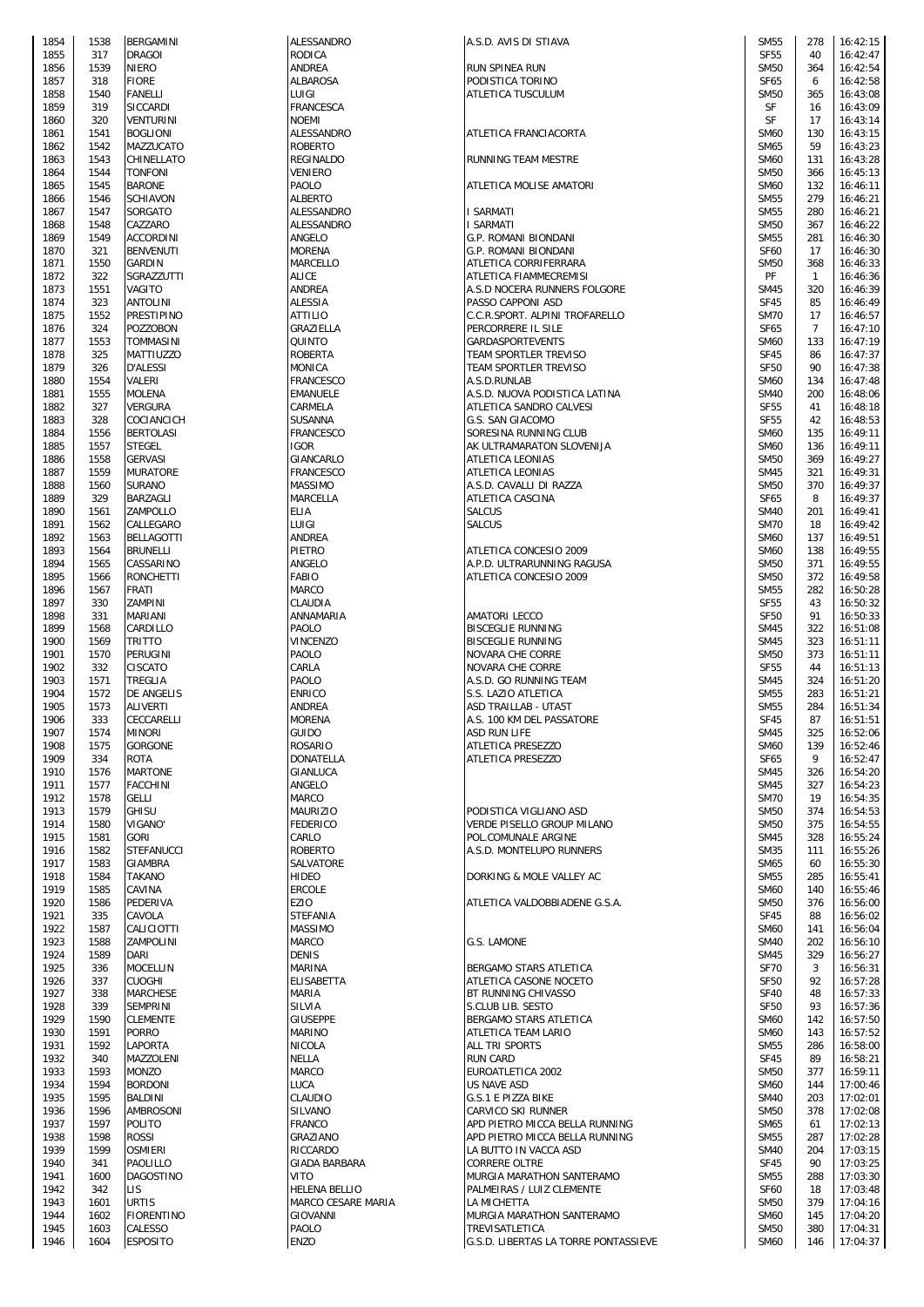| 1947         | 1605         | ZANASI                       |
|--------------|--------------|------------------------------|
| 1948<br>1949 | 1606<br>343  | <b>GARAVINI</b><br>ALLEGRO   |
| 1950         | 344          | COGO                         |
| 1951         | 345          | CAVINATO                     |
| 1952<br>1953 | 346<br>1607  | RONCHINI<br>MARCHESE         |
| 1954         | 1608         | RASPADORI                    |
| 1955         | 347          | MOTOROI                      |
| 1956         | 1609         | TOMASSINI                    |
| 1957<br>1958 | 1610<br>1611 | <b>OCCHINEGRO</b><br>BALZANO |
| 1959         | 348          | MANETTI                      |
| 1960         | 349          | SALUCCI                      |
| 1961<br>1962 | 1612<br>1613 | CROLLA<br><b>BRACCI</b>      |
| 1963         | 1614         | GAJON                        |
| 1964         | 350          | MARONGIU                     |
| 1965<br>1966 | 1615<br>1616 | <b>IACUITTO</b><br>GALLO     |
| 1967         | 1617         | <b>SCARAMUZZINO</b>          |
| 1968         | 1618         | MARZADURI                    |
| 1969<br>1970 | 1619<br>1620 | <b>MONTANARI</b><br>FABBRI   |
| 1971         | 1621         | PAPADIA                      |
| 1972         | 1622         | ARRIGHI                      |
| 1973<br>1974 | 351<br>1623  | COVANI FRIGIER<br>ROBICCI    |
| 1975         | 1624         | <b>BRUSADIN</b>              |
| 1976         | 1625         | <b>GUERRA</b>                |
| 1977         | 1626         | CANCLINI                     |
| 1978<br>1979 | 352<br>353   | LAUDATI<br>TONI              |
| 1980         | 1627         | <b>BORGHI</b>                |
| 1981         | 354          | MICHELIZZA                   |
| 1982<br>1983 | 355<br>1628  | PROSERPIO<br>LICCIOLI        |
| 1984         | 1629         | DI FRANCO                    |
| 1985         | 1630         | SANTOVITO                    |
| 1986<br>1987 | 1631<br>356  | ZANDERIGHI<br>GIUDICI        |
| 1988         | 1632         | DI MATTIA                    |
| 1989         | 1633         | PAMPOLARI                    |
| 1990<br>1991 | 1634<br>1635 | CALZAVARA<br>CAMPORESE       |
| 1992         | 1636         | MICCA                        |
| 1993         | 1637         | <b>CECERE</b>                |
| 1994<br>1995 | 1638<br>357  | DELLACASA<br>CERRI           |
| 1996         | 1639         | lisi                         |
| 1997         | 1640         | <b>ARDENTI</b>               |
| 1998<br>1999 | 358<br>1641  | COLUCCI<br>RENZI             |
| 2000         | 1642         | CAGNI                        |
| 2001         | 359          | <b>BOSA</b>                  |
| 2002<br>2003 | 1643<br>360  | DI LUZIO<br>VOGLIOLO         |
| 2004         | 1644         | TROMBACCO                    |
| 2005         | 361          | <b>CIRRONE</b>               |
| 2006<br>2007 | 1645<br>1646 | CUCCHIARA<br>ROLLA           |
| 2008         | 1647         | OLFI                         |
| 2009         | 1648         | BARTALUCCI                   |
| 2010<br>2011 | 1649<br>362  | <b>BORGHI</b><br>VIGLIANTE   |
| 2012         | 363          | LALLI                        |
| 2013         | 1650         | VALENTINI                    |
| 2014<br>2015 | 364<br>1651  | TRIACA<br><b>ROSETTI</b>     |
| 2016         | 365          | PETTI                        |
| 2017         | 366          | SOLOMBRINO                   |
| 2018         | 367          | <b>GUASTALLA</b>             |
| 2019<br>2020 | 1652<br>368  | DOPPIU<br>CONTU              |
| 2021         | 1653         | PIENTI                       |
| 2022         | 369          | VALLI                        |
| 2023<br>2024 | 370<br>1654  | PELOSINI<br>CRAMINI          |
| 2025         | 1655         | <b>BAFFONI</b>               |
| 2026         | 1656         | GIULIANO                     |
| 2027<br>2028 | 1657<br>371  | RIGO<br><b>BERNARDI</b>      |
| 2029         | 1658         | SAMBUGARO                    |
| 2030         | 1659         | DOATI                        |
| 2031<br>2032 | 1660<br>1661 | ZERBINATI<br>DI LASCIO       |
| 2033         | 1662         | <b>GEMMA</b>                 |
| 2034         | 1663         | CIRILLI                      |
| 2035<br>2036 | 1664<br>1665 | BATTAGLIARIN<br>TUSINO       |
| 2037         | 1666         | SALVEMINI                    |
| 2038<br>2030 | 1667         | GIRELLI<br><b>INDACHI</b>    |
|              | 1668         |                              |

| 1947 | 1605 | ZANASI             | <b>NICOLA</b>          | POLISPORTIVA PROGRESSO ASD         | <b>SM55</b> | 289 | 17:04:45 |
|------|------|--------------------|------------------------|------------------------------------|-------------|-----|----------|
| 1948 | 1606 | <b>GARAVINI</b>    | GIORGIO                | LEOPODISTICA                       | <b>SM55</b> | 290 | 17:05:01 |
| 1949 | 343  | <b>ALLEGRO</b>     | MARINA                 | ATLETICA FOREDIL MACCHINE PADOVA   | <b>SF55</b> | 45  | 17:05:18 |
| 1950 | 344  | COGO               | DONATELLA              | ATLETICA FOREDIL MACCHINE PADOVA   | <b>SF65</b> | 10  | 17:05:19 |
| 1951 | 345  | CAVINATO           | MARZIA                 | ATLETICA FOREDIL MACCHINE PADOVA   | <b>SF55</b> | 46  | 17:05:20 |
| 1952 | 346  | <b>RONCHINI</b>    | CINZIA                 | CORRI FORREST A.S.D.               | <b>SF55</b> | 47  | 17:06:03 |
| 1953 | 1607 | <b>MARCHESE</b>    | <b>EDUARDO</b>         | ASD RUNNERS FOR EMERGENCY          | <b>SM45</b> | 330 | 17:06:16 |
| 1954 | 1608 | <b>RASPADORI</b>   | <b>DEVIS</b>           |                                    | <b>SM45</b> | 331 | 17:06:34 |
| 1955 | 347  | <b>MOTOROI</b>     | ALINA                  | <b>LBM SPORT TEAM</b>              | <b>SF50</b> | 94  | 17:07:05 |
| 1956 | 1609 | <b>TOMASSINI</b>   | <b>ALESSIO</b>         | <b>LBM SPORT TEAM</b>              | <b>SM50</b> | 381 | 17:07:06 |
| 1957 | 1610 | <b>OCCHINEGRO</b>  | <b>ANTONIO</b>         | LBM SPORT TEAM                     | <b>SM45</b> | 332 | 17:07:06 |
| 1958 | 1611 | <b>BALZANO</b>     | ANTONINO               | LBM SPORT TEAM                     | <b>SM55</b> | 291 | 17:07:07 |
| 1959 | 348  | <b>MANETTI</b>     | LIVIA                  | <b>LBM SPORT TEAM</b>              | <b>SF45</b> | 91  | 17:07:08 |
| 1960 | 349  | SALUCCI            | SILVIA                 | A.S. AMATORI VILLA PAMPHILI        | <b>SF45</b> | 92  | 17:07:58 |
| 1961 | 1612 | CROLLA             | <b>EMILIANO</b>        | A.S.D. ATINA TRAI RUNNING          | <b>SM45</b> | 333 | 17:08:46 |
| 1962 | 1613 | <b>BRACCI</b>      | ANDREA                 | POLISPORTIVA PORTA SARAGOZZA       | <b>SM40</b> | 205 | 17:10:05 |
| 1963 | 1614 | <b>GAJON</b>       | <b>FABRIZIO</b>        |                                    | <b>SM50</b> | 382 | 17:10:44 |
| 1964 | 350  | <b>MARONGIU</b>    | <b>GIACINTA CINZIA</b> | ASD FILMAR RUNNING                 | <b>SF45</b> | 93  | 17:10:44 |
| 1965 | 1615 | <b>IACUITTO</b>    | <b>OTTAVIO</b>         | <b>LBM SPORT TEAM</b>              | <b>SM50</b> | 383 | 17:10:46 |
| 1966 | 1616 | GALLO              | EMANUELE               | S.S. LAZIO ATLETICA                | <b>SM45</b> | 334 | 17:10:48 |
| 1967 | 1617 | SCARAMUZZINO RIZZO | <b>GIUSEPPE</b>        | OMBRIANO RUNNING                   | <b>SM40</b> | 206 | 17:10:49 |
| 1968 | 1618 | <b>MARZADURI</b>   | FABIO                  | POD.OZZANESE                       | <b>SM45</b> | 335 | 17:10:50 |
| 1969 | 1619 | <b>MONTANARI</b>   | FRANCESCO              |                                    | <b>SM55</b> | 292 | 17:10:52 |
| 1970 | 1620 | FABBRI             | WALTER                 | RIMINI MARATHON                    | <b>SM55</b> | 293 | 17:11:43 |
| 1971 | 1621 | PAPADIA            | <b>SERGIO</b>          | <b>ATLETICA SURBO</b>              | <b>SM45</b> | 336 | 17:11:50 |
| 1972 | 1622 | ARRIGHI            | GABRIELE               | ATLETICA E PODISMO CASTEL GOFFREDO | <b>SM45</b> | 337 | 17:12:03 |
| 1973 | 351  | COVANI FRIGIERI    | <b>FRANCESCA</b>       | <b>GRUPPO PODISTI RESCO 1909</b>   | <b>SF45</b> | 94  | 17:12:19 |
| 1974 | 1623 | <b>ROBICCI</b>     | LUCA                   | <b>GRUPPO PODISTI RESCO 1909</b>   | <b>SM50</b> | 384 | 17:12:21 |
| 1975 | 1624 | <b>BRUSADIN</b>    | CHRISTIAN              | A.S.D. CARDUCCI                    | <b>SM45</b> | 338 | 17:13:01 |
| 1976 | 1625 | <b>GUERRA</b>      | <b>ANTONIO</b>         | G.P. FANO CORRE L.TONELLI          | <b>SM55</b> | 294 | 17:13:03 |
| 1977 | 1626 | CANCLINI           | <b>MASSIMO</b>         | ASD NUOVA VIRTUS CREMA             | <b>SM50</b> | 385 | 17:13:17 |
| 1978 | 352  | LAUDATI            | <b>VERONICA</b>        | PODISTICA SOLIDARIETÀ              | <b>SF40</b> | 49  | 17:13:26 |
| 1979 | 353  | <b>TONI</b>        | CRISTINA               | A.S.D. NUOVA PODISTICA LATINA      | <b>SF55</b> | 48  | 17:13:26 |
| 1980 | 1627 | <b>BORGHI</b>      | <b>GIANNI</b>          | ASSOCIAZIONE MARATONINA UDINESE    | <b>SM60</b> | 147 | 17:13:53 |
| 1981 | 354  | MICHELIZZA         | TIZIANA                |                                    | <b>SF55</b> | 49  | 17:13:54 |
| 1982 | 355  | <b>PROSERPIO</b>   | ALESSIA                |                                    | <b>SF50</b> | 95  | 17:13:57 |
| 1983 | 1628 | <b>LICCIOLI</b>    | <b>ANDREA</b>          | ASSI GIGLIO ROSSO FIRENZE          | <b>SM40</b> | 207 | 17:13:58 |
| 1984 | 1629 | <b>DI FRANCO</b>   | LUIGI                  | ASSOCIAZIONE MARATONETI ANDRIESI   | <b>SM55</b> | 295 | 17:16:27 |
| 1985 | 1630 | SANTOVITO          | GIOVANNI               | ASSOCIAZIONE MARATONETI ANDRIESI   | <b>SM75</b> | 4   | 17:16:29 |
| 1986 | 1631 | ZANDERIGHI         | LUCA GIOVANNI MARIA    |                                    | <b>SM60</b> | 148 | 17:17:12 |
| 1987 | 356  | <b>GIUDICI</b>     | PAOLA                  | PISA ROAD RUNNERS                  | <b>SF55</b> | 50  | 17:17:30 |
| 1988 | 1632 | DI MATTIA          | <b>LUCA</b>            |                                    | <b>SM55</b> | 296 | 17:17:44 |
| 1989 | 1633 | <b>PAMPOLARI</b>   | <b>ROBERTO</b>         | ATLETICA FOREDIL MACCHINE PADOVA   | <b>SM55</b> | 297 | 17:18:47 |
| 1990 | 1634 | CALZAVARA          | DAVIDE                 | ATLETICA FOREDIL MACCHINE PADOVA   | <b>SM50</b> | 386 | 17:18:47 |
| 1991 | 1635 | CAMPORESE          | ANDREA                 | ATLETICA FOREDIL MACCHINE PADOVA   | <b>SM50</b> | 387 | 17:18:48 |
| 1992 | 1636 | <b>MICCA</b>       | <b>MASSIMO</b>         |                                    | <b>SM60</b> | 149 | 17:19:07 |
| 1993 | 1637 | CECERE             | <b>CLAUDIO</b>         | A.S.D. CLUB VAI!                   | <b>SM55</b> | 298 | 17:19:07 |
| 1994 | 1638 | DELLACASA          | <b>MARZIO</b>          | LEOPODISTICA                       | <b>SM55</b> | 299 | 17:19:28 |
| 1995 | 357  | CERRI              | ANGELA                 | LEOPODISTICA                       | <b>SF55</b> | 51  | 17:19:29 |
| 1996 | 1639 | LISI               | <b>DAVID</b>           | <b>ATLETICA CASCINA</b>            | <b>SM50</b> | 388 | 17:19:44 |
| 1997 | 1640 | ARDENTI            | <b>ROBERTO</b>         | ROAD RUNNERS CLUB MILANO           | <b>SM60</b> | 150 | 17:20:18 |
| 1998 | 358  | COLUCCI            | LAURA                  | ROAD RUNNERS CLUB MILANO           | <b>SF40</b> | 50  | 17:20:21 |
| 1999 | 1641 | <b>RENZI</b>       | <b>RAFFAELE</b>        |                                    | <b>SM50</b> | 389 | 17:22:34 |
| 2000 | 1642 | CAGNI              | ANDREA                 | 3C (COMP. CREMONESE CORRIDORI)     | <b>SM40</b> | 208 | 17:23:02 |
| 2001 | 359  | <b>BOSA</b>        | <b>DANIELA MARIA</b>   | A.D.C.S. LIBERTAS SCORZE'          | <b>SF65</b> | 11  | 17:23:36 |
| 2002 | 1643 | DI LUZIO           | <b>ANTONIO</b>         | A.S.D. RUNNERS CHIETI              | SM65        | 62  | 17:23:45 |
| 2003 | 360  | <b>VOGLIOLO</b>    | <b>ELENA</b>           | STRAMILANO RUNNING CLUB SSD        | <b>SF65</b> | 12  | 17:23:53 |
| 2004 | 1644 | <b>TROMBACCO</b>   | MATTEO                 | A.S.D. TEAM GRANAROLO              | <b>SM55</b> | 300 | 17:24:09 |
| 2005 | 361  | <b>CIRRONE</b>     | <b>ELISABETTA</b>      | QDD - ATLETICA MONTI PISANI        | <b>SF50</b> | 96  | 17:24:51 |
| 2006 | 1645 | <b>CUCCHIARA</b>   | NICOLO'                | A.S. DIL. ATLETICA NOTO            | <b>SM70</b> | 20  | 17:25:04 |
| 2007 | 1646 | ROLLA              | RICCARDO               |                                    | <b>SM60</b> | 151 | 17:25:20 |
| 2008 | 1647 | OLFI               | <b>MAURIZIO</b>        | VENICE MARATHON RUNNING TEAM       | <b>SM65</b> | 63  | 17:25:20 |
| 2009 | 1648 | <b>BARTALUCCI</b>  | <b>STEFANO</b>         |                                    | <b>SM45</b> | 339 | 17:27:44 |
| 2010 | 1649 | <b>BORGHI</b>      | LORENZO                | PASSO CAPPONI ASD                  | <b>SM45</b> | 340 | 17:27:47 |
| 2011 | 362  | <b>VIGLIANTE</b>   | MARIA MARTINA          | A.S.D. NUOVA PODISTICA LATINA      | <b>SF50</b> | 97  | 17:28:18 |
| 2012 | 363  | LALLI              | MARIA GRAZIA           | A.S.D. GRUPPO PODISTICO IL CRAMPO  | <b>SF45</b> | 95  | 17:28:25 |
| 2013 | 1650 | VALENTINI          | <b>ANTONIO</b>         | A.S.D. GRUPPO PODISTICO IL CRAMPO  | <b>SM55</b> | 301 | 17:28:30 |
| 2014 | 364  | <b>TRIACA</b>      | PAOLA ROSA             | LA FULMINEA RUNNING TEAM           | <b>SF45</b> | 96  | 17:28:38 |
| 2015 | 1651 | ROSETTI            | <b>MAURIZIO</b>        | IL GREGGE RIBELLE                  | <b>SM60</b> | 152 | 17:28:38 |
| 2016 | 365  | <b>PETTI</b>       | ARIANNA                | SPORT TEAM TRIGORIA ASD            | <b>SF60</b> | 19  | 17:29:01 |
| 2017 | 366  | SOLOMBRINO         | SIMONA                 | SPORT TEAM TRIGORIA ASD            | <b>SF40</b> | 51  | 17:29:02 |
| 2018 | 367  | <b>GUASTALLA</b>   | <b>BARBARA</b>         | <b>G.P SAN PIO X</b>               | <b>SF45</b> | 97  | 17:29:02 |
| 2019 | 1652 | <b>DOPPIU</b>      | DANIELE                | POLISPORTIVA CPM                   | <b>SM55</b> | 302 | 17:29:06 |
| 2020 | 368  | CONTU              | ROSSELLA               | 9,92 RUNNING A.S.D                 | <b>SF45</b> | 98  | 17:29:07 |
| 2021 | 1653 | PIENTI             | CLAUDIO                |                                    | <b>SM65</b> | 64  | 17:29:14 |
| 2022 | 369  | VALLI              | SILVIA                 | A.S.D. TOSCO-ROMAGNOLA             | <b>SF50</b> | 98  | 17:29:27 |
| 2023 | 370  | PELOSINI           | DANIELA                | G.S.D. VALDALPONE DE MEGNI         | <b>SF50</b> | 99  | 17:29:38 |
| 2024 | 1654 | CRAMINI            | ALESSANDRO             | POLISPORTIVA ELLERA ASD            | <b>SM50</b> | 390 | 17:29:42 |
| 2025 | 1655 | <b>BAFFONI</b>     | MARCO                  | POLISPORTIVA ELLERA ASD            | <b>SM50</b> | 391 | 17:29:43 |
| 2026 | 1656 | GIULIANO           | <b>GUIDO</b>           | DELTA SPEDIZIONI GENOVA            | <b>SM55</b> | 303 | 17:29:49 |
| 2027 | 1657 | RIGO               | <b>GIUSEPPE</b>        | G.S.D. VALDALPONE DE MEGNI         | <b>SM55</b> | 304 | 17:30:01 |
| 2028 | 371  | <b>BERNARDI</b>    | <b>MORENA</b>          | G.P.A. LUGHESINA                   | <b>SF50</b> | 100 | 17:30:03 |
| 2029 | 1658 | SAMBUGARO          | <b>MIRKO</b>           | ALTETICA QUINTO MASTELLA           | <b>SM45</b> | 341 | 17:30:28 |
| 2030 | 1659 | <b>DOATI</b>       | <b>UGO ANTONIO</b>     | G.P. AVIS TAGLIO DI PO             | <b>SM70</b> | 21  | 17:30:36 |
| 2031 | 1660 | ZERBINATI          | LIBERO                 | PASSO CAPPONI ASD                  | <b>SM75</b> | 5   | 17:30:42 |
| 2032 | 1661 | DI LASCIO          | GIOVANNI               | <b>FELIX RUNNING</b>               | <b>SM35</b> | 112 | 17:31:11 |
| 2033 | 1662 | <b>GEMMA</b>       | LORENZO                | G.P. AVIS FORLI'                   | SM65        | 65  | 17:32:05 |
| 2034 | 1663 | CIRILLI            | PIETRO                 | PODISTICA SOLIDARIETÃE             | <b>SM60</b> | 153 | 17:32:42 |
| 2035 | 1664 | BATTAGLIARIN       | <b>MAURO</b>           |                                    | <b>SM</b>   | 63  | 17:33:51 |
| 2036 | 1665 | <b>TUSINO</b>      | FRANCESCO              |                                    | <b>SM50</b> | 392 | 17:34:20 |
| 2037 | 1666 | SALVEMINI          | <b>NICOLA</b>          | NOVARA CHE CORRE                   | <b>SM55</b> | 305 | 17:35:19 |
| 2038 | 1667 | <b>GIRELLI</b>     | <b>STEFANO</b>         | C.B.A. CINISELLO BALSAMO ATLETICA  | <b>SM50</b> | 393 | 17:35:29 |
| 2039 | 1668 | LIVRAGHI           | <b>STEFANO</b>         | EUROATLETICA 2002                  | <b>SM50</b> | 394 | 17:35:31 |
|      |      |                    |                        |                                    |             |     |          |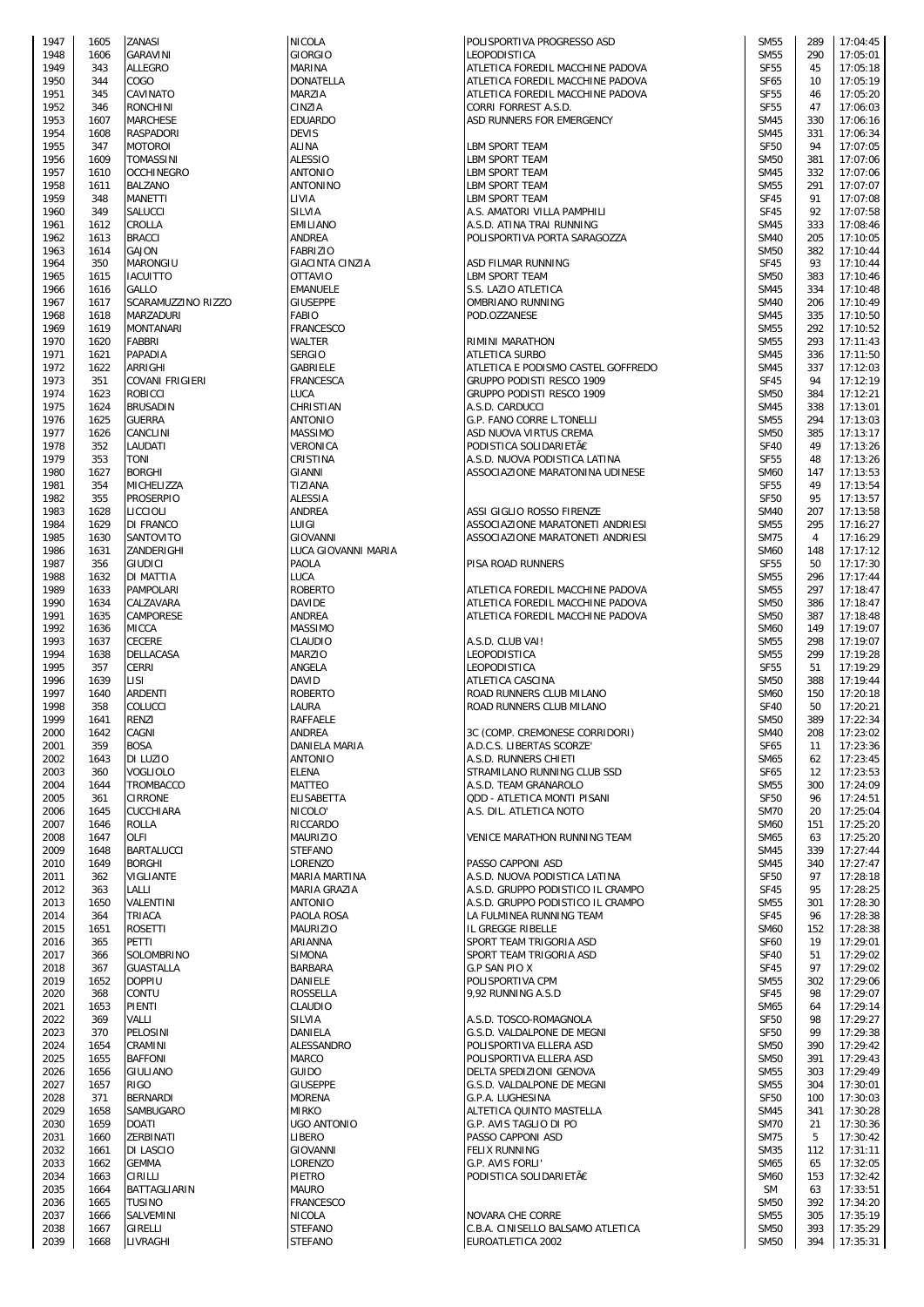| 2040         | 1669         | <b>BOSCO</b>                       | LEONARDO                          | G.S.D. 5 TORRI FIAMME CREMISI                            | <b>SM45</b>                | 342            | 17:35:35             |
|--------------|--------------|------------------------------------|-----------------------------------|----------------------------------------------------------|----------------------------|----------------|----------------------|
| 2041         | 1670         | <b>FABBIANI</b>                    | <b>ALESSANDRO</b>                 | ATLETICA MARCIATORI MUGELLO                              | <b>SM55</b>                | 306            | 17:36:03             |
| 2042         | 1671         | <b>MATTARELLO</b>                  | ANDREA                            |                                                          | <b>SM45</b>                | 343            | 17:36:18             |
| 2043         | 1672         | <b>MATTARELLO</b>                  | <b>MASSIMO</b>                    |                                                          | <b>SM45</b>                | 344            | 17:36:19             |
| 2044         | 1673         | <b>VERONESE</b>                    | <b>ASSUNTO</b>                    |                                                          | <b>SM70</b>                | 22             | 17:36:28             |
| 2045         | 1674         | SICIGNANO                          | LUIGI                             | ANTARES FREE RUNNER STABIA                               | <b>SM75</b>                | 6              | 17:36:43             |
| 2046         | 1675         | <b>DAVERIO</b>                     | <b>ROBERTO</b>                    | ATLETICA CESANO MADERNO                                  | <b>SM50</b>                | 395            | 17:37:15             |
| 2047         | 1676         | <b>IOTTI</b>                       | <b>BATTISTA SANTE</b>             | ASD GP GARLASCHESE                                       | <b>SM55</b>                | 307            | 17:37:37             |
| 2048         | 372          | WAYZANI                            | <b>MAHA</b>                       | LES CAIMANS DE DAKAR                                     | <b>SF55</b>                | 52             | 17:38:02             |
| 2049         | 1677         | <b>TEVERE</b>                      | GRAZIANO                          | LES CAIMANS DE DAKAR                                     | <b>SM70</b>                | 23             | 17:38:03             |
| 2050         | 373          | MENICHELLI                         | <b>EMILIA</b>                     | A.S.D. TEAM ATLETICA UISP                                | <b>SF45</b>                | 99             | 17:38:58             |
| 2051         | 374          | <b>MAURO</b>                       | ANNA MARIA                        | ASD NOLA RUNNING                                         | <b>SF60</b>                | 20             | 17:39:50             |
| 2052         | 1678         | <b>BARONI</b>                      | MARCO                             | SPORT'S CLUB MELEGNANO                                   | <b>SM60</b>                | 154            | 17:39:54             |
| 2053         | 1679         | SOFFIENTINI                        | DOMENICO ANTONIO                  | SPORT'S CLUB MELEGNANO                                   | <b>SM55</b>                | 308            | 17:39:55             |
| 2054         | 1680         | PAGLIARI                           | <b>PIERO</b>                      | <b>LEOPODISTICA</b>                                      | <b>SM50</b>                | 396            | 17:40:41             |
| 2055         | 1681         | <b>BETTOLI</b>                     | CLAUDIO                           | <b>LEOPODISTICA</b>                                      | <b>SM70</b>                | 24             | 17:40:42             |
| 2056         | 1682         | SAMBRUNA                           | PAOLO                             |                                                          | <b>SM50</b>                | 397            | 17:41:19             |
| 2057         | 375          | <b>BARONI</b><br><b>RADUCCI</b>    | <b>STEFANIA</b>                   | ATLETICA SPOLETO                                         | <b>SF45</b>                | 100            | 17:42:26             |
| 2058<br>2059 | 1683<br>1684 | <b>BAGNOLO</b>                     | CHRISTIAN                         |                                                          | <b>SM45</b><br><b>SM50</b> | 345<br>398     | 17:42:27             |
|              |              |                                    | MASSIMO                           | <b>URBAN RUNNERS</b>                                     | <b>SF55</b>                |                | 17:42:44<br>17:42:45 |
| 2060<br>2061 | 376<br>1685  | AIOSA<br>SANTONI                   | MARIA GRAZIA<br><b>FABIO</b>      | <b>URBAN RUNNERS</b>                                     | <b>SM45</b>                | 53<br>346      | 17:42:47             |
|              |              |                                    |                                   | 9,92 RUNNING A.S.D                                       |                            |                |                      |
| 2062         | 1686         | ZOLI<br><b>PATUELLI</b>            | DANIELE<br><b>ALBERTO</b>         | PODISTICA AVIS FUSIGNANO<br>LEOPODISTICA                 | <b>SM65</b>                | 66             | 17:42:54             |
| 2063         | 1687         |                                    | <b>EDITH ROSARIO</b>              |                                                          | <b>SM55</b>                | 309            | 17:43:04             |
| 2064         | 377          | <b>VENTOSILLA SHAW</b><br>CONFIADO | <b>ELEONOR BUGAY</b>              | A.S.D. PIANO MA ARRIVIAMO                                | <b>SF60</b>                | 21             | 17:43:19<br>17:43:22 |
| 2065<br>2066 | 1688<br>378  | PRELLEJERA                         | MARICEL                           | ITALIA MARATHON CLUB SSDRL<br>ITALIA MARATHON CLUB SSDRL | <b>SM45</b><br><b>SF40</b> | 347<br>52      | 17:43:23             |
|              |              |                                    |                                   |                                                          |                            |                |                      |
| 2067         | 379<br>1689  | CAPODIFERRO<br>CANALE              | MARIA GRAZIA<br><b>DANILO</b>     | A.S.D. TEAM ATLETICA UISP                                | <b>SF40</b>                | 53<br>310      | 17:43:44<br>17:44:13 |
| 2068<br>2069 | 1690         | VAROTTO                            | <b>STEFANO</b>                    | SPORT TEAM TRIGORIA ASD                                  | <b>SM55</b><br><b>SM50</b> | 399            | 17:44:14             |
|              |              | RAVIZZOTTI                         | MATTEO                            |                                                          |                            |                | 17:44:48             |
| 2070         | 1691         | <b>BATTISTA</b>                    |                                   | NOVARA CHE CORRE                                         | <b>SM45</b>                | 348            |                      |
| 2071<br>2072 | 1692<br>1693 | <b>POLIMENO</b>                    | ANGELO MARIA<br><b>MARCO</b>      | ASSOCIAZIONE STRAVERONA ASD<br>NOVARA CHE CORRE          | <b>SM45</b><br><b>SM50</b> | 349<br>400     | 17:44:52<br>17:45:05 |
|              | 380          | CAVA                               | <b>ROSELIA</b>                    |                                                          | <b>SF40</b>                | 54             | 17:45:23             |
| 2073         |              |                                    |                                   | ITALIA MARATHON CLUB SSDRL<br><b>NOVARA CHE CORRE</b>    |                            |                | 17:45:48             |
| 2074<br>2075 | 1694<br>1695 | <b>LIONE</b><br><b>OCCHETTI</b>    | MARIO<br><b>FABRIZIO</b>          |                                                          | <b>SM40</b><br><b>SM40</b> | 209<br>210     | 17:45:50             |
| 2076         | 381          | <b>BUGAY</b>                       | ERMIE VERGARA                     | NOVARA CHE CORRE<br>ITALIA MARATHON CLUB SSDRL           | <b>SF45</b>                | 101            | 17:45:53             |
| 2077         | 382          |                                    | <b>BERTILLA</b>                   | AFV BELTRAME                                             | <b>SF50</b>                | 101            | 17:46:01             |
| 2078         | 1696         | CARLAN<br><b>FROSININI</b>         | <b>SERGIO</b>                     | POLISPORTIVA TASSISTI FIORENTINI                         | <b>SM60</b>                | 155            | 17:47:51             |
| 2079         | 1697         | DI GREGORIO                        | <b>ENRICO</b>                     | A.S.D. NUOVA PODISTICA LATINA                            | <b>SM60</b>                | 156            | 17:47:54             |
| 2080         | 1698         | PROVINCIALI                        | <b>NICOLA</b>                     | <b>URBAN RUNNERS</b>                                     | <b>SM40</b>                | 211            | 17:48:17             |
| 2081         | 1699         | PROVINCIALI                        | <b>FRANCESCO</b>                  |                                                          | <b>SM35</b>                | 113            | 17:48:17             |
| 2082         | 1700         | LABRIOLA                           | SALVATORE                         | ASD PODISTI CAMPI                                        | <b>SM70</b>                | 25             | 17:48:49             |
| 2083         | 1701         | RAVIZZA                            | <b>GIANNI</b>                     |                                                          | <b>SM55</b>                | 311            | 17:48:56             |
| 2084         | 1702         | LABRIOLA                           | <b>DONATO</b>                     |                                                          | <b>SM55</b>                | 312            | 17:48:56             |
| 2085         | 1703         | CECCHERINI                         | <b>ALESSIO</b>                    | S.S.D.S. MENS SANA 1871                                  | <b>SM45</b>                | 350            | 17:49:06             |
| 2086         | 1704         | <b>VIGOTTI</b>                     | <b>GIANPIERO</b>                  | G.P. CASALESE                                            | <b>SM65</b>                | 67             | 17:49:13             |
| 2087         | 383          | CAMBRINI                           | SAMUELA                           | A.S.D. PODISTICA SAN PANCRAZIO                           | SF                         | 18             | 17:50:02             |
| 2088         | 1705         | CASADIO                            | LUCIANO                           | POL. DIL. TE' BOTA TEAM                                  | <b>SM60</b>                | 157            | 17:51:28             |
| 2089         | 1706         | NUTI                               | MARCO                             |                                                          | <b>SM45</b>                | 351            | 17:51:44             |
| 2090         | 1707         | MENICUCCI                          | MARCELLO                          | G.S. MAIANO                                              | <b>SM50</b>                | 401            | 17:52:09             |
| 2091         | 1708         | <b>MARINI</b>                      | CHRISTIAN                         | ATLETICA CAMPI BISENZIO                                  | <b>SM40</b>                | 212            | 17:52:31             |
| 2092         | 384          | <b>PLACCI</b>                      | <b>MARTA</b>                      | LEOPODISTICA                                             | SF                         | 19             | 17:52:33             |
| 2093         | 1709         | TERENZINI                          | LUCA                              | ASD SKYRUNNING ADVENTURE                                 | <b>SM45</b>                | 352            | 17:52:53             |
| 2094         | 1710         | <b>ANTONIOLI</b>                   | <b>IRENEO MARINO</b>              | BERGAMO STARS ATLETICA                                   | <b>SM50</b>                | 402            | 17:52:54             |
| 2095         | 1711         | MORSTABILINI                       | <b>FRANCESCO</b>                  | SORESINA RUNNING CLUB                                    | <b>SM40</b>                | 213            | 17:52:54             |
| 2096         | 385          | ARRI                               | <b>BRUNELLA</b>                   | BT RUNNING CHIVASSO                                      |                            |                |                      |
| 2097         |              |                                    |                                   |                                                          |                            |                |                      |
| 2098         |              |                                    |                                   |                                                          | <b>SF55</b>                | 54             | 17:53:57             |
| 2099         | 1712         | SPREAFICO                          | <b>ROBERTO</b>                    | ASD AVIS OGGIONO                                         | <b>SM65</b>                | 68             | 17:54:10             |
|              | 1713         | <b>RUSSO</b>                       | <b>ROSARIO</b>                    | INTERFORZE PODISTICA MODENA A.S.D.                       | <b>SM45</b>                | 353            | 17:54:14             |
|              | 1714         | ZENATO                             | <b>SANDRO</b>                     | <b>RUNIT</b>                                             | <b>SM55</b>                | 313            | 17:54:31             |
| 2100         | 1715         | PELLEGRINI                         | ANDREA                            | G.S. INTERFORZE TORINO                                   | <b>SM45</b>                | 354            | 17:54:34             |
| 2101         | 386<br>1716  | PEREIRA                            | SIRLENE APARECIDA<br><b>PIERO</b> | <b>G.S. INTERFORZE TORINO</b><br><b>GPDM</b>             | <b>SF45</b><br><b>SM60</b> | 102<br>158     | 17:54:35             |
| 2102<br>2103 | 387          | <b>PREITE</b><br><b>BISCEGLIA</b>  | SANDRA ELIZABETH                  | A.S.D. MANFREDONIA CORRE                                 | <b>SF50</b>                | 102            | 17:55:02<br>17:55:12 |
| 2104         | 1717         | CECCARELLI                         | <b>ALBERTO</b>                    | <b>VERSILIA SPORT</b>                                    | <b>SM60</b>                | 159            | 17:55:15             |
| 2105         | 1718         | SORIANI                            | <b>ILARIO</b>                     | 9,92 RUNNING A.S.D                                       | <b>SM45</b>                | 355            | 17:55:28             |
| 2106         | 1719         | CONTI                              | <b>MARCO</b>                      | POLISPORTIVA TAXISTI FIORENTINI                          | <b>SM55</b>                | 314            | 17:55:33             |
| 2107         | 388          | <b>BERTOLLI</b>                    | <b>MARTINA</b>                    | ATLETICA SAN MARCO BUSTO ARSIZIO U.S.ACLI                | SF                         | 20             | 17:56:50             |
| 2108         | 389          | COLOMBO MOCCHETTI                  | CRISTINA                          | ATLETICA SAN MARCO BUSTO ARSIZIO U.S.ACLI                | <b>SF50</b>                | 103            | 17:56:51             |
| 2109         | 1720         | GALLO                              | ALDO                              | ASD MARATHON CL. ARIANO IRPINO                           | <b>SM60</b>                | 160            | 17:57:07             |
| 2110         | 1721         | CIPRIANI                           | <b>ALESSIO</b>                    |                                                          | <b>SM</b>                  | 64             | 17:57:17             |
| 2111         | 1722         | <b>DEGIAMPIETRO</b>                | CLAUDIO                           | U.S. DOLOMITICA                                          | <b>SM75</b>                | $\overline{7}$ | 17:57:31             |
| 2112         | 1723         | <b>BECHERE</b>                     | PAOLO                             | ASD CAGLIARI ATLETICA LEGGERA                            | <b>SM55</b>                | 315            | 17:57:36             |
| 2113         | 1724         | <b>MISEROCCHI</b>                  | PARIDE                            |                                                          | <b>SM55</b>                | 316            | 17:58:56             |
| 2114         | 1725         | <b>BARBIERI</b>                    | LUCIANO                           |                                                          | <b>SM55</b>                | 317            | 17:59:01             |
| 2115         | 1726         | <b>PARRUCCI</b>                    | ANDREA                            | LEOPODISTICA                                             | <b>SM45</b>                | 356            | 17:59:08             |
| 2116         | 1727         | <b>TUCCI</b>                       | LEONARDO                          | A.S.D. POD. LIPPO CALDERARA                              | <b>SM65</b>                | 69             | 17:59:32             |
| 2117         | 1728         | <b>MENEGHETTI</b>                  | <b>TIZIANO</b>                    |                                                          | <b>SM50</b>                | 403            | 18:00:30             |
| 2118         | 390          | RAVAGNI                            | <b>ELIANA</b>                     | G.S. VALSUGANA TRENTINO                                  | <b>SF50</b>                | 104            | 18:01:04             |
| 2119         | 1729         | CALLEGARI                          | <b>BRUNO</b>                      | <b>I SARMATI</b>                                         | <b>SM55</b>                | 318            | 18:01:13             |
| 2120         | 1730         | COMIN                              | ALESSANDRO                        | LA BUTTO IN VACCA ASD                                    | <b>SM45</b>                | 357            | 18:01:19             |
| 2121         | 391          | SANDRONI                           | <b>SIMONA</b>                     | ASD PORTO SAN GIORGIO RUNNERS                            | <b>SF50</b>                | 105            | 18:01:21             |
| 2122         | 1731         | RICCHIUTI                          | <b>DOMENICO</b>                   | ASD PORTO SAN GIORGIO RUNNERS                            | <b>SM60</b>                | 161            | 18:01:25             |
| 2123         | 1732         | <b>MORESCO</b>                     | <b>STEFANO</b>                    | ATLETICA INSIEME NEW FOOD                                | <b>SM45</b>                | 358            | 18:01:26             |
| 2124         | 392          | DAL CORSO                          | MARA                              | ATLETICA INSIEME NEW FOOD                                | <b>SF45</b>                | 103            | 18:01:26             |
| 2125         | 1733         | <b>MARCHETTI</b>                   | <b>MAURO</b>                      | A.S.D. GO RUNNING TEAM                                   | <b>SM55</b>                | 319            | 18:01:31             |
| 2126         | 393          | <b>MARTINI</b>                     | <b>ILARIA</b>                     | POLISPORTIVA TORRILE                                     | <b>SF50</b>                | 106            | 18:01:39             |
| 2127         | 394          | CASTILLO                           | <b>NIMFA FLORES</b>               | ATLETICA MANARA                                          | <b>SF55</b>                | 55             | 18:01:40             |
| 2128         | 395          | <b>CIGNOLI</b>                     | SILVIA                            | PARMARATHON                                              | <b>SF50</b>                | 107            | 18:01:40             |
| 2129         | 1734         | <b>GIORGI</b>                      | PIERGIORGIO                       | A.S.D. INTESATLETICA                                     | <b>SM50</b>                | 404            | 18:01:41             |
| 2130         | 1735         | GALIMBERTI                         | <b>ANDREA</b>                     | UMF VENICE TEAM ASD                                      | <b>SM50</b>                | 405            | 18:01:42             |
| 2131<br>2132 | 1736<br>396  | <b>XHYRA</b><br><b>BURGALASSI</b>  | <b>GEZIM</b><br><b>ROBERTA</b>    | A.S.D. TEAM ATLETICA UISP                                | <b>SM</b><br><b>SF35</b>   | 65<br>20       | 18:01:43<br>18:01:45 |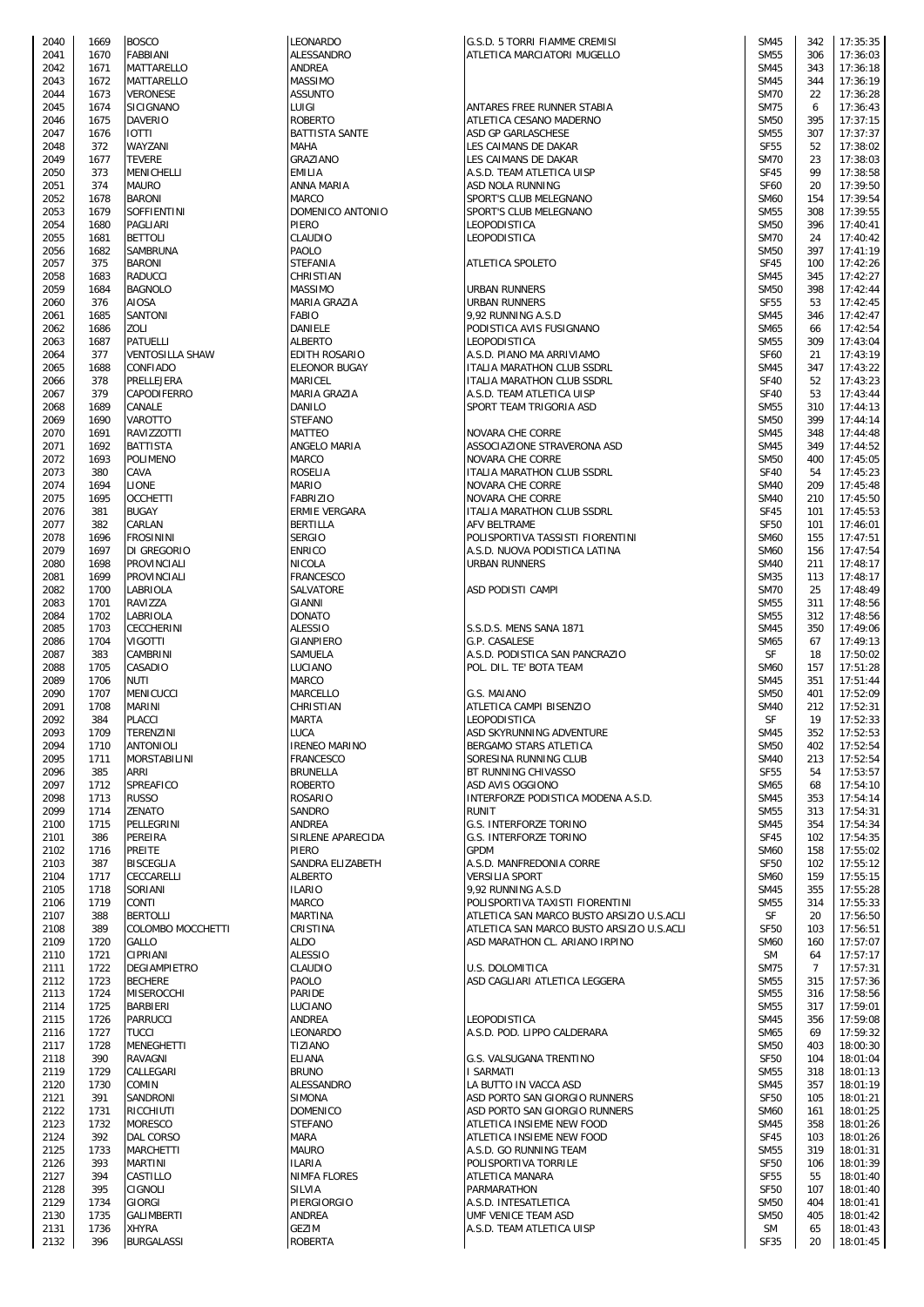| 2133         | 1737         | <b>ROVERAN</b>                    |
|--------------|--------------|-----------------------------------|
| 2134         | 1738<br>1739 | DE ROSA<br><b>MAROTTA</b>         |
| 2135<br>2136 | 397          | COSTANZO                          |
| 2137         | 1740         | <b>BONAZZOLI</b>                  |
| 2138         | 1741         | <b>BERTONI</b>                    |
| 2139         | 1742         | NEGRO                             |
| 2140<br>2141 | 398<br>1743  | GRIECO<br>GRIECO                  |
| 2142         | 399          | CRUCITTI                          |
| 2143         | 1744         | <b>SESSA</b>                      |
| 2144         | 1745         | ONORATI                           |
| 2145<br>2146 | 1746<br>1747 | MARTINELLI<br>ZANGARINI           |
| 2147         | 1748         | BENERICETTI                       |
| 2148         | 1749         | FAZIO                             |
| 2149         | 400          | <b>CINQUE</b>                     |
| 2150         | 401          | CARNEVALE                         |
| 2151<br>2152 | 1750<br>402  | CRESCENZO<br>FEDERICO             |
| 2153         | 1751         | PANACCIONE                        |
| 2154         | 403          | MACEROLI                          |
| 2155         | 1752         | SABBIONI                          |
| 2156<br>2157 | 1753<br>1754 | <b>DREXLER</b><br>BAZZOCCHI       |
| 2158         | 1755         | ROSSI                             |
| 2159         | 1756         | RIVOLTA                           |
| 2160         | 1757         | CATANIA                           |
| 2161<br>2162 | 404<br>1758  | <b>BENVENUTO</b><br><b>SCORDO</b> |
| 2163         | 1759         | RAVAGLI                           |
| 2164         | 1760         | BELLIOTTI                         |
| 2165         | 1761         | MINNECI                           |
| 2166         | 1762         | SANTINI                           |
| 2167<br>2168 | 405<br>1763  | DI CANDIA<br>TROMBETTA            |
| 2169         | 1764         | FIORILLI                          |
| 2170         | 1765         | MAGGIONI                          |
| 2171         | 406          | CHIODELLI                         |
| 2172<br>2173 | 1766<br>1767 | <b>BRAVI</b><br>MANTECHI          |
| 2174         | 407          | <b>IENCO</b>                      |
| 2175         | 1768         | PAVAN                             |
| 2176         | 1769         | FERRARO                           |
| 2177<br>2178 | 1770<br>408  | BELLUOMINI<br><b>MINIGHINI</b>    |
| 2179         | 1771         | MARTOGLIO                         |
| 2180         | 1772         | PALLI                             |
| 2181         | 1773         | CELLI                             |
| 2182<br>2183 | 1774<br>1775 | POLITI<br>MANETTI                 |
| 2184         | 409          | BALLARDINI                        |
| 2185         | 410          | <b>SCARPI</b>                     |
| 2186         | 411          | PONE I I                          |
| 2187<br>2188 | 412<br>1776  | MARRANI<br>CAMERINI               |
| 2189         | 1777         | PIRONI                            |
| 2190         | 1778         | CENCINI                           |
| 2191         | 1779         | MONICA                            |
| 2192<br>2193 | 1780<br>1781 | <b>PACIONE</b><br>MANGERINI       |
| 2194         | 1782         | ZAMBELLI                          |
| 2195         | 1783         | NEDIANI                           |
| 2196         | 413          | <b>FOSCHINI</b>                   |
| 2197<br>2198 | 1784<br>1785 | SPADA<br>DESIDERATO               |
| 2199         | 1786         | BARTALUCCI                        |
| 2200         | 1787         | MARTELLI                          |
| 2201         | 1788         | CASERTANO                         |
| 2202<br>2203 | 1789<br>1790 | PICCINI<br>COMO                   |
| 2204         | 1791         | CODOVINI                          |
| 2205         | 1792         | ANDREANI                          |
| 2206         | 1793         | CHIAVONI                          |
| 2207<br>2208 | 1794<br>1795 | SALVITTI<br>FACCHINI              |
| 2209         | 1796         | CAPORALI                          |
| 2210         | 414          | GRASSI                            |
| 2211         | 1797         | OTTANELLI                         |
| 2212<br>2213 | 1798<br>1799 | DI DOMENICO<br>SCOCCHERA          |
| 2214         | 1800         | ZANOR                             |
| 2215         | 415          | BIROLINI                          |
| 2216         | 1801         | RIPAMONTI                         |
| 2217<br>2218 | 1802<br>416  | BARNI<br>GAVAZZENI                |
| 2219         | 1803         | CERNUSCHI                         |
| 2220         | 1804         | GAROFALO                          |
| 2221         | 1805         | FRATTESI                          |
| 2222<br>2223 | 1806<br>1807 | TORRE<br>PERRONE                  |
| 2224         | 1808         | TUNNO                             |
|              |              |                                   |

| 2133 | 1737 | <b>ROVERAN</b>     | <b>FABIO</b>       | <b>RUN CARD</b>                      | <b>SM65</b>      | 70           | 18:01:50 |
|------|------|--------------------|--------------------|--------------------------------------|------------------|--------------|----------|
| 2134 | 1738 | DE ROSA            | VINCENZO           | ATLETICA MARATHON ALMENNO S.S.       | <b>SM45</b>      | 359          | 18:01:56 |
| 2135 | 1739 | <b>MAROTTA</b>     | FRANCESCO          | A.S.D. ATL. CALTAGIRONE              | <b>SM60</b>      | 162          | 18:02:19 |
| 2136 | 397  | COSTANZO           | DANIELA            | A.S.D. ATL. CALTAGIRONE              | <b>SF50</b>      | 108          | 18:02:21 |
| 2137 | 1740 | <b>BONAZZOLI</b>   | <b>MICHELE</b>     |                                      | <b>SM55</b>      | 320          | 18:02:48 |
|      |      |                    |                    |                                      |                  |              |          |
| 2138 | 1741 | <b>BERTONI</b>     | <b>ROBERTO</b>     |                                      | <b>SM55</b>      | 321          | 18:03:18 |
| 2139 | 1742 | <b>NEGRO</b>       | <b>FEDERICO</b>    |                                      | <b>SM</b>        | 66           | 18:03:23 |
| 2140 | 398  | <b>GRIECO</b>      | VALENTINA          | PODISTI DI CAPITANATA                | <b>SF40</b>      | 55           | 18:04:04 |
| 2141 | 1743 | <b>GRIECO</b>      | VINCENZO           | PODISTI DI CAPITANATA                | SM65             | 71           | 18:04:05 |
| 2142 | 399  | CRUCITTI           | MANUELA SANTINA    |                                      | <b>SF40</b>      | 56           | 18:04:21 |
| 2143 | 1744 | <b>SESSA</b>       | <b>STEFANO</b>     |                                      | <b>SM35</b>      | 114          | 18:04:35 |
| 2144 | 1745 | <b>ONORATI</b>     | <b>ALDO</b>        | A.S.D. TEAM ATLETICA UISP            | <b>SM60</b>      | 163          | 18:05:54 |
| 2145 | 1746 | <b>MARTINELLI</b>  | LUIGI              | POLISPORTIVA AIROLDI ORIGGIO         | <b>SM55</b>      | 322          | 18:06:14 |
| 2146 | 1747 | ZANGARINI          | <b>MARIO</b>       |                                      | <b>SM50</b>      | 406          | 18:06:15 |
| 2147 | 1748 | <b>BENERICETTI</b> | <b>MIRKO</b>       | POL. DIL. SANTA LUCIA (LE LINCI)     | <b>SM50</b>      | 407          | 18:07:24 |
| 2148 | 1749 | <b>FAZIO</b>       | <b>GIUSEPPE</b>    | ATLETICA AVIS CURINGA                | <b>SM50</b>      | 408          | 18:07:48 |
| 2149 | 400  | <b>CINQUE</b>      | MARIA              | A.S.D. MANFREDONIA CORRE             | <b>SF50</b>      | 109          | 18:08:29 |
| 2150 | 401  | CARNEVALE          | MARIA HELENA       | CAMMINATORINO A.S.D.                 | <b>SF55</b>      | 56           | 18:08:40 |
| 2151 | 1750 | CRESCENZO          | <b>GENEROSO</b>    |                                      | <b>SM50</b>      | 409          | 18:08:42 |
| 2152 | 402  | <b>FEDERICO</b>    | ANNA               |                                      | <b>SF45</b>      | 104          | 18:08:42 |
| 2153 | 1751 | PANACCIONE         | ALESSANDRO         | A.S.D. NUOVA PODISTICA LATINA        | <b>SM40</b>      | 214          | 18:08:56 |
| 2154 | 403  | <b>MACEROLI</b>    | MARIA GIOVANNA     | A.S.D. NUOVA PODISTICA LATINA        | <b>SF40</b>      | 57           | 18:08:59 |
| 2155 | 1752 | SABBIONI           | CLAUDIO            | ATLETICA AVIS CASTEL SAN PIETRO      | SM65             | 72           | 18:09:37 |
| 2156 | 1753 | <b>DREXLER</b>     | <b>HANS</b>        |                                      | <b>SM65</b>      | 73           | 18:11:15 |
| 2157 | 1754 | <b>BAZZOCCHI</b>   | <b>MARCO</b>       | RUBICONE FOR SPORT - MARIANNA TRAIL  | <b>SM65</b>      | 74           | 18:11:20 |
| 2158 | 1755 | ROSSI              | <b>ANTONIO</b>     |                                      | <b>SM50</b>      | 410          | 18:12:15 |
| 2159 | 1756 | <b>RIVOLTA</b>     | ALESSANDRO         |                                      | <b>SM45</b>      | 360          | 18:12:24 |
| 2160 | 1757 | CATANIA            | <b>VINCENZO</b>    | CAMMINATORINO A.S.D.                 | <b>SM55</b>      | 323          | 18:12:36 |
| 2161 | 404  | <b>BENVENUTO</b>   | SILVIA             |                                      | <b>SF45</b>      | 105          | 18:12:38 |
|      |      | <b>SCORDO</b>      | <b>BENEDETTO</b>   |                                      | <b>SM65</b>      | 75           |          |
| 2162 | 1758 |                    |                    |                                      |                  |              | 18:12:39 |
| 2163 | 1759 | RAVAGLI            | <b>FRANCO</b>      |                                      | <b>SM45</b>      | 361          | 18:12:40 |
| 2164 | 1760 | <b>BELLIOTTI</b>   | DAMIANO            | PODISTICA FARESI                     | <b>SM35</b>      | 115          | 18:12:50 |
| 2165 | 1761 | <b>MINNECI</b>     | <b>MASSIMO</b>     | ASD GS BELLAVISTA                    | <b>SM40</b>      | 215          | 18:13:43 |
| 2166 | 1762 | SANTINI            | <b>FEDERICO</b>    | BERGAMO STARS ATLETICA               | <b>SM45</b>      | 362          | 18:13:47 |
| 2167 | 405  | DI CANDIA          | LUCIA              | A.S.D. MANFREDONIA CORRE             | <b>SF55</b>      | 57           | 18:14:12 |
| 2168 | 1763 | <b>TROMBETTA</b>   | <b>ANTONIO</b>     | A.S.D. MANFREDONIA CORRE             | <b>SM65</b>      | 76           | 18:14:14 |
| 2169 | 1764 | <b>FIORILLI</b>    | CLAUDIO            |                                      | <b>SM55</b>      | 324          | 18:14:38 |
| 2170 | 1765 | <b>MAGGIONI</b>    | ANDREA GIUSEPPE    |                                      | <b>SM55</b>      | 325          | 18:16:49 |
| 2171 | 406  | <b>CHIODELLI</b>   | PAOLA              | ATLETICA BRESCIA MARATHON            | <b>SF65</b>      | 13           | 18:17:49 |
| 2172 | 1766 | <b>BRAVI</b>       | VALERIO            | ATLETICA PRESEZZO                    | <b>SM65</b>      | 77           | 18:18:07 |
| 2173 | 1767 | MANTECHI           | CLAUDIO            |                                      | <b>SM40</b>      | 216          | 18:18:53 |
| 2174 | 407  | <b>IENCO</b>       | MARIA              | ALMOSTHERE ASD                       | <b>SF65</b>      | 14           | 18:19:15 |
| 2175 | 1768 | <b>PAVAN</b>       | GIULIANO           | BERGAMO STARS ATLETICA               | <b>SM70</b>      | 26           | 18:19:23 |
| 2176 | 1769 | <b>FERRARO</b>     | ADRIANO            | EMME RUNNING TEAM                    | <b>SM50</b>      | 411          | 18:19:24 |
| 2177 | 1770 | <b>BELLUOMINI</b>  | CRISTIANO          | LA BUTTO IN VACCA ASD                | <b>SM50</b>      | 412          | 18:19:38 |
| 2178 | 408  | <b>MINIGHINI</b>   | ANNA RITA          | LBM SPORT TEAM                       | <b>SF50</b>      | 110          | 18:19:48 |
| 2179 | 1771 | <b>MARTOGLIO</b>   | MARIO              | GIRASOLE SPORTIVO                    | <b>SM65</b>      | 78           | 18:20:00 |
| 2180 | 1772 | PALLI              | <b>VINCENZO</b>    |                                      | <b>SM60</b>      | 164          | 18:20:07 |
| 2181 | 1773 | CELLI              | <b>GIAN PAOLO</b>  | <b>RUNCARD</b>                       | <b>SM65</b>      | 79           | 18:20:07 |
| 2182 | 1774 | POLITI             | <b>MARCO</b>       |                                      | <b>SM70</b>      | 27           | 18:20:26 |
| 2183 | 1775 | MANETTI            | LORENZO            | CANOTTIERI COMUNALI FIRENZE          | <b>SM50</b>      | 413          | 18:20:27 |
| 2184 | 409  | BALLARDINI         | MONICA             |                                      | SF               | 21           | 18:20:28 |
|      |      |                    |                    |                                      |                  |              |          |
| 2185 | 410  | <b>SCARPI</b>      | SILVANA            | A.S. NUOVA ATLETICA LASTRA           | <b>SF55</b>      | 58           | 18:21:10 |
| 2186 | 411  | <b>PONETI</b>      | SABRINA            | US NAVE ASD                          | SF <sub>50</sub> | 111          | 18:21:12 |
| 2187 | 412  | <b>MARRANI</b>     | GIULIANA           | US NAVE ASD                          | <b>SF70</b>      | 4            | 18:21:12 |
| 2188 | 1776 | CAMERINI           | CORSO              | US NAVE ASD                          | <b>SM50</b>      | 414          | 18:21:12 |
| 2189 | 1777 | <b>PIRONI</b>      | GIANNI             | RAVENNA RUNNERS ASD                  | <b>SM60</b>      | 165          | 18:21:16 |
| 2190 | 1778 | <b>CENCINI</b>     | <b>DOMENICO</b>    | UISP ABBADIA SAN SALVATORE           | <b>SM60</b>      | 166          | 18:21:20 |
| 2191 | 1779 | <b>MONICA</b>      | DANILO             |                                      | <b>SM45</b>      | 363          | 18:22:01 |
| 2192 | 1780 | <b>PACIONE</b>     | RICCARDO           | G. S. FIAMME AZZURRE                 | <b>SM50</b>      | 415          | 18:22:09 |
| 2193 | 1781 | MANGERINI          | <b>MICHELE</b>     |                                      | <b>SM35</b>      | 116          | 18:22:47 |
| 2194 | 1782 | ZAMBELLI           | MARCO              |                                      | <b>SM65</b>      | 80           | 18:23:03 |
| 2195 | 1783 | NEDIANI            | <b>FABIO</b>       |                                      | <b>SM50</b>      | 416          | 18:23:14 |
| 2196 | 413  | <b>FOSCHINI</b>    | <b>BARBARA</b>     | LEOPODISTICA                         | <b>SF45</b>      | 106          | 18:23:16 |
| 2197 | 1784 | <b>SPADA</b>       | <b>MARIO</b>       | A.S.D. GRUPPO PODISTICO VOLTABAROZZO | <b>SM60</b>      | 167          | 18:23:22 |
| 2198 | 1785 | <b>DESIDERATO</b>  | <b>GIUSEPPE</b>    |                                      | <b>SM50</b>      | 417          | 18:23:29 |
| 2199 | 1786 | <b>BARTALUCCI</b>  | <b>FABIO</b>       |                                      | <b>SM50</b>      | 418          | 18:23:30 |
| 2200 | 1787 | <b>MARTELLI</b>    | <b>SIMONE</b>      |                                      | <b>SM45</b>      | 364          | 18:23:30 |
| 2201 | 1788 | CASERTANO          | <b>GIUSEPPE</b>    |                                      | <b>SM50</b>      | 419          | 18:23:30 |
| 2202 | 1789 | <b>PICCINI</b>     | <b>MARCO</b>       |                                      | <b>SM50</b>      | 420          | 18:23:31 |
| 2203 | 1790 | COMO               | VINCENZO           | G.S.ATLETICA AMATORI CORATO          | <b>SM65</b>      | 81           | 18:24:01 |
| 2204 | 1791 | CODOVINI           | <b>ALBERTO</b>     | ASD PIETRALUNGA RUNNERS              | <b>SM65</b>      | 82           | 18:24:59 |
| 2205 | 1792 | ANDREANI           | <b>GIANPIETRO</b>  | G.S. CARLO BUTTARELLI                | <b>SM60</b>      | 168          | 18:25:19 |
| 2206 | 1793 | CHIAVONI           | MARCELLO           | A.S.D. ATLETICA DI MARCO SPORT       | <b>SM60</b>      | 169          | 18:25:37 |
| 2207 | 1794 | SALVITTI           | <b>GIAN PIETRO</b> | CAMISANO RUNNING A.S.D.              | <b>SM55</b>      | 326          | 18:25:44 |
| 2208 | 1795 | <b>FACCHINI</b>    | CLAUDIO            | G.P. I CAGNON                        | <b>SM60</b>      | 170          | 18:26:06 |
| 2209 | 1796 | CAPORALI           | RICCARDO           | POLISPORTIVA ELLERA ASD              | <b>SM45</b>      | 365          | 18:26:37 |
| 2210 | 414  | <b>GRASSI</b>      | SARA               | POLISPORTIVA ELLERA ASD              | <b>SF40</b>      | 58           | 18:26:37 |
| 2211 | 1797 | <b>OTTANELLI</b>   | <b>MARCO</b>       | POLISPORTIVA ELLERA ASD              | <b>SM50</b>      | 421          | 18:26:39 |
| 2212 | 1798 | DI DOMENICO        | <b>SERGIO</b>      | SPORT TEAM TRIGORIA ASD              | <b>SM55</b>      | 327          | 18:26:55 |
| 2213 | 1799 | <b>SCOCCHERA</b>   | <b>GIUSEPPE</b>    | PODISTICA SECONDO CASADEI            | <b>SM60</b>      | 171          | 18:27:02 |
| 2214 | 1800 | ZANOR              | LORIS              |                                      | <b>SM50</b>      | 422          | 18:28:42 |
| 2215 | 415  | <b>BIROLINI</b>    | LAURA MARIA        | <b>CORRERE OLTRE</b>                 | <b>SF60</b>      | 22           | 18:29:23 |
| 2216 | 1801 | RIPAMONTI          | GIORGIO            | MARCIATORI DESIO                     | <b>SM60</b>      | 172          | 18:29:27 |
| 2217 | 1802 | <b>BARNI</b>       | <b>SERGIO</b>      | A.S.D. PRATO PROMOZIONE              | <b>SM75</b>      | 8            | 18:29:40 |
| 2218 | 416  | GAVAZZENI          | GIOVANNA CARLA     | CLUB PANTERA ROSA                    | <b>SF65</b>      | 15           | 18:29:48 |
|      |      |                    |                    |                                      |                  |              |          |
| 2219 | 1803 | <b>CERNUSCHI</b>   | <b>ANTONIO</b>     | RUNNERS BERGAMO                      | <b>SM80</b>      | $\mathbf{1}$ | 18:29:49 |
| 2220 | 1804 | <b>GAROFALO</b>    | <b>BIAGIO</b>      |                                      | <b>SM40</b>      | 217          | 18:29:50 |
| 2221 | 1805 | <b>FRATTESI</b>    | PAOLO              | ITALIANA RUNNING A.S.D.              | <b>SM55</b>      | 328          | 18:30:19 |
| 2222 | 1806 | <b>TORRE</b>       | <b>MICHELE</b>     | G.S. AVIS BARLETTA ASD               | <b>SM80</b>      | 2            | 18:30:29 |
| 2223 | 1807 | <b>PERRONE</b>     | RAFFAELE           | MURGIA MARATHON SANTERAMO            | <b>SM70</b>      | 28           | 18:31:00 |
| 2224 | 1808 | <b>TUNNO</b>       | <b>ANDREA</b>      | <b>BASE RUNNING</b>                  | <b>SM45</b>      | 366          | 18:31:05 |
| 2225 | 417  | <b>BUNDU</b>       | ANTONELLA          |                                      | <b>SF50</b>      | 112          | 18:32:13 |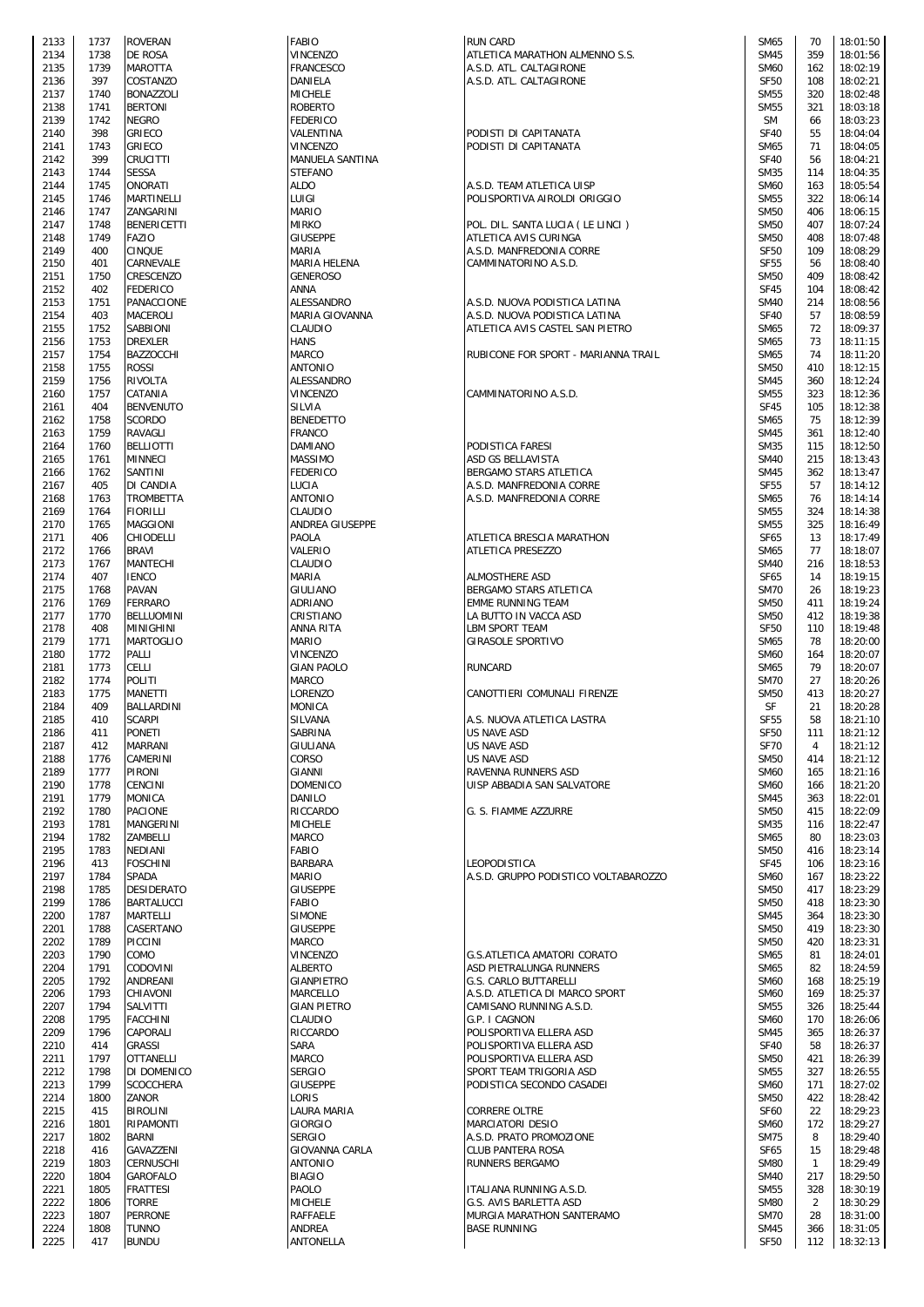| 2226         | 1809         | NESE                        |
|--------------|--------------|-----------------------------|
| 2227         | 1810         | COVINO                      |
| 2228         | 1811         | COLOMBO<br>VIALARDI         |
| 2229<br>2230 | 1812<br>1813 | <b>ROSSITTO</b>             |
| 2231         | 1814         | RICCI                       |
| 2232         | 1815         | <b>FIERRO</b>               |
| 2233         | 1816         | MAGISTRO                    |
| 2234         | 1817         | POZZI                       |
| 2235         | 1818         | PEZZUOLI                    |
| 2236         | 418          | D'ALESSIO                   |
| 2237         | 1819         | LIMITO                      |
| 2238         | 1820         | GAETANI                     |
| 2239<br>2240 | 1821<br>1822 | BARLOTTI<br>TIRONI          |
| 2241         | 419          | <b>SALVI</b>                |
| 2242         | 420          | GUIDI                       |
| 2243         | 421          | ARCANGELI                   |
| 2244         | 422          | SPINACI                     |
| 2245         | 1823         | RICCHINI                    |
| 2246         | 1824         | ORTICHI                     |
| 2247         | 423<br>1825  | VIDOTTO<br><b>BERTIN</b>    |
| 2248<br>2249 | 424          | FIUZZI                      |
| 2250         | 1826         | PALMIERI                    |
| 2251         | 1827         | <b>TESCARO</b>              |
| 2252         | 1828         | REMARTINI                   |
| 2253         | 1829         | CIMINI                      |
| 2254         | 1830         | CIPRANDI                    |
| 2255         | 1831         | <b>DOBORI</b>               |
| 2256<br>2257 | 425<br>1832  | ERBACCI<br>LEONARDI         |
| 2258         | 426          | CASILLI                     |
| 2259         | 1833         | GARRIBBA                    |
| 2260         | 1834         | CONTAVALLI                  |
| 2261         | 1835         | PICA                        |
| 2262         | 427          | CADORIN                     |
| 2263         | 1836         | GIULIANELLI                 |
| 2264         | 1837         | <b>SEPE</b>                 |
| 2265<br>2266 | 1838<br>428  | NEGRONI<br>ROVIELLO         |
| 2267         | 1839         | ZORDAN                      |
| 2268         | 1840         | LO MONACO                   |
| 2269         | 1841         | LAMBELET                    |
| 2270         | 1842         | <b>FILIPPOZZI</b>           |
| 2271         | 429          | <b>GIORGIO</b>              |
| 2272         | 430          | <b>BEARINI</b>              |
| 2273         | 1843         | <b>GAGLIARDI</b><br>CORTI   |
| 2274<br>2275 | 1844<br>1845 | GRILLI                      |
| 2276         | 1846         | CAMBONI                     |
| 2277         | 1847         | PASSA                       |
| 2278         | 1848         | SANSEVERINO                 |
| 2279         | 431          | NENNI                       |
| 2280         | 1849         | <b>ISACCHI</b>              |
| 2281         | 1850         | CULICCHI                    |
| 2282<br>2283 | 1851<br>432  | GAMBELLI<br><b>IFTIN</b>    |
| 2284         | 433          | <b>GONDONI</b>              |
| 2285         | 1852         | PISTILLO                    |
| 2286         | 434          | LOSITO                      |
| 2287         | 1853         | BERNARDO                    |
| 2288         | 1854         | <b>SCARPA</b>               |
| 2289         | 1855         | VACCARI                     |
| 2290<br>2291 | 1856<br>1857 | <b>BEDONNI</b><br>DE GOBBI  |
| 2292         | 435          | FRABETTI                    |
| 2293         | 1858         | CHIOMINTO                   |
| 2294         | 1859         | URBANI                      |
| 2295         | 1860         | DI GIACOMANTONIO            |
| 2296         | 1861         | CAVALLINI                   |
| 2297         | 1862         | <b>BRUGIOLO</b>             |
| 2298<br>2299 | 1863<br>436  | CORTELAZZI<br><b>SIMONI</b> |
| 2300         | 437          | <b>BELLATO</b>              |
| 2301         | 1864         | MORINI                      |
| 2302         | 438          | PETRUZZELLI                 |
| 2303         | 1865         | FAGIOLI                     |
| 2304         | 1866         | RIDOLFI                     |
| 2305         | 1867         | PECCHINI                    |
| 2306<br>2307 | 1868<br>439  | CARDINALI<br>CERCHIERINI    |
| 2308         | 440          | BUSSI                       |
| 2309         | 1869         | ZOLI                        |
| 2310         | 441          | RAVAIOLI                    |
| 2311         | 1870         | CAGGIANO                    |
| 2312         | 1871         | RUSSO                       |
| 2313         | 1872         | BELLIN                      |
| 2314         | 1873         | PAVANELLO<br>ALBERTAZZI     |
| 2315<br>2316 | 1874<br>1875 | BARBI                       |
| 2317         | 1876         | COLLIVA                     |
| 2318         | 442          | RANFAGNI                    |

| ARIO<br><b>AURO</b>                                                                                              |
|------------------------------------------------------------------------------------------------------------------|
| AOLO                                                                                                             |
| !ICCARDO                                                                                                         |
| <b>ILVANO</b>                                                                                                    |
| MTONIO                                                                                                           |
| ESARE                                                                                                            |
| AMILLO                                                                                                           |
| LESSANDRO                                                                                                        |
| LESSANDRA                                                                                                        |
| UCIANO                                                                                                           |
| <b>IICOLA ARGO</b>                                                                                               |
| <b>MASSIMO</b>                                                                                                   |
| GIDIO                                                                                                            |
| LSA                                                                                                              |
| LISABETTA                                                                                                        |
| <b>IICOLETTA</b>                                                                                                 |
| NNA                                                                                                              |
| UCA                                                                                                              |
| OBERTO                                                                                                           |
| 1ARIA                                                                                                            |
| <b>IORENO</b>                                                                                                    |
| 1ARGHERITA                                                                                                       |
| GNAZIO<br><b>ORRADO</b>                                                                                          |
| LAUDIO                                                                                                           |
| <b>AURIZIO</b>                                                                                                   |
| <b>IICHELE</b>                                                                                                   |
| IICHOLAS                                                                                                         |
| LESSANDRA                                                                                                        |
| LAUDIO                                                                                                           |
| ANIELA                                                                                                           |
| ELESTINO                                                                                                         |
| UCA                                                                                                              |
| EBASTIANO                                                                                                        |
| DI                                                                                                               |
| VANO                                                                                                             |
| <b>EDERICO</b>                                                                                                   |
| NTONIO                                                                                                           |
| OBERTA!                                                                                                          |
| iiorgio                                                                                                          |
| AOLO                                                                                                             |
| LDO                                                                                                              |
| AOLO                                                                                                             |
| RANCESCA                                                                                                         |
| OMINA!<br>RANCESCO                                                                                               |
| <b>ANIELE</b>                                                                                                    |
| ONATHAN                                                                                                          |
| 1ASSIMILIANO                                                                                                     |
| <b>AURIZIO</b>                                                                                                   |
| RANCESCO                                                                                                         |
| ARMEN                                                                                                            |
| <b>IARCO</b>                                                                                                     |
| LTERO                                                                                                            |
| ERDINANDO                                                                                                        |
| <b>BE HASSAN ADEN</b>                                                                                            |
| <b>ENISE</b>                                                                                                     |
|                                                                                                                  |
|                                                                                                                  |
|                                                                                                                  |
|                                                                                                                  |
|                                                                                                                  |
| RANCESCO<br><b>AFFAELLA</b><br><b>IETRO</b><br>ARIO<br>TEFANO                                                    |
|                                                                                                                  |
|                                                                                                                  |
| 1ASSIMILIANO<br>UCA<br><b>IMONA</b>                                                                              |
| RUNO                                                                                                             |
| 1ASSIMO                                                                                                          |
| <b>RAZIANO</b>                                                                                                   |
| 'ITTORIO                                                                                                         |
| UCA                                                                                                              |
| LESSIO<br>ILVANA                                                                                                 |
| 1ARIA                                                                                                            |
| 1ARCO                                                                                                            |
| RISTINA                                                                                                          |
|                                                                                                                  |
| <b>UGUSTO</b><br>iIANCARLO                                                                                       |
| UCA                                                                                                              |
| iiorgio                                                                                                          |
| AOLA                                                                                                             |
| AURA                                                                                                             |
|                                                                                                                  |
|                                                                                                                  |
|                                                                                                                  |
|                                                                                                                  |
|                                                                                                                  |
|                                                                                                                  |
|                                                                                                                  |
| <b>EREK</b><br>ATIANA<br><b>ITO NICOLA</b><br><b>ELICE</b><br>LEX<br><b>IEGO</b><br><b>IATTEO</b><br>UCA<br>AOLO |

| 2226                 | 1809 | <b>NESE</b>        | MATTIA            |                                            | SM               | 67  | 18:33:08 |
|----------------------|------|--------------------|-------------------|--------------------------------------------|------------------|-----|----------|
| 2227                 | 1810 | COVINO             | <b>DARIO</b>      | G.S. CAT SPORT ROMA                        | <b>SM50</b>      | 423 | 18:33:16 |
| 2228                 | 1811 | COLOMBO            | <b>MAURO</b>      |                                            | <b>SM50</b>      | 424 | 18:33:52 |
|                      | 1812 | <b>VIALARDI</b>    | PAOLO             | APD PIETRO MICCA BELLA RUNNING             | <b>SM45</b>      | 367 | 18:34:43 |
| 2229                 |      |                    |                   |                                            |                  |     |          |
| 2230                 | 1813 | <b>ROSSITTO</b>    | RICCARDO          | MONZA MARATHON TEAM - A.S.D.               | <b>SM60</b>      | 173 | 18:35:11 |
| 2231                 | 1814 | <b>RICCI</b>       | SILVANO           | ASD MOVING TEAM MARSCIANO                  | <b>SM60</b>      | 174 | 18:36:03 |
| 2232                 | 1815 | <b>FIERRO</b>      | <b>ANTONIO</b>    | POLISPORTIVA TE' BOTA                      | <b>SM50</b>      | 425 | 18:37:11 |
| 2233                 | 1816 | <b>MAGISTRO</b>    | CESARE            | <b>GIOIA RUNNING</b>                       | <b>SM60</b>      | 175 | 18:37:15 |
|                      |      |                    |                   |                                            |                  |     |          |
| 2234                 | 1817 | <b>POZZI</b>       | CAMILLO           | <b>CORRERE OLTRE</b>                       | <b>SM45</b>      | 368 | 18:37:22 |
| 2235                 | 1818 | PEZZUOLI           | ALESSANDRO        | CANOTTIERI COMUNALI FIRENZE                | <b>SM50</b>      | 426 | 18:37:31 |
| 2236                 | 418  | D'ALESSIO          | ALESSANDRA        | PODISTICA SOLIDARIETÀ                      | <b>SF45</b>      | 107 | 18:38:30 |
| 2237                 | 1819 | <b>LIMITO</b>      | LUCIANO           |                                            | <b>SM75</b>      | 9   | 18:38:38 |
|                      |      |                    |                   |                                            |                  |     |          |
| 2238                 | 1820 | <b>GAETANI</b>     | NICOLA ARGO       |                                            | <b>SM80</b>      | 3   | 18:38:43 |
| 2239                 | 1821 | <b>BARLOTTI</b>    | MASSIMO           |                                            | <b>SM50</b>      | 427 | 18:39:11 |
| 2240                 | 1822 | TIRONI             | <b>EGIDIO</b>     |                                            | SM65             | 83  | 18:39:18 |
|                      |      |                    |                   | ATLETICA VALLE IMAGNA                      |                  |     |          |
| 2241                 | 419  | SALVI              | <b>ELSA</b>       |                                            | <b>SF55</b>      | 59  | 18:39:19 |
| 2242                 | 420  | <b>GUIDI</b>       | <b>ELISABETTA</b> | <b>FORLÌ TRAIL</b>                         | <b>SF50</b>      | 113 | 18:39:48 |
| 2243                 | 421  | ARCANGELI          | NICOLETTA         | <b>COLLEMAR-ATHON CLUB</b>                 | <b>SF50</b>      | 114 | 18:40:05 |
| 2244                 | 422  | SPINACI            | ANNA              | <b>COLLEMAR-ATHON CLUB</b>                 | <b>SF60</b>      | 23  | 18:40:09 |
|                      |      |                    |                   |                                            |                  |     |          |
| 2245                 | 1823 | RICCHINI           | LUCA              | ATLETICA LEVANTE                           | <b>SM55</b>      | 329 | 18:40:20 |
| 2246                 | 1824 | ORTICHI            | ROBERTO           | LIFERUNNER SSDARL                          | <b>SM55</b>      | 330 | 18:40:23 |
| 2247                 | 423  | <b>VIDOTTO</b>     | MARIA             | G.S. ALPINI VICENZA                        | <b>SF60</b>      | 24  | 18:41:19 |
| 2248                 | 1825 | <b>BERTIN</b>      | <b>MORENO</b>     | G.S. ALPINI VICENZA                        | <b>SM60</b>      | 176 | 18:41:21 |
|                      |      |                    |                   |                                            |                  |     |          |
| 2249                 | 424  | <b>FIUZZI</b>      | MARGHERITA        | ASD ATLETICA CESENATICO                    | <b>SF45</b>      | 108 | 18:42:18 |
| 2250                 | 1826 | PALMIERI           | <b>IGNAZIO</b>    | ATLETICA TOMMASO ASSI TRANI                | SM65             | 84  | 18:42:22 |
| 2251                 | 1827 | TESCARO            | CORRADO           | ASD ORTICA TEAM MILANO                     | <b>SM50</b>      | 428 | 18:43:30 |
| 2252                 | 1828 | <b>REMARTINI</b>   | CLAUDIO           |                                            | <b>SM55</b>      | 331 | 18:43:45 |
|                      |      |                    |                   |                                            |                  |     |          |
| 2253                 | 1829 | CIMINI             | <b>MAURIZIO</b>   |                                            | <b>SM60</b>      | 177 | 18:43:46 |
| 2254                 | 1830 | CIPRANDI           | <b>MICHELE</b>    |                                            | <b>SM40</b>      | 218 | 18:43:47 |
| 2255                 | 1831 | <b>DOBORI</b>      | <b>NICHOLAS</b>   | ATLETICA SIDERMEC VITALI                   | <b>SM35</b>      | 117 | 18:44:17 |
| 2256                 | 425  | <b>ERBACCI</b>     | ALESSANDRA        | LEOPODISTICA                               | SF <sub>50</sub> | 115 | 18:44:37 |
|                      |      |                    |                   |                                            |                  |     |          |
| 2257                 | 1832 | <b>LEONARDI</b>    | CLAUDIO           | LEOPODISTICA                               | <b>SM55</b>      | 332 | 18:44:37 |
| 2258                 | 426  | CASILLI            | DANIELA           | LEOPODISTICA                               | <b>SF50</b>      | 116 | 18:44:39 |
| 2259                 | 1833 | <b>GARRIBBA</b>    | CELESTINO         |                                            | <b>SM55</b>      | 333 | 18:45:30 |
| 2260                 | 1834 | CONTAVALLI         | LUCA              |                                            | <b>SM35</b>      | 118 | 18:45:41 |
|                      |      |                    |                   |                                            |                  |     |          |
| 2261                 | 1835 | <b>PICA</b>        | SEBASTIANO        | ASD ALBATROS ROMA                          | SM65             | 85  | 18:45:48 |
| 2262                 | 427  | CADORIN            | EDI               | <b>ATLETICA MARENO</b>                     | <b>SF65</b>      | 16  | 18:47:24 |
| 2263                 | 1836 | GIULIANELLI        | <b>IVANO</b>      | RUNNES TEAM COLLEFERRO                     | <b>SM40</b>      | 219 | 18:47:29 |
|                      | 1837 | <b>SEPE</b>        | <b>FEDERICO</b>   | CSI ATLETICA CAMPANIA                      | <b>SM50</b>      | 429 | 18:47:50 |
| 2264                 |      |                    |                   |                                            |                  |     |          |
| 2265                 | 1838 | <b>NEGRONI</b>     | <b>ANTONIO</b>    | A.S.D. NAPOLIRUN                           | <b>SM55</b>      | 334 | 18:47:57 |
| 2266                 | 428  | <b>ROVIELLO</b>    | <b>ROBERTA</b>    |                                            | <b>SF45</b>      | 109 | 18:48:06 |
| 2267                 | 1839 | ZORDAN             | GIORGIO           |                                            | <b>SM65</b>      | 86  | 18:48:13 |
| 2268                 | 1840 | LO MONACO          | PAOLO             | ASD OBIETTIVO RUNNING                      | <b>SM50</b>      | 430 | 18:48:17 |
|                      |      |                    |                   |                                            |                  |     |          |
| 2269                 | 1841 | LAMBELET           | ALDO              | <b>G.S. BANCARI ROMANI</b>                 | <b>SM80</b>      | 4   | 18:48:34 |
| 2270                 | 1842 | <b>FILIPPOZZI</b>  | PAOLO             | <b>G.P. ROMANI BIONDANI</b>                | <b>SM50</b>      | 431 | 18:48:51 |
| 2271                 | 429  | <b>GIORGIO</b>     | FRANCESCA         |                                            | SF               | 22  | 18:49:28 |
| 2272                 | 430  | <b>BEARINI</b>     | <b>ROMINA</b>     | ATLETICA 85 FAENZA                         | <b>SF45</b>      | 110 | 18:49:30 |
|                      |      |                    |                   |                                            |                  |     |          |
| 2273                 | 1843 | <b>GAGLIARDI</b>   | <b>FRANCESCO</b>  | G.S. STRADIVARI                            | <b>SM70</b>      | 29  | 18:50:01 |
| 2274                 | 1844 | <b>CORTI</b>       | DANIELE           | <b>US NAVE ASD</b>                         | <b>SM60</b>      | 178 | 18:50:19 |
| 2275                 | 1845 | <b>GRILLI</b>      | <b>JONATHAN</b>   | ASD RONDA GHIBELLINA                       | <b>SM35</b>      | 119 | 18:50:44 |
| 2276                 | 1846 | CAMBONI            | MASSIMILIANO      | <b>G.S. BANCARI ROMANI</b>                 | <b>SM50</b>      | 432 | 18:50:53 |
|                      |      |                    | <b>MAURIZIO</b>   |                                            |                  |     |          |
| 2277                 | 1847 | <b>PASSA</b>       |                   | <b>G.S. BANCARI ROMANI</b>                 | <b>SM50</b>      | 433 | 18:50:54 |
| 2278                 | 1848 | SANSEVERINO        | <b>FRANCESCO</b>  | ATLETICA GRASSANO                          | <b>SM70</b>      | 30  | 18:51:50 |
| 2279                 | 431  | <b>NENNI</b>       | CARMEN            |                                            | <b>SF50</b>      | 117 | 18:53:04 |
| 2280                 | 1849 | <b>ISACCHI</b>     | MARCO             | MARATHON CLUB ISOLA D'ISCHIA               | <b>SM45</b>      | 369 | 18:53:18 |
|                      |      |                    |                   |                                            |                  |     |          |
| 2281                 | 1850 | <b>CULICCHI</b>    | ALTERO            |                                            | SM65             | 87  | 18:53:22 |
| 2282                 | 1851 | <b>GAMBELLI</b>    | FERDINANDO        | S.E.F. STAMURA ANCONA                      | <b>SM70</b>      | 31  | 18:53:29 |
| 2283                 | 432  | <b>IFTIN</b>       | EBE HASSAN ADEN   | G.S. INTERFORZE TORINO                     |                  | 59  | 18:54:43 |
| 2284                 | 433  | <b>GONDONI</b>     | <b>DENISE</b>     |                                            |                  |     |          |
|                      |      |                    |                   |                                            | <b>SF40</b>      |     |          |
| 2285                 | 1852 |                    |                   |                                            | <b>SF35</b>      | 21  | 18:54:52 |
| 2286                 | 434  | <b>PISTILLO</b>    | FRANCESCO         | A.S.D. ANDRIA RUNS                         | <b>SM55</b>      | 335 | 18:55:50 |
| 2287                 |      | LOSITO             | RAFFAELLA         | A.S.D. ANDRIA RUNS                         | <b>SF50</b>      | 118 | 18:55:52 |
|                      | 1853 | <b>BERNARDO</b>    | PIETRO            | A.S.D. FREE RUNNERS LARIANO                | <b>SM55</b>      | 336 | 18:56:23 |
|                      |      |                    |                   |                                            |                  |     |          |
| 2288                 | 1854 | <b>SCARPA</b>      | DARIO             | A.S.D. MARATHON CAVALLI MARINI             | <b>SM60</b>      | 179 | 18:57:24 |
| 2289                 | 1855 | VACCARI            | STEFANO           | <b>LBM SPORT TEAM</b>                      | <b>SM55</b>      | 337 | 18:57:31 |
| 2290                 | 1856 | <b>BEDONNI</b>     | MASSIMILIANO      | PASSO CAPPONI ASD                          | <b>SM50</b>      | 434 | 18:58:10 |
| 2291                 | 1857 | DE GOBBI           | LUCA              | PASSO CAPPONI ASD                          | <b>SM50</b>      | 435 | 18:58:11 |
|                      | 435  | <b>FRABETTI</b>    | SIMONA            | PASSO CAPPONI ASD                          | SF45             | 111 | 18:58:12 |
| 2292                 |      |                    |                   |                                            |                  |     |          |
| 2293                 | 1858 | <b>CHIOMINTO</b>   | <b>BRUNO</b>      | A.S.D. AMATORI TOP RUNNERS CASTELLI ROMANI | <b>SM60</b>      | 180 | 18:58:27 |
| 2294                 | 1859 | URBANI             | MASSIMO           | A.S.D. AMATORI TOP RUNNERS CASTELLI ROMANI | SM65             | 88  | 18:58:27 |
| 2295                 | 1860 | DI GIACOMANTONIO   | GRAZIANO          | A.S.D. AMATORI TOP RUNNERS CASTELLI ROMANI | <b>SM55</b>      | 338 | 18:58:31 |
| 2296                 | 1861 | CAVALLINI          | VITTORIO          | ATLETICA CORRIFERRARA                      | <b>SM50</b>      | 436 | 18:58:51 |
|                      |      |                    |                   |                                            |                  |     |          |
| 2297                 | 1862 | <b>BRUGIOLO</b>    | LUCA              | POLISPORTIVA CENTESE A.S.D.                | <b>SM40</b>      | 220 | 18:58:53 |
| 2298                 | 1863 | <b>CORTELAZZI</b>  | ALESSIO           | GRUPPO PODISTICO PIER SPORT                | <b>SM40</b>      | 221 | 18:59:17 |
| 2299                 | 436  | <b>SIMONI</b>      | SILVANA           | BERGAMO STARS ATLETICA                     | <b>SF65</b>      | 17  | 18:59:27 |
| 2300                 | 437  | <b>BELLATO</b>     | MARIA             | RUN A. TEAM                                | <b>SF70</b>      | 5   | 18:59:28 |
|                      | 1864 | <b>MORINI</b>      | MARCO             | POL. DIL. SANTA LUCIA (LE LINCI)           | <b>SM35</b>      | 120 | 18:59:44 |
| 2301                 |      |                    |                   |                                            |                  |     |          |
| 2302                 | 438  | PETRUZZELLI        | CRISTINA          | A.S. ATLETICA POLIGNANO                    | <b>SF60</b>      | 25  | 19:00:19 |
| 2303                 | 1865 | <b>FAGIOLI</b>     | <b>AUGUSTO</b>    | ASD MOVING TEAM MARSCIANO                  | <b>SM80</b>      | 5   | 19:00:38 |
| 2304                 | 1866 | RIDOLFI            | GIANCARLO         | ASD MOVING TEAM MARSCIANO                  | <b>SM70</b>      | 32  | 19:00:40 |
| 2305                 | 1867 | PECCHINI           | LUCA              |                                            | <b>SM35</b>      | 121 | 19:01:26 |
|                      |      |                    |                   |                                            |                  |     |          |
| 2306                 | 1868 | CARDINALI          | GIORGIO           | ATL.JESI                                   | <b>SM60</b>      | 181 | 19:01:55 |
| 2307                 | 439  | <b>CERCHIERINI</b> | PAOLA             |                                            | <b>SF50</b>      | 119 | 19:02:51 |
|                      | 440  | <b>BUSSI</b>       | LAURA             |                                            | <b>SF40</b>      | 60  | 19:03:14 |
|                      | 1869 | ZOLI               | <b>DEREK</b>      |                                            | <b>SM45</b>      | 370 | 19:03:17 |
|                      |      |                    |                   |                                            |                  |     |          |
| 2308<br>2309<br>2310 | 441  | RAVAIOLI           | <b>TATIANA</b>    | CORRI FORREST A.S.D.                       | <b>SF45</b>      | 112 | 19:03:24 |
| 2311                 | 1870 | CAGGIANO           | VITO NICOLA       | NUOVA VIRTUS CESENA                        | <b>SM70</b>      | 33  | 19:03:25 |
| 2312                 | 1871 | <b>RUSSO</b>       | <b>FELICE</b>     | A.S.D. BARLETTA SPORTIVA                   | <b>SM75</b>      | 10  | 19:03:38 |
| 2313                 | 1872 | <b>BELLIN</b>      | ALEX              |                                            | <b>SM35</b>      | 122 | 19:03:43 |
|                      |      |                    |                   |                                            |                  |     |          |
| 2314                 | 1873 | PAVANELLO          | <b>DIEGO</b>      |                                            | SM               | 68  | 19:03:45 |
| 2315                 | 1874 | ALBERTAZZI         | MATTEO            | ATLETICA IMOLA SACMI AVIS                  | <b>SM35</b>      | 123 | 19:04:31 |
| 2316                 | 1875 | <b>BARBI</b>       | LUCA              | ASD ORTICA TEAM MILANO                     | <b>SM50</b>      | 437 | 19:04:46 |
| 2317                 | 1876 | COLLIVA            | PAOLO             | ASD ORTICA TEAM MILANO                     | <b>SM45</b>      | 371 | 19:04:48 |
| 2318                 | 442  | <b>RANFAGNI</b>    | <b>STELLA</b>     |                                            | SF <sub>50</sub> | 120 | 19:05:24 |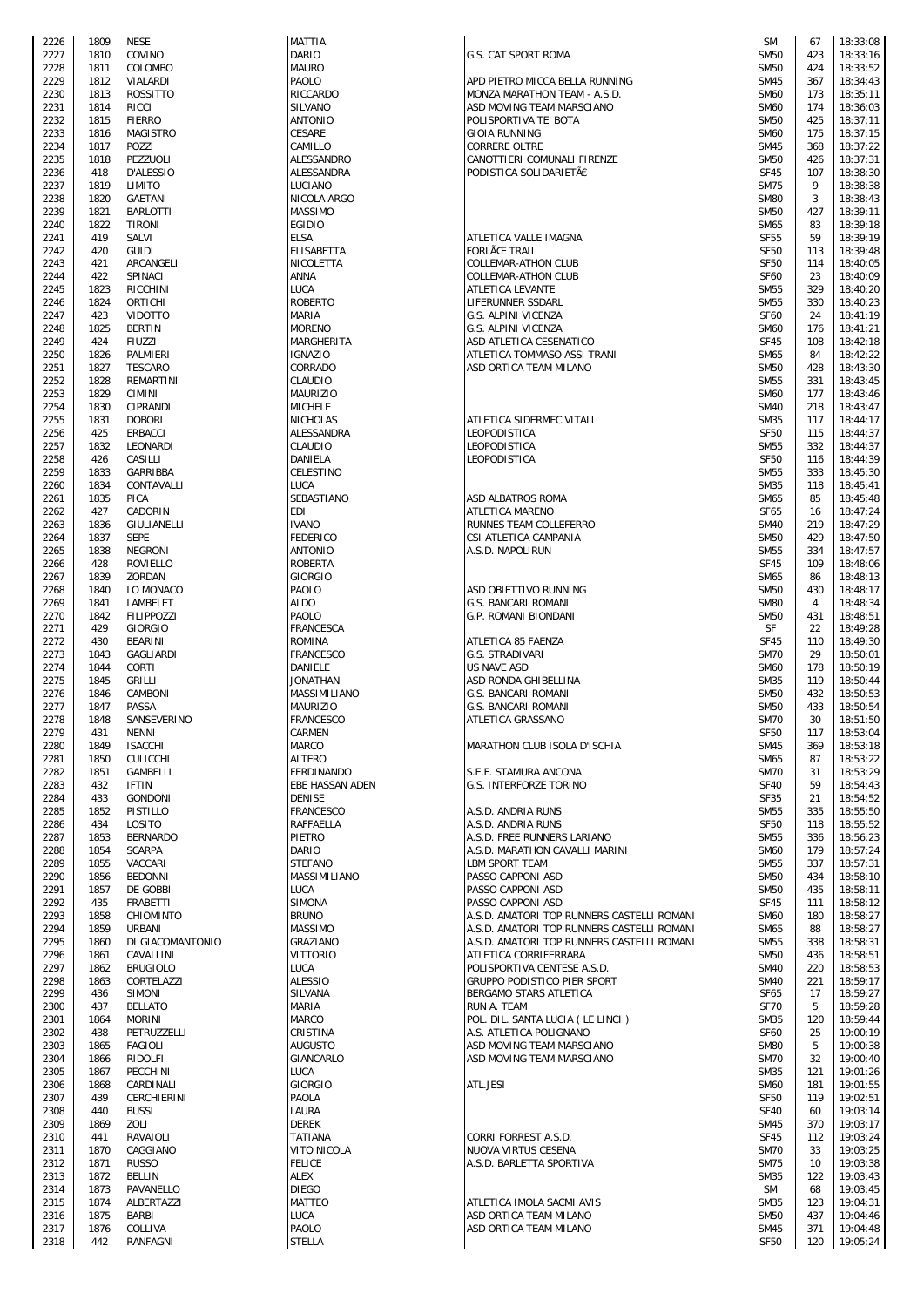| 2319         | 443          | <b>FALZONE</b>              | <b>ERI</b>      |
|--------------|--------------|-----------------------------|-----------------|
| 2320         | 1877         | PRESENTI                    | МA              |
| 2321         | 1878         | PRIMI                       | AN              |
| 2322         | 1879         | SBARDELLATI                 | ALE             |
| 2323         | 1880         | COMINOTTI                   | МA              |
| 2324         | 1881         | <b>SUPERTI</b>              | DA              |
| 2325         | 1882         | BIAGINI                     | <b>BRI</b>      |
| 2326         | 1883         | PIETRELLA                   | FR/             |
| 2327         | 1884         | <b>MERCURI</b>              | TIZ             |
| 2328         | 1885         | MECCIA                      | ALI             |
| 2329         | 444          | COSMA                       | BAI             |
| 2330         | 1886         | <b>MONTANARI</b>            | MA              |
| 2331         | 1887         | FEDI                        | LOI             |
| 2332         | 1888         | <b>PINTON</b>               | AN <sup>®</sup> |
| 2333         | 1889         | <b>MORI</b>                 | NI0             |
| 2334         | 1890         | LORENZINI                   | GIO             |
| 2335         | 1891         | TUZZI                       | МI              |
| 2336         | 1892         | <b>BURSI</b>                | ALE             |
| 2337         | 1893         | MADESANI                    | STI             |
| 2338         | 1894         | CAMPARI                     | DA'             |
| 2339         | 445          | PIRRO                       | ELI             |
| 2340         | 1895         | AMOROSO                     | <b>SA</b>       |
| 2341         | 446          | <b>MORONI</b>               | SIN             |
|              | 1896         | <b>BOZZI</b>                | LU <sup>(</sup> |
| 2342         |              | SANGIORGI                   |                 |
| 2343         | 1897         | CONTADINI                   | МA              |
| 2344         | 1898         |                             | DA<br>GIA       |
| 2345         | 1899<br>1900 | TOMASELLO<br><b>FERRARO</b> |                 |
| 2346         | 1901         | <b>BRESSAN</b>              | LU(<br>ALI      |
| 2347         | 1902         | PIOVESAN                    | GIA             |
| 2348         |              |                             |                 |
| 2349         | 1903         | CIBIN                       | MA              |
| 2350         | 1904         | <b>BARUFFA</b>              | GIL             |
| 2351         | 447          | <b>BOSCHETTI</b>            | FED             |
| 2352         | 1905         | PELLEGRINO                  | МA              |
| 2353         | 1906         | <b>STOPPA</b>               | FA              |
| 2354         | 1907         | BEDANI                      | GIO             |
| 2355         | 1908         | CICCARELLI                  | ΑN              |
| 2356         | 1909         | PAPA                        | CAI             |
| 2357         | 1910         | MANFERDINI                  | LE(             |
| 2358         | 1911         | <b>D'ERRICO</b>             | MI              |
| 2359         | 1912         | GIANSANTE                   | MA              |
| 2360         | 1913         | MARTINELLI                  | RO              |
| 2361         | 448<br>1914  | PITITTO<br>MARZELLA         | AN<br>LOI       |
| 2362<br>2363 | 1915         | FENOCCHIO                   | <b>BRI</b>      |
| 2364         | 1916         | PATELLI                     | ΑN              |
| 2365         | 1917         | MAURO                       | JOS             |
| 2366         | 1918         | SPECCHIA                    | AN              |
| 2367         | 1919         | CARLINO                     | МA              |
| 2368         | 1920         | CARRABS                     | МA              |
| 2369         | 1921         | DEFRAIA                     | PIE             |
| 2370         | 1922         | RADICCHI                    | МA              |
| 2371         | 449          | <b>PARRINI</b>              | SO.             |
| 2372         | 1923         | <b>BENVENUTO</b>            | PIE             |
| 2373         | 1924         | LIZZIERO                    | PA              |
| 2374         | 1925         | TAGLIAZUCCHI                | EZI             |
| 2375         | 1926         | TAFFURI                     | ALF             |
| 2376         | 1927         | SOGLIA                      | PA              |
| 2377         | 450          | FUMAGALLI                   | LA              |
| 2378         | 451          | RIVELLI                     | SIL             |
| 2379         | 452          | STEFANELLO                  | SIL             |
| 2380         | 453          | <b>BOTTA</b>                | DA              |
| 2381         | 1928         | <b>BELLUCCI</b>             | FAI             |
| 2382         | 1929         | ANTONICELLI                 | STI             |
| 2383         | 1930         | DI CICCO                    | ALE             |
| 2384         | 1931         | DALL'OCA                    | GIA             |
| 2385         | 454          | LONIGRO                     | VAI             |
| 2386         | 1932         | CASTELLO                    | GIA             |
| 2387         | 1933         | TAMBURRANO                  | VAI             |
| 2388         | 455          | VALAGUSSA                   | GIA             |
| 2389         | 456          | TRERÃ^                      | RI <sub>1</sub> |
| 2390         | 1934         | GRANDI                      | GIO             |
| 2391         | 1935         | TONDINI                     | FR/             |
| 2392         | 457          | <b>DRAGUS</b>               | LA(             |
| 2393         | 458          | GIULIANI                    | STI             |
| 2394         | 1936         | BALDINI                     | SAI             |
| 2395         | 1937         | ULIANA                      | MA              |
| 2396         | 1938         | GIOVANCHELLI                | MA              |
| 2397         | 459          | LANFRANCHI                  | CН              |
| 2398         | 1939         | BALDINI                     | CAI             |
| 2399         | 1940         | CERETTI                     | AN              |
| 2400         | 460          | <b>FICO</b>                 | BAI             |
| 2401         | 1941         | MIRAVALLE                   | PIE             |
| 2402         | 461          | <b>MALUS</b>                | AN              |
| 2403         | 1942         | MELANI                      | ALE             |
| 2404         | 1943         | LUCIANI                     | GIO             |
| 2405         | 1944         | <b>MININNI</b>              | FR/             |
| 2406         | 1945         | CANCEDDA                    | GIO             |
| 2407         | 1946         | <b>GENNUSO</b>              | GI/             |
| 2408         | 1947         | SONAGLIA                    | МA              |
| 2409         | 462          | TASSINARI                   | EM              |
| 2410         | 463          | SOGLIA                      | LU(             |
| 2411         | 1948         | BERGAMASCHI                 | AN              |

| 2319 | 443  | <b>FALZONE</b>      | ERICA                         |                                      | <b>SF60</b> | 26  | 19:05:24 |
|------|------|---------------------|-------------------------------|--------------------------------------|-------------|-----|----------|
| 2320 | 1877 | <b>PRESENTI</b>     | <b>MARINO</b>                 | RINASCITA MONTEVARCHI                | <b>SM45</b> | 372 | 19:05:27 |
| 2321 | 1878 | PRIMI               | <b>ANTONIO</b>                |                                      | <b>SM50</b> | 438 | 19:05:44 |
|      |      |                     |                               |                                      |             |     |          |
| 2322 | 1879 | SBARDELLATI         | <b>ALBERTO</b>                | A.S.D. CUS BRESCIA                   | <b>SM45</b> | 373 | 19:06:04 |
| 2323 | 1880 | <b>COMINOTTI</b>    | <b>MARCO</b>                  | A.S.D. CUS BRESCIA                   | <b>SM50</b> | 439 | 19:06:05 |
| 2324 | 1881 | <b>SUPERTI</b>      | DANIELE                       | A.S.D. CUS BRESCIA                   | <b>SM55</b> | 339 | 19:06:06 |
| 2325 | 1882 | <b>BIAGINI</b>      | <b>BRUNO</b>                  | SILVANO FEDI A.S.D.                  | <b>SM55</b> | 340 | 19:06:30 |
|      |      |                     |                               |                                      |             |     |          |
| 2326 | 1883 | PIETRELLA           | <b>FRANCESCO</b>              | A.S.D. PIANO MA ARRIVIAMO            | <b>SM55</b> | 341 | 19:06:49 |
| 2327 | 1884 | <b>MERCURI</b>      | <b>TIZIANO</b>                | A.S.D. PIANO MA ARRIVIAMO            | <b>SM60</b> | 182 | 19:06:51 |
| 2328 | 1885 | <b>MECCIA</b>       | ALESSANDRO                    | A.S.D. PIANO MA ARRIVIAMO            | <b>SM40</b> | 222 | 19:06:52 |
|      |      |                     |                               |                                      |             |     |          |
| 2329 | 444  | COSMA               | <b>BARBARA</b>                | PERCORRERE IL SILE                   | <b>SF50</b> | 121 | 19:06:52 |
| 2330 | 1886 | <b>MONTANARI</b>    | <b>MAURO</b>                  |                                      | <b>SM55</b> | 342 | 19:07:00 |
| 2331 | 1887 | <b>FEDI</b>         | LORENZO                       | SILVANO FEDI A.S.D.                  | <b>SM50</b> | 440 | 19:07:01 |
|      |      |                     |                               |                                      |             |     |          |
| 2332 | 1888 | <b>PINTON</b>       | <b>ANTONIO</b>                | <b>GRUPPO PODISTICO PIER SPORT</b>   | <b>SM80</b> | 6   | 19:07:23 |
| 2333 | 1889 | <b>MORI</b>         | <b>NICOLA</b>                 | <b>GRUPPO PODISTICO PIER SPORT</b>   | <b>SM55</b> | 343 | 19:07:23 |
| 2334 | 1890 | LORENZINI           | <b>GIORGIO</b>                | GRUPPO PODISTICO PIER SPORT          | <b>SM60</b> | 183 | 19:07:24 |
|      |      |                     |                               |                                      |             |     |          |
| 2335 | 1891 | <b>TUZZI</b>        | <b>MICHELE</b>                |                                      | <b>SM55</b> | 344 | 19:07:28 |
| 2336 | 1892 | <b>BURSI</b>        | ALESSANDRO                    |                                      | <b>SM55</b> | 345 | 19:07:33 |
| 2337 | 1893 | <b>MADESANI</b>     | <b>STEFANO</b>                | <b>G.P. VIRGILIANO</b>               | <b>SM60</b> | 184 | 19:07:36 |
|      |      |                     |                               |                                      |             |     |          |
| 2338 | 1894 | CAMPARI             | DAVIDE SIRO                   |                                      | <b>SM45</b> | 374 | 19:08:05 |
| 2339 | 445  | <b>PIRRO</b>        | <b>ELISABETTA</b>             |                                      | <b>SF50</b> | 122 | 19:08:07 |
| 2340 | 1895 | <b>AMOROSO</b>      | SAVERIO                       | LIBERTAS AMATORI ATLETICA LEGGERA    | <b>SM40</b> | 223 | 19:08:22 |
|      |      |                     |                               |                                      |             |     |          |
| 2341 | 446  | <b>MORONI</b>       | <b>SIMONA</b>                 | <b>ATLETICA TREVIGLIO</b>            | <b>SF60</b> | 27  | 19:09:02 |
| 2342 | 1896 | <b>BOZZI</b>        | LUCIANO                       | <b>LBM SPORT TEAM</b>                | <b>SM50</b> | 441 | 19:09:30 |
| 2343 | 1897 | SANGIORGI           | MARCO                         |                                      | <b>SM45</b> | 375 | 19:10:12 |
| 2344 | 1898 | CONTADINI           | DANIELE                       | G.S. LAMONE                          | <b>SM60</b> | 185 | 19:11:00 |
|      |      |                     |                               |                                      |             |     |          |
| 2345 | 1899 | <b>TOMASELLO</b>    | <b>GIACOMO EMANUELE</b>       | <b>MARCIATORI DESIO</b>              | <b>SM40</b> | 224 | 19:13:17 |
| 2346 | 1900 | <b>FERRARO</b>      | LUCA                          |                                      | <b>SM50</b> | 442 | 19:15:12 |
| 2347 | 1901 | <b>BRESSAN</b>      | ALESSANDRO                    |                                      | <b>SM50</b> | 443 | 19:17:01 |
|      |      |                     |                               |                                      |             |     |          |
| 2348 | 1902 | PIOVESAN            | <b>GIANDUCCIO</b>             |                                      | <b>SM65</b> | 89  | 19:17:45 |
| 2349 | 1903 | <b>CIBIN</b>        | <b>MARINO</b>                 | TREVISATLETICA                       | <b>SM70</b> | 34  | 19:17:47 |
| 2350 | 1904 | <b>BARUFFA</b>      | GIULIANO                      |                                      | <b>SM55</b> | 346 | 19:18:52 |
| 2351 | 447  | <b>BOSCHETTI</b>    | <b>FEDERICA</b>               | DKRUNNERMILANO                       | <b>SF55</b> | 60  | 19:19:43 |
|      |      |                     |                               |                                      |             |     |          |
| 2352 | 1905 | PELLEGRINO          | <b>MAURIZIO</b>               | G.S.D. LIBERTAS LA TORRE PONTASSIEVE | <b>SM50</b> | 444 | 19:19:52 |
| 2353 | 1906 | <b>STOPPA</b>       | <b>FABRIZIO</b>               | ATLETICA MONTICHIARI                 | <b>SM45</b> | 376 | 19:19:56 |
| 2354 | 1907 | <b>BEDANI</b>       | <b>GIOVANNI</b>               | POL. QUADRILATERO                    | <b>SM60</b> | 186 | 19:20:01 |
|      |      |                     |                               |                                      |             |     |          |
| 2355 | 1908 | CICCARELLI          | <b>ANTONIO</b>                | <b>UISP BOLZANO</b>                  | <b>SM45</b> | 377 | 19:20:01 |
| 2356 | 1909 | PAPA                | CARLO                         | ASD. ACCIAERIE VALBRUNA BZ           | <b>SM75</b> | 11  | 19:20:15 |
| 2357 | 1910 | <b>MANFERDINI</b>   | LEONARDO                      | ACQUADELA BOLOGNA                    | <b>SM55</b> | 347 | 19:20:37 |
|      |      |                     |                               |                                      |             |     |          |
| 2358 | 1911 | <b>D'ERRICO</b>     | MICHELANGELO                  | PRETUZI RUNNERS TERAMO               | <b>SM40</b> | 225 | 19:21:34 |
| 2359 | 1912 | <b>GIANSANTE</b>    | <b>MARINO</b>                 | PRETUZI RUNNERS TERAMO               | <b>SM45</b> | 378 | 19:21:38 |
| 2360 | 1913 | <b>MARTINELLI</b>   | <b>ROBERTO</b>                | LA CHIANINA                          | <b>SM55</b> | 348 | 19:23:47 |
|      | 448  | <b>PITITTO</b>      | ANITA                         | ITALIA MARATHON CLUB SSDRL           | <b>SF60</b> | 28  | 19:24:08 |
| 2361 |      |                     |                               |                                      |             |     |          |
| 2362 | 1914 | MARZELLA            | LORENZO                       |                                      | <b>SM55</b> | 349 | 19:25:39 |
| 2363 | 1915 | <b>FENOCCHIO</b>    | <b>BRUNO LUCA</b>             | A.S. 100 KM DEL PASSATORE            | <b>SM50</b> | 445 | 19:25:49 |
| 2364 | 1916 | <b>PATELLI</b>      | ANDREA                        | S.S. LAZIO ATLETICA                  | <b>SM50</b> | 446 | 19:26:38 |
|      |      |                     |                               |                                      |             |     |          |
| 2365 | 1917 | <b>MAURO</b>        | JOSE MAURICIO GUARIN CORREDOR |                                      | <b>SM55</b> | 350 | 19:27:32 |
| 2366 | 1918 | <b>SPECCHIA</b>     | <b>ANTONIO</b>                | A.S.D. PODISTICA SOLETUM             | <b>SM50</b> | 447 | 19:27:42 |
| 2367 | 1919 | CARLINO             | <b>MARCO</b>                  |                                      | <b>SM35</b> | 124 | 19:27:47 |
|      |      |                     |                               |                                      |             |     |          |
| 2368 | 1920 | <b>CARRABS</b>      | <b>MAURIZIO</b>               | PODISTICA PRATESE A.S.D.             | <b>SM60</b> | 187 | 19:28:22 |
| 2369 | 1921 | <b>DEFRAIA</b>      | PIERPAOLO                     | <b>PHOENIX</b>                       | <b>SM60</b> | 188 | 19:28:53 |
| 2370 | 1922 | <b>RADICCHI</b>     | MANUEL                        | ASD POL. CHIANCIANO                  | <b>SM</b>   | 69  | 19:28:58 |
|      | 449  | <b>PARRINI</b>      | SONIA                         |                                      | <b>SF50</b> | 123 | 19:29:49 |
| 2371 |      |                     |                               | POLISPORTIVA TASSISTI FIORENTINI     |             |     |          |
| 2372 | 1923 | <b>BENVENUTO</b>    | PIERLUIGI                     |                                      | <b>SM55</b> | 351 | 19:29:57 |
| 2373 | 1924 | LIZZIERO            | PAOLO                         |                                      | <b>SM50</b> | 448 | 19:29:58 |
| 2374 | 1925 | TAGLIAZUCCHI        | <b>EZIO</b>                   | TEAM MUD & SNOW ASD                  | <b>SM75</b> | 12  | 19:30:30 |
|      |      |                     |                               |                                      |             |     |          |
| 2375 | 1926 | <b>TAFFURI</b>      | <b>ALFONSO</b>                | ASD TEAM ARCOBALENO                  | <b>SM55</b> | 352 | 19:31:25 |
| 2376 | 1927 | <b>SOGLIA</b>       | PAOLO                         | POL. DIL. SANTA LUCIA (LE LINCI)     | <b>SM50</b> | 449 | 19:32:01 |
| 2377 | 450  | <b>FUMAGALLI</b>    | LAURA SILVIA                  | ASD ORTICA TEAM MILANO               | <b>SF50</b> | 124 | 19:32:51 |
|      |      |                     |                               |                                      |             |     |          |
| 2378 | 451  | <b>RIVELLI</b>      | SILVIA ANTARES                |                                      | <b>SF60</b> | 29  | 19:33:11 |
| 2379 | 452  | <b>STEFANELLO</b>   | SILVIA                        | IL CORSO DI CORSA                    | <b>SF45</b> | 113 | 19:33:28 |
| 2380 | 453  | <b>BOTTA</b>        | DANIELA                       | ASD INIX SPORT                       | <b>SF50</b> | 125 | 19:36:30 |
| 2381 | 1928 | <b>BELLUCCI</b>     | <b>FABIO</b>                  | <b>LIBERTAS ROMA</b>                 | <b>SM55</b> | 353 | 19:36:31 |
|      |      |                     |                               |                                      |             |     |          |
| 2382 | 1929 | <b>ANTONICELLI</b>  | <b>STEFANO</b>                | A.S.D. ESERCITO CECCHIGNOLA          | <b>SM60</b> | 189 | 19:36:31 |
| 2383 | 1930 | DI CICCO            | ALESSANDRO                    | LBM SPORT TEAM                       | <b>SM50</b> | 450 | 19:36:32 |
| 2384 | 1931 | DALL'OCA            | <b>GIAN MATTEO</b>            | <b>OMBRIANO RUNNING</b>              | <b>SM50</b> | 451 | 19:37:54 |
|      |      |                     | VALENTINA                     |                                      | <b>SF45</b> | 114 | 19:38:42 |
| 2385 | 454  | LONIGRO             |                               |                                      |             |     |          |
| 2386 | 1932 | CASTELLO            | <b>GIACOMO</b>                | POLISPORTIVA TASSISTI FIORENTINI     | <b>SM50</b> | 452 | 19:39:52 |
| 2387 | 1933 | <b>TAMBURRANO</b>   | VALERIO                       |                                      | <b>SM50</b> | 453 | 19:40:30 |
| 2388 | 455  | VALAGUSSA           | GIANCARLA                     |                                      | <b>SF45</b> | 115 | 19:40:30 |
|      |      |                     |                               |                                      |             |     |          |
| 2389 | 456  | <b>TRERÃ</b>        | RITA                          | LEOPODISTICA                         | <b>SF40</b> | 61  | 19:42:10 |
| 2390 | 1934 | <b>GRANDI</b>       | GIORDANO                      | G.S. FIACCA E DEBOLEZZA              | SM65        | 90  | 19:44:47 |
| 2391 | 1935 | <b>TONDINI</b>      | <b>FRANCESCO</b>              | 9,92 RUNNING A.S.D                   | <b>SM35</b> | 125 | 19:45:39 |
|      |      |                     |                               |                                      |             |     |          |
| 2392 | 457  | <b>DRAGUS</b>       | LACRAMIOARA                   | G.S.ATL.DIL.LIB. PIOMBINO DESE       | <b>SF45</b> | 116 | 19:46:47 |
| 2393 | 458  | <b>GIULIANI</b>     | <b>STEFANIA</b>               | <b>SPORT &amp; SPORTIVI</b>          | <b>SF55</b> | 61  | 19:46:50 |
| 2394 | 1936 | <b>BALDINI</b>      | <b>SAURO</b>                  | A.S.D. 29 MARTIRI                    | SM65        | 91  | 19:46:53 |
|      | 1937 | <b>ULIANA</b>       | <b>MARCO</b>                  | MARCIATORI SAN GIORGIO               | <b>SM40</b> |     | 19:46:54 |
| 2395 |      |                     |                               |                                      |             | 226 |          |
| 2396 | 1938 | <b>GIOVANCHELLI</b> | MARCELLO                      | A.S.D. MARATONABILI ONLUS            | SM65        | 92  | 19:46:54 |
| 2397 | 459  | LANFRANCHI          | CHIARA                        |                                      | <b>SF40</b> | 62  | 19:46:54 |
| 2398 | 1939 | BALDINI             | CARLO                         | RISUBBIANI 2008                      | <b>SM60</b> | 190 | 19:46:58 |
|      |      |                     |                               |                                      |             |     |          |
| 2399 | 1940 | <b>CERETTI</b>      | ANDREA                        | MARCIATORI SAN GIORGIO               | <b>SM45</b> | 379 | 19:47:01 |
| 2400 | 460  | <b>FICO</b>         | <b>BARBARA</b>                |                                      | <b>SF40</b> | 63  | 19:47:01 |
| 2401 | 1941 | MIRAVALLE           | PIERGIORGIO                   |                                      | <b>SM50</b> | 454 | 19:47:01 |
|      |      |                     |                               |                                      |             |     |          |
| 2402 | 461  | <b>MALUS</b>        | ANNA MARTA                    | ASD ATLETICA SALERNO                 | <b>SF50</b> | 126 | 19:47:01 |
| 2403 | 1942 | MELANI              | ALESSANDRO                    | <b>G.P. CAI PISTOIA</b>              | <b>SM60</b> | 191 | 19:47:02 |
| 2404 | 1943 | LUCIANI             | <b>GIORGIO</b>                | MARCIATORI SAN GIORGIO               | <b>SM55</b> | 354 | 19:47:09 |
|      |      | <b>MININNI</b>      |                               |                                      | <b>SM45</b> | 380 | 19:47:11 |
| 2405 | 1944 |                     | <b>FRANCESCO</b>              | <b>CORRERE OLTRE</b>                 |             |     |          |
| 2406 | 1945 | CANCEDDA            | <b>GIORGIO</b>                | G.S. MAIANO                          | <b>SM60</b> | 192 | 19:47:15 |
| 2407 | 1946 | <b>GENNUSO</b>      | <b>GIANPIERO</b>              | MARCIATORI SAN GIORGIO               | <b>SM50</b> | 455 | 19:47:16 |
|      |      |                     |                               |                                      |             |     |          |
| 2408 | 1947 | SONAGLIA            | <b>MASSIMO</b>                | ATLETICA UMBERTIDE                   | <b>SM50</b> | 456 | 19:47:31 |
| 2409 | 462  | TASSINARI           | <b>EMILY</b>                  | LIFERUNNER SSDARL                    | SF45        | 117 | 19:48:06 |
| 2410 | 463  | SOGLIA              | LUCIA                         | POL. DIL. SANTA LUCIA (LE LINCI)     | PF          | 2   | 19:48:15 |
| 2411 | 1948 | BERGAMASCHI         | ANDREA                        | LEOPODISTICA                         | <b>SM40</b> | 227 | 19:49:21 |
|      |      |                     |                               |                                      |             |     |          |